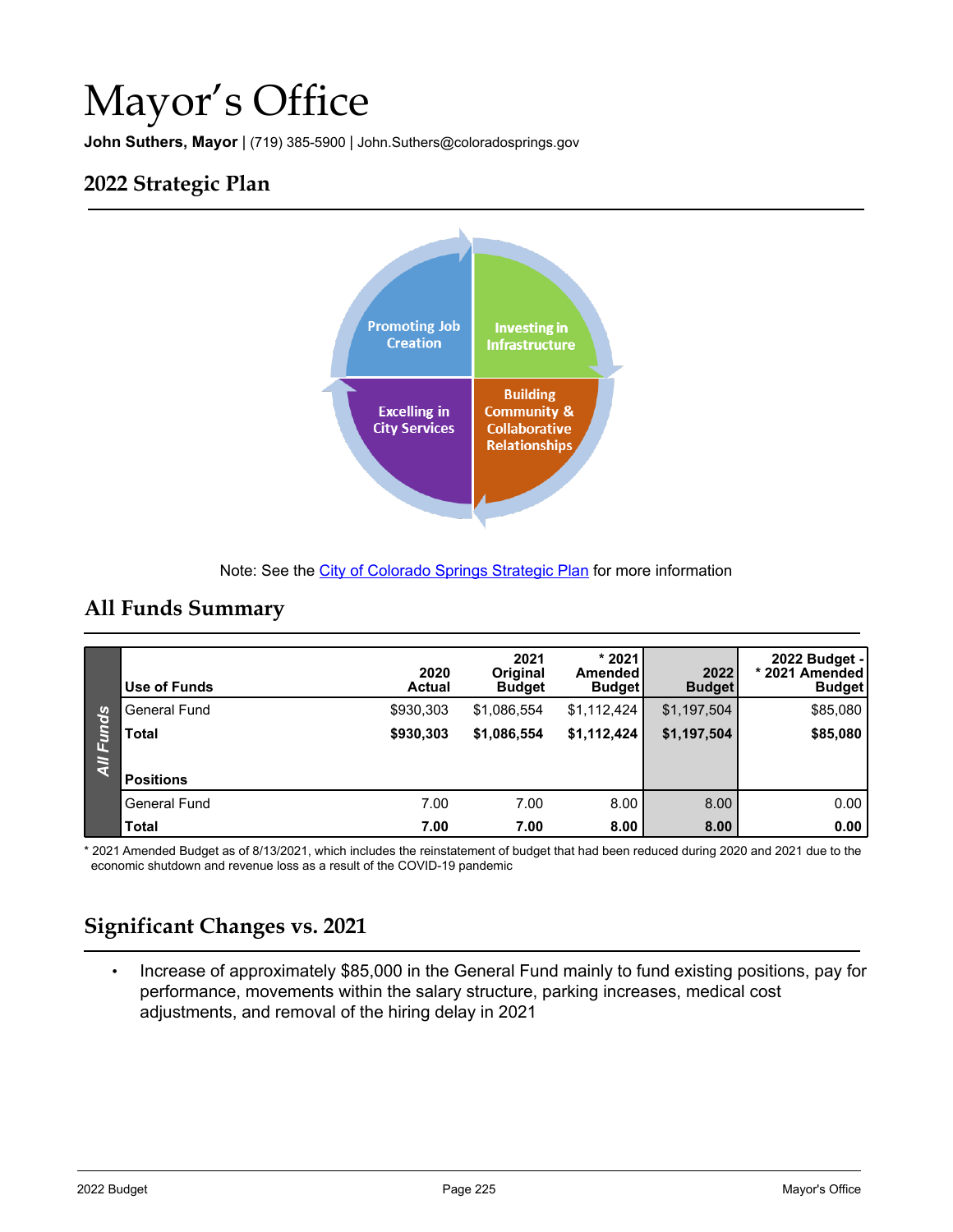#### **Mayor's Office - Overview**

The Mayor is the Chief Executive Officer of the City and leads the Executive Branch. The City is provided all executive and administrative powers of home-rule status cities granted by Article XX of the Constitution of the State of Colorado. The City Charter provides the Mayor control and authority over all operational and administrative functions of the City. As the Chief Executive, the Mayor enforces all laws and ordinances, manages the Executive Branch of the Colorado Springs municipal government, and oversees implementation of the Mayor's vision, mission, goals, and strategic plan.

The Mayor serves as an ex officio and non-voting member of the Board of Directors of the Colorado Springs Utilities.

The Mayor's Office collaborates with and provides assistance to residents, elected officials, and municipal government operating departments. The Mayor may take command of the police and govern the City by proclamation in times of public danger or emergency.



#### **Mayor's Office - Organizational Chart**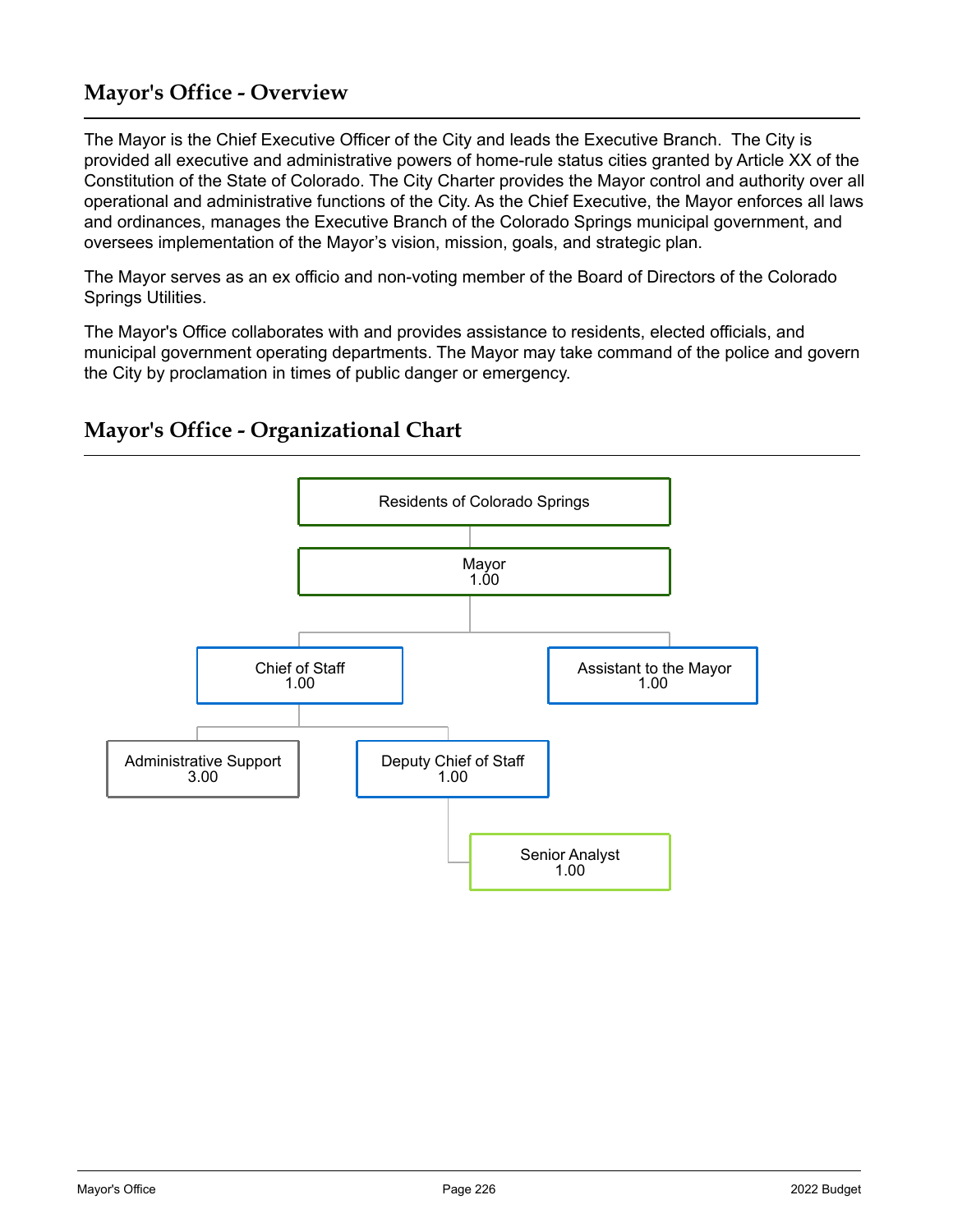The sections below provide a summary of the Budget, authorized positions, changes that occurred after the budget was implemented for 2021, and changes occurring as part of the 2022 General Fund Budget.

|         | Use of Funds                    | 2019<br><b>Actual</b> | 2020<br><b>Actual</b> | 2021<br><b>Original</b><br><b>Budget</b> | $*2021$<br><b>Amended</b><br><b>Budget</b> | 2022<br><b>Budget</b> | 2022 Budget -<br>* 2021 Amended<br><b>Budget</b> |
|---------|---------------------------------|-----------------------|-----------------------|------------------------------------------|--------------------------------------------|-----------------------|--------------------------------------------------|
|         | Salary/Benefits/<br>Pensions    | \$964,609             | \$910,555             | \$1,027,438                              | \$1,032,574                                | \$1,117,654           | \$85,080                                         |
|         | Operating                       | 52,742                | 19,748                | 59,116                                   | 77,850                                     | 77,850                | 0                                                |
|         | Capital Outlay                  | 0                     | 0                     | $\mathbf 0$                              | 2,000                                      | 2,000                 | 0                                                |
|         | <b>Total</b>                    | \$1,017,351           | \$930,303             | \$1,086,554                              | \$1,112,424                                | \$1,197,504           | \$85,080                                         |
|         |                                 |                       |                       |                                          |                                            |                       |                                                  |
| Fund    | <b>Position Title</b>           |                       | 2020<br><b>Actual</b> | 2021<br>Original<br><b>Budget</b>        | $*2021$<br><b>Amended</b><br><b>Budget</b> | 2022<br><b>Budget</b> | 2022 Budget -<br>* 2021 Amended<br><b>Budget</b> |
| General | Administrative Assistant II     |                       | 0.00                  | 0.00                                     | 0.00                                       | 1.00                  | 1.00                                             |
|         | Assistant to the Chief of Staff |                       | 1.00                  | 1.00                                     | 1.00                                       | 1.00                  | 0.00                                             |
|         | Assistant to the Mayor          |                       | 1.00                  | 1.00                                     | 1.00                                       | 1.00                  | 0.00                                             |
|         | Chief of Staff                  |                       | 1.00                  | 1.00                                     | 1.00                                       | 1.00                  | 0.00                                             |
|         | Deputy Chief of Staff           |                       | 1.00                  | 1.00                                     | 1.00                                       | 1.00                  | 0.00                                             |
|         | Mayor                           |                       | 1.00                  | 1.00                                     | 1.00                                       | 1.00                  | 0.00                                             |
|         | Senior Analyst                  |                       | 1.00                  | 1.00                                     | 1.00                                       | 1.00                  | 0.00                                             |
|         | Senior Office Specialist        |                       | 1.00                  | 1.00                                     | 1.00                                       | 0.00                  | (1.00)                                           |
|         | <b>Staff Assistant</b>          |                       | 0.00                  | 0.00                                     | 1.00                                       | 1.00                  | 0.00                                             |
|         | <b>Total Positions</b>          |                       | 7.00                  | 7.00                                     | 8.00                                       | 8.00                  | 0.00                                             |

### **Mayor's Office - General Fund: Summary, Funding, and Position Changes**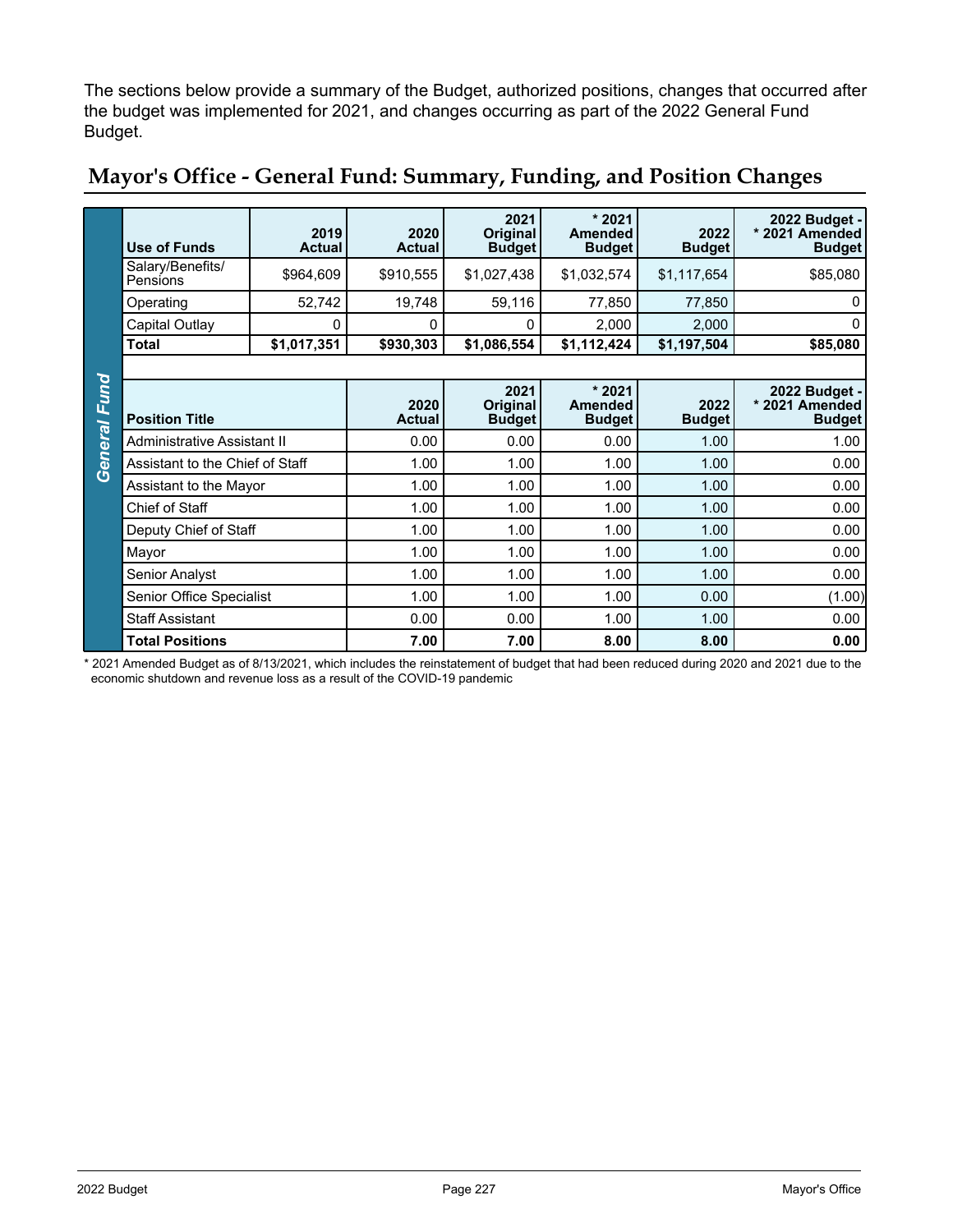# **Mayor's Office - General Fund: Summary, Funding, and Position Changes**

|                | During 2021                                                                                                                                                                                                              | * 2021 Amended -<br>2021 Original Budget |
|----------------|--------------------------------------------------------------------------------------------------------------------------------------------------------------------------------------------------------------------------|------------------------------------------|
|                | Reinstatement of operating budget that was reduced during 2020 and carried forward into<br>the 2021 original budget due to the economic shutdown and revenue loss as a result of<br>the COVID-19 pandemic                | \$20,734                                 |
|                | Removal of 50% of the hiring delay that reduced the salary budget during 2020 and<br>carried forward into the 2021 original budget due to the economic shutdown and revenue<br>loss as a result of the COVID-19 pandemic | 5,136                                    |
|                | <b>Total During 2021</b>                                                                                                                                                                                                 | \$25,870                                 |
|                | For 2022                                                                                                                                                                                                                 | 2022 Budget -<br>* 2021 Amended Budget   |
| Changes        | <b>Salaries/Benefits/Pensions</b>                                                                                                                                                                                        |                                          |
|                | Net change to fund existing positions                                                                                                                                                                                    | \$46.942                                 |
|                | Increase to fund market movement, pay for performance, and pay progression                                                                                                                                               | 26,264                                   |
|                | Increase to fund medical cost adjustments                                                                                                                                                                                | 6,139                                    |
| <b>Eunding</b> | Increase to fund employee parking                                                                                                                                                                                        | 600                                      |
|                | Increase to fund the removal of the remaining 50% prior year hiring delay                                                                                                                                                | 5,135                                    |
|                | <b>Total Salaries/Benefits/Pensions</b>                                                                                                                                                                                  | \$85,080                                 |
|                | <b>Operating</b>                                                                                                                                                                                                         |                                          |
|                | None                                                                                                                                                                                                                     | \$0                                      |
|                | <b>Total Operating</b>                                                                                                                                                                                                   | \$0                                      |
|                | <b>Capital Outlay</b>                                                                                                                                                                                                    |                                          |
|                | None                                                                                                                                                                                                                     | \$0                                      |
|                | <b>Total Capital Outlay</b>                                                                                                                                                                                              | \$0                                      |
|                | Total For 2022                                                                                                                                                                                                           | \$85,080                                 |

| <b>Change</b>    | During 2021                    | * 2021 Amended -<br>2021 Original Budget |
|------------------|--------------------------------|------------------------------------------|
|                  | Add 1.00 FTE (Staff Assistant) | 1.00                                     |
|                  | <b>Total During 2021</b>       | 1.00                                     |
| ition<br>SO<br>n | <b>For 2022</b>                | - 2022 Budget<br>2021 Amended Budget     |
|                  | None                           | 0.00                                     |
|                  | Total For 2022                 | 0.00                                     |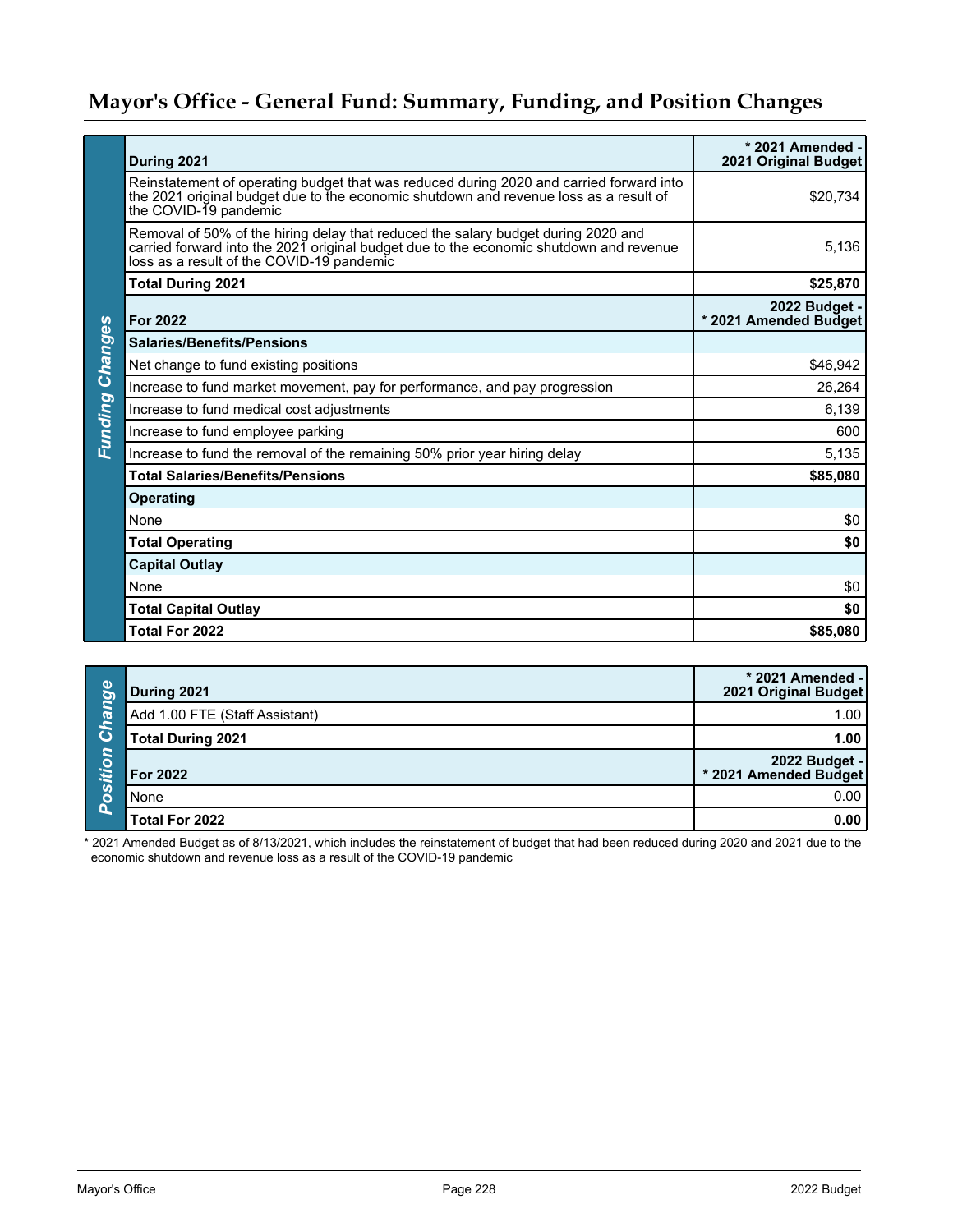#### **City of Colorado Springs Budget Detail Report**

#### 001 - GENERAL FUND Mayor's Office

| <b>Acct # - Description</b>             | 2019<br>Actual | 2020<br>Actual | 2021<br>Original<br><b>Budget</b> | $*2021$<br>Amended<br><b>Budget</b> | 2022<br><b>Budget</b> | 2022 Budget -<br>* 2021 Amended<br><b>Budget</b> |
|-----------------------------------------|----------------|----------------|-----------------------------------|-------------------------------------|-----------------------|--------------------------------------------------|
| <b>Salaries/Benefits/Pensions</b>       |                |                |                                   |                                     |                       |                                                  |
| 51205 - CIVILIAN SALARIES               | 754,122        | 701,648        | 767,174                           | 772,310                             | 839,444               | 67,134                                           |
| 51210 - OVERTIME                        | 216            | 2,244          | 5,000                             | 5,000                               | 5,000                 | 0                                                |
| 51220 - SEASONAL TEMPORARY              | 13,290         | 30,515         | 37,565                            | 37,565                              | 37,565                | 0                                                |
| 51245 - RETIREMENT TERM VACATION        | 823            | 0              | 0                                 | 0                                   | 0                     | 0                                                |
| 51260 - VACATION BUY PAY OUT            | 609            | 702            | 0                                 | 0                                   | 0                     | 0                                                |
| 51299 - SALARIES REIMBURSEMENTS         | (627)          | (627)          | 0                                 | 0                                   | $\mathbf{0}$          | $\Omega$                                         |
| 51610 - PERA                            | 101,422        | 98,962         | 115,889                           | 115,889                             | 125,483               | 9,594                                            |
| 51615 - WORKERS COMPENSATION            | 1,922          | 1,832          | 2,038                             | 2,038                               | 2,166                 | 128                                              |
| 51620 - EQUITABLE LIFE INSURANCE        | 2,118          | 1,912          | 3,130                             | 3,130                               | 3,242                 | 112                                              |
| 51640 - DENTAL INSURANCE                | 3,565          | 2,948          | 3,683                             | 3,683                               | 3,660                 | (23)                                             |
| 51670 - PARKING FOR EMPLOYEES           | 1,806          | 2,478          | 3,000                             | 3,000                               | 3,600                 | 600                                              |
| 51690 - MEDICARE                        | 10,794         | 10,367         | 11,818                            | 11,818                              | 12,567                | 749                                              |
| 51695 - CITY EPO MEDICAL PLAN           | 17,110         | 16,928         | 19,110                            | 19,110                              | 13,121                | (5,989)                                          |
| 51696 - ADVANTAGE HD MED PLAN           | 54,715         | 38,713         | 56,281                            | 56,281                              | 68,306                | 12,025                                           |
| 51697 - HRA BENEFIT TO ADV MED PLAN     | 2,724          | 1,933          | 2,750                             | 2,750                               | 3,500                 | 750                                              |
| <b>Salaries/Benefits/Pensions Total</b> | 964,609        | 910,555        | 1,027,438                         | 1,032,574                           | 1,117,654             | 85,080                                           |
| Operating                               |                |                |                                   |                                     |                       |                                                  |
| 52105 - MISCELLANEOUS OPERATING         | 7,719          | 1,087          | 0                                 | 0                                   | 0                     | 0                                                |
| 52110 - OFFICE SUPPLIES                 | 4,653          | 1,543          | 3,000                             | 3,000                               | 3,000                 | 0                                                |
| 52120 - COMPUTER SOFTWARE               | 73             | 0              | 400                               | 400                                 | 400                   | 0                                                |
| 52122 - CELL PHONES EQUIP AND SUPPLIES  | 0              | 0              | 500                               | 500                                 | 500                   | 0                                                |
| 52125 - GENERAL SUPPLIES                | 0              | 895            | 5,000                             | 5,000                               | 5,000                 | 0                                                |
| 52135 - POSTAGE                         | 119            | 189            | 500                               | 500                                 | 500                   | 0                                                |
| 52465 - MISCELLANEOUS SERVICES          | 0              | 0              | 150                               | 150                                 | 150                   | 0                                                |
| 52560 - PARKING SERVICES                | 225            | 284            | 1,000                             | 1,000                               | 1,000                 | 0                                                |
| 52575 - SERVICES                        | 286            | 385            | 2,000                             | 2,000                               | 2,000                 | 0                                                |
| 52590 - TEMPORARY EMPLOYMENT            | 0              | 0              | 14,000                            | 14,000                              | 14,000                | 0                                                |
| 52605 - CAR MILEAGE                     | 1,542          | 497            | 1,000                             | 1,000                               | 1,000                 | 0                                                |
| 52607 - CELL PHONE ALLOWANCE            | 600            | 570            | 1,000                             | 1,000                               | 1,000                 | 0                                                |
| 52615 - DUES AND MEMBERSHIP             | 2,050          | 0              | 2,600                             | 2,600                               | 2,600                 | 0                                                |
| 52625 - MEETING EXPENSES IN TOWN        | 13,906         | 6,496          | 5,000                             | 10,000                              | 10,000                | 0                                                |
| 52630 - TRAINING                        | 1,558          | 150            | 0                                 | 5,000                               | 5,000                 | 0                                                |
| 52645 - SUBSCRIPTIONS                   | 0              | 180            | 250                               | 250                                 | 250                   | 0                                                |
| 52655 - TRAVEL OUT OF TOWN              | 11,464         | 401            | 11,266                            | 20,000                              | 20,000                | 0                                                |
| 52705 - COMMUNICATIONS                  | 852            | 898            | 0                                 | 0                                   | 0                     | 0                                                |
| 52738 - CELL PHONE BASE CHARGES         | 5,210          | 3,583          | 4,500                             | 4,500                               | 4,500                 | 0                                                |
| 52775 - MINOR EQUIPMENT                 | 0              | 0              | 500                               | 500                                 | 500                   | 0                                                |
| 52776 - PRINTER CONSOLIDATION COST      | 1,806          | 2,303          | 3,700                             | 3,700                               | 3,700                 | 0                                                |
| 52795 - RENTAL OF EQUIPMENT             | 0              | 0              | 250                               | 250                                 | 250                   | 0                                                |
| 52874 - OFFICE SERVICES PRINTING        | 679            | 287            | 2,500                             | 2,500                               | 2,500                 | 0                                                |
| <b>Operating Total</b>                  | 52,742         | 19,748         | 59,116                            | 77,850                              | 77,850                | 0                                                |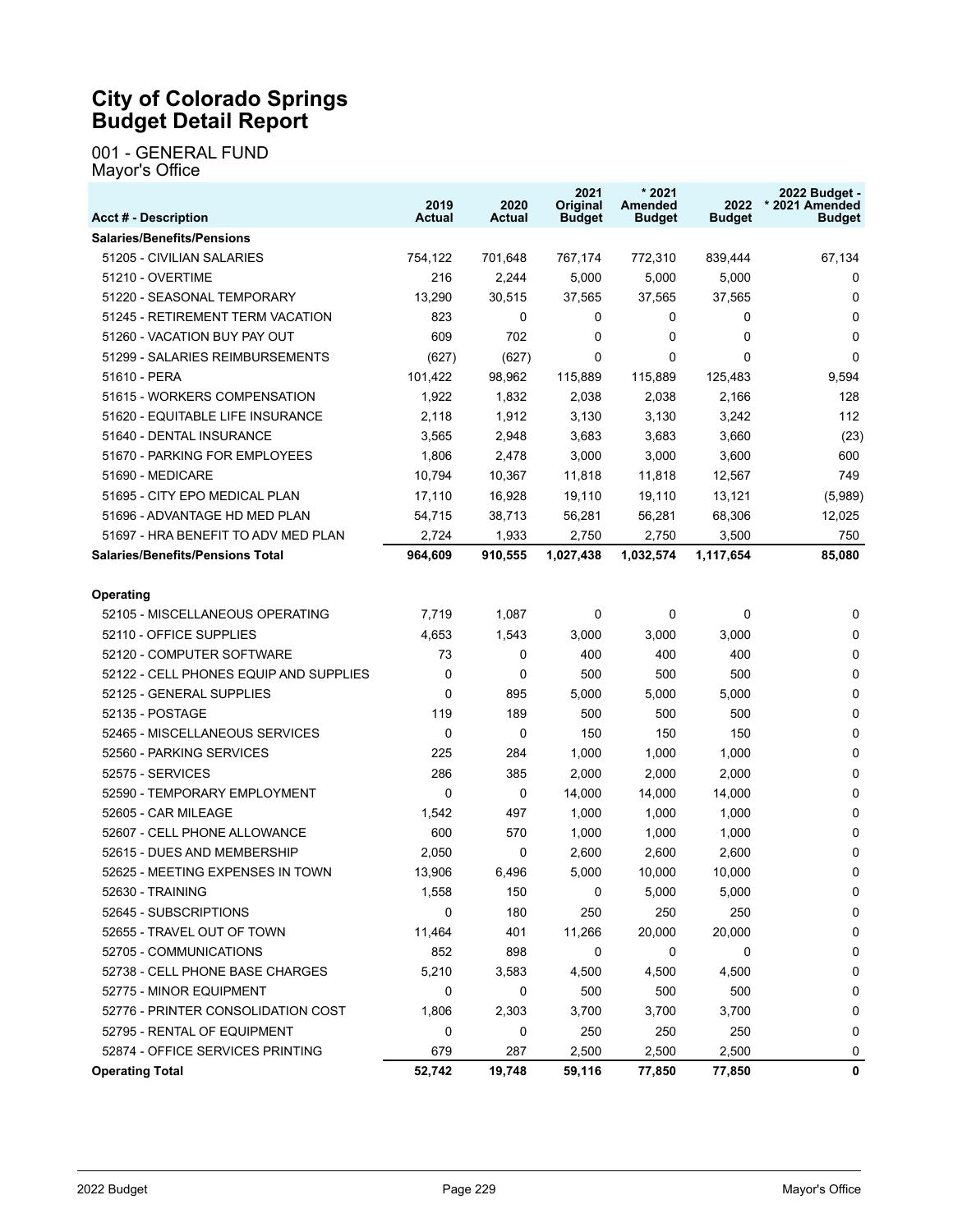#### **City of Colorado Springs Budget Detail Report**

#### 001 - GENERAL FUND Mayor's Office

| <b>Acct # - Description</b>    | 2019<br>Actual | 2020<br>Actual | 2021<br><b>Original</b><br><b>Budget</b> | $*2021$<br>Amended<br><b>Budget</b> | 2022<br><b>Budget</b> | 2022 Budget -<br>* 2021 Amended<br><b>Budget</b> |
|--------------------------------|----------------|----------------|------------------------------------------|-------------------------------------|-----------------------|--------------------------------------------------|
|                                |                |                |                                          |                                     |                       |                                                  |
| <b>Capital Outlay</b>          |                |                |                                          |                                     |                       |                                                  |
| 53030 - FURNITURE AND FIXTURES | 0              | 0              | 0                                        | 2,000                               | 2,000                 | $\Omega$                                         |
| <b>Capital Outlay Total</b>    | 0              | 0              | 0                                        | 2.000                               | 2.000                 | $\bf{0}$                                         |
|                                |                |                |                                          |                                     |                       |                                                  |
| <b>Grand Total</b>             | 1,017,351      | 930,303        | 1,086,554                                | 1,112,424                           | 1,197,504             | 85,080                                           |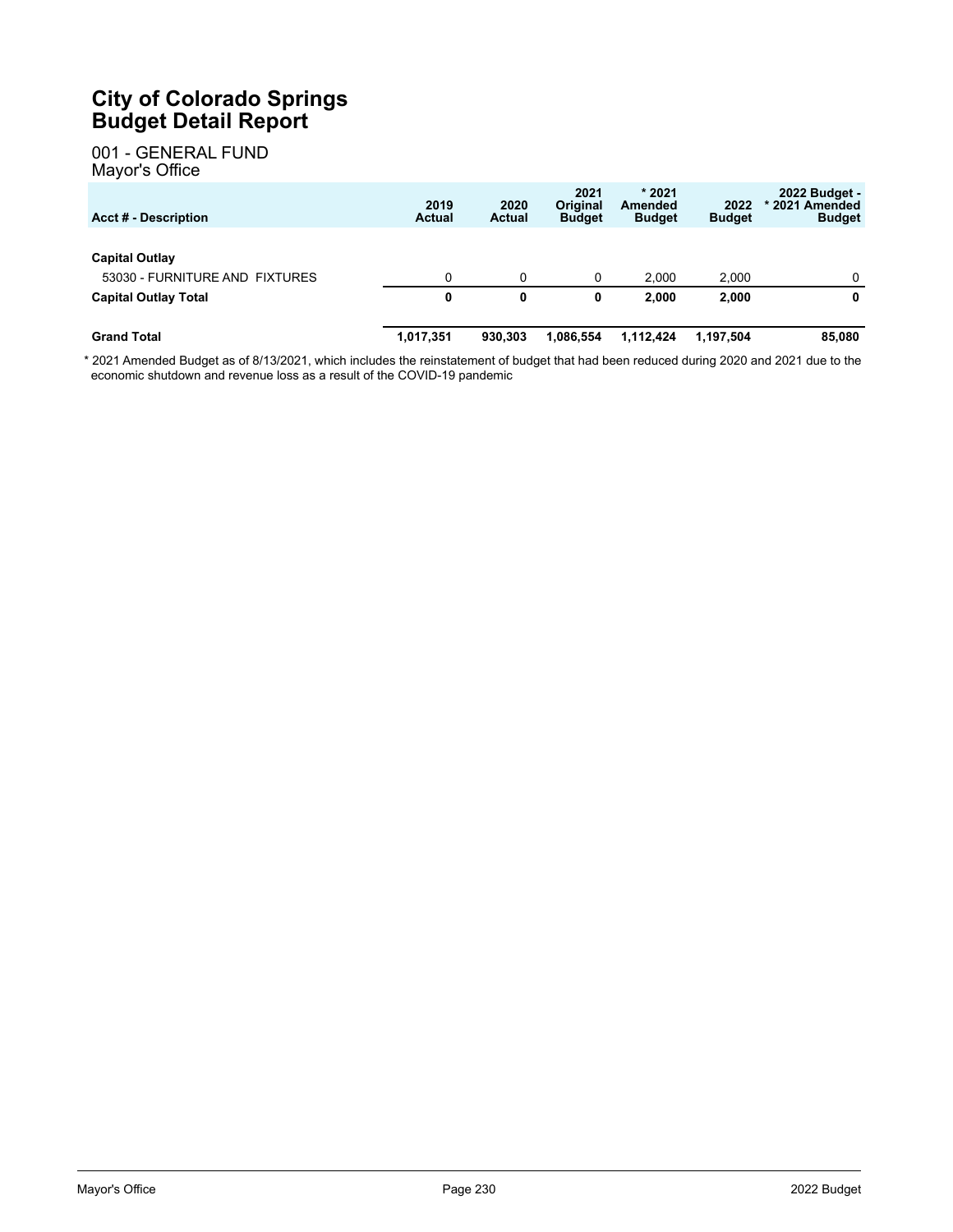# Communications

**Jamie Fabos, Chief Communications Officer** | (719) 385-5246 | Jamie.Fabos@coloradosprings.gov

#### **All Funds Summary**

|                | Use of Funds     | 2020<br><b>Actual</b> | 2021<br>Original<br><b>Budget</b> | $*2021$<br><b>Amended</b><br><b>Budget</b> | 2022<br><b>Budget</b> | 2022 Budget -<br>* 2021 Amended<br><b>Budget</b> |
|----------------|------------------|-----------------------|-----------------------------------|--------------------------------------------|-----------------------|--------------------------------------------------|
|                | General Fund     | \$1,382,140           | \$1,393,106                       | \$1,453,085                                | \$1,662,589           | \$209,504                                        |
| <b>Funds</b>   | Total            | \$1,382,140           | \$1,393,106                       | \$1,453,085                                | \$1,662,589           | \$209,504                                        |
| $\overline{4}$ | <b>Positions</b> |                       |                                   |                                            |                       |                                                  |
|                | General Fund     | 11.00                 | 11.00                             | 11.00                                      | 12.00                 | 1.00                                             |
|                | <b>Total</b>     | 11.00                 | 11.00                             | 11.00                                      | 12.00                 | 1.00                                             |

\* 2021 Amended Budget as of 8/13/2021, which includes the reinstatement of budget that had been reduced during 2020 and 2021 due to the economic shutdown and revenue loss as a result of the COVID-19 pandemic

#### **Significant Changes vs. 2021**

- Increase of approximately \$140,000 in the General Fund mainly to fund existing positions, pay for performance, movements within the salary structure, parking increases, medical cost adjustments, and removal of the hiring delay in 2021; includes reallocation of operating to salaries for seasonal temporary staff
- Increase of \$69,500 added during the Budget Markup Session to fund 1.00 FTE Graphic Designer and related one-time operating costs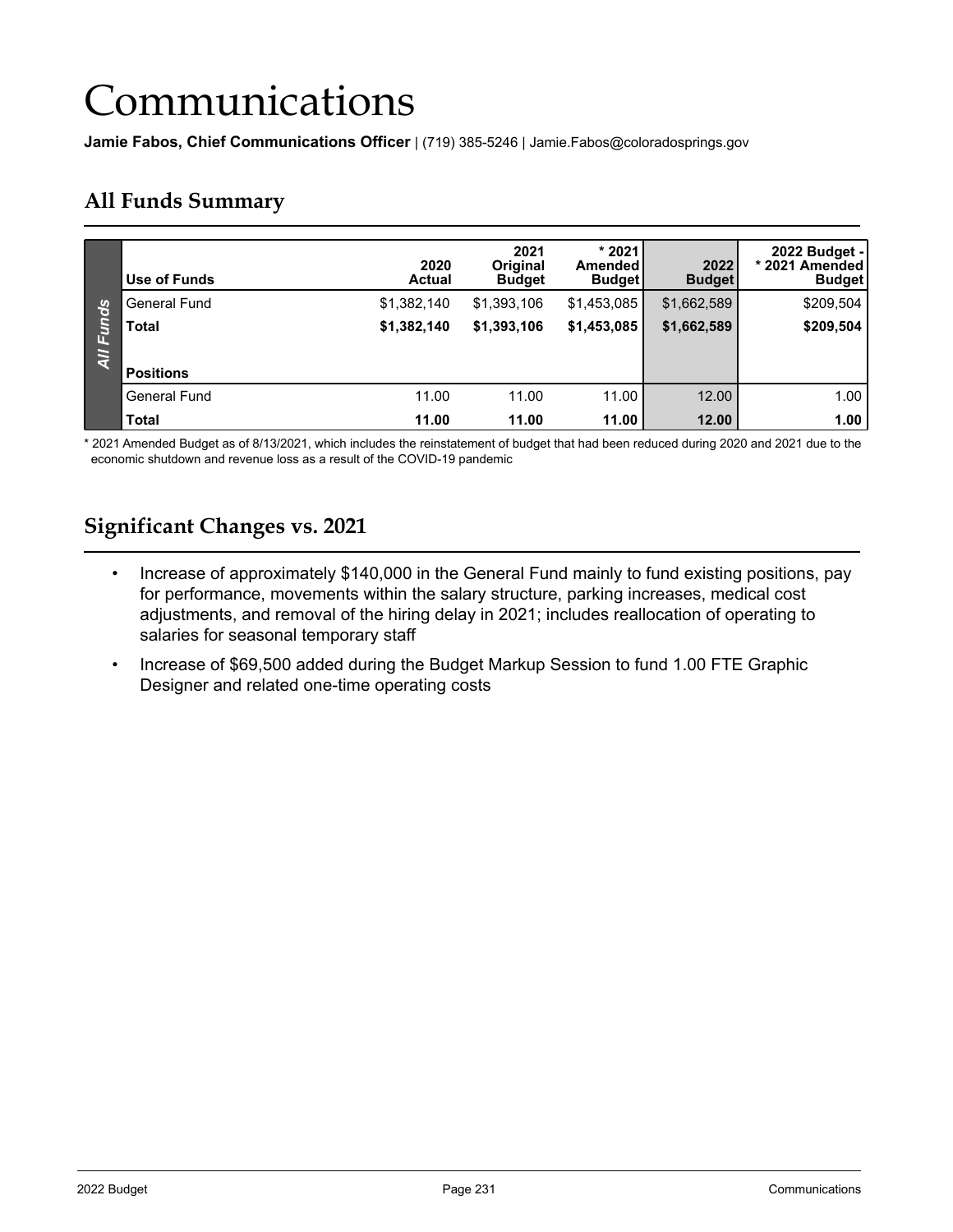#### **Communications - Overview**

The City Communications department oversees all public communication with the citizens of Colorado Springs, working across multiple platforms to serve as the trusted source of accurate information and news. As professionals in this industry, the members of the department aspire to be proactive, prepared, balanced communicators who provide efficient, consistent, on-time messaging.

Further, the City Communications department leads efforts to brand our city Olympic City USA, sharing the inspirational and aspirational message of the brand in order to grow civic pride and economic opportunities.

#### **Communications - Organizational Chart**

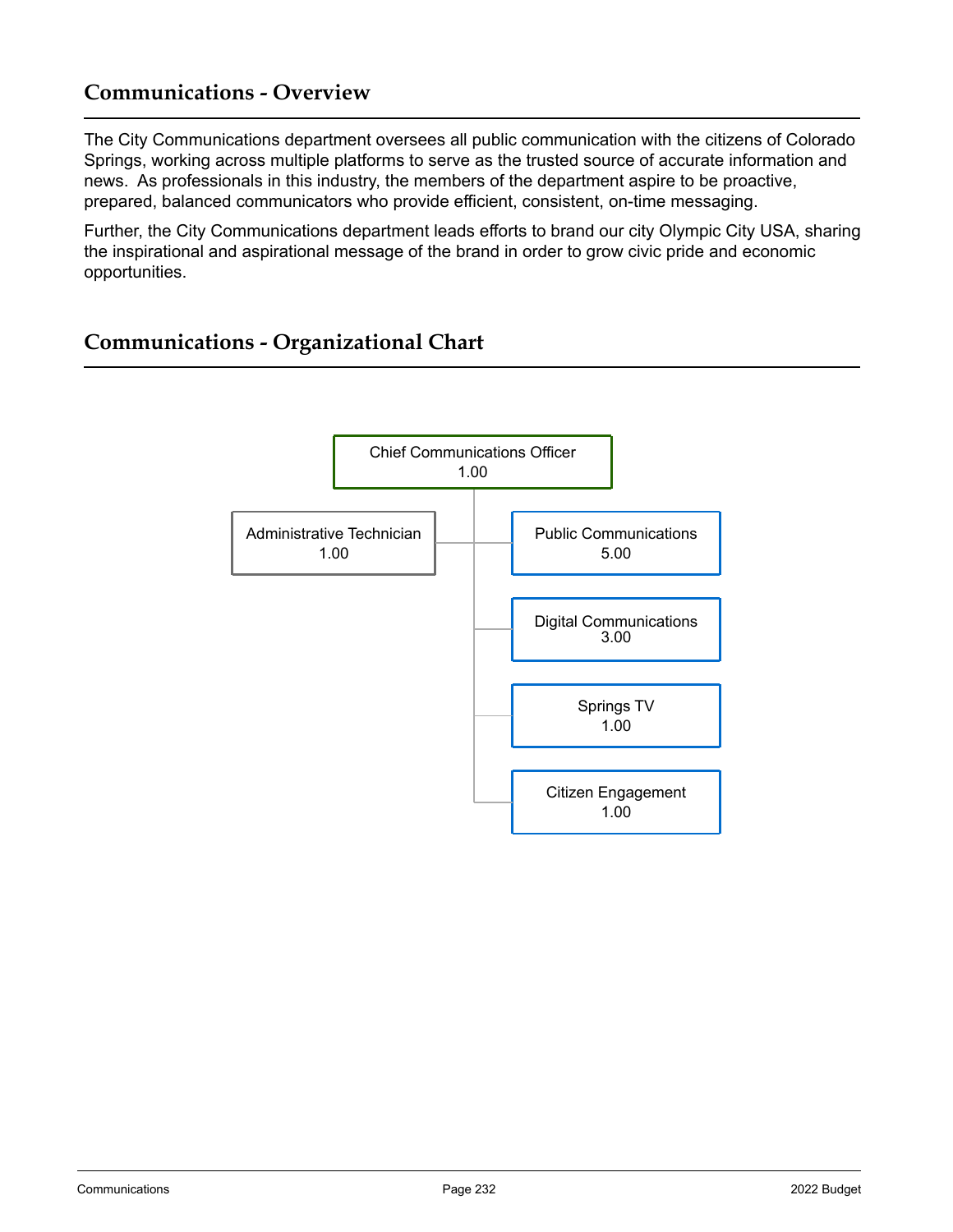# **Strategic Plan Update**

| Goals                             | <b>Building Community &amp;</b><br><b>Collaborative Relationships</b>                                                                                                                                                                                                                                                                                                                                                                                                                                                                                                                                                                                                            | <b>Excelling in</b><br><b>City Services</b>                                                                                                                                                                                                                                                                                                                                                                                                                                                                                                                                                    |
|-----------------------------------|----------------------------------------------------------------------------------------------------------------------------------------------------------------------------------------------------------------------------------------------------------------------------------------------------------------------------------------------------------------------------------------------------------------------------------------------------------------------------------------------------------------------------------------------------------------------------------------------------------------------------------------------------------------------------------|------------------------------------------------------------------------------------------------------------------------------------------------------------------------------------------------------------------------------------------------------------------------------------------------------------------------------------------------------------------------------------------------------------------------------------------------------------------------------------------------------------------------------------------------------------------------------------------------|
| Initiatives                       | <b>Effectively reach Colorado Springs</b><br>$\bullet$<br>residents through varied and<br>effective means of communication<br>to foster trust in city government.<br>(3.6)                                                                                                                                                                                                                                                                                                                                                                                                                                                                                                       | Implement and apply consistent branding<br>$\bullet$<br>and public participation process citywide.<br>(4.6)                                                                                                                                                                                                                                                                                                                                                                                                                                                                                    |
| Performance<br>Measures           | Consistently use at least 3 non-<br>$\bullet$<br>traditional forms of communication<br>(e.g. social media, texting, etc.).<br>(3.6.2)<br>Communicate with constituents in<br>$\bullet$<br>times of crisis. $(3.6.3)$                                                                                                                                                                                                                                                                                                                                                                                                                                                             | Create and disseminate a new public<br>participation standardized process by the<br>end of 2020. (4.6.1)                                                                                                                                                                                                                                                                                                                                                                                                                                                                                       |
| evements<br>otable<br>≊<br>≯<br>∢ | Facilitated 1,000 media stories,<br>$\bullet$<br>reached 10 million-page views on<br>www.ColoradoSprings.gov, and<br>processed 27,200 GoCOS!<br>requests. Produced blogs,<br>podcasts, press conferences and<br>live video on social media in 2020.<br>(3.6.2)<br>Extensively supported El Paso<br>$\bullet$<br>County Public Health during the<br>COVID-19 pandemic in 2020, by<br>handling nearly 300 media<br>requests, producing more than 100<br>videos, and supporting 15 live<br>press events. $(3.6.3)$<br>Provided crisis communication<br>$\bullet$<br>response for the Manitou incline<br>and Bear Creek fires and Black<br>Lives Matter protests in 2020.<br>(3.6.3) | In 2020, developed standard practices and<br>$\bullet$<br>guidance for city staff conducting public<br>participation in the community. (4.6.1)<br>Host a public participation practitioners<br>٠<br>working group, since 2019. This now<br>regional group, is made up of project<br>managers from across City departments,<br>Colorado Springs Utilities, Manitou, and<br>Fountain, meets monthly meeting to<br>exchange best practices, train on<br>technology and align efforts. (4.6.1)<br>Launched EngageCOS website in 2020, to<br>inform the public engagement opportunities.<br>(4.6.1) |

**Note**:The information contained in this Strategic Plan update demonstrates progress on a sampling of department Initiatives and Performance Measures. For a full listing of each department's Initiatives and Performance Measures (reference the ID numbers within the parentheses), see the City's Strategic Plan beginning on Page 19.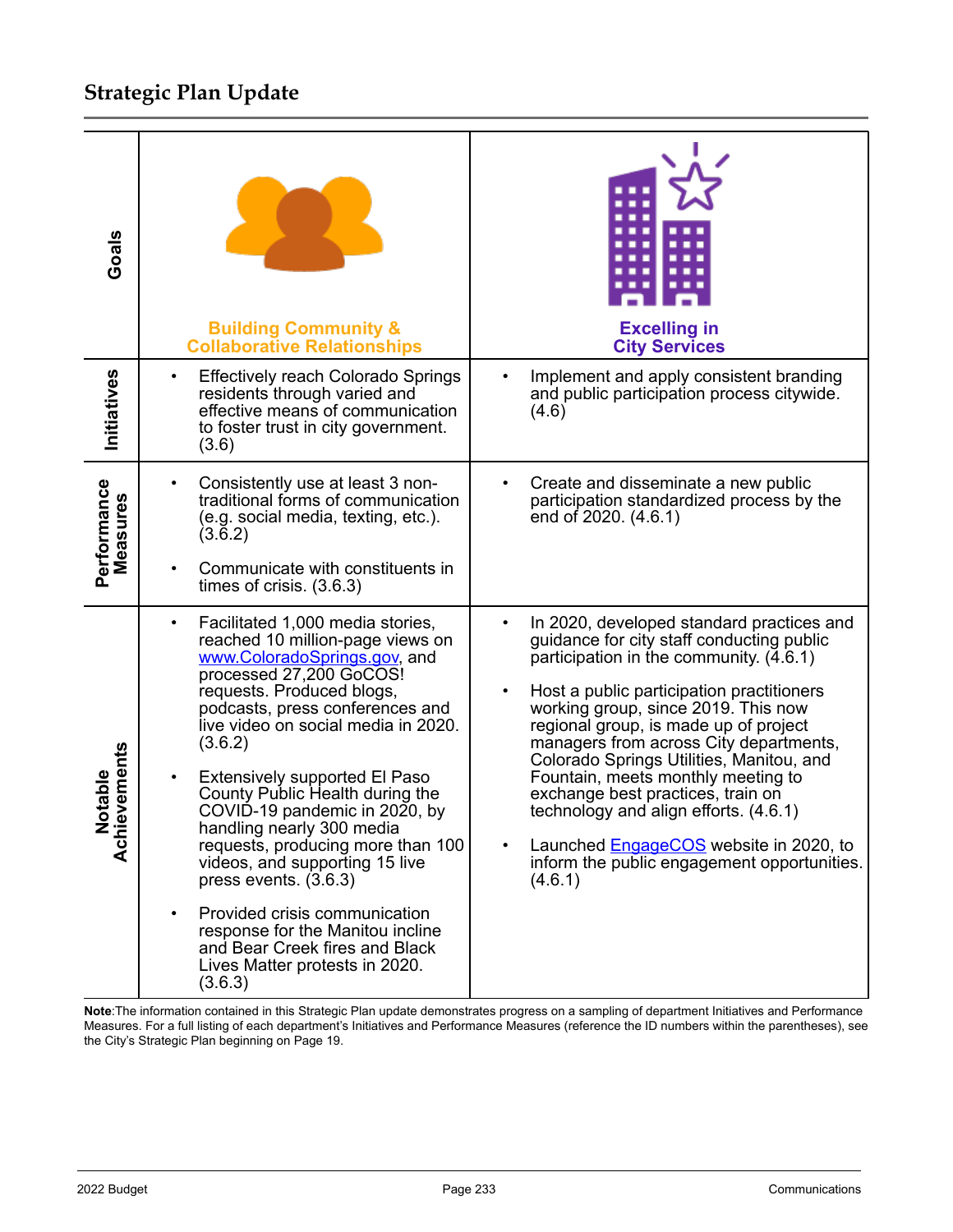The sections below provide a summary of the Budget, authorized positions, changes that occurred after the budget was implemented for 2021, and changes occurring as part of the 2022 General Fund Budget.

|         | <b>Use of Funds</b>                      | 2019<br><b>Actual</b> | 2020<br><b>Actual</b>        | 2021<br><b>Original</b><br><b>Budget</b> | $*2021$<br><b>Amended</b><br><b>Budget</b> | 2022<br><b>Budget</b> | 2022 Budget -<br>* 2021 Amended<br><b>Budget</b> |
|---------|------------------------------------------|-----------------------|------------------------------|------------------------------------------|--------------------------------------------|-----------------------|--------------------------------------------------|
|         | Salary/Benefits/<br>Pensions             | \$1,058,247           | \$1,176,839                  | \$1,143,428                              | \$1,148,834                                | \$1,403,598           | \$254,764                                        |
|         | Operating                                | 207,787               | 205,301                      | 249,678                                  | 304,251                                    | 258,991               | (45, 260)                                        |
|         | <b>Total</b>                             | \$1,266,034           | \$1,382,140                  | \$1,393,106                              | \$1,453,085                                | \$1,662,589           | \$209,504                                        |
|         |                                          |                       |                              |                                          |                                            |                       |                                                  |
| Fund    | <b>Position Title</b>                    |                       | <b>2020</b><br><b>Actual</b> | 2021<br>Original<br><b>Budget</b>        | $*2021$<br>Amended<br><b>Budget</b>        | 2022<br><b>Budget</b> | 2022 Budget -<br>* 2021 Amended<br><b>Budget</b> |
|         | Administrative Assistant, Senior         |                       | 0.00                         | 0.00                                     | 0.00                                       | 1.00                  | 1.00                                             |
| General | Administrative Technician                |                       | 1.00                         | 1.00                                     | 1.00                                       | 0.00                  | (1.00)                                           |
|         | <b>Chief Communications Officer</b>      |                       | 1.00                         | 1.00                                     | 1.00                                       | 1.00                  | 0.00                                             |
|         | Citizen Engagement                       |                       | 1.00                         | 1.00                                     | 1.00                                       | 1.00                  | 0.00                                             |
|         | <b>Communications Specialist I/II</b>    |                       | 3.00                         | 3.00                                     | 3.00                                       | 3.00                  | 0.00                                             |
|         | <b>Communications Supervisor</b>         |                       | 1.00                         | 1.00                                     | 1.00                                       | 1.00                  | 0.00                                             |
|         | <b>Digital Communications Specialist</b> |                       | 2.00                         | 2.00                                     | 2.00                                       | 2.00                  | 0.00                                             |
|         | Graphic Designer                         |                       | 0.00                         | 0.00                                     | 0.00                                       | 1.00                  | 1.00                                             |
|         | <b>Lead Communications Specialist</b>    |                       | 1.00                         | 1.00                                     | 1.00                                       | 1.00                  | 0.00                                             |
|         | Video Production Specialist              |                       | 1.00                         | 1.00                                     | 1.00                                       | 1.00                  | 0.00                                             |
|         | <b>Total Positions</b>                   |                       | 11.00                        | 11.00                                    | 11.00                                      | 12.00                 | 1.00                                             |

#### **Communications - General Fund: Summary, Funding, and Position Changes**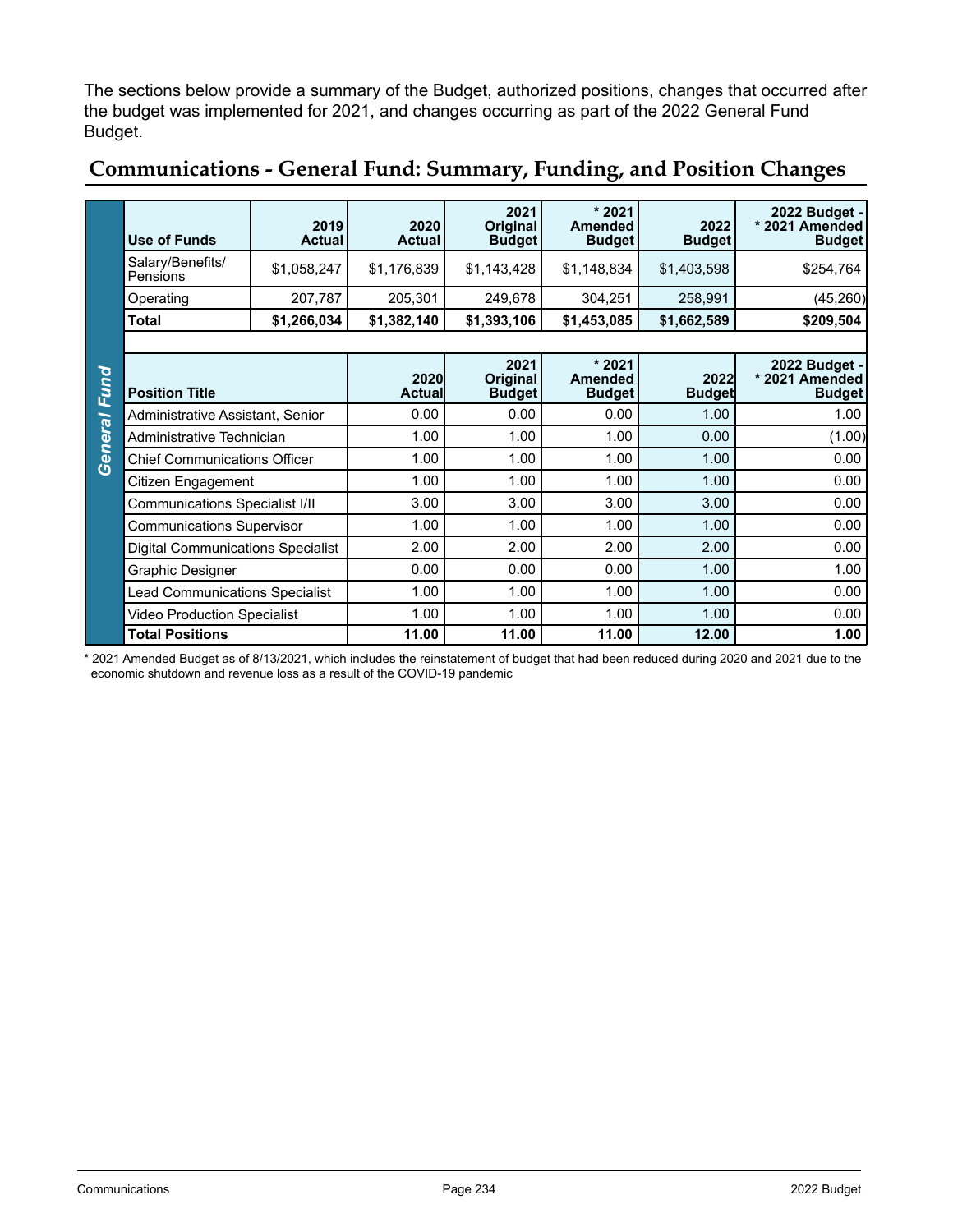# **Communications - General Fund: Summary, Funding, and Position Changes**

|                 |                                                                                                                                                                                                                          | 2021 Original Budget                   |
|-----------------|--------------------------------------------------------------------------------------------------------------------------------------------------------------------------------------------------------------------------|----------------------------------------|
|                 | Reinstatement of operating budget that was reduced during 2020 and carried forward<br>into the 2021 original budget due to the economic shutdown and revenue loss as a<br>result of the COVID-19 pandemic                | \$54,573                               |
|                 | Removal of 50% of the hiring delay that reduced the salary budget during 2020 and<br>carried forward into the 2021 original budget due to the economic shutdown and<br>revenue loss as a result of the COVID-19 pandemic | 5,406                                  |
|                 | <b>Total During 2021</b>                                                                                                                                                                                                 | \$59,979                               |
|                 | <b>For 2022</b>                                                                                                                                                                                                          | 2022 Budget -<br>* 2021 Amended Budget |
|                 | <b>Salaries/Benefits/Pensions</b>                                                                                                                                                                                        |                                        |
| Funding Changes | Net change to fund existing positions                                                                                                                                                                                    | \$64,966                               |
|                 | Increase to fund market movement, pay for performance, and pay progression                                                                                                                                               | 60,147                                 |
|                 | Increase to fund medical cost adjustments                                                                                                                                                                                | 7,686                                  |
|                 | Increase to fund employee parking                                                                                                                                                                                        | 1,560                                  |
|                 | Increase to fund the removal of the remaining 50% prior year hiring delay                                                                                                                                                | 5,405                                  |
|                 | Increase to fund 1.00 FTE Graphic Designer added during the Budget Markup<br>Session                                                                                                                                     | 67,000                                 |
|                 | Redistribution to Salaries/Benefits/Pensions from Operating                                                                                                                                                              | 48,000                                 |
|                 | <b>Total Salaries/Benefits/Pensions</b>                                                                                                                                                                                  | \$254,764                              |
|                 | <b>Operating</b>                                                                                                                                                                                                         |                                        |
|                 | Increase to fund one-time operating costs related to the 1.00 FTE added during the<br><b>Budget Markup Session</b>                                                                                                       | \$2,500                                |
|                 | Redistribution from Operating to Salaries/Benefits/Pensions                                                                                                                                                              | (48,000)                               |
|                 | Increase to fund parking services for City owned vehicles                                                                                                                                                                | 240                                    |
|                 | <b>Total Operating</b>                                                                                                                                                                                                   | (\$45,260)                             |
|                 | Total For 2022                                                                                                                                                                                                           | \$209,504                              |

| ges                   | During 2021                                                          | * 2021 Amended -<br>2021 Original Budget |
|-----------------------|----------------------------------------------------------------------|------------------------------------------|
| $\boldsymbol{\omega}$ | None                                                                 | 0.00                                     |
|                       | <b>Total During 2021</b>                                             | 0.00                                     |
| O                     | <b>For 2022</b>                                                      | 2022 Budget -<br>* 2021 Amended Budget   |
| ဖြ                    | Add 1.00 FTE Graphic Designer added during the Budget Markup Session | 1.00                                     |
|                       | Total For 2022                                                       | 1.00                                     |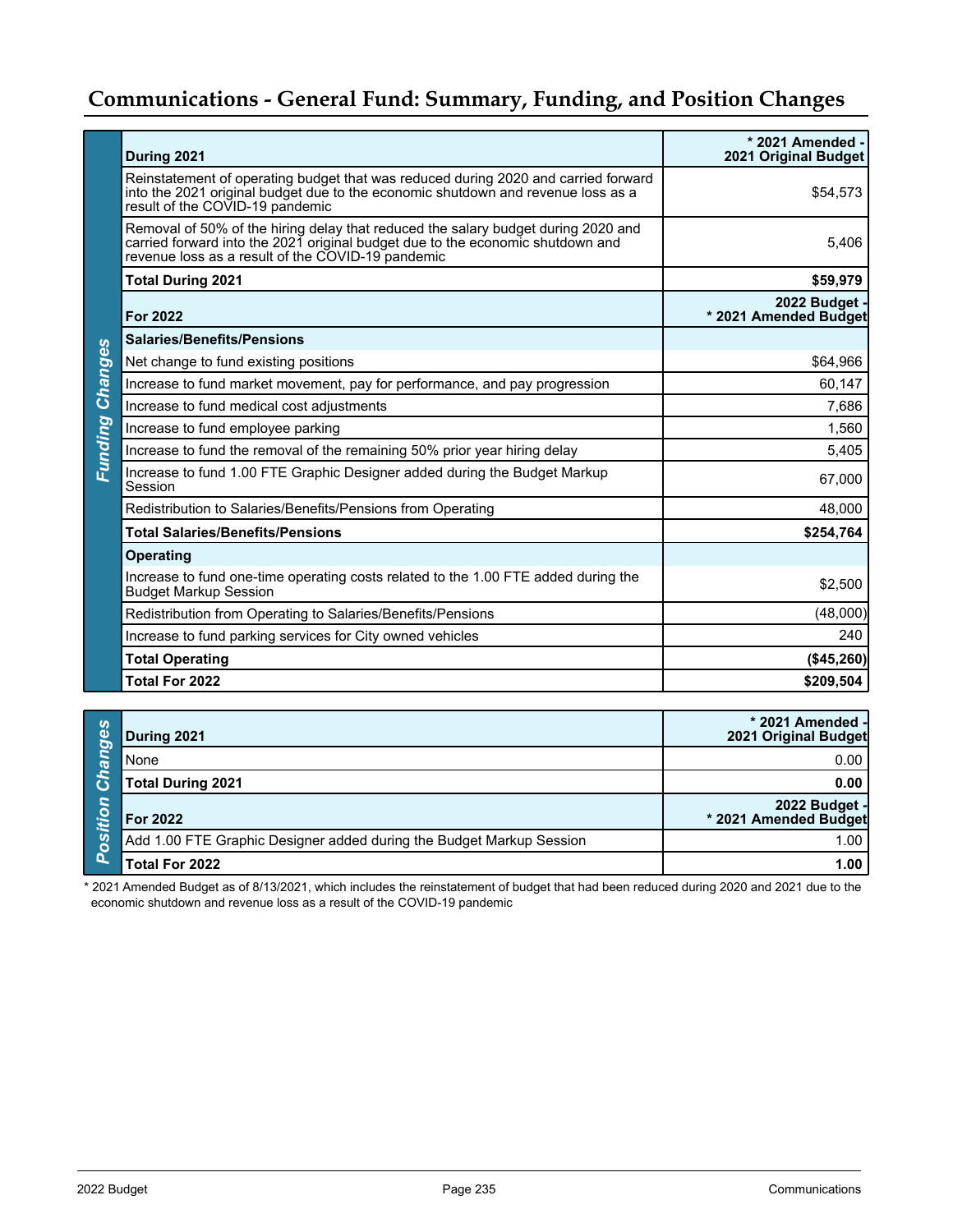#### **City of Colorado Springs Budget Detail Report**

#### 001 - GENERAL FUND Communications Office

| <b>Acct # - Description</b>             | 2019<br>Actual | 2020<br>Actual | 2021<br>Original<br><b>Budget</b> | $*2021$<br><b>Amended</b><br>Budget | 2022<br><b>Budget</b> | 2022 Budget -<br>* 2021 Amended<br><b>Budget</b> |
|-----------------------------------------|----------------|----------------|-----------------------------------|-------------------------------------|-----------------------|--------------------------------------------------|
| <b>Salaries/Benefits/Pensions</b>       |                |                |                                   |                                     |                       |                                                  |
| 51205 - CIVILIAN SALARIES               | 772,004        | 871,089        | 871,508                           | 876,914                             | 1,039,500             | 162,586                                          |
| <b>51210 - OVERTIME</b>                 | 0              | 166            | $\Omega$                          | 0                                   | 0                     | 0                                                |
| 51220 - SEASONAL TEMPORARY              | 69,729         | 61,093         | 11,500                            | 11,500                              | 59,500                | 48,000                                           |
| 51260 - VACATION BUY PAY OUT            | 2,365          | 5,786          | 0                                 | 0                                   | 0                     | 0                                                |
| 51299 - SALARIES REIMBURSEMENTS         | (6,750)        | (6, 477)       | 0                                 | 0                                   | $\Omega$              | $\Omega$                                         |
| 51610 - PERA                            | 110,506        | 124,787        | 127,093                           | 127,093                             | 151,671               | 24,578                                           |
| 51615 - WORKERS COMPENSATION            | 2,109          | 2,343          | 2,234                             | 2,234                               | 2,619                 | 385                                              |
| 51620 - EQUITABLE LIFE INSURANCE        | 2,137          | 2,370          | 3,367                             | 3,367                               | 3,833                 | 466                                              |
| 51640 - DENTAL INSURANCE                | 4,565          | 4,751          | 5,068                             | 5,068                               | 5,160                 | 92                                               |
| 51670 - PARKING FOR EMPLOYEES           | 3,002          | 4,536          | 4,520                             | 4,520                               | 6,080                 | 1,560                                            |
| 51690 - MEDICARE                        | 11,727         | 13,005         | 12,961                            | 12,961                              | 15,189                | 2,228                                            |
| 51695 - CITY EPO MEDICAL PLAN           | 17,395         | 22,025         | 25,340                            | 25,340                              | 0                     | (25, 340)                                        |
| 51696 - ADVANTAGE HD MED PLAN           | 65,336         | 67,486         | 75,837                            | 75,837                              | 114,546               | 38,709                                           |
| 51697 - HRA BENEFIT TO ADV MED PLAN     | 4,122          | 3,879          | 4,000                             | 4,000                               | 5,500                 | 1,500                                            |
| <b>Salaries/Benefits/Pensions Total</b> | 1,058,247      | 1,176,839      | 1,143,428                         | 1,148,834                           | 1,403,598             | 254,764                                          |
| <b>Operating</b>                        |                |                |                                   |                                     |                       |                                                  |
| 52105 - MISCELLANEOUS OPERATING         | 8,021          | (235)          | 250                               | 250                                 | 250                   | 0                                                |
| 52110 - OFFICE SUPPLIES                 | 1,677          | 857            | 1,500                             | 1,500                               | 1,500                 | 0                                                |
| 52111 - PAPER SUPPLIES                  | 0              | $\Omega$       | 400                               | 400                                 | 400                   | 0                                                |
| 52120 - COMPUTER SOFTWARE               | 400            | 2,075          | 500                               | 500                                 | 500                   | 0                                                |
| 52122 - CELL PHONES EQUIP AND SUPPLIES  | 0              | 0              | 500                               | 500                                 | 500                   | 0                                                |
| 52125 - GENERAL SUPPLIES                | 1,638          | 507            | 1,000                             | 1,000                               | 1,000                 | 0                                                |
| 52135 - POSTAGE                         | 324            | 80             | 1,000                             | 1,000                               | 1,000                 | 0                                                |
| 52140 - WEARING APPAREL                 | 0              | 100            | 0                                 | 0                                   | 0                     | 0                                                |
| 52170 - SPECIAL PHOTOGRAPHY ETC         | 0              | 774            | 0                                 | 1,000                               | 1,000                 | 0                                                |
| 52405 - ADVERTISING SERVICES            | 3,104          | 2,919          | 1,527                             | 7,000                               | 7,000                 | 0                                                |
| 52415 - CONTRACTS AND SPEC PROJECTS     | 72,061         | 62,130         | 61,560                            | 61,560                              | 61,560                | 0                                                |
| 52560 - PARKING SERVICES                | 0              | 0              | 120                               | 120                                 | 360                   | 240                                              |
| 52575 - SERVICES                        | 74,759         | 123,148        | 158,734                           | 192,734                             | 144,734               | (48,000)                                         |
| 52605 - CAR MILEAGE                     | 0              | 0              | 300                               | 300                                 | 300                   | 0                                                |
| 52615 - DUES AND MEMBERSHIP             | 1,775          | (576)          | 300                               | 300                                 | 300                   | 0                                                |
| 52625 - MEETING EXPENSES IN TOWN        | 1,671          | 717            | 1,289                             | 2,289                               | 2,289                 | 0                                                |
| 52630 - TRAINING                        | 373            | $\Omega$       | 700                               | 1,400                               | 1,400                 | 0                                                |
| 52645 - SUBSCRIPTIONS                   | 1,945          | 3,190          | 1,500                             | 1,500                               | 1,500                 | $\Omega$                                         |
| 52655 - TRAVEL OUT OF TOWN              | 3,598          | 678            | 1,000                             | 3,400                               | 3,400                 | 0                                                |
| 52735 - TELEPHONE LONG DIST CALLS       | 0              | 0              | 100                               | 100                                 | 100                   | 0                                                |
| 52736 - CELL PHONE AIRTIME              | $\mathbf 0$    | 0              | 100                               | 100                                 | 100                   | 0                                                |
| 52738 - CELL PHONE BASE CHARGES         | 6,526          | 4,179          | 7,498                             | 7,498                               | 7,498                 | 0                                                |
| 52775 - MINOR EQUIPMENT                 | 26,279         | 7,188          | 5,500                             | 15,500                              | 18,000                | 2,500                                            |
| 52776 - PRINTER CONSOLIDATION COST      | 1,945          | 1,868          | 2,000                             | 2,000                               | 2,000                 | 0                                                |
| 52795 - RENTAL OF EQUIPMENT             | 0              | 0              | 800                               | 800                                 | 800                   | 0                                                |
| 52874 - OFFICE SERVICES PRINTING        | 1,691          | 1,211          | 1,500                             | 1,500                               | 1,500                 | 0                                                |
| 52999 - COVID19 OPER REIMB              | 0              | (5,509)        | 0                                 | 0                                   | 0                     | 0                                                |
| <b>Operating Total</b>                  | 207,787        | 205,301        | 249,678                           | 304,251                             | 258,991               | (45, 260)                                        |
| <b>Grand Total</b>                      | 1,266,034      | 1,382,140      | 1,393,106                         | 1,453,085                           | 1,662,589             | 209,504                                          |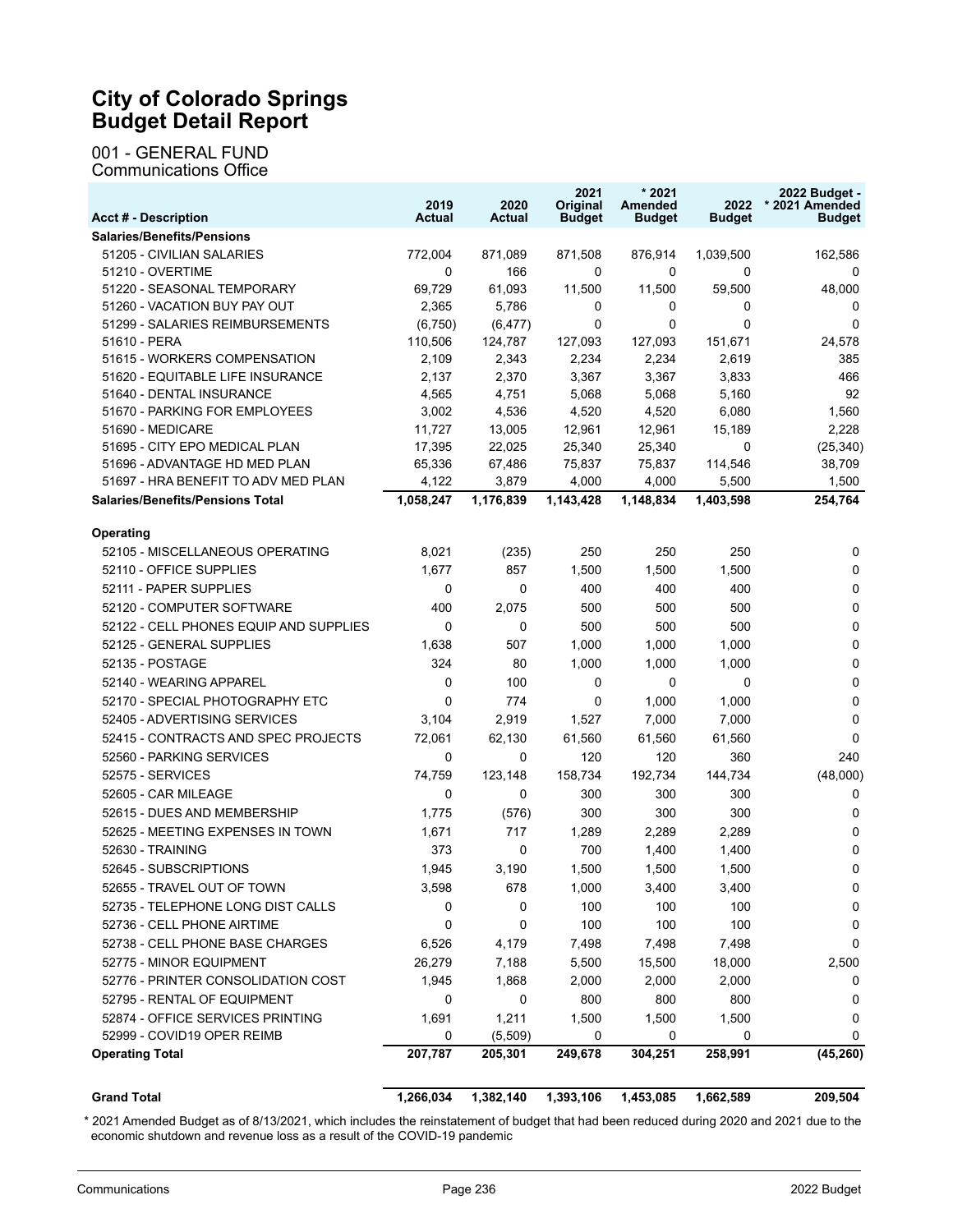# Economic Development

**Bob Cope, Economic Development Officer** | (719) 385-5561 | Bob.Cope@coloradosprings.gov

#### **All Funds Summary**

|              | Use of Funds        | 2020<br><b>Actual</b> | 2021<br><b>Original</b><br><b>Budget</b> | $*2021$<br>Amended<br><b>Budget</b> | 2022<br><b>Budget</b> | 2022 Budget -<br>* 2021 Amended<br><b>Budget</b> |
|--------------|---------------------|-----------------------|------------------------------------------|-------------------------------------|-----------------------|--------------------------------------------------|
|              | <b>General Fund</b> | \$499,346             | \$549,702                                | \$573,183                           | \$654,245             | \$81,062                                         |
| <b>Funds</b> | <b>Total</b>        | \$499,346             | \$549,702                                | \$573,183                           | \$654,245             | \$81,062                                         |
| 57           | <b>Positions</b>    |                       |                                          |                                     |                       |                                                  |
|              | <b>General Fund</b> | 4.00                  | 4.00                                     | 4.00                                | 4.00                  | 0.00                                             |
|              | <b>Total</b>        | 4.00                  | 4.00                                     | 4.00                                | 4.00                  | 0.00                                             |

\* 2021 Amended Budget as of 8/13/2021, which includes the reinstatement of budget that had been reduced during 2020 and 2021 due to the economic shutdown and revenue loss as a result of the COVID-19 pandemic

#### **Significant Changes vs. 2021**

- Increase of approximately \$47,000 in the General Fund mainly to fund existing positions, pay for performance, movements within the salary structure, parking increases, medical cost adjustments, and removal of the hiring delay in 2021
- Increase of \$34,000 in the General Fund to provide additional support for community economic development partners and sponsorships, and out of town travel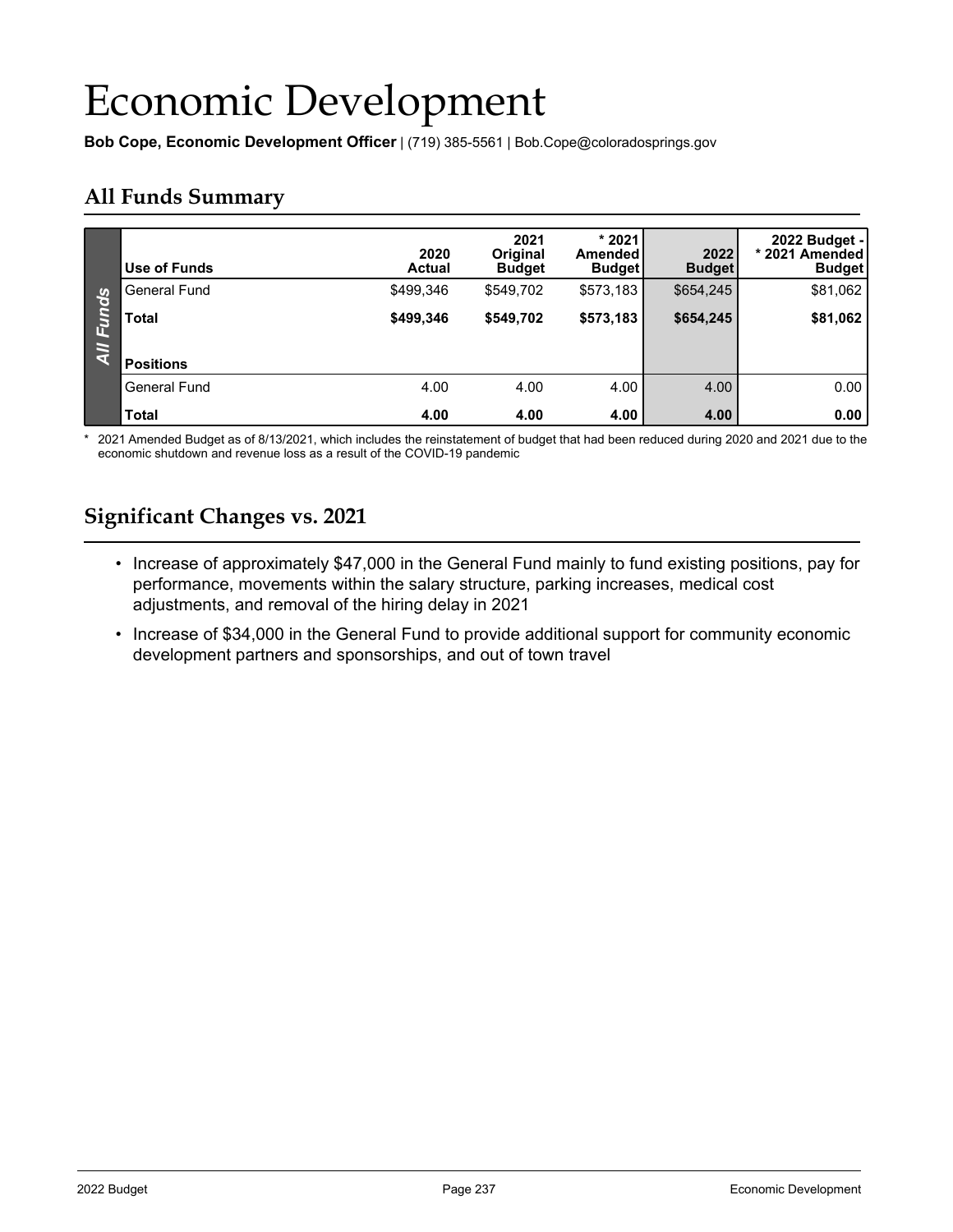#### **Economic Development - Overview**

The Office of Economic Development (OED) is focused on cultivating a healthy and vibrant economic climate in Colorado Springs that supports business and personal prosperity. Quality of life is Colorado Springs' key competitive advantage, and OED staff works with the private sector and a wide variety of [community partners](http://www.denvergov.org/oed/DenverOfficeofEconomicDevelopment/AboutUs/Partnerships/tabid/440288/Default.aspx) to eliminate barriers to business development, catalyze investments in key business corridors, and grow jobs in targeted industries.

The City will become the most business-friendly municipality in the United States, as measured by:

- Rapid, courteous responses to all business requests for permits and approvals
- Fair regulations and requirements
- Reasonable fees and charges associated with conducting business
- Consistent, high-quality core services with limited resources
- Competitive utility rates
- Encouragement of community building and partnerships
- Ongoing dialogue with primary employers, entrepreneurs, and business groups to continuously improve the business climate

#### **Economic Development - Organizational Chart**

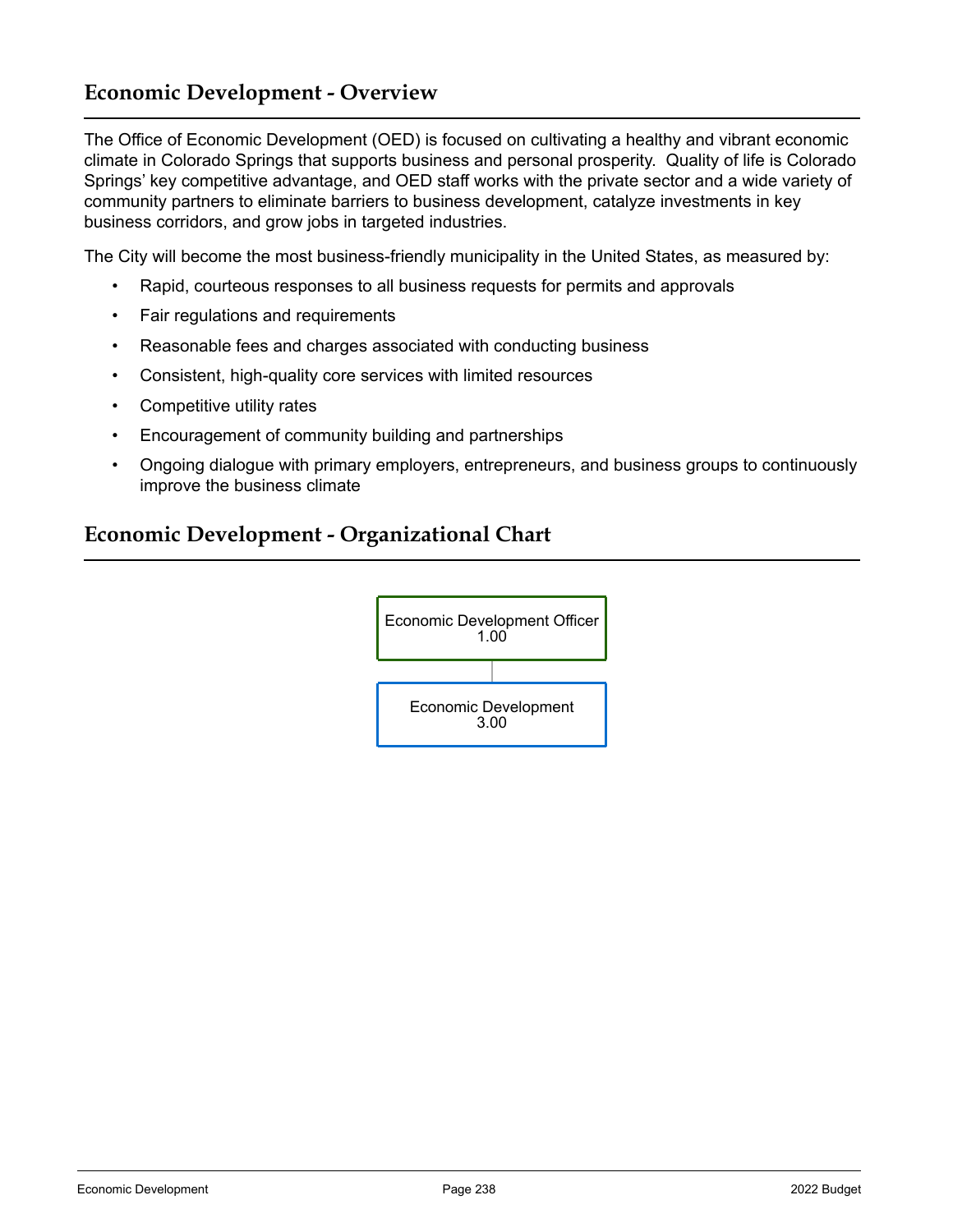| Goal                    | <b>Promoting</b><br><b>Job Creation</b>                                                                                                                                                                                                                                                                                                                                                                                                                                                                                                                                                                                                                                                                                          |
|-------------------------|----------------------------------------------------------------------------------------------------------------------------------------------------------------------------------------------------------------------------------------------------------------------------------------------------------------------------------------------------------------------------------------------------------------------------------------------------------------------------------------------------------------------------------------------------------------------------------------------------------------------------------------------------------------------------------------------------------------------------------|
|                         | Promote the creation of primary jobs in target industries through collaboration with the<br>$\bullet$<br>region's economic and business development partners; and ensuring a responsive<br>business climate to support attraction, retention and expansion efforts of companies in<br>Colorado Springs (1.4)                                                                                                                                                                                                                                                                                                                                                                                                                     |
| Initiatives             | Advance the Olympic City USA brand and tourism industry through: supporting,<br>$\bullet$<br>planning and infrastructure efforts in the Downtown region; direct involvement in the<br>development, opening and continued success of catalytic projects (such as City for<br>Champions); and investment in key events that attract visitors to the region. (1.5)                                                                                                                                                                                                                                                                                                                                                                  |
|                         | Encourage the development of a robust innovation ecosystem that supports<br>$\bullet$<br>entrepreneurs, startup companies, and small businesses that diversify our regional<br>economy. $(1.6)$                                                                                                                                                                                                                                                                                                                                                                                                                                                                                                                                  |
|                         | Continue to support private investment through rapid response team and issue<br>$\bullet$<br>resolution processes, supporting at least 20 businesses annually. (1.4.1)                                                                                                                                                                                                                                                                                                                                                                                                                                                                                                                                                           |
| Performance<br>Measures | Collaborate with the Colorado Springs Chamber & EDC to develop a formal business<br>$\bullet$<br>retention and expansion engagement process to increase outreach to Colorado<br>Springs businesses and increase the number of local and state incentives leveraged<br>by local companies. (1.4.5)                                                                                                                                                                                                                                                                                                                                                                                                                                |
|                         | Develop 3-4 roadmaps to business success that facilitate continuous improvement of<br>$\bullet$<br>industry-specific business support processes, increase speed of development, and<br>ensure small businesses remain open, by Q4 2021. (1.6.3)                                                                                                                                                                                                                                                                                                                                                                                                                                                                                  |
|                         | Staff and reviewing agency partners implemented 47 Rapid Response projects<br>$\bullet$<br>between Q1 2020 and Q3 2021 $-$ creating 3,603 new jobs and retaining 2,881<br>employees. Total private investment in these projects was approximately \$1.2 billion,<br>with a construction footprint estimate covering 7 million ft <sup>2</sup> . A Rapid Response project<br>is a project awarded a certificate to expedite review and approval of land use<br>applications and/or building permits to qualifying primary employers (a business that<br>generates more than 50% of its revenue from outside the local trade area), or a<br>project that provides significant community benefit (i.e. affordable housing). (1.4.1) |
| Achievements<br>Notable | Beginning in June 2020 through June 2021, staff lead the analysis, review, and<br>$\bullet$<br>facilitated City Council approval of 3 economic development agreements with<br>qualifying primary employers. The total manufacturing expansion investment was in<br>the amount of \$33.6M, adding 189 new jobs and retaining 888 employees. (1.4.5)                                                                                                                                                                                                                                                                                                                                                                               |
|                         | In Q4 2021, the Colorado Springs for Small Business Advancement Team developed<br>$\bullet$<br>and published four industry-specific roadmaps – distilleries, food trucks/trailers/cars,<br>restaurants & cafes, and breweries for the COSOPENFORBIZ website. (1.6.3)                                                                                                                                                                                                                                                                                                                                                                                                                                                             |

**Note**:The information contained in this Strategic Plan update demonstrates progress on a sampling of department Initiatives and Performance Measures. For a full listing of each department's Initiatives and Performance Measures (reference the ID numbers within the parentheses), see the City's Strategic Plan beginning on Page 19.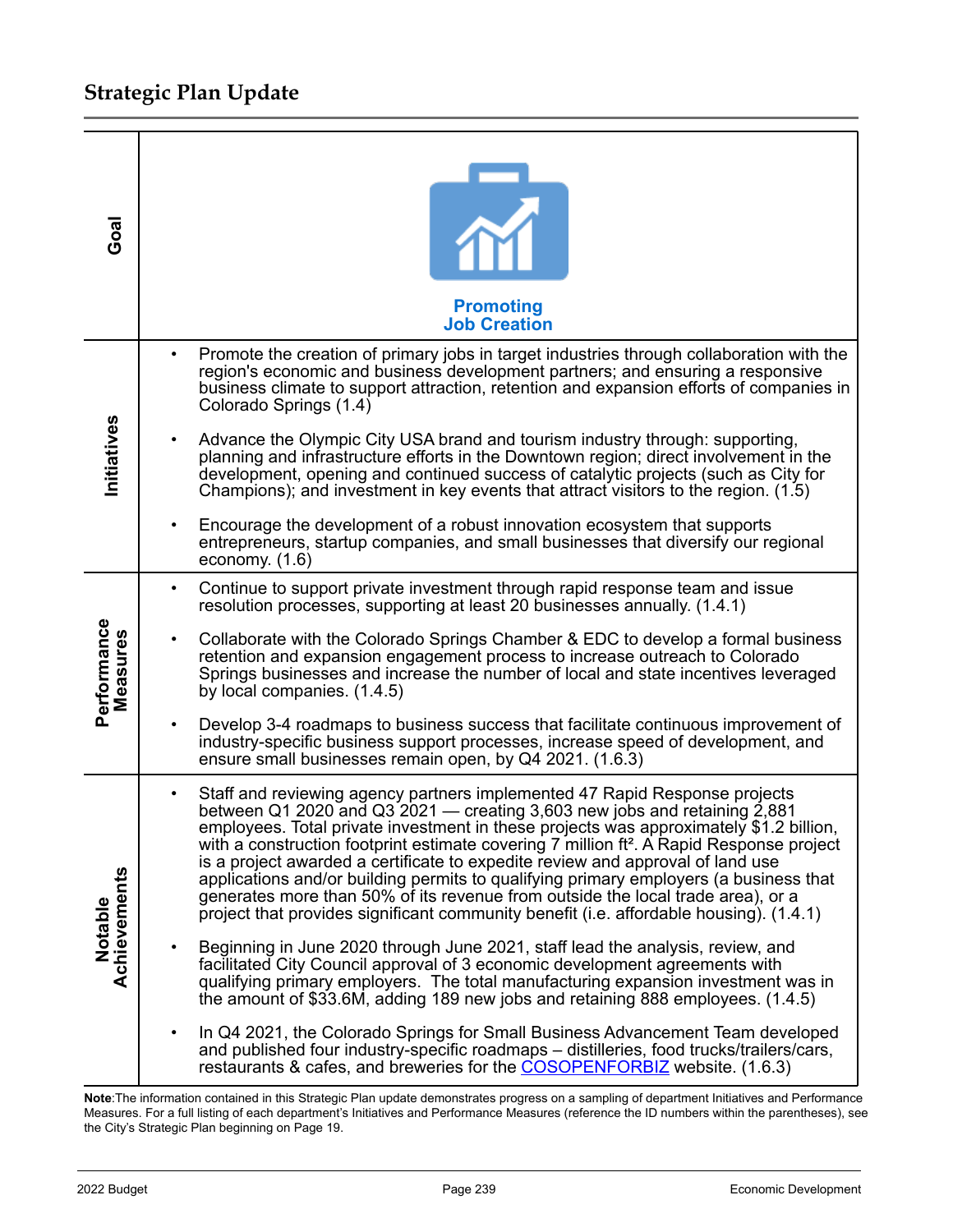The sections below provide a summary of the Budget, authorized positions, changes that occurred after the budget was implemented for 2021, and changes occurring as part of the 2022 General Fund Budget.

#### **Economic Development - General Fund: Summary, Funding, and Position Changes**

|         | Use of Funds                                           | 2019<br><b>Actual</b> | 2020<br><b>Actual</b> | 2021<br>Original<br><b>Budget</b> | $*2021$<br><b>Amended</b><br><b>Budget</b> | 2022<br><b>Budget</b> | 2022 Budget -<br>* 2021 Amended<br><b>Budget</b> |  |
|---------|--------------------------------------------------------|-----------------------|-----------------------|-----------------------------------|--------------------------------------------|-----------------------|--------------------------------------------------|--|
|         | Salary/Benefits/<br>Pensions                           | \$401,062             | \$452,790             | \$461,520                         | \$463,798                                  | \$510,860             | \$47,062                                         |  |
|         | Operating                                              | 98,397                | 46,556                | 88,182                            | 109,385                                    | 143,385               | 34,000                                           |  |
|         | <b>Total</b>                                           | \$499,459             | \$499,346             | \$549,702                         | \$573,183                                  | \$654,245             | \$81,062                                         |  |
| Fund    |                                                        |                       |                       |                                   |                                            |                       |                                                  |  |
| General | <b>Position Title</b>                                  |                       | 2020<br><b>Actual</b> | 2021<br>Original<br><b>Budget</b> | $*2021$<br><b>Amended</b><br><b>Budget</b> | 2022<br><b>Budget</b> | 2022 Budget -<br>* 2021 Amended<br><b>Budget</b> |  |
|         | Economic Development Officer                           |                       | 1.00                  | 1.00                              | 1.00                                       | 1.00                  | 0.00                                             |  |
|         | <b>Economic Development Specialist</b>                 |                       | 1.00                  | 1.00                              | 1.00                                       | 1.00                  | 0.00                                             |  |
|         | Senior Economic Development<br>Specialist              |                       | 1.00                  | 1.00                              | 1.00                                       | 1.00                  | 0.00                                             |  |
|         | <b>Small Business Development</b><br><b>Specialist</b> |                       | 1.00                  | 1.00                              | 1.00                                       | 1.00                  | 0.00                                             |  |
|         | <b>Total Positions</b>                                 |                       | 4.00                  | 4.00                              | 4.00                                       | 4.00                  | 0.00                                             |  |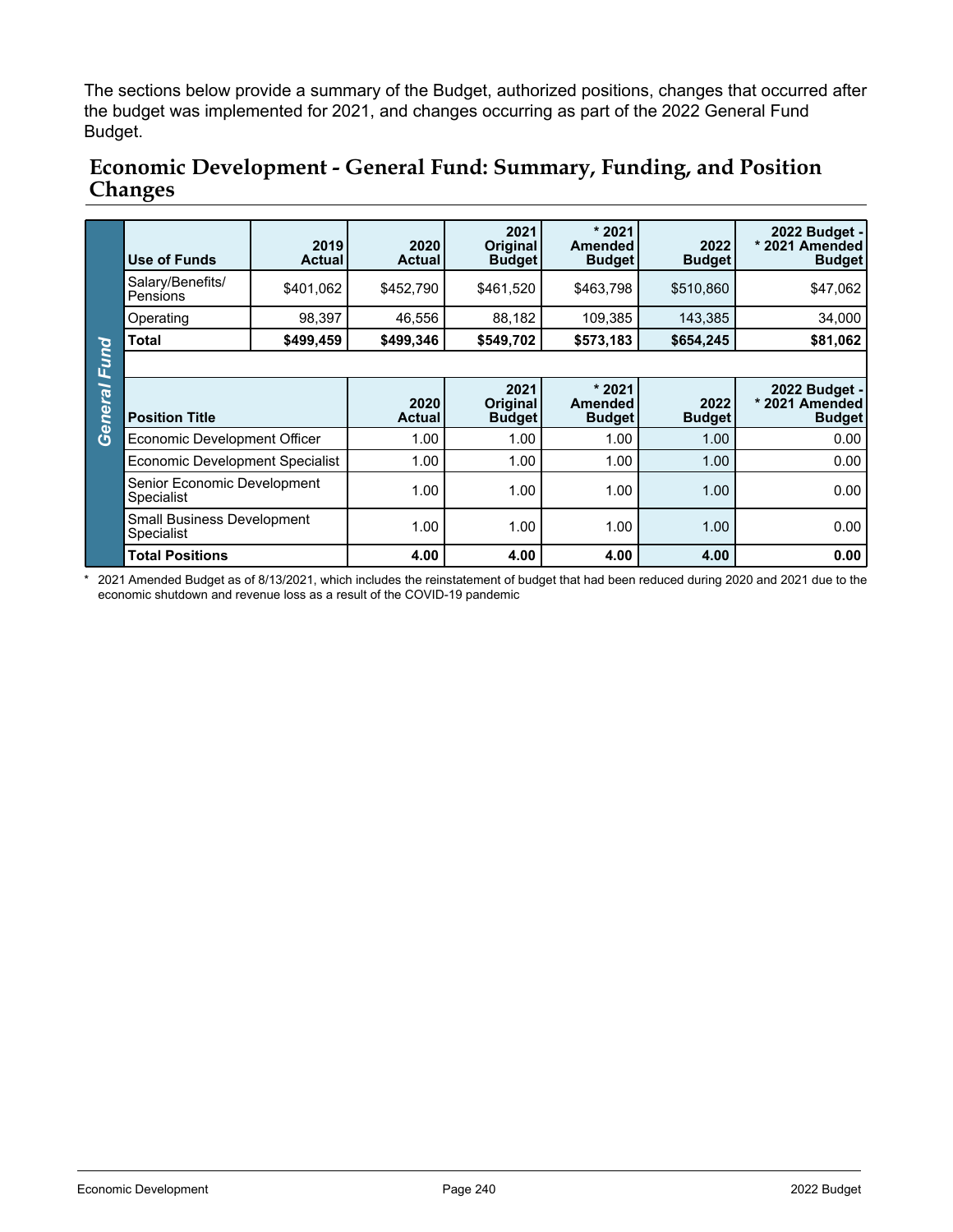#### **Economic Development - General Fund: Summary, Funding, and Position Changes**

| During 2021                                                                                                                                                                                                              | * 2021 Amended -<br>2021 Original Budget |
|--------------------------------------------------------------------------------------------------------------------------------------------------------------------------------------------------------------------------|------------------------------------------|
| Reinstatement of operating budget that was reduced during 2020 and carried forward<br>into the 2021 original budget due to the economic shutdown and revenue loss as a<br>result of the COVID-19 pandemic                | \$21,203                                 |
| Removal of 50% of the hiring delay that reduced the salary budget during 2020 and<br>carried forward into the 2021 original budget due to the economic shutdown and<br>revenue loss as a result of the COVID-19 pandemic | 2.278                                    |
| <b>Total During 2021</b>                                                                                                                                                                                                 | \$23,481                                 |
| For 2022                                                                                                                                                                                                                 | 2022 Budget -<br>* 2021 Amended Budget   |
| <b>Salaries/Benefits/Pensions</b>                                                                                                                                                                                        |                                          |
| Net change to fund existing positions                                                                                                                                                                                    | \$23,591                                 |
| Increase to fund market movement, pay for performance, and pay progression                                                                                                                                               | 18,212                                   |
| Increase to fund medical cost adjustments                                                                                                                                                                                | 2,622                                    |
| Increase to fund employee parking                                                                                                                                                                                        | 360                                      |
| Increase to fund the removal of the remaining 50% prior year hiring delay                                                                                                                                                | 2,277                                    |
| <b>Total Salaries/Benefits/Pensions</b>                                                                                                                                                                                  | \$47,062                                 |
| <b>Operating</b>                                                                                                                                                                                                         |                                          |
| Increase to fund economic development partnerships and sponsorships                                                                                                                                                      | \$25,000                                 |
| Increase to fund out of town travel for required meetings and conferences                                                                                                                                                | 9,000                                    |
| <b>Total Operating</b>                                                                                                                                                                                                   | \$34,000                                 |
| <b>Total For 2022</b>                                                                                                                                                                                                    | \$81,062                                 |
|                                                                                                                                                                                                                          | $*2024$ Amondod                          |
|                                                                                                                                                                                                                          |                                          |

| n<br>$\boldsymbol{\omega}$<br>ğ | During 2021              | * 2021 Amended -<br>2021 Original Budget |
|---------------------------------|--------------------------|------------------------------------------|
| <u>ier</u>                      | None                     | 0.00                                     |
|                                 | <b>Total During 2021</b> | 0.00                                     |
| $\circ$<br>15                   | <b>For 2022</b>          | 2022 Budget -<br>* 2021 Amended Budget   |
| SO                              | None                     | 0.00                                     |
|                                 | Total For 2022           | 0.00                                     |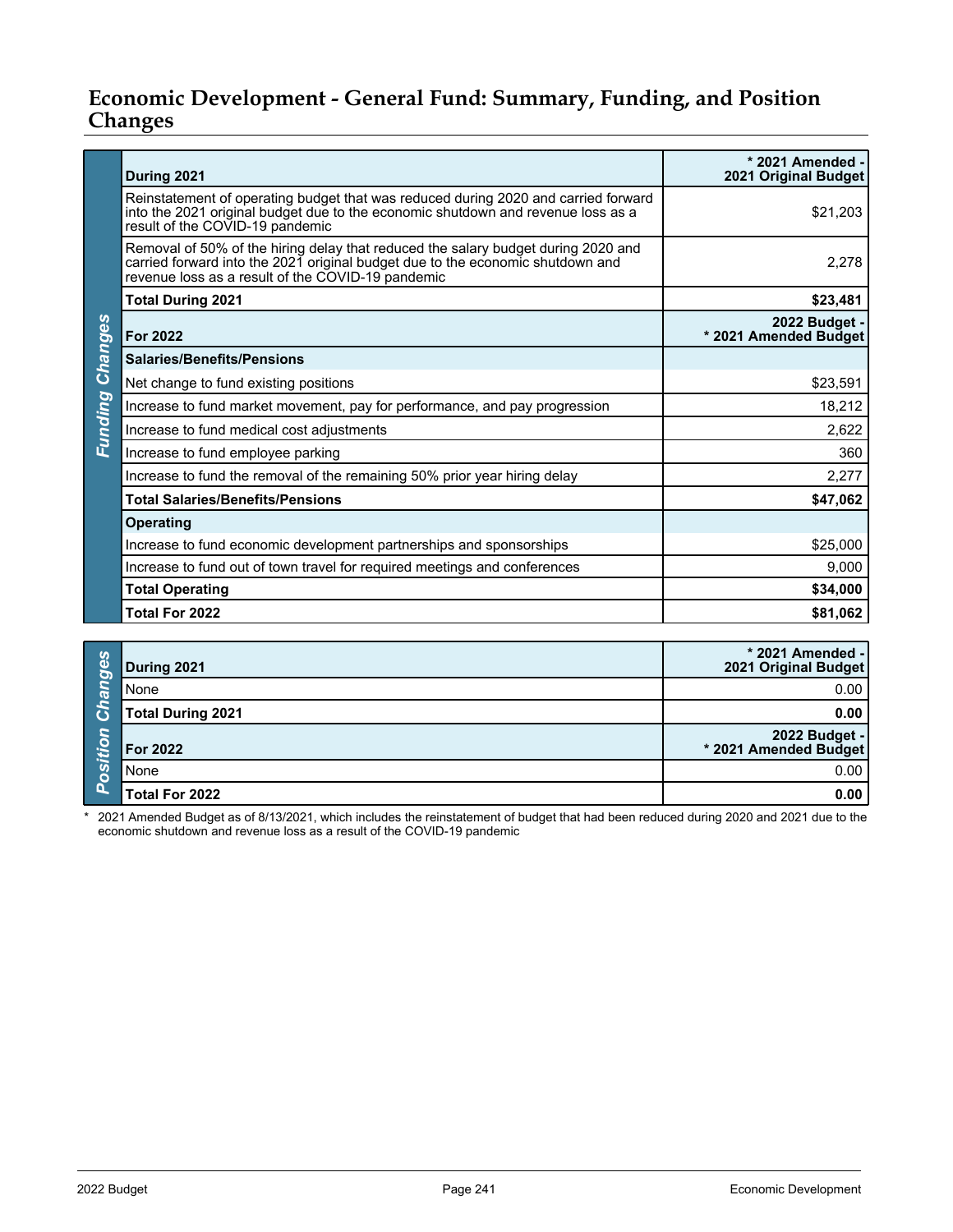#### **City of Colorado Springs Budget Detail Report**

#### 001 - GENERAL FUND Economic Development

| Louisino Development                    | 2019          | 2020     | 2021<br>Original | $*2021$<br>Amended | 2022          | 2022 Budget -<br>* 2021 Amended |
|-----------------------------------------|---------------|----------|------------------|--------------------|---------------|---------------------------------|
| <b>Acct # - Description</b>             | <b>Actual</b> | Actual   | <b>Budget</b>    | <b>Budget</b>      | <b>Budget</b> | <b>Budget</b>                   |
| <b>Salaries/Benefits/Pensions</b>       |               |          |                  |                    |               |                                 |
| 51205 - CIVILIAN SALARIES               | 326,194       | 368,413  | 369,865          | 372,143            | 404,969       | 32,826                          |
| 51260 - VACATION BUY PAY OUT            | 3,601         | 4,138    | 0                | 0                  | 0             | 0                               |
| 51299 - SALARIES REIMBURSEMENTS         | (4, 142)      | (4, 392) | 0                | $\mathbf 0$        | $\Omega$      | $\mathbf 0$                     |
| 51610 - PERA                            | 42,223        | 50,265   | 53,243           | 53,243             | 57,977        | 4.734                           |
| 51615 - WORKERS COMPENSATION            | 802           | 931      | 936              | 936                | 1,001         | 65                              |
| 51620 - EQUITABLE LIFE INSURANCE        | 875           | 1,004    | 1,450            | 1,450              | 1,535         | 85                              |
| 51640 - DENTAL INSURANCE                | 1,350         | 1,300    | 1,384            | 1,384              | 1,500         | 116                             |
| 51670 - PARKING FOR EMPLOYEES           | 898           | 1,416    | 1,680            | 1,680              | 2,040         | 360                             |
| 51690 - MEDICARE                        | 4,498         | 5,244    | 5,429            | 5,429              | 5,806         | 377                             |
| 51695 - CITY EPO MEDICAL PLAN           | 11,258        | 11,143   | 12,578           | 12,578             | 13,640        | 1,062                           |
| 51696 - ADVANTAGE HD MED PLAN           | 12,501        | 12,361   | 13,955           | 13,955             | 21,142        | 7,187                           |
| 51697 - HRA BENEFIT TO ADV MED PLAN     | 1,004         | 967      | 1,000            | 1,000              | 1,250         | 250                             |
| <b>Salaries/Benefits/Pensions Total</b> | 401,062       | 452,790  | 461,520          | 463,798            | 510,860       | 47,062                          |
| Operating                               |               |          |                  |                    |               |                                 |
| 52105 - MISCELLANEOUS OPERATING         | 3,525         | 428      | 0                | $\mathbf 0$        | $\mathbf 0$   | $\mathbf 0$                     |
| 52110 - OFFICE SUPPLIES                 | 1,196         | 302      | 750              | 750                | 750           | $\Omega$                        |
| 52120 - COMPUTER SOFTWARE               | 603           | 312      | 300              | 300                | 300           | $\mathbf 0$                     |
| 52122 - CELL PHONES EQUIP AND SUPPLIES  | 0             | 0        | 250              | 250                | 250           | 0                               |
| 52125 - GENERAL SUPPLIES                | (25)          | 0        | 100              | 100                | 100           | $\mathbf 0$                     |
| 52135 - POSTAGE                         | 1             | 0        | 150              | 150                | 150           | 0                               |
| 52560 - PARKING SERVICES                | 0             | 0        | 50               | 50                 | 50            | $\Omega$                        |
| 52575 - SERVICES                        | 72,916        | 40,358   | 68,532           | 89,735             | 114,735       | 25,000                          |
| 52605 - CAR MILEAGE                     | $\Omega$      | 0        | 500              | 500                | 500           | $\mathbf 0$                     |
| 52615 - DUES AND MEMBERSHIP             | 1,260         | 1,240    | 200              | 200                | 200           | $\mathbf 0$                     |
| 52625 - MEETING EXPENSES IN TOWN        | 4,100         | 152      | 4,000            | 4,000              | 4,000         | $\Omega$                        |
| 52630 - TRAINING                        | 100           | 10       | 750              | 750                | 750           | $\mathbf 0$                     |
| 52645 - SUBSCRIPTIONS                   | 216           | 538      | 100              | 100                | 100           | $\mathbf 0$                     |
| 52655 - TRAVEL OUT OF TOWN              | 7,263         | 363      | 5,000            | 5,000              | 14,000        | 9,000                           |
| 52738 - CELL PHONE BASE CHARGES         | 503           | (61)     | 1,500            | 1,500              | 1,500         | 0                               |
| 52775 - MINOR EQUIPMENT                 | 2,284         | 0        | 500              | 500                | 500           | 0                               |
| 52776 - PRINTER CONSOLIDATION COST      | 4,091         | 2,891    | 5,000            | 5,000              | 5,000         | $\mathbf 0$                     |
| 52874 - OFFICE SERVICES PRINTING        | 364           | 23       | 500              | 500                | 500           | $\mathbf{0}$                    |
| <b>Operating Total</b>                  | 98,397        | 46,556   | 88,182           | 109,385            | 143,385       | 34,000                          |
| <b>Grand Total</b>                      | 499,459       | 499,346  | 549,702          | 573,183            | 654,245       | 81,062                          |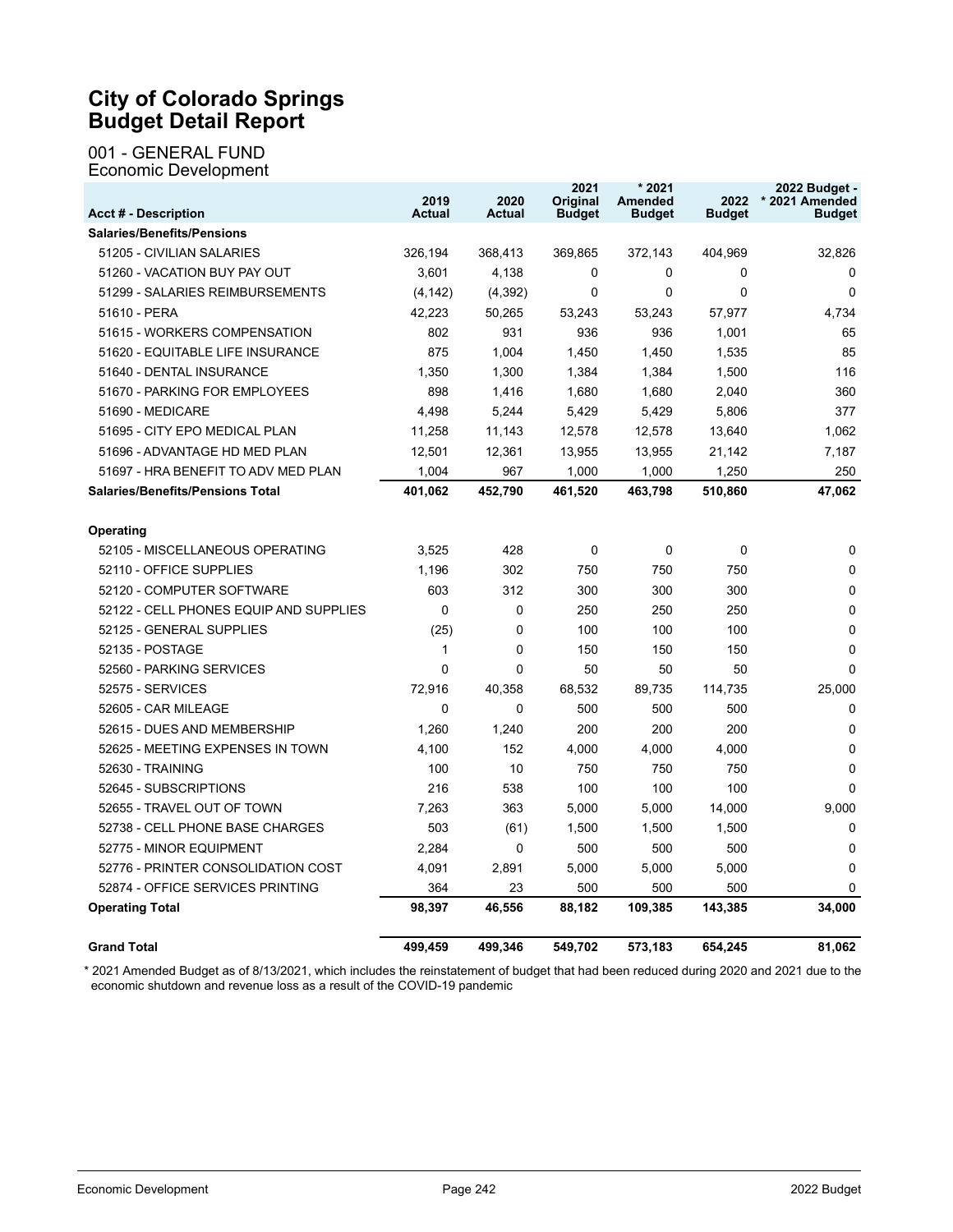# Human Resources

**Michael Sullivan, Chief Human Resources and Risk Officer** | (719) 385-5117 | Michael.Sullivan@coloradosprings.gov



### All Funds Summary

| <b>Division</b>                | <b>General</b><br><b>Fund</b> | <b>Other</b><br><b>Funds</b> | Total<br><b>Budget</b> |
|--------------------------------|-------------------------------|------------------------------|------------------------|
| Community Diversity & Outreach | \$251,169                     | \$0                          | \$251,169              |
| <b>Employment Services</b>     | 2,796,441                     | 41,915,193                   | 44,711,634             |
| Office of Accessibility        | 1,292,881                     |                              | 1,292,881              |
| <b>Risk Management</b>         | 806,888                       | 11,231,959                   | 12,038,847             |
| <b>Total</b>                   | \$5,147,379                   | \$53,147,152                 | \$58,294,531           |
|                                |                               |                              |                        |
| <b>Total Positions</b>         | 33.25                         | 21.75                        | 55.00                  |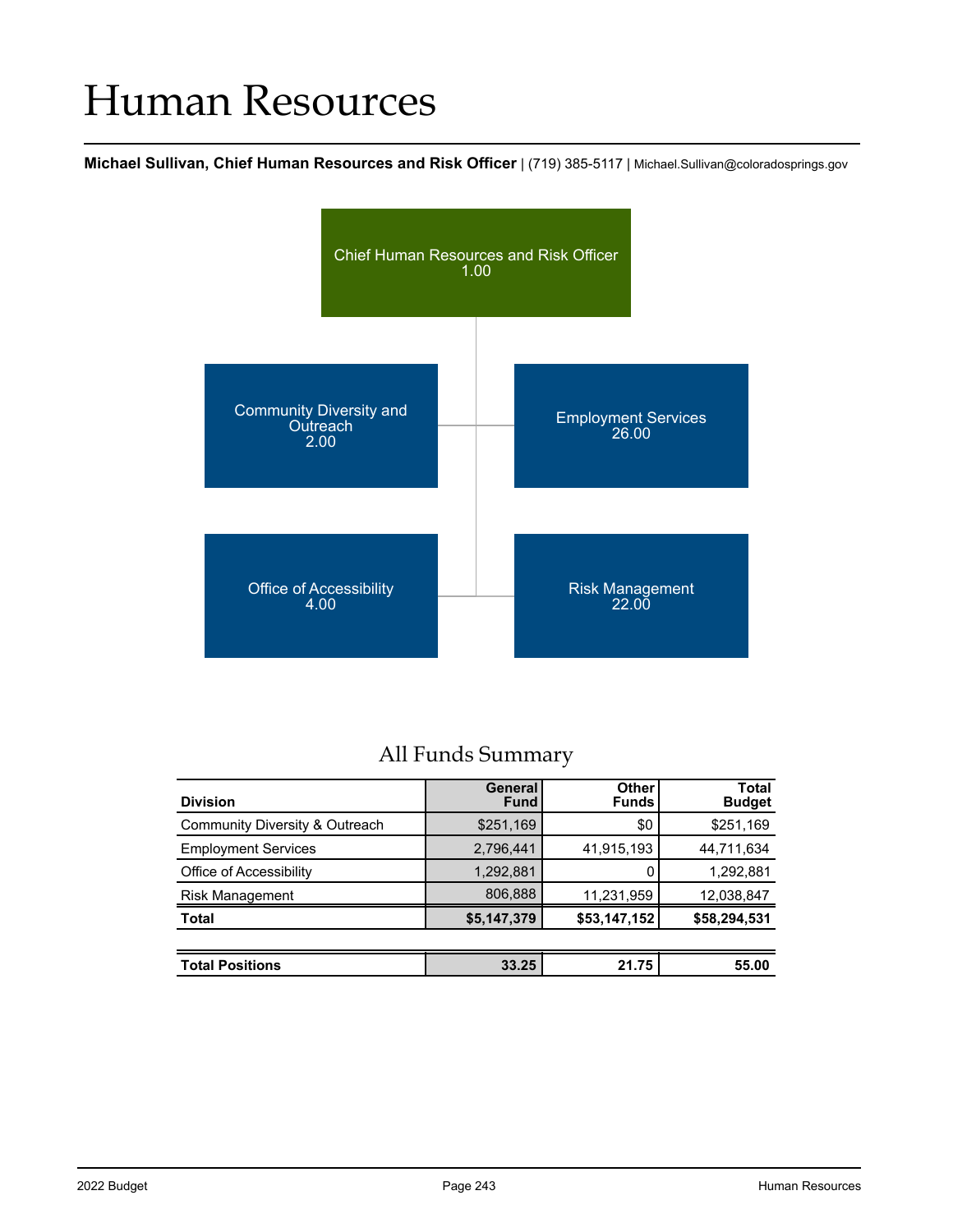# Human Resources

# All Funds History

| Use of Funds                     | 2020<br><b>Actual</b> | 2021<br>Original<br><b>Budget</b> | $*2021$<br><b>Amended</b><br><b>Budget</b> | 2022<br><b>Budget</b> | 2022 Budget -<br>* 2021 Amended<br><b>Budget</b> |
|----------------------------------|-----------------------|-----------------------------------|--------------------------------------------|-----------------------|--------------------------------------------------|
| General Fund                     | \$3,165,939           | \$3,732,377                       | \$3,852,846                                | \$4,397,379           | \$544,533                                        |
| General Fund - CIP               | 605,457               | 750,000                           | 750,000                                    | 750,000               | 0                                                |
| Employee Benefits Self-Ins. Fund | 37,009,559            | 38,077,669                        | 38,077,669                                 | 41,915,193            | 3,837,524                                        |
| Claims Reserve Fund              | 4,124,792             | 1,604,100                         | 1,604,100                                  | 1,902,880             | 298,780                                          |
| Workers' Comp. Fund              | 8,786,100             | 9,031,754                         | 9,031,754                                  | 9,329,079             | 297,325                                          |
| Total                            | \$53,691,847          | \$53,195,900                      | \$53,316,369                               | \$58,294,531          | \$4,978,162                                      |
|                                  |                       |                                   |                                            |                       |                                                  |
| <b>Total Positions</b>           | 49.00                 | 49.00                             | 52.00                                      | 55.00                 | 3.00                                             |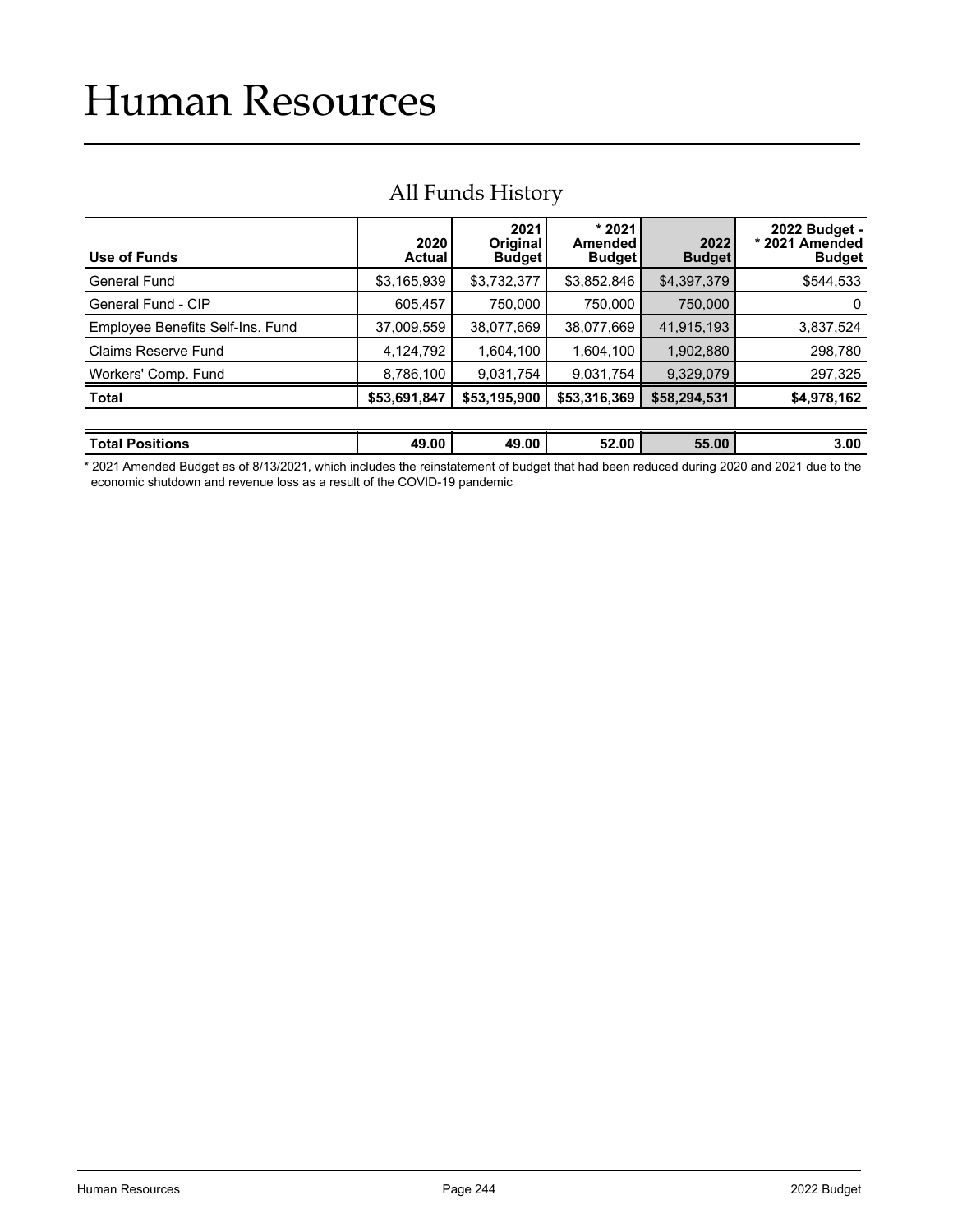# **Strategic Plan Update**

| Goals                                  | <b>Building Community &amp; Collaborative</b><br><b>Relationships</b>                                                                                                                                                                                                                                                                                                                                                                                                                                   | <b>Excelling in</b><br><b>City Services</b>                                                                                                                                                                                                                                                                                                                                                                                                                                                                                                                                                                                                                                                                                                                                                                                                                                                                                                                                          |
|----------------------------------------|---------------------------------------------------------------------------------------------------------------------------------------------------------------------------------------------------------------------------------------------------------------------------------------------------------------------------------------------------------------------------------------------------------------------------------------------------------------------------------------------------------|--------------------------------------------------------------------------------------------------------------------------------------------------------------------------------------------------------------------------------------------------------------------------------------------------------------------------------------------------------------------------------------------------------------------------------------------------------------------------------------------------------------------------------------------------------------------------------------------------------------------------------------------------------------------------------------------------------------------------------------------------------------------------------------------------------------------------------------------------------------------------------------------------------------------------------------------------------------------------------------|
| Initiatives                            | Provide strategic City services and<br>community partnerships to improve<br>citizen quality of life by collaborating with<br>other governmental agencies and<br>military installations. (3.9)                                                                                                                                                                                                                                                                                                           | Provide excellent and sustainable delivery of core<br>$\bullet$<br>services by making data driven investments and<br>decisions in order to become an Employer of<br>Choice. (4.9)<br>Invest in the HR function by supporting<br>continuous improvement and cross departmental<br>collaboration to improve service delivery to<br>citizens. (4.10)                                                                                                                                                                                                                                                                                                                                                                                                                                                                                                                                                                                                                                    |
| Performance<br>Measures                | Engage in programs supporting<br>$\bullet$<br>cultural integration of military<br>organizations and government<br>agencies. (3.9.1)                                                                                                                                                                                                                                                                                                                                                                     | Prioritize a focus on safety through City program<br>٠<br>administration. (4.9.1)<br>Develop and implement an Equity, Diversity and<br>$\bullet$<br>Inclusion Program by the end of the 2021. (4.9.6)<br>Improve citizen accessibility and engagement with<br>$\bullet$<br>City programs (4.10.2)                                                                                                                                                                                                                                                                                                                                                                                                                                                                                                                                                                                                                                                                                    |
| ents<br>ω<br><b>Notabl</b><br>Achievem | Partnered with local employers from<br>2020 to 2021, to establish best practices<br>for reducing barriers to employment for<br>military spouses. (3.9.1)<br>In Q2 2021, established the City of<br>$\bullet$<br>Colorado Springs as a Military Friendly®<br>employer by seeking accredited<br>certification. (3.9.1)<br>From 2020 to 2021, collaborated with<br>military organizations in key activities to<br>provide local service members with<br>career support and transition services.<br>(3.9.1) | Initiated an Occupational Health needs<br>assessment in September 2020, for the Workers<br>Compensation and Liability programs to improve<br>service delivery and reduce organizational risk.<br>(4.9.1)<br>Expanded departmental resources with new<br>Safety Manager position in Q2 2021. (4.9.1)<br>Certified the City of Colorado Springs as a Fair<br>Pay Workplace, in Q1 2021. (4.9.6)<br>Launched an Equity, Diversity and Inclusion (EDI)<br>Program that provides staff resources and<br>trainings. In Sept. 2020, established annual EDI<br>performance competency in evaluations at the<br>employee level. (4.9.6)<br>Between Q1 2021 and Q3 2021 developed<br>standardized tools to adhere to ADA requirements<br>for accessibility to ensure non-discrimination.<br>Applied these tools to aid in the delivery of fully<br>accessible schedules for Mountain Metro Transit,<br>and to open the Pikes Peak Summit Complex as a<br>fully accessible experience. (4.10.2) |

**Note**:The information contained in this Strategic Plan update demonstrates progress on a sampling of department Initiatives and Performance Measures. For a full listing of each department's Initiatives and Performance Measures (reference the ID numbers within the parentheses), see the City's Strategic Plan beginning on Page 19.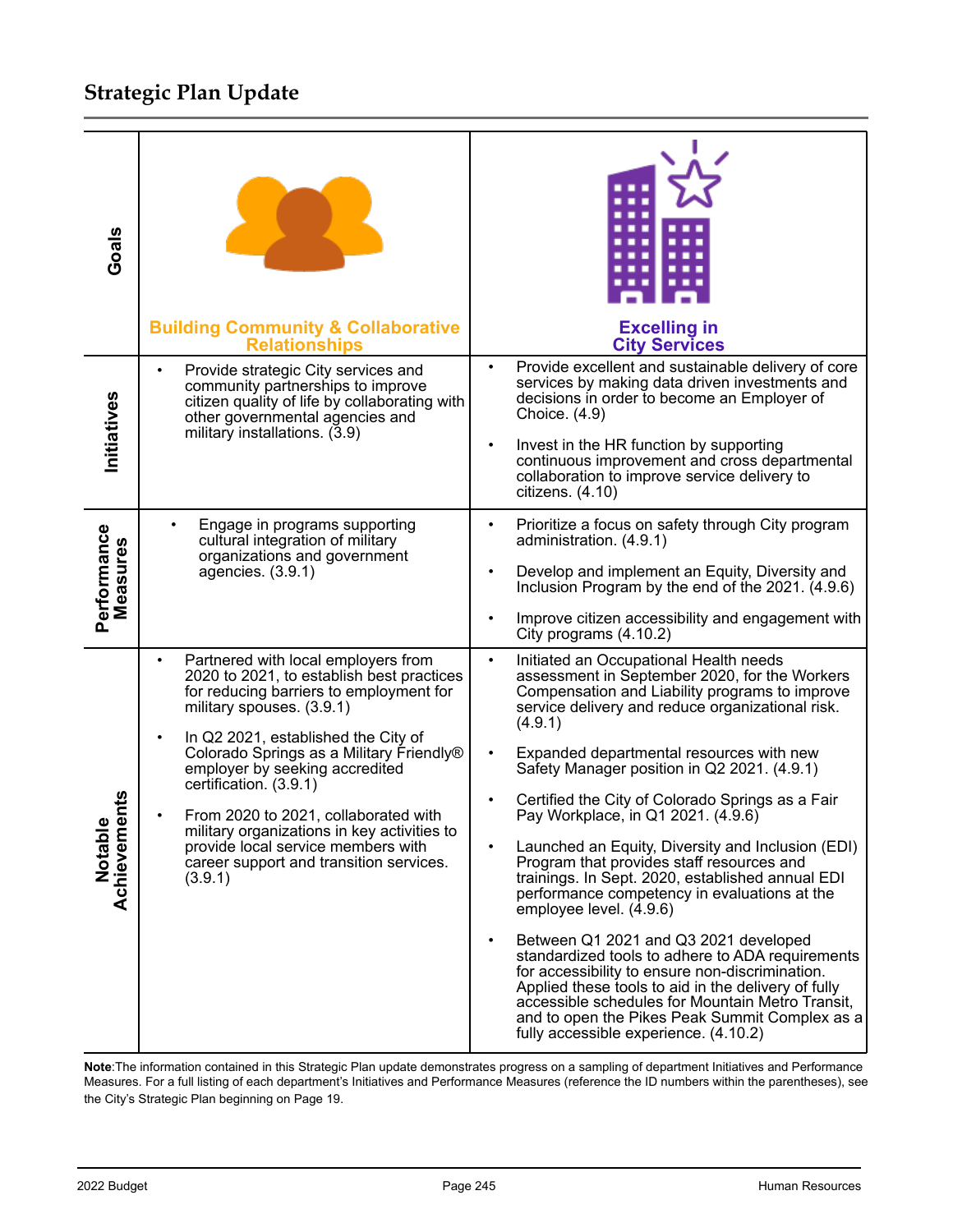This page left blank intentionally.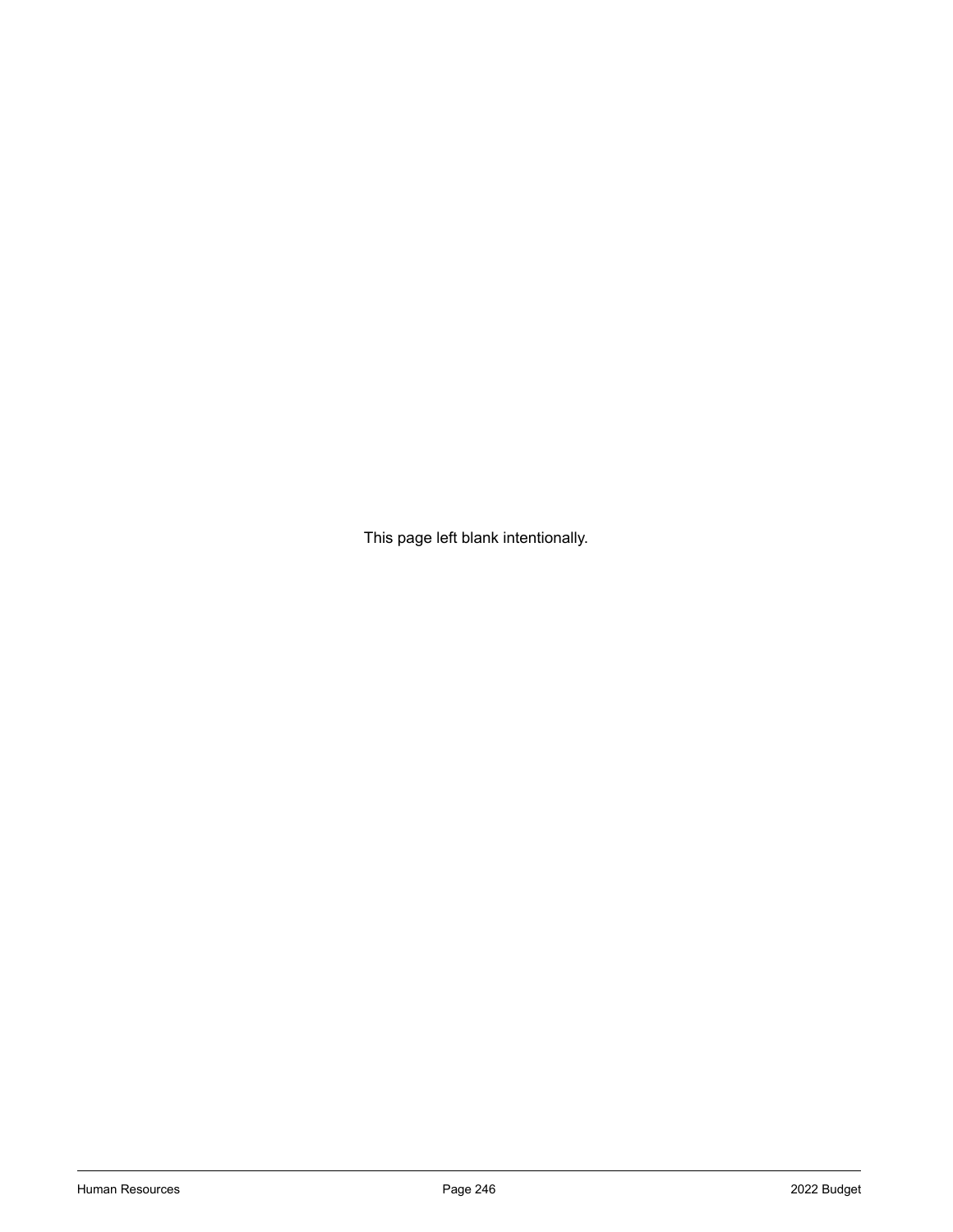# Community Diversity & Outreach

**Michael Sullivan, Chief Human Resources and Risk Officer** | (719) 385-5117 | Michael.Sullivan@coloradosprings.gov

### **All Funds Summary**

|                | Use of Funds        | 2020<br><b>Actual</b> | 2021<br>Original<br><b>Budget</b> | $*2021$<br>Amended<br><b>Budget</b> | 2022<br><b>Budget</b> | 2022 Budget -<br>* 2021 Amended<br><b>Budget</b> |
|----------------|---------------------|-----------------------|-----------------------------------|-------------------------------------|-----------------------|--------------------------------------------------|
| 8p             | <b>General Fund</b> | \$42,046              | \$253,086                         | \$253,086                           | \$251,169             | (\$1,917)                                        |
| <b>NULI</b>    | <b>Total</b>        | \$42,046              | \$253,086                         | \$253,086                           | \$251,169             | (\$1,917)                                        |
| $\overline{M}$ | <b>Positions</b>    |                       |                                   |                                     |                       |                                                  |
|                | <b>General Fund</b> | 1.00                  | 1.00                              | 2.00                                | 2.00                  | 0.00                                             |
|                | <b>Total</b>        | 1.00                  | 1.00                              | 2.00                                | 2.00                  | 0.00                                             |

\* 2021 Amended Budget as of 8/13/2021, which includes the reinstatement of budget that had been reduced during 2020 and 2021 due to the economic shutdown and revenue loss as a result of the COVID-19 pandemic

### **Significant Changes vs. 2021**

**•** Increase of approximately \$81,000 in the General Fund mainly to fund existing positions, pay for performance, movements within the salary structure, parking increases, medical cost adjustments, and removal of the hiring delay in 2021. This amount is offset by decreasing seasonal temporary funding of \$83,000 in order to fund the addition of a position during 2021, for a net decrease of approximately \$2,000.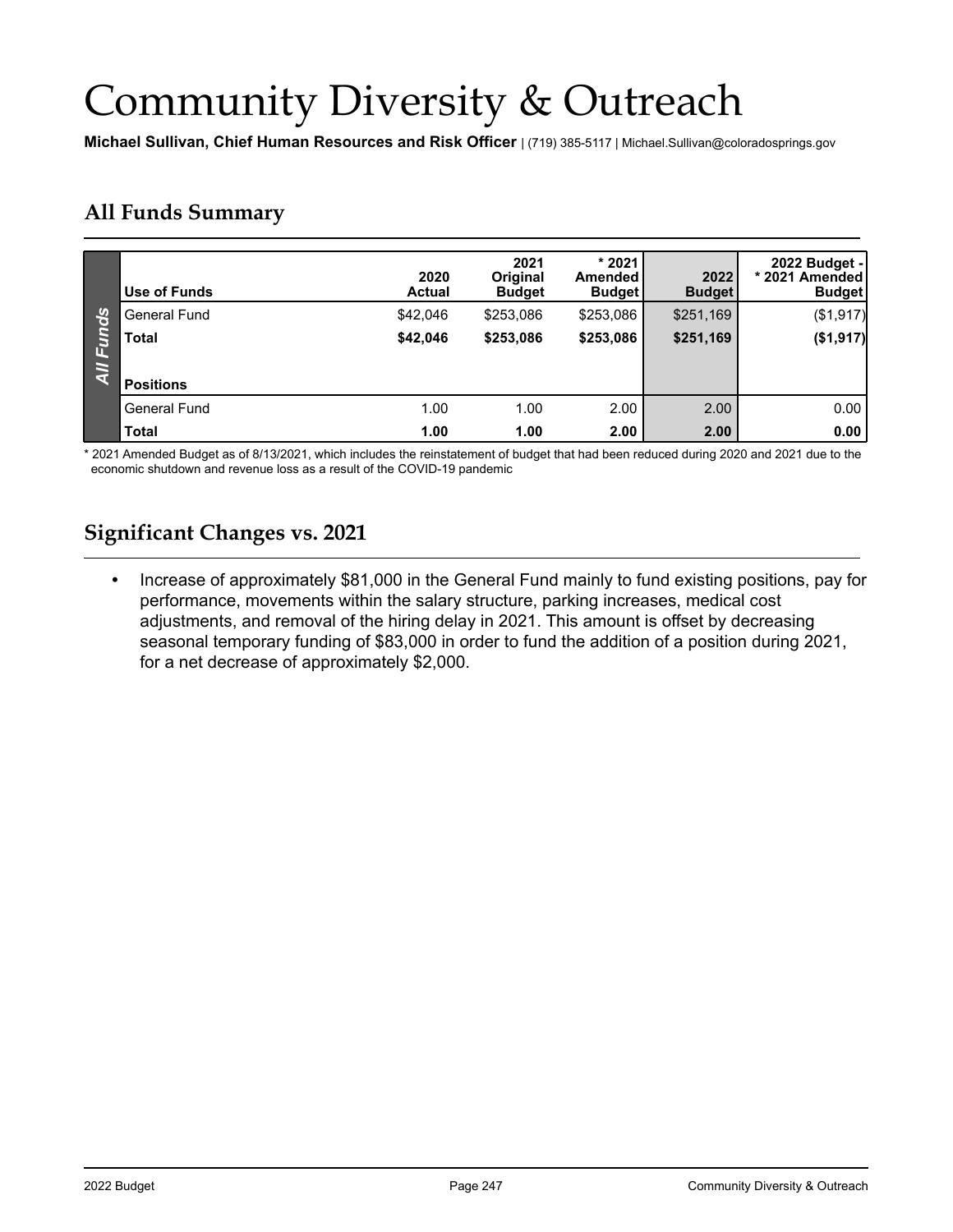#### **Community Diversity & Outreach - Overview**

The Community Diversity & Outreach Programs Division provides a direct link from the City to diverse community groups through programming, dialogue, and outreach. The Community Diversity & Outreach Programs Division is a champion for diversity in the City of Colorado Springs and develops community outreach programs to ensure that diverse perspectives are listened to and included in local government programs, services, and civic conversations. This division represents the City on community diversity efforts and collaborates with stakeholders, community groups, not-for-profit organizations, and business leaders to ensure initiatives, resources, and tools are effectively utilized to evaluate and enhance programming. The Community Diversity & Outreach Programs Division is externally facing and citizen focused and creates a space for diversity and collaboration in our community. Funding for this division is provided by the General Fund. 

#### **Community Diversity & Outreach - Organizational Chart**



\* The Chief Human Resources and Risk Officer is funded out of the Employment Services budget. This position is not reflected in the position count in the Budget Summary on the following page.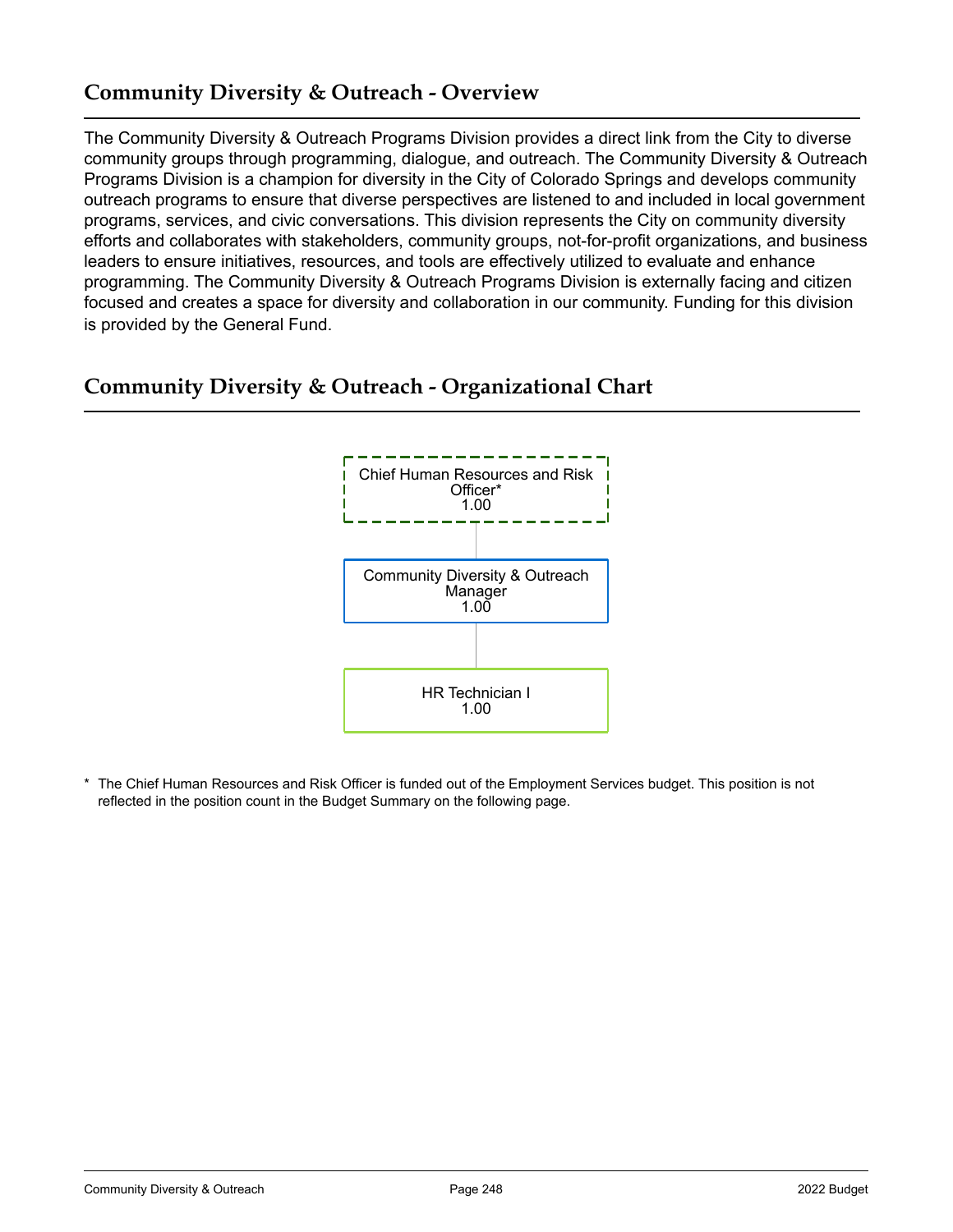The sections below provide a summary of the Budget, authorized positions, changes that occurred after the budget was implemented for 2021, and changes occurring as part of the 2022 Budget for the General Fund.

#### **Community Diversity & Outreach - General Fund: Summary, Funding, and Position Changes**

|             | <b>Use of Funds</b>                      | 2019<br><b>Actual</b> | 2020<br><b>Actual</b>        | 2021<br>Original<br><b>Budget</b> | $*2021$<br><b>Amended</b><br><b>Budget</b> | 2022<br><b>Budget</b> | 2022 Budget -<br>* 2021 Amended<br><b>Budget</b> |  |  |
|-------------|------------------------------------------|-----------------------|------------------------------|-----------------------------------|--------------------------------------------|-----------------------|--------------------------------------------------|--|--|
|             | Salary/Benefits/<br>Pensions             | \$0                   | \$30,958                     | \$226,086                         | \$226,086                                  | \$224,169             | (\$1,917)                                        |  |  |
|             | Operating                                |                       | 11,088                       | 25,000                            | 25,000                                     | 25,000                | 0                                                |  |  |
| <b>Fund</b> | Capital Outlay                           |                       | O                            | 2,000                             | 2,000                                      | 2,000                 | 0                                                |  |  |
|             | <b>Total</b>                             | \$0                   | \$42,046                     | \$253,086                         | \$253,086                                  | \$251,169             | (\$1,917)                                        |  |  |
|             |                                          |                       |                              |                                   |                                            |                       |                                                  |  |  |
| General     | <b>Position Title</b>                    |                       | <b>2020</b><br><b>Actual</b> | 2021<br>Original<br><b>Budget</b> | $*2021$<br><b>Amended</b><br><b>Budget</b> | 2022<br><b>Budget</b> | 2022 Budget -<br>* 2021 Amended<br><b>Budget</b> |  |  |
|             | Diversity & Community Program<br>Manager |                       | 1.00                         | 1.00                              | 1.00                                       | 1.00                  | 0.00                                             |  |  |
|             | <b>HR</b> Technician I                   |                       | 0.00                         | 0.00                              | 1.00                                       | 1.00                  | 0.00                                             |  |  |
|             | <b>Total Positions</b>                   |                       | 1.00                         | 1.00                              | 2.00                                       | 2.00                  | 0.00                                             |  |  |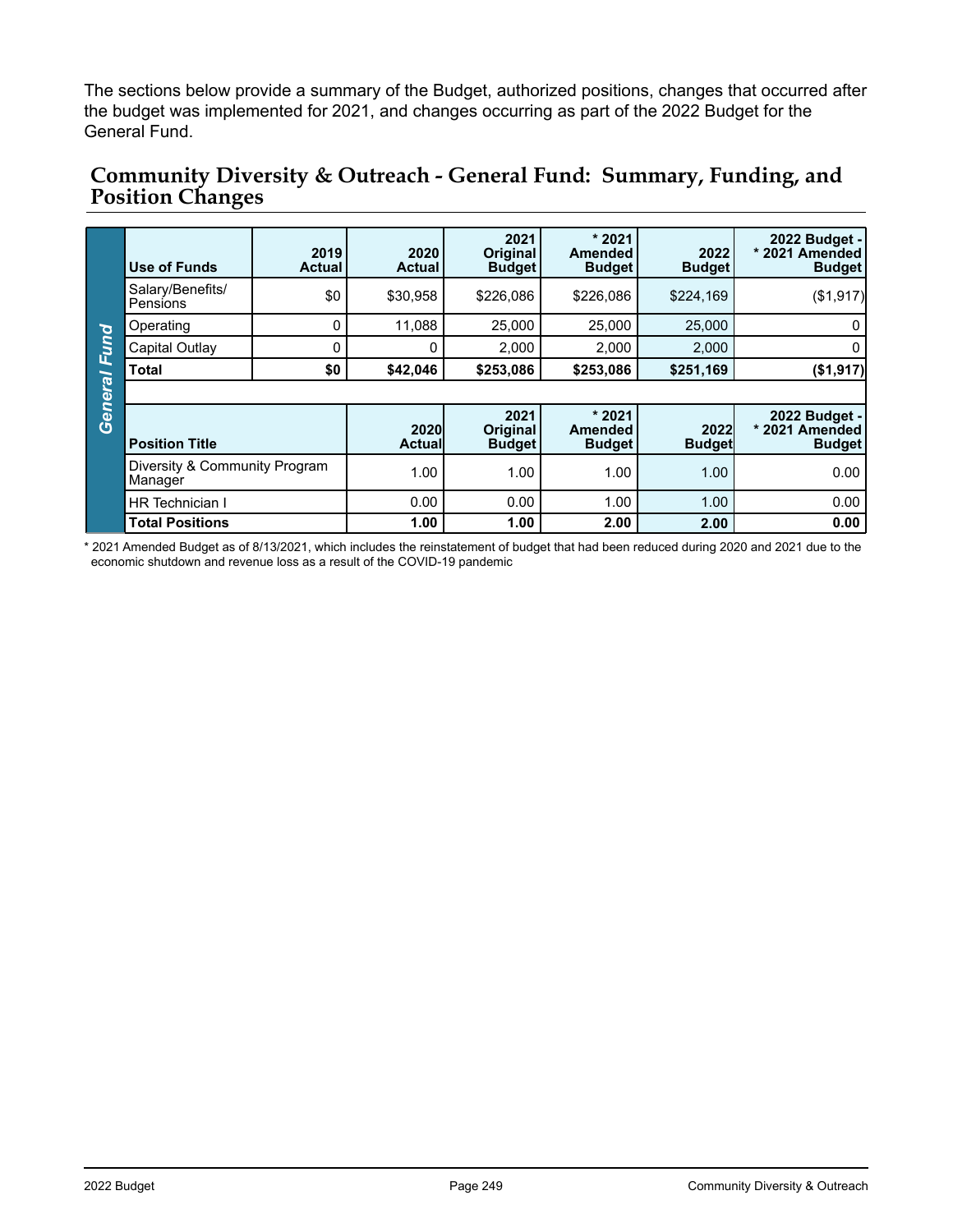#### **Community Diversity & Outreach - General Fund: Summary, Funding, and Position Changes**

|         | During 2021                                                                 | * 2021 Amended -<br>2021 Original Budget |
|---------|-----------------------------------------------------------------------------|------------------------------------------|
|         | None                                                                        | \$0                                      |
|         | <b>Total During 2021</b>                                                    | \$0                                      |
|         | For 2022                                                                    | 2022 Budget -<br>* 2021 Amended Budget   |
|         | <b>Salaries/Benefits/Pensions</b>                                           |                                          |
|         | Net change to fund existing positions                                       | \$69,393                                 |
| Changes | Increase to fund market movement, pay for performance, and pay progression  | 9,702                                    |
|         | Increase to fund medical cost adjustments                                   | 1,594                                    |
|         | Increase to fund employee parking                                           | 120                                      |
|         | Decrease due to converting seasonal temporary to 1.00 FTE (HR Technician I) | (82, 726)                                |
| Funding | <b>Total Salaries/Benefits/Pensions</b>                                     | (\$1,917)                                |
|         | <b>Operating</b>                                                            |                                          |
|         | None                                                                        | \$0                                      |
|         | <b>Total Operating</b>                                                      | \$0                                      |
|         | <b>Capital Outlay</b>                                                       |                                          |
|         | None                                                                        | \$0                                      |
|         | <b>Total Capital Outlay</b>                                                 | \$0                                      |
|         | <b>Total For 2022</b>                                                       | (\$1,917)                                |

| <u>hanges</u> | During 2021                    | * 2021 Amended -<br>2021 Original Budget |
|---------------|--------------------------------|------------------------------------------|
|               | Add 1.00 FTE (HR Technician I) | 1.00                                     |
| Ő             | <b>Total During 2021</b>       | 1.00                                     |
| c<br>itiol    | For 2022                       | 2022 Budget -<br>* 2021 Amended Budget   |
| <b>POSI</b>   | None                           | 0.00                                     |
|               | <b>Total For 2022</b>          | 0.00                                     |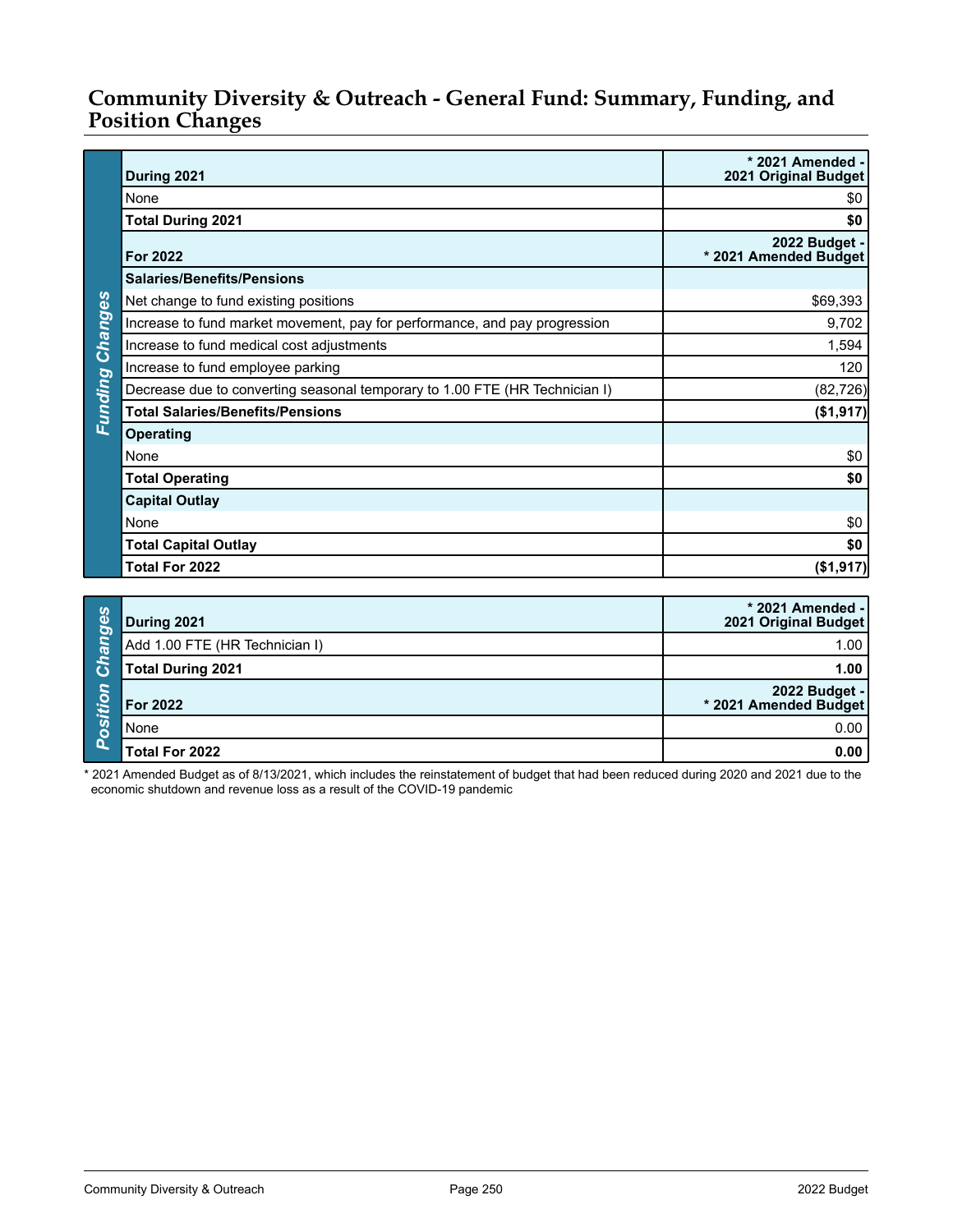#### **City of Colorado Springs Budget Detail Report**

#### 001 - GENERAL FUND

Community Diversity & Outreach

| <b>Acct # - Description</b>             | 2019<br>Actual | 2020<br>Actual | 2021<br>Original<br><b>Budget</b> | $*2021$<br><b>Amended</b><br><b>Budget</b> | 2022<br><b>Budget</b> | 2022 Budget -<br>* 2021 Amended<br><b>Budget</b> |
|-----------------------------------------|----------------|----------------|-----------------------------------|--------------------------------------------|-----------------------|--------------------------------------------------|
| <b>Salaries/Benefits/Pensions</b>       |                |                |                                   |                                            |                       |                                                  |
| 51205 - CIVILIAN SALARIES               | 0              | 25,439         | 111,316                           | 126,605                                    | 172,199               | 45,594                                           |
| 51220 - SEASONAL TEMPORARY              | $\Omega$       | $\Omega$       | 82,726                            | 63,424                                     | $\Omega$              | (63, 424)                                        |
| 51610 - PERA                            | $\Omega$       | 3,600          | 15,829                            | 16,914                                     | 24,931                | 8,017                                            |
| 51615 - WORKERS COMPENSATION            | $\mathbf 0$    | 64             | 278                               | 316                                        | 431                   | 115                                              |
| 51620 - EQUITABLE LIFE INSURANCE        | $\mathbf 0$    | 52             | 451                               | 505                                        | 639                   | 134                                              |
| 51640 - DENTAL INSURANCE                | $\mathbf{0}$   | 75             | 544                               | 665                                        | 960                   | 295                                              |
| 51670 - PARKING FOR EMPLOYEES           | $\Omega$       | 90             | $\Omega$                          | $\Omega$                                   | 120                   | 120                                              |
| 51690 - MEDICARE                        | $\mathbf 0$    | 366            | 1,614                             | 1,836                                      | 2,497                 | 661                                              |
| 51696 - ADVANTAGE HD MED PLAN           | $\Omega$       | 1,180          | 12,578                            | 14,571                                     | 21,142                | 6,571                                            |
| 51697 - HRA BENEFIT TO ADV MED PLAN     | 0              | 92             | 750                               | 1,250                                      | 1,250                 | 0                                                |
| <b>Salaries/Benefits/Pensions Total</b> | $\mathbf{0}$   | 30,958         | 226,086                           | 226,086                                    | 224,169               | (1, 917)                                         |
| <b>Operating</b>                        |                |                |                                   |                                            |                       |                                                  |
| 52105 - MISCELLANEOUS OPERATING         | $\mathbf 0$    | 0              | 1,000                             | 1,000                                      | 1,000                 | 0                                                |
| 52110 - OFFICE SUPPLIES                 | $\mathbf 0$    | 2,763          | 500                               | 500                                        | 500                   | 0                                                |
| 52111 - PAPER SUPPLIES                  | $\Omega$       | 0              | 500                               | 500                                        | 500                   | 0                                                |
| 52122 - CELL PHONES EQUIP AND SUPPLIES  | $\mathbf 0$    | 0              | 900                               | 900                                        | 900                   | 0                                                |
| 52125 - GENERAL SUPPLIES                | $\mathbf 0$    | 21             | 500                               | 500                                        | 500                   | $\mathbf 0$                                      |
| 52135 - POSTAGE                         | $\mathbf{0}$   | $\Omega$       | 500                               | 500                                        | 500                   | 0                                                |
| 52575 - SERVICES                        | $\Omega$       | 389            | 8,000                             | 8,000                                      | 8,000                 | $\mathbf{0}$                                     |
| 52605 - CAR MILEAGE                     | $\mathbf 0$    | 0              | 200                               | 200                                        | 200                   | $\mathbf 0$                                      |
| 52607 - CELL PHONE ALLOWANCE            | $\mathbf 0$    | 0              | 900                               | 900                                        | 900                   | 0                                                |
| 52615 - DUES AND MEMBERSHIP             | $\Omega$       | 150            | 250                               | 250                                        | 250                   | 0                                                |
| 52625 - MEETING EXPENSES IN TOWN        | $\Omega$       | 0              | 2,500                             | 2,500                                      | 2,500                 | $\mathbf 0$                                      |
| 52630 - TRAINING                        | 0              | 7,560          | 1,000                             | 1,000                                      | 1,000                 | $\mathbf 0$                                      |
| 52645 - SUBSCRIPTIONS                   | $\mathbf 0$    | 0              | 250                               | 250                                        | 250                   | 0                                                |
| 52655 - TRAVEL OUT OF TOWN              | $\mathbf 0$    | 0              | 250                               | 250                                        | 250                   | $\mathbf 0$                                      |
| 52738 - CELL PHONE BASE CHARGES         | 0              | 196            | 0                                 | 0                                          | $\mathbf 0$           | $\mathbf 0$                                      |
| 52775 - MINOR EQUIPMENT                 | $\Omega$       | 0              | 250                               | 250                                        | 250                   | $\mathbf{0}$                                     |
| 52874 - OFFICE SERVICES PRINTING        | $\mathbf 0$    | 9              | 500                               | 500                                        | 500                   | $\mathbf 0$                                      |
| 65163 - COMMUNITY OUTREACH              | $\mathbf 0$    | 0              | 5,000                             | 5,000                                      | 5,000                 | $\mathbf 0$                                      |
| 65361 - RELOCATION ASSISTANCE           | 0              | 0              | 2,000                             | 2,000                                      | 2,000                 | 0                                                |
| <b>Operating Total</b>                  | $\mathbf{0}$   | 11,088         | 25,000                            | 25,000                                     | 25,000                | $\mathbf{0}$                                     |
| <b>Capital Outlay</b>                   |                |                |                                   |                                            |                       |                                                  |
| 53030 - FURNITURE AND FIXTURES          | 0              | 0              | 2,000                             | 2,000                                      | 2,000                 | 0                                                |
| <b>Capital Outlay Total</b>             | $\mathbf{0}$   | $\mathbf{0}$   | 2,000                             | 2,000                                      | 2,000                 | $\mathbf{0}$                                     |
| <b>Grand Total</b>                      | $\bf{0}$       | 42.046         | 253,086                           | 253,086                                    | 251,169               | (1, 917)                                         |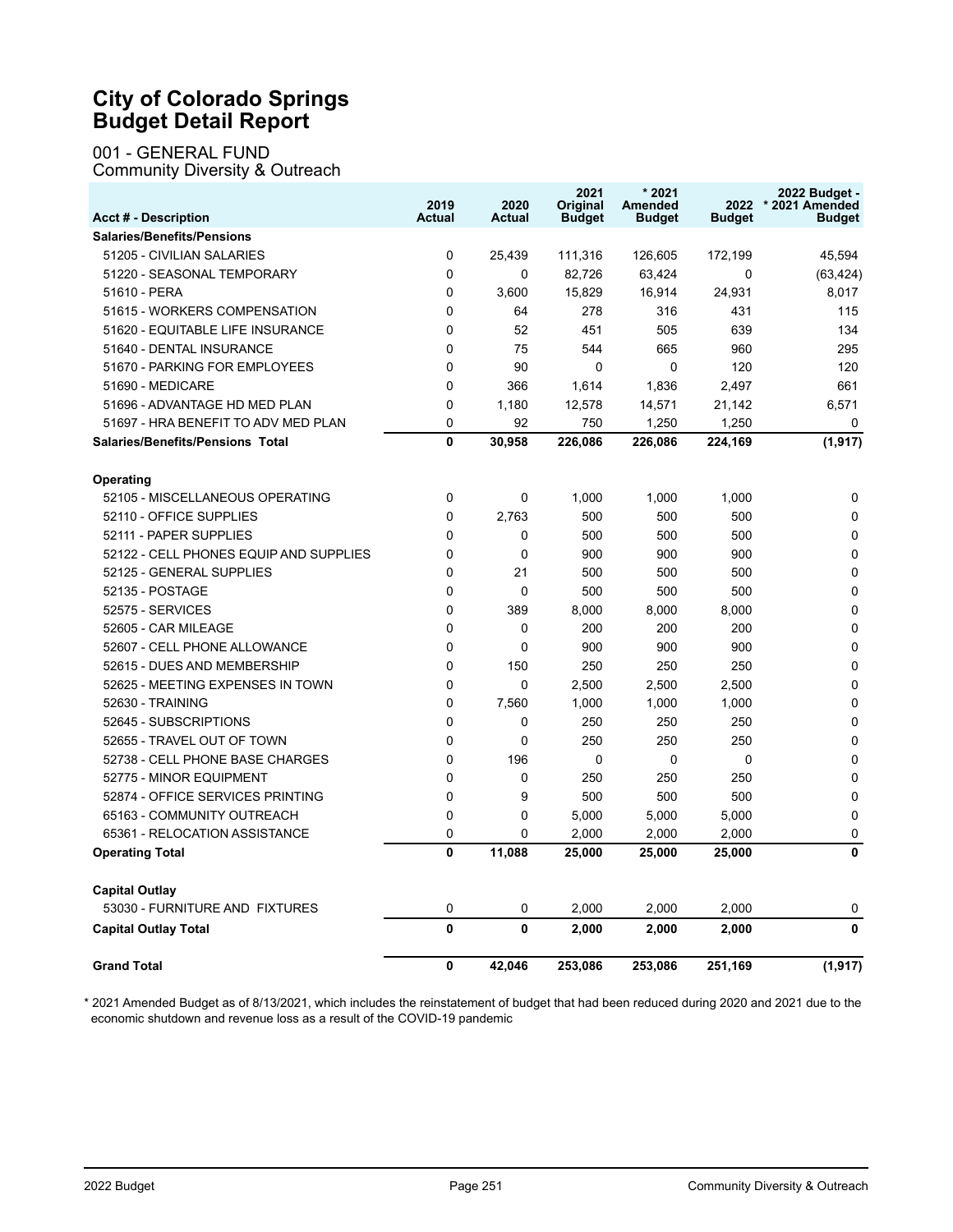This page left blank intentionally.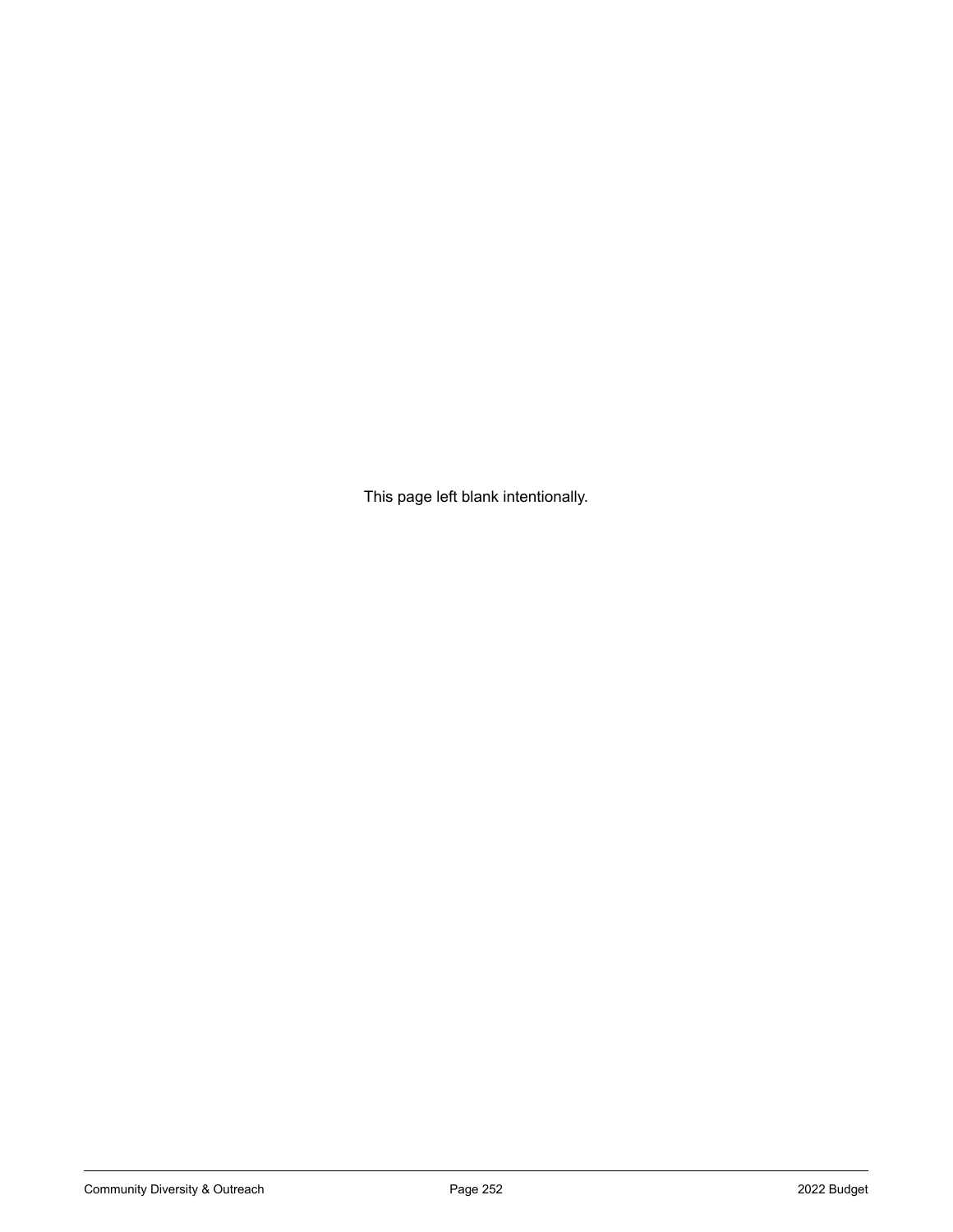# Employment Services

**Michael Sullivan, Chief Human Resources and Risk Officer** | (719) 385-5117 | Michael.Sullivan@coloradosprings.gov

#### **All Funds Summary**

|                | Use of Funds                     | 2020<br><b>Actual</b> | 2021<br><b>Original</b><br><b>Budget</b> | $*2021$<br><b>Amended</b><br><b>Budget</b> | 2022<br><b>Budget</b> | <b>2022 Budget -</b><br>* 2021 Amended<br><b>Budget</b> |
|----------------|----------------------------------|-----------------------|------------------------------------------|--------------------------------------------|-----------------------|---------------------------------------------------------|
|                | General Fund                     | \$2,079,013           | \$2,284,110                              | \$2,360,995                                | \$2,796,441           | \$435,446                                               |
|                | Employee Benefits Self-Ins. Fund | 37.009.559            | 38,077,669                               | 38,077,669                                 | 41,915,193            | 3,837,524                                               |
| Funds          | <b>Total</b>                     | \$39,088,572          | \$40,361,779                             | \$40,438,664                               | \$44,711,634          | \$4,272,970                                             |
| $\overline{M}$ |                                  |                       |                                          |                                            |                       |                                                         |
|                | <b>Positions</b>                 |                       |                                          |                                            |                       |                                                         |
|                | General Fund                     | 21.00                 | 21.00                                    | 22.00                                      | 22.00                 | 0.00                                                    |
|                | Employee Benefits Self-Ins. Fund | 4.00                  | 4.00                                     | 4.00                                       | 5.00                  | 1.00                                                    |
|                | <b>Total</b>                     | 25.00                 | 25.00                                    | 26.00                                      | 27.00                 | 1.00                                                    |

\* 2021 Amended Budget as of 8/13/2021, which includes the reinstatement of budget that had been reduced during 2020 and 2021 due to the economic shutdown and revenue loss as a result of the COVID-19 pandemic

#### **Significant Changes vs. 2021**

- **•** Increase of approximately \$435,000 in the General Fund mainly to fund existing positions, pay for performance, movements within the salary structure, parking increases, medical cost adjustments, removal of the hiring delay in 2021, and funds to attend trainings and conferences
- Increase of approximately \$3.8 million in the Employee Benefits Self-Insurance Fund mainly due to projected increases in medical and dental claims costs and associated contingent fund budgets, and includes the addition of 1.00 FTE Analyst I; increased costs are offset by increased revenue from employer and employee premiums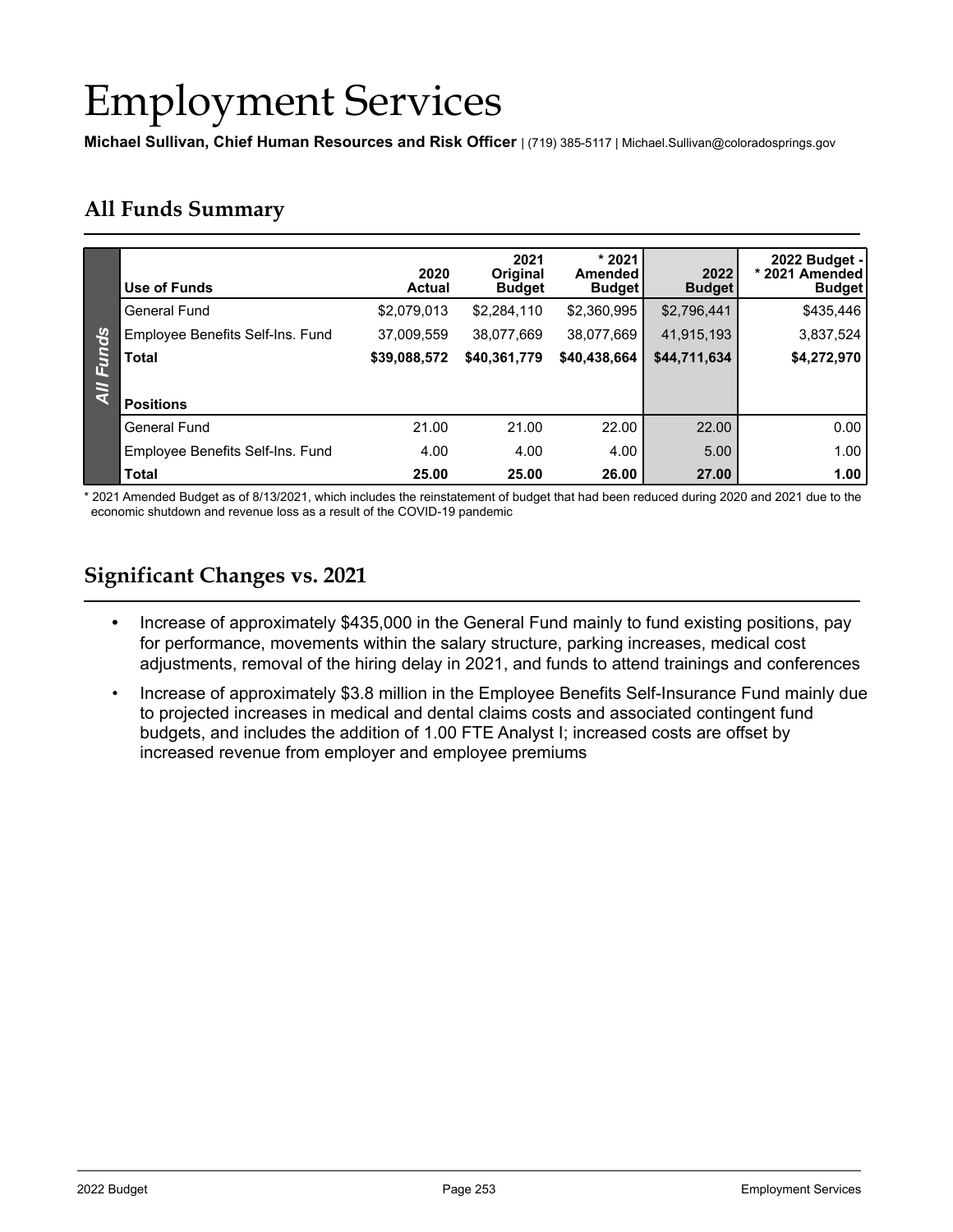#### Employment Services - General Fund

The Employment Services Division provides services to the entire organization including candidate selection, employee training, and professional development. The Employment Services Division oversees a variety of functions including: employment law and regulations compliance enforcement; position classification and compensation; employee relations assistance; coordination of performance evaluations; employee training; course offerings; equity, diversity and inclusion resources; job reassignments due to disabilities; the disciplinary process; maintenance of employee files; and act as strategic business partners to the Directors and Chiefs. Funding for the Employment Division is provided by the General Fund. City enterprises and Internal Service Funds that receive services pay an allocated charge for services.

#### Benefits and Wellness – Employee Benefits Self-Insurance Fund

The Benefits and Wellness section designs and administers employee benefit plans and promotes health and wellness. The Benefits and Wellness section strives to design a healthcare plan that offers comprehensive benefits in a cost effective manner which incorporates wellness, prevention and health management programs for active employees, retirees, and their dependents to improve and maintain healthy lifestyle habits that help control costs. The Benefits and Wellness section provides managed healthcare using a self-insured medical and dental plan along with insurance benefits for vision, life, accidental death, voluntary term life, long-term care, short and long-term disability, and flexible spending accounts. Funding for the Benefits and Wellness program is provided through health plan monthly premiums which are shared between the employee and employer.

#### City Employee Medical Clinic and Pharmacy – Employee Benefits Self-Insurance Fund

The Benefits and Wellness section oversees an outsourced City Employee Medical Clinic and Pharmacy which provides significant cost savings to both the City and employees. The City Employee Medical Clinic and Pharmacy are available to all City and Colorado Springs Utilities employees and their families who are on the respective medical insurance plan. Funding for the City Employee Medical Clinic and Pharmacy is provided through heath plan enrollee monthly premiums which are shared between the employee and employer, and through co-payments by clinic and pharmacy users.

#### **Employment Services - Organizational Chart**

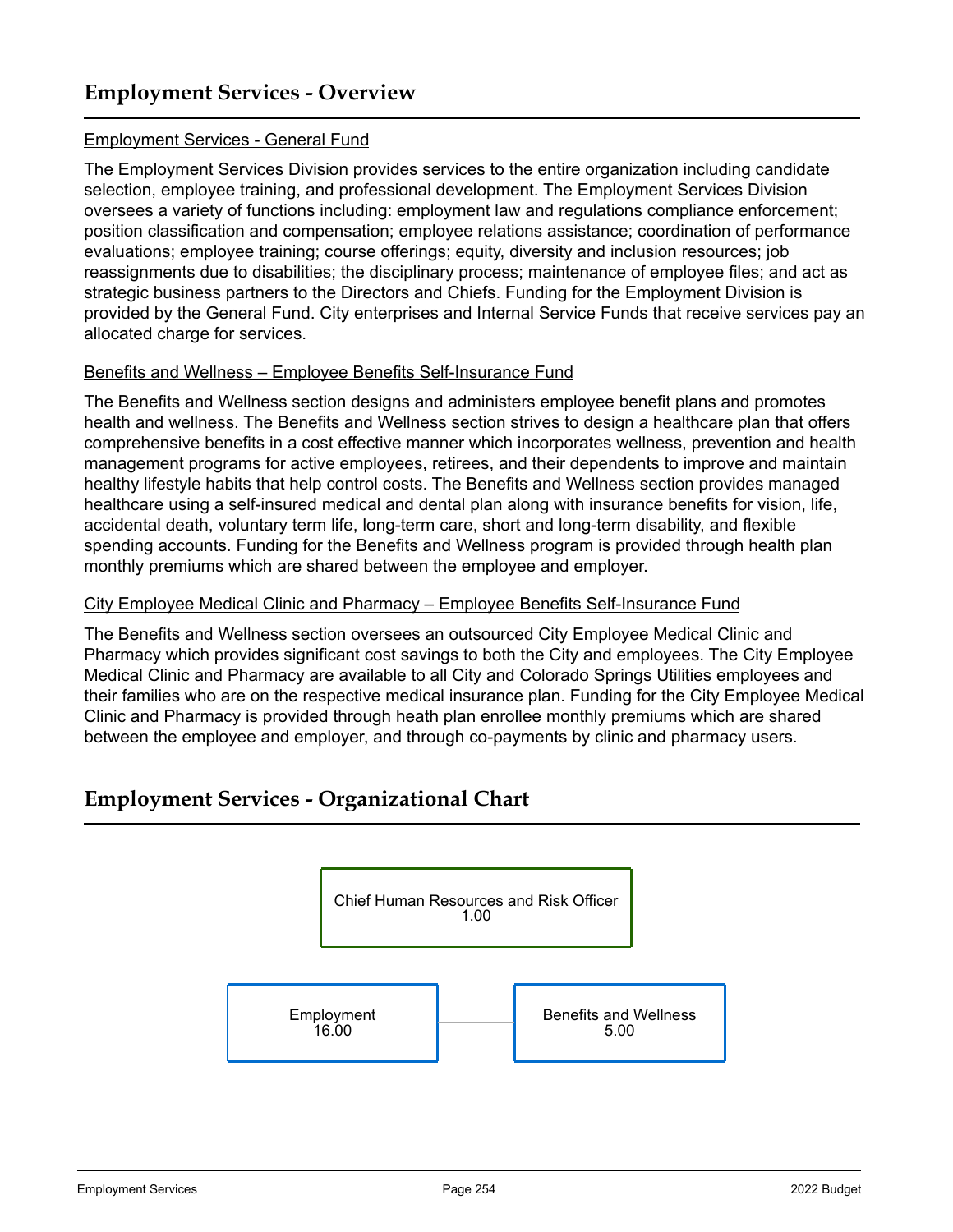The sections below provide a summary of the Budget, authorized positions, changes that occurred after the budget was implemented for 2021, and changes occurring as part of the 2022 Budget for each fund including General Fund and Employee Benefits Self-Insurance Fund.

#### **Employment Services - General Fund: Summary, Funding, and Position Changes**

|                     | <b>Use of Funds</b>                | 2019<br><b>Actual</b> | 2020<br><b>Actual</b> | 2021<br><b>Original</b><br><b>Budget</b> | $*2021$<br><b>Amended</b><br><b>Budget</b> | 2022<br><b>Budget</b> | 2022 Budget -<br>* 2021 Amended<br><b>Budget</b> |  |  |
|---------------------|------------------------------------|-----------------------|-----------------------|------------------------------------------|--------------------------------------------|-----------------------|--------------------------------------------------|--|--|
|                     | Salary/Benefits/<br>Pensions       | \$1,902,625           | \$2,039,865           | \$2,197,016                              | \$2,227,738                                | \$2,657,184           | \$429,446                                        |  |  |
|                     | Operating                          | 128,132               | 38,264                | 87,094                                   | 132,757                                    | 138,757               | 6,000                                            |  |  |
|                     | Capital Outlay                     | 1,924                 | 884                   | 0                                        | 500                                        | 500                   | 0                                                |  |  |
|                     | <b>Total</b>                       | \$2,032,681           | \$2,079,013           | \$2,284,110                              | \$2,360,995                                | \$2,796,441           | \$435,446                                        |  |  |
|                     |                                    |                       |                       |                                          |                                            |                       |                                                  |  |  |
|                     | <b>Position Title</b>              |                       | 2020<br><b>Actual</b> | 2021<br><b>Original</b><br><b>Budget</b> | $*2021$<br><b>Amended</b><br><b>Budget</b> | 2022<br><b>Budget</b> | 2022 Budget -<br>* 2021 Amended<br><b>Budget</b> |  |  |
|                     | Analyst II                         |                       | 2.00                  | 2.00                                     | 3.00                                       | 3.00                  | 0.00                                             |  |  |
| <b>General Fund</b> | Assistant Human Resources Dir      |                       | 1.00                  | 1.00                                     | 1.00                                       | 1.00                  | 0.00                                             |  |  |
|                     | Chief Human Resources Officer      |                       | 1.00                  | 1.00                                     | 1.00                                       | 1.00                  | 0.00                                             |  |  |
|                     | <b>EDI Specialist II</b>           |                       | 1.00                  | 1.00                                     | 0.00                                       | 0.00                  | 0.00                                             |  |  |
|                     | <b>HR Supervisor</b>               |                       | 2.00                  | 2.00                                     | 2.00                                       | 2.00                  | 0.00                                             |  |  |
|                     | <b>HR</b> Technician I             |                       | 4.00                  | 4.00                                     | 2.00                                       | 2.00                  | 0.00                                             |  |  |
|                     | <b>HR</b> Technician II            |                       | 2.00                  | 2.00                                     | 2.00                                       | 2.00                  | 0.00                                             |  |  |
|                     | Human Resource Business<br>Partner |                       | 2.00                  | 2.00                                     | 2.00                                       | 2.00                  | 0.00                                             |  |  |
|                     | <b>Human Resources Generalist</b>  |                       | 0.00                  | 0.00                                     | 2.00                                       | 2.00                  | 0.00                                             |  |  |
|                     | Human Resources Manager            |                       | 2.00                  | 2.00                                     | 2.00                                       | 2.00                  | 0.00                                             |  |  |
|                     | Recruiter                          |                       | 2.00                  | 2.00                                     | 2.00                                       | 2.00                  | 0.00                                             |  |  |
|                     | <b>Senior Analyst</b>              |                       | 0.00                  | 0.00                                     | 1.00                                       | 1.00                  | 0.00                                             |  |  |
|                     | Senior HR Business Partner         |                       | 1.00                  | 1.00                                     | 1.00                                       | 1.00                  | 0.00                                             |  |  |
|                     | Senior OD Specialist               |                       | 1.00                  | 1.00                                     | 1.00                                       | 1.00                  | 0.00                                             |  |  |
|                     | <b>Total Positions</b>             |                       | 21.00                 | 21.00                                    | 22.00                                      | 22.00                 | 0.00                                             |  |  |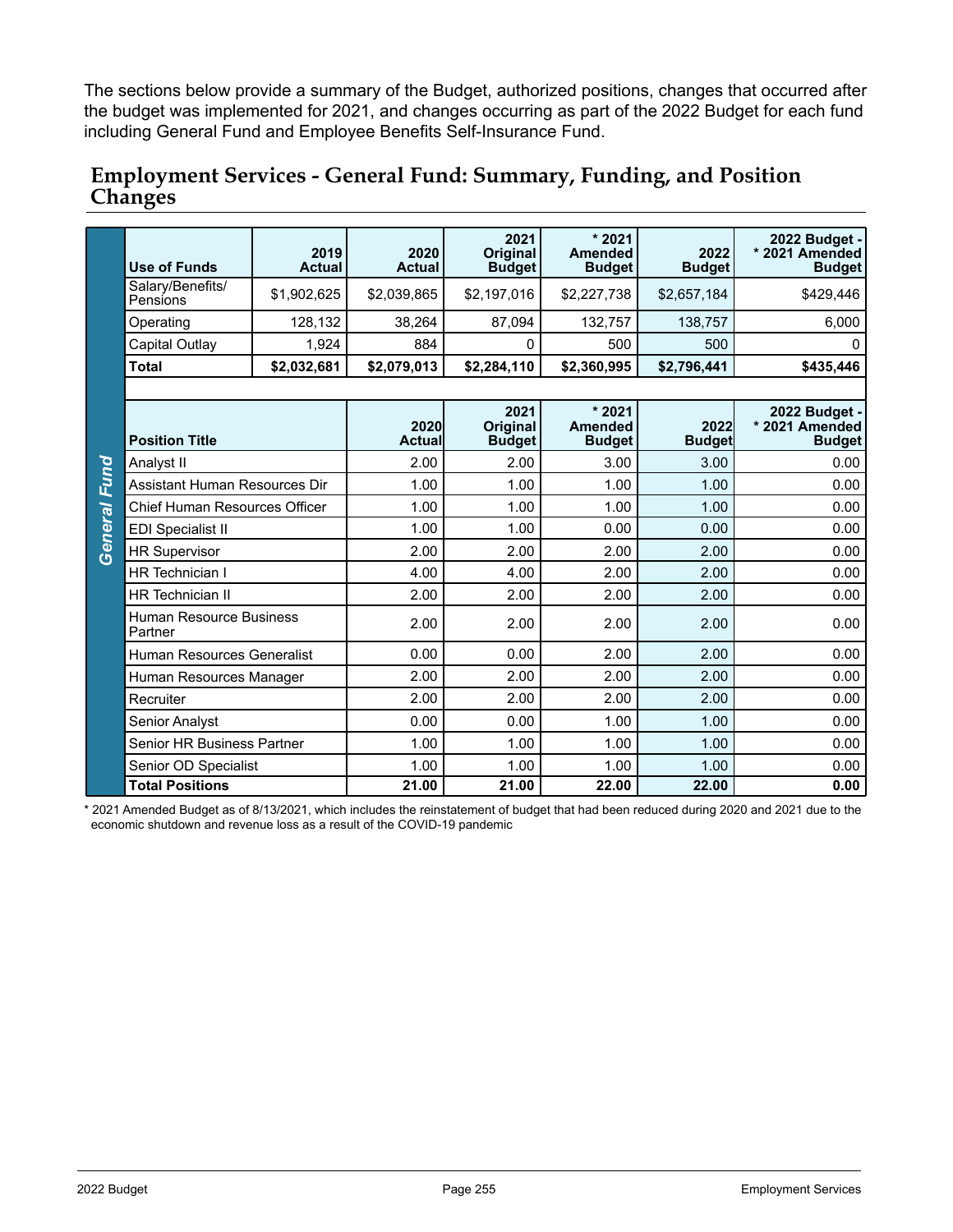#### **Employment Services - General Fund: Summary, Funding, and Position Changes**

|                        | During 2021                                                                                                                                                                                                              | * 2021 Amended -<br>2021 Original Budget |
|------------------------|--------------------------------------------------------------------------------------------------------------------------------------------------------------------------------------------------------------------------|------------------------------------------|
|                        | Reinstatement of operating budget that was reduced during 2020 and carried forward<br>into the 2021 original budget due to the economic shutdown and revenue loss as a<br>result of the COVID-19 pandemic                | \$66,270                                 |
|                        | Removal of 50% of the hiring delay that reduced the salary budget during 2020 and<br>carried forward into the 2021 original budget due to the economic shutdown and<br>revenue loss as a result of the COVID-19 pandemic | 10,615                                   |
|                        | <b>Total During 2021</b>                                                                                                                                                                                                 | \$76,885                                 |
|                        | <b>For 2022</b>                                                                                                                                                                                                          | 2022 Budget -<br>* 2021 Amended Budget   |
| <b>Funding Changes</b> | <b>Salaries/Benefits/Pensions</b>                                                                                                                                                                                        |                                          |
|                        | Net change to fund existing positions                                                                                                                                                                                    | \$265,332                                |
|                        | Increase to fund market movement, pay for performance, and pay progression                                                                                                                                               | 133,944                                  |
|                        | Increase to fund medical cost adjustments                                                                                                                                                                                | 17,275                                   |
|                        | Increase to fund employee parking                                                                                                                                                                                        | 2,280                                    |
|                        | Increase to fund the removal of the remaining 50% prior year hiring delay                                                                                                                                                | 10,615                                   |
|                        | <b>Total Salaries/Benefits/Pensions</b>                                                                                                                                                                                  | \$429,446                                |
|                        | <b>Operating</b>                                                                                                                                                                                                         |                                          |
|                        | Increase to fund travel for trainings and conferences                                                                                                                                                                    | \$6,000                                  |
|                        | <b>Total Operating</b>                                                                                                                                                                                                   | \$6,000                                  |
|                        | <b>Capital Outlay</b>                                                                                                                                                                                                    |                                          |
|                        | None                                                                                                                                                                                                                     | \$0                                      |
|                        | <b>Total Capital Outlay</b>                                                                                                                                                                                              | \$0                                      |
|                        | Total For 2022                                                                                                                                                                                                           | \$435,446                                |

| ges        | During 2021                                              | * 2021 Amended -<br>2021 Original Budget |
|------------|----------------------------------------------------------|------------------------------------------|
| an         | Transfer 1.00 FTE from Risk Management (HR Technician I) | 1.00                                     |
|            | <b>Total During 2021</b>                                 | 1.00                                     |
| itio       | <b>For 2022</b>                                          | 2022 Budget -<br>* 2021 Amended Budget   |
| <b>POS</b> | l None                                                   | 0.00                                     |
|            | Total For 2022                                           | 0.00                                     |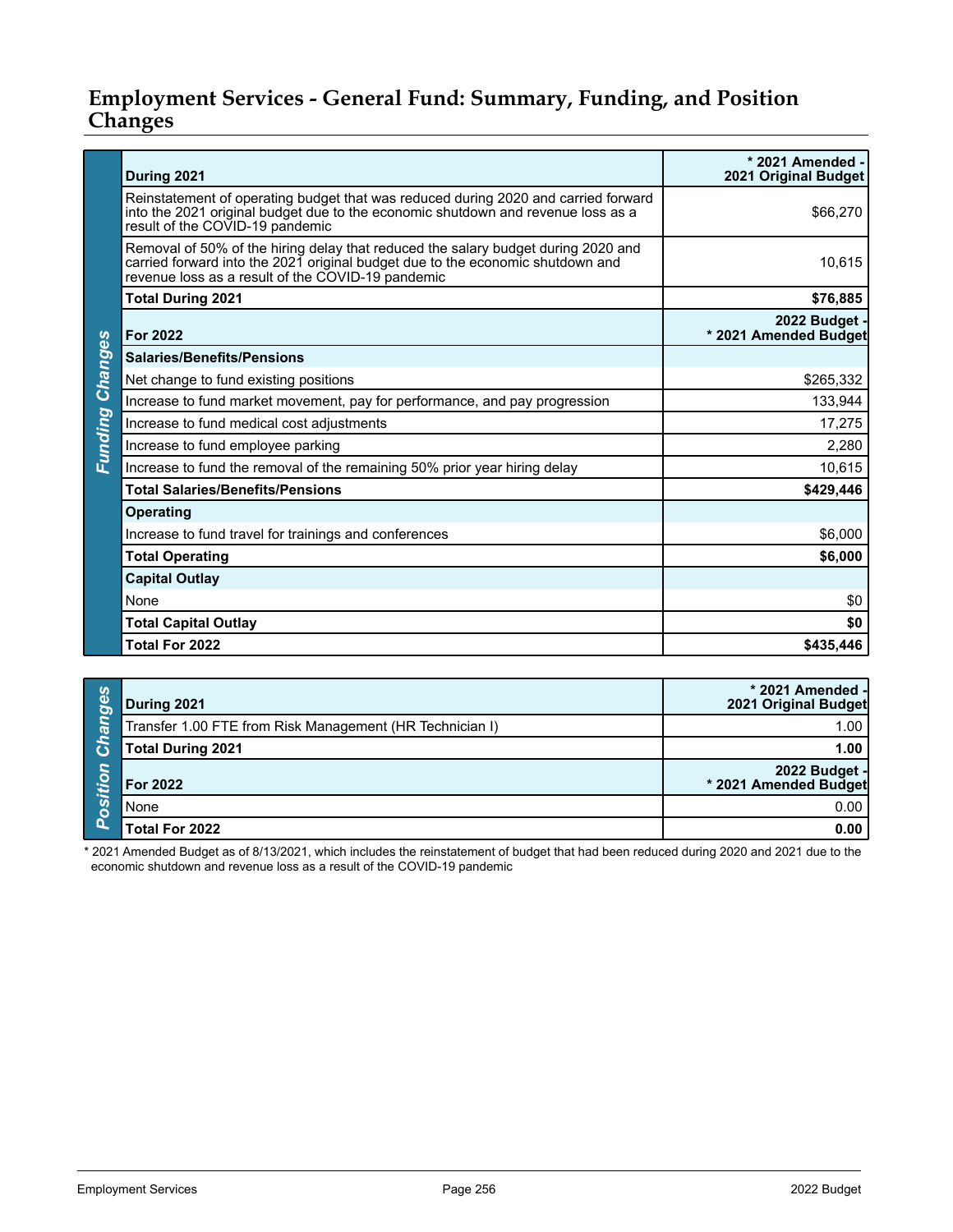#### **Employment Services - Benefits Self-Insurance Fund: Summary, Funding, and Position Changes**

|                 | <b>Source of Funds</b>                        | 2019<br><b>Actual</b> | 2020<br><b>Actual</b> | 2021<br><b>Original</b><br><b>Budget</b> | $*2021$<br><b>Amended</b><br><b>Budget</b> | 2022<br><b>Budget</b> | 2022 Budget -<br>* 2021 Amended<br><b>Budget</b> |
|-----------------|-----------------------------------------------|-----------------------|-----------------------|------------------------------------------|--------------------------------------------|-----------------------|--------------------------------------------------|
|                 | Clinical Co Pay                               | \$195,116             | \$175,713             | \$140,700                                | \$140,700                                  | \$180,700             | \$40,000                                         |
|                 | Interest/Other                                | 1,253,213             | 1,296,242             | 0                                        | 0                                          | 0                     | 0                                                |
|                 | Employee &<br>Employer<br>Premiums            | 33,486,209            | 34,381,690            | 35.936.969                               | 35.936.969                                 | 39,734,493            | 3,797,524                                        |
| Fund            | Draw/<br>(Contribution)<br>to Fund Balance ** | (1,215,502)           | 1,155,914             | 2,000,000                                | 2,000,000                                  | 2,000,000             | 0                                                |
|                 | <b>Total</b>                                  | \$33,719,036          | \$37,009,559          | \$38,077,669                             | \$38,077,669                               | \$41,915,193          | \$3,837,524                                      |
|                 |                                               |                       |                       |                                          |                                            |                       |                                                  |
| Self-Insurance  | <b>Use of Funds</b>                           | 2019<br><b>Actual</b> | 2020<br><b>Actual</b> | 2021<br><b>Original</b><br><b>Budget</b> | $*2021$<br><b>Amended</b><br><b>Budget</b> | 2022<br><b>Budget</b> | 2022 Budget -<br>* 2021 Amended<br><b>Budget</b> |
|                 | Salary/Benefits/<br>Pensions                  | \$405,431             | \$403,749             | \$435,041                                | \$435,041                                  | \$580,903             | \$145,862                                        |
|                 | Operating                                     | 33,312,558            | 36,604,638            | 36,230,009                               | 36,230,009                                 | 39,029,785            | 2,799,776                                        |
| <b>Benefits</b> | Operating -<br>Contingency                    | $\Omega$              | 0                     | 1,411,619                                | 1,411,619                                  | 2,303,505             | 891,886                                          |
|                 | Capital Outlay                                | 1,047                 | 1,172                 | 1,000                                    | 1,000                                      | 1,000                 | $\mathbf{0}$                                     |
|                 | <b>Total</b>                                  | \$33,719,036          | \$37,009,559          | \$38,077,669                             | \$38,077,669                               | \$41,915,193          | \$3,837,524                                      |
|                 |                                               |                       |                       |                                          |                                            |                       |                                                  |
| Employee        | <b>Position Title</b>                         |                       | 2020<br><b>Actual</b> | 2021<br><b>Original</b><br><b>Budget</b> | $*2021$<br><b>Amended</b><br><b>Budget</b> | 2022<br><b>Budget</b> | 2022 Budget -<br>* 2021 Amended<br><b>Budget</b> |
|                 | Analyst I                                     |                       | 1.00                  | 1.00                                     | 0.00                                       | 1.00                  | 1.00                                             |
|                 | <b>HR</b> Technician I                        |                       | 1.00                  | 1.00                                     | 0.00                                       | 0.00                  | 0.00                                             |
|                 | <b>HR Technician II</b>                       |                       | 0.00                  | 0.00                                     | 1.00                                       | 1.00                  | 0.00                                             |
|                 | Human Resources Manager                       |                       | 1.00                  | 1.00                                     | 1.00                                       | 1.00                  | 0.00                                             |
|                 | Senior Analyst                                |                       | 1.00                  | 1.00                                     | 2.00                                       | 2.00                  | 0.00                                             |
|                 | <b>Total Positions</b>                        |                       | 4.00                  | 4.00                                     | 4.00                                       | 5.00                  | 1.00                                             |

2021 Amended Budget as of 8/13/2021, which includes the reinstatement of budget that had been reduced during 2020 and 2021 due to the economic shutdown and revenue loss as a result of the COVID-19 pandemic

\*\* The difference between actual premiums collected and the payout of claims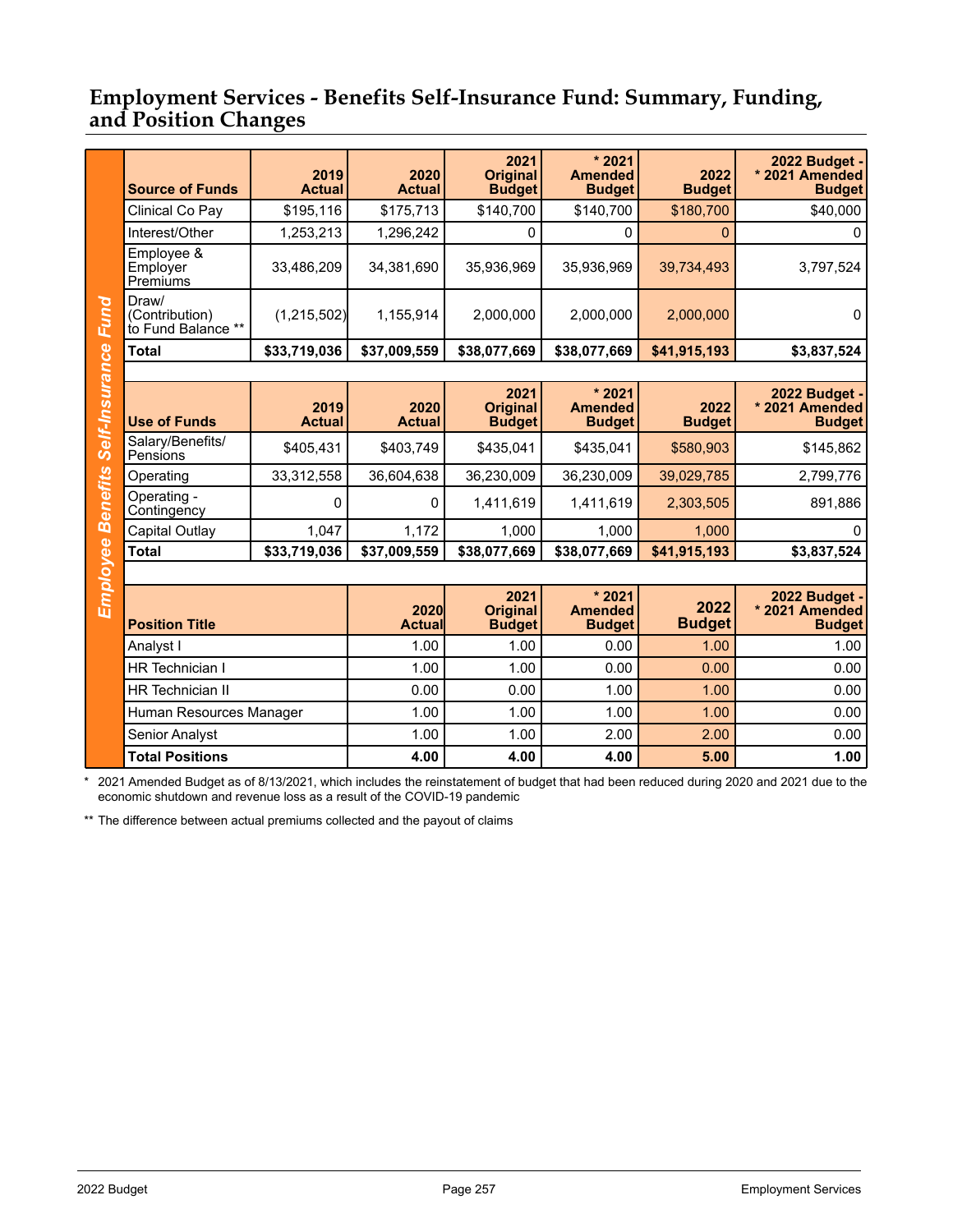#### **Employment Services - Benefits Self-Insurance Fund: Summary, Funding, and Position Changes**

|               | During 2021                                                                                                                                                                                               | * 2021 Amended -<br>2021 Original Budget |  |  |
|---------------|-----------------------------------------------------------------------------------------------------------------------------------------------------------------------------------------------------------|------------------------------------------|--|--|
|               | None                                                                                                                                                                                                      | \$0                                      |  |  |
|               | <b>Total During 2021</b>                                                                                                                                                                                  | \$0                                      |  |  |
|               | <b>For 2022</b>                                                                                                                                                                                           | 2022 Budget -<br>* 2021 Amended Budget   |  |  |
|               | <b>Salaries/Benefits/Pensions</b>                                                                                                                                                                         |                                          |  |  |
|               | Net change to fund existing positions                                                                                                                                                                     | \$39,257                                 |  |  |
|               | Increase to fund market movement, pay for performance, and pay progression                                                                                                                                | 23,016                                   |  |  |
|               | Increase to fund medical cost adjustments                                                                                                                                                                 | 3,109                                    |  |  |
| Changes       | Increase to fund employee parking                                                                                                                                                                         | 480                                      |  |  |
|               | Increase to fund 1.00 FTE for the Benefits and Wellness Team (Analyst I)                                                                                                                                  | 80,000                                   |  |  |
|               | <b>Total Salaries/Benefits/Pensions</b>                                                                                                                                                                   | \$145,862                                |  |  |
|               | <b>Operating</b>                                                                                                                                                                                          |                                          |  |  |
| <b>Bujpun</b> | Net increase in operating expenses, mainly due to projected increases in medical<br>claims costs                                                                                                          | \$2,771,376                              |  |  |
|               | Increase in contingent funds                                                                                                                                                                              | 891,886                                  |  |  |
|               | Reinstatement of operating budget that was reduced during 2020 and carried forward<br>into the 2021 original budget due to the economic shutdown and revenue loss as a<br>result of the COVID-19 pandemic | 28,400                                   |  |  |
|               | <b>Total Operating</b>                                                                                                                                                                                    | \$3,691,662                              |  |  |
|               | <b>Capital Outlay</b>                                                                                                                                                                                     |                                          |  |  |
|               | None                                                                                                                                                                                                      | \$0                                      |  |  |
|               | <b>Total Capital Outlay</b>                                                                                                                                                                               | \$0                                      |  |  |
|               | <b>Total For 2022</b>                                                                                                                                                                                     | \$3,837,524                              |  |  |

| ges      | During 2021                                        | * 2021 Amended -<br>2021 Original Budget |
|----------|----------------------------------------------------|------------------------------------------|
| <b>G</b> | None                                               | 0.00                                     |
|          | <b>Total During 2021</b>                           | 0.00                                     |
| itio     | <b>For 2022</b>                                    | 2022 Budget -<br>* 2021 Amended Budget   |
| 8        | Add 1.00 FTE (Analyst I for Benefits and Wellness) | 1.00                                     |
|          | Total For 2022                                     | 1.00                                     |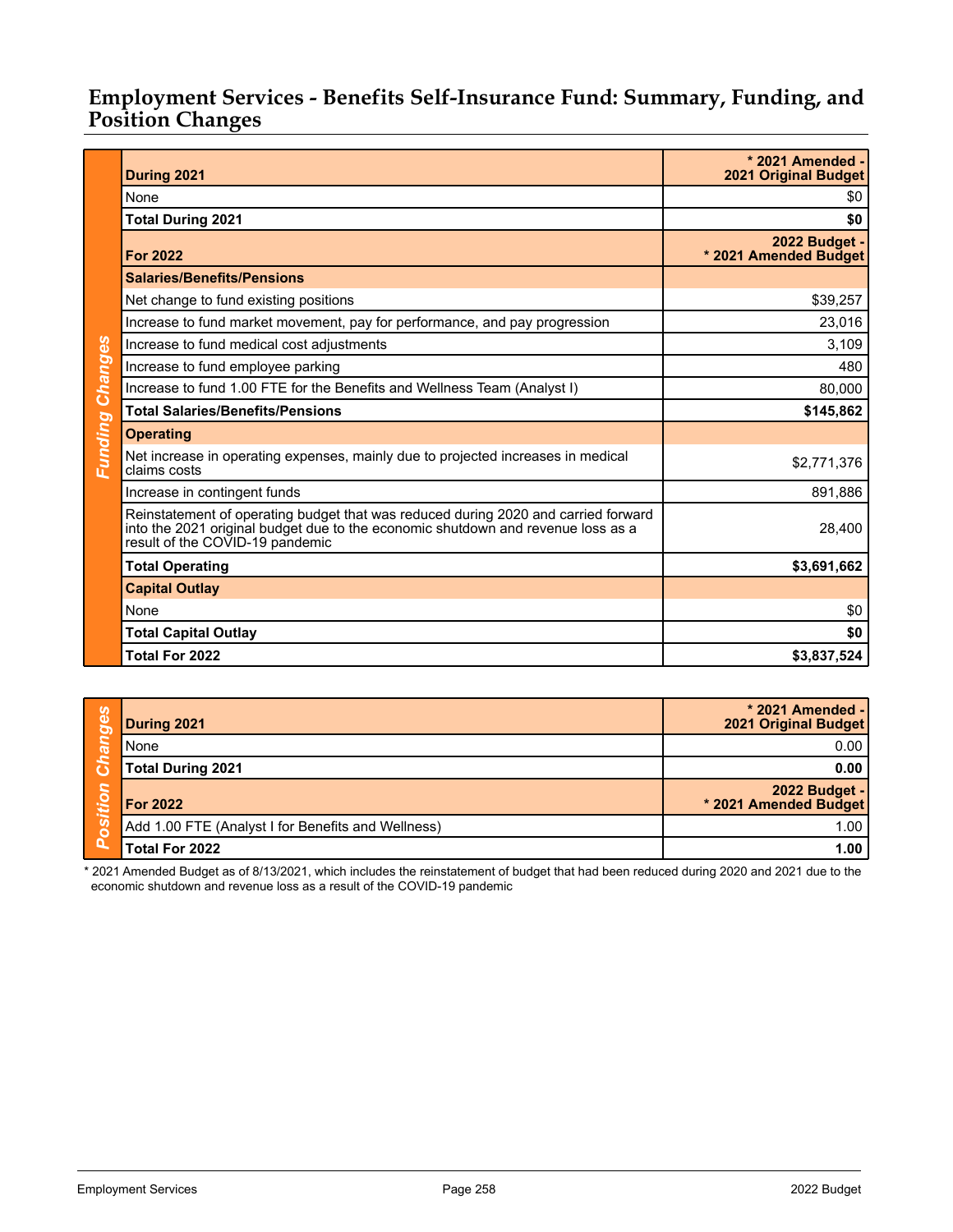#### **City of Colorado Springs Budget Detail Report**

#### 001 - GENERAL FUND Employment Services

| <b>Acct # - Description</b>             | 2019<br>Actual | 2020<br>Actual | 2021<br>Original<br><b>Budget</b> | $*2021$<br>Amended<br><b>Budget</b> | <b>Budget</b> | 2022 Budget -<br>2022 * 2021 Amended<br><b>Budget</b> |
|-----------------------------------------|----------------|----------------|-----------------------------------|-------------------------------------|---------------|-------------------------------------------------------|
| <b>Salaries/Benefits/Pensions</b>       |                |                |                                   |                                     |               |                                                       |
| 51205 - CIVILIAN SALARIES               | 1,482,971      | 1,562,024      | 1,672,491                         | 1,696,213                           | 2,054,147     | 357,934                                               |
| 51210 - OVERTIME                        | 175            | 608            | 500                               | 500                                 | 500           | 0                                                     |
| 51220 - SEASONAL TEMPORARY              | 884            | 0              | 0                                 | 7,000                               | 7,000         | 0                                                     |
| 51230 - SHIFT DIFFERENTIAL              | 0              | 19             | 0                                 | 0                                   | 0             | 0                                                     |
| 51245 - RETIREMENT TERM VACATION        | 4,660          | 35,283         | $\Omega$                          | 0                                   | 0             | $\mathbf 0$                                           |
| 51260 - VACATION BUY PAY OUT            | 7,889          | 19,029         | 2,000                             | 2,000                               | 2,000         | $\mathbf 0$                                           |
| 51299 - SALARIES REIMBURSEMENTS         | (14, 122)      | (19, 496)      | 0                                 | 0                                   | 0             | $\mathbf 0$                                           |
| 51610 - PERA                            | 195,737        | 216,101        | 243,706                           | 243,706                             | 293,501       | 49,795                                                |
| 51612 - RETIREMENT HEALTH SAVINGS       | 0              | 15,210         | 0                                 | 0                                   | 0             | 0                                                     |
| 51615 - WORKERS COMPENSATION            | 3,740          | 4,042          | 4,285                             | 4,285                               | 5,068         | 783                                                   |
| 51620 - EQUITABLE LIFE INSURANCE        | 4,182          | 4,257          | 6,496                             | 6,496                               | 7,488         | 992                                                   |
| 51640 - DENTAL INSURANCE                | 7,806          | 7,272          | 9,344                             | 9,344                               | 9,600         | 256                                                   |
| 51670 - PARKING FOR EMPLOYEES           | 3,998          | 5,400          | 5,600                             | 5,600                               | 7,880         | 2,280                                                 |
| 51690 - MEDICARE                        | 20,916         | 22,550         | 24,851                            | 24,851                              | 29,389        | 4,538                                                 |
| 51695 - CITY EPO MEDICAL PLAN           | 28,671         | 16,368         | 13,955                            | 13,955                              | 15,003        | 1,048                                                 |
| 51696 - ADVANTAGE HD MED PLAN           | 145,730        | 141,029        | 202,288                           | 202,288                             | 214,108       | 11,820                                                |
| 51697 - HRA BENEFIT TO ADV MED PLAN     | 9,388          | 10,169         | 11,500                            | 11,500                              | 11,500        | 0                                                     |
| <b>Salaries/Benefits/Pensions Total</b> | 1,902,625      | 2,039,865      | 2,197,016                         | 2,227,738                           | 2,657,184     | 429,446                                               |
|                                         |                |                |                                   |                                     |               |                                                       |
| Operating                               |                |                |                                   |                                     |               |                                                       |
| 52105 - MISCELLANEOUS OPERATING         | 156            | 2,451          | 0                                 | 3,289                               | 3,289         | 0                                                     |
| 52110 - OFFICE SUPPLIES                 | 2,027          | 820            | 2,026                             | 4,026                               | 4,026         | 0                                                     |
| 52111 - PAPER SUPPLIES                  | 27             | 0              | 1,212                             | 1,212                               | 1,212         | 0                                                     |
| 52120 - COMPUTER SOFTWARE               | 376            | 912            | 0                                 | 0                                   | 0             | $\mathbf 0$                                           |
| 52122 - CELL PHONES EQUIP AND SUPPLIES  | 176            | 0              | 0                                 | 1,500                               | 1,500         | $\mathbf 0$                                           |
| 52125 - GENERAL SUPPLIES                | 1,172          | 5,479          | 1,250                             | 1,250                               | 1,250         | $\mathbf 0$                                           |
| 52135 - POSTAGE                         | 55             | 31             | 500                               | 500                                 | 500           | $\mathbf 0$                                           |
| 52573 - CREDIT CARD FEES                | 0              | 3              | 0                                 | 0                                   | 0             | $\mathbf 0$                                           |
| 52575 - SERVICES                        | 327            | 4,516          | 34,147                            | 39,147                              | 39,147        | $\mathbf 0$                                           |
| 52590 - TEMPORARY EMPLOYMENT            | 0              | 0              | 0                                 | 3,000                               | 3,000         | $\mathbf 0$                                           |
| 52605 - CAR MILEAGE                     | 0              | 0              | 200                               | 200                                 | 200           | $\mathbf 0$                                           |
| 52607 - CELL PHONE ALLOWANCE            | 2,325          | 3,962          | 3,600                             | 1,000                               | 1,000         | 0                                                     |
| 52615 - DUES AND MEMBERSHIP             | 1,164          | 991            | 0                                 | 675                                 | 675           | $\mathbf 0$                                           |
| 52625 - MEETING EXPENSES IN TOWN        | 3,003          | 411            | 850                               | 2,350                               | 2.350         | $\Omega$                                              |
| 52630 - TRAINING                        | 29,966         | 21,019         | 4,250                             | 7,250                               | 7,250         | 0                                                     |
| 52645 - SUBSCRIPTIONS                   | 1,429          | 0              | 500                               | 2,500                               | 2,500         | 0                                                     |
| 52655 - TRAVEL OUT OF TOWN              | 9,125          | 100            | 1,000                             | 2,000                               | 8,000         | 6,000                                                 |
| 52735 - TELEPHONE LONG DIST CALLS       | $\mathbf 0$    | 0              | 0                                 | 329                                 | 329           | 0                                                     |
| 52738 - CELL PHONE BASE CHARGES         | 2,696          | 748            | 1,780                             | 400                                 | 400           | 0                                                     |
| 52775 - MINOR EQUIPMENT                 | 2,269          | 3,157          | 350                               | 350                                 | 350           | 0                                                     |
| 52776 - PRINTER CONSOLIDATION COST      | 2,091          | 1,835          | 3,000                             | 4,000                               | 4,000         | 0                                                     |
| 52795 - RENTAL OF EQUIPMENT             | 0              | 0              | 0                                 | 50                                  | 50            | 0                                                     |
| 52874 - OFFICE SERVICES PRINTING        | 2,231          | 591            | 2,229                             | 729                                 | 729           | 0                                                     |
| 52999 - COVID19 OPER REIMB              | 0              | (10,000)       | 0                                 | 0                                   | 0             | 0                                                     |
| 65160 - RECRUITMENT                     | 4,234          | 2,844          | 3,200                             | 5,000                               | 5,000         | 0                                                     |
| 65163 - COMMUNITY OUTREACH              | 4,794          | 85             | 0                                 | 0                                   | 0             | 0                                                     |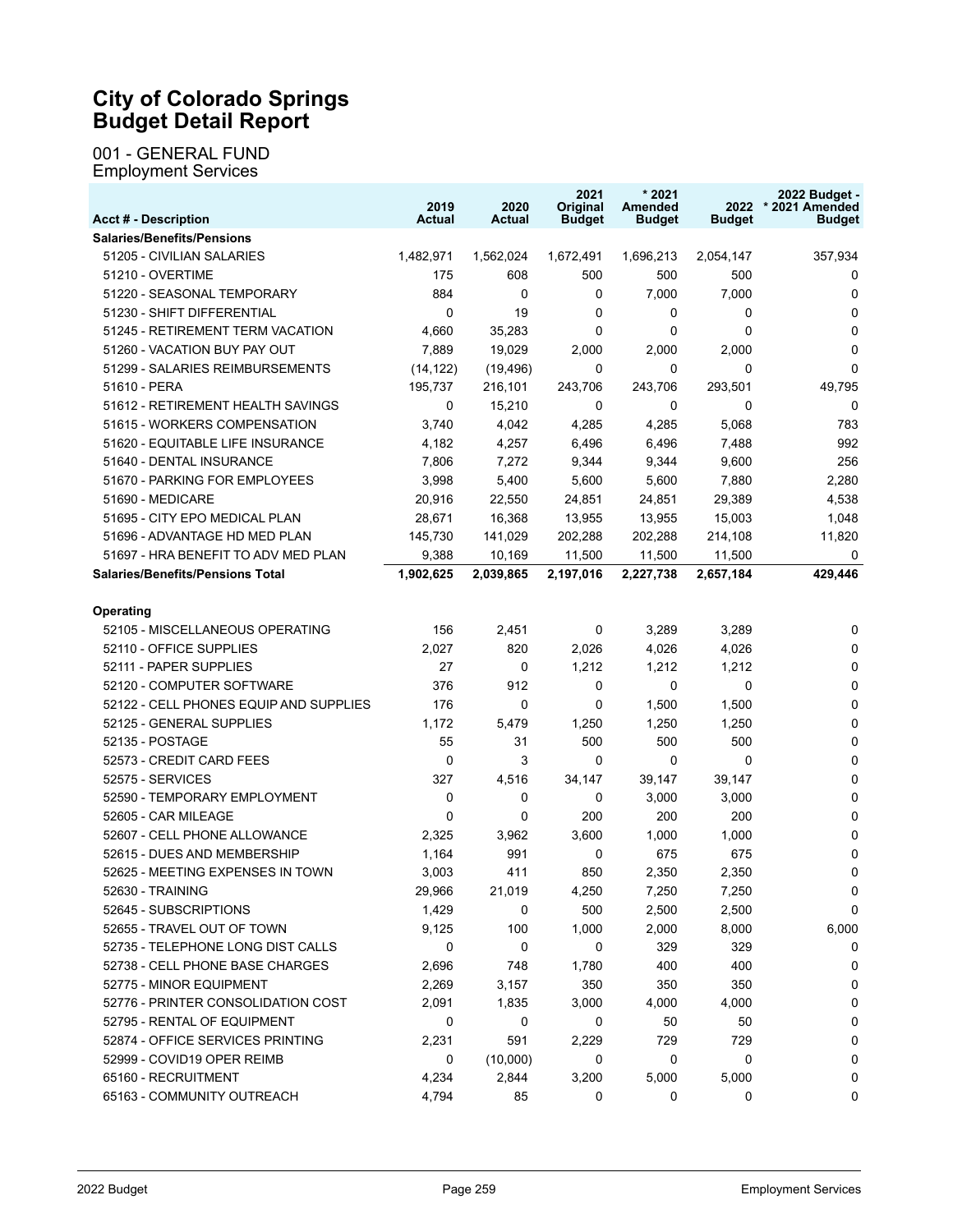#### **City of Colorado Springs Budget Detail Report**

#### 001 - GENERAL FUND Employment Services

| <b>Acct # - Description</b>    | 2019<br>Actual | 2020<br>Actual | 2021<br><b>Original</b><br><b>Budget</b> | $*2021$<br>Amended<br><b>Budget</b> | 2022<br><b>Budget</b> | 2022 Budget -<br>* 2021 Amended<br><b>Budget</b> |
|--------------------------------|----------------|----------------|------------------------------------------|-------------------------------------|-----------------------|--------------------------------------------------|
| 65353 - DIVERSITY              | 22.607         | 142            | 26,000                                   | 51.000                              | 51,000                | 0                                                |
| 65358 - LRC & LEADERSHIP DEV   | 30,882         | 0              | 1.000                                    | 1.000                               | 1,000                 | 0                                                |
| 65361 - RELOCATION ASSISTANCE  | 5.000          | (1,833)        | 0                                        | 0                                   | 0                     | 0                                                |
| <b>Operating Total</b>         | 128,132        | 38,264         | 87,094                                   | 132,757                             | 138,757               | 6,000                                            |
| <b>Capital Outlay</b>          |                |                |                                          |                                     |                       |                                                  |
| 53020 - COMPUTERS NETWORKS     | 724            | $\Omega$       | $\Omega$                                 | 0                                   | 0                     | 0                                                |
| 53030 - FURNITURE AND FIXTURES | 1.200          | 884            | 0                                        | 500                                 | 500                   | 0                                                |
| <b>Capital Outlay Total</b>    | 1,924          | 884            | 0                                        | 500                                 | 500                   | 0                                                |
| <b>Grand Total</b>             | 2,032,681      | 2,079,013      | 2,284,110                                | 2.360.995                           | 2,796,441             | 435,446                                          |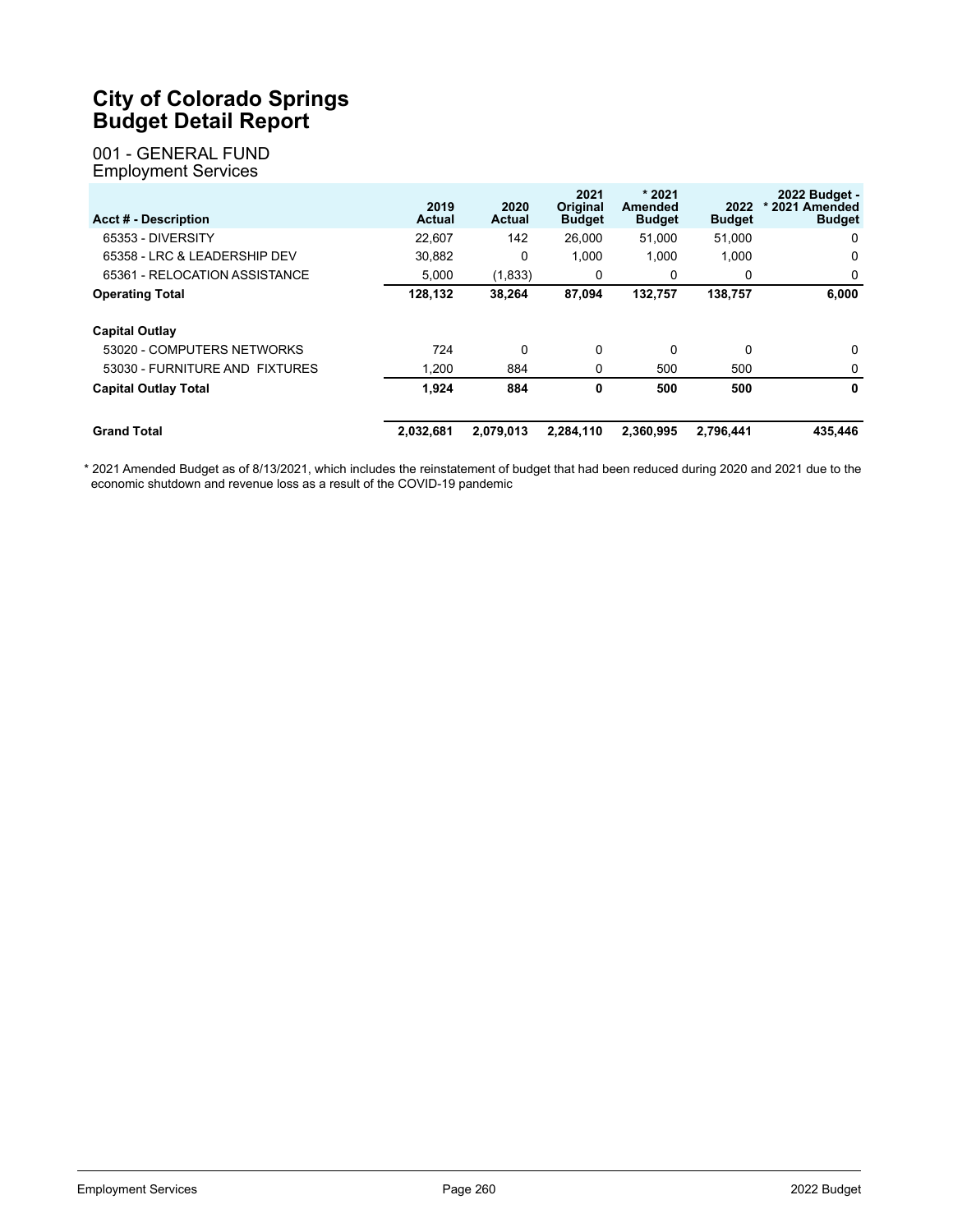# 504 - EMPLOYEE BENEFITS SELF-INSURANCE FUND

Employment Services

| <b>Acct # - Description</b>             | 2019<br><b>Actual</b> | 2020<br><b>Actual</b> | 2021<br><b>Original</b><br><b>Budget</b> | $*2021$<br><b>Amended</b><br><b>Budget</b> | 2022<br><b>Budget</b> | 2022 Budget -<br>* 2021 Amended<br><b>Budget</b> |
|-----------------------------------------|-----------------------|-----------------------|------------------------------------------|--------------------------------------------|-----------------------|--------------------------------------------------|
| <b>Salaries/Benefits/Pensions</b>       |                       |                       |                                          |                                            |                       |                                                  |
| 51205 - CIVILIAN SALARIES               | 296,767               | 303,868               | 330,746                                  | 330,746                                    | 445,305               | 114,559                                          |
| 51210 - OVERTIME                        | 285                   | 245                   | 1,500                                    | 1,500                                      | 1,500                 | 0                                                |
| 51240 - RETIREMENT TERMINATION SICK     | 966                   | 791                   | 0                                        | 0                                          | 0                     | 0                                                |
| 51245 - RETIREMENT TERM VACATION        | 3,044                 | 9,932                 | 0                                        | 0                                          | 0                     | 0                                                |
| 51260 - VACATION BUY PAY OUT            | 2,065                 | 2,295                 | 0                                        | 0                                          | 0                     | 0                                                |
| 51299 - SALARIES REIMBURSEMENTS         | (3,327)               | (3,764)               | 0                                        | 0                                          | $\Omega$              | $\Omega$                                         |
| 51610 - PERA                            | 37,863                | 40,486                | 47,032                                   | 47,032                                     | 64,500                | 17,468                                           |
| 51615 - WORKERS COMPENSATION            | 1,925                 | 2,034                 | 826                                      | 826                                        | 1,113                 | 287                                              |
| 51620 - EQUITABLE LIFE INSURANCE        | 827                   | 848                   | 1,266                                    | 1,266                                      | 1,665                 | 399                                              |
| 51640 - DENTAL INSURANCE                | 2,006                 | 1,474                 | 1,632                                    | 1,632                                      | 2,040                 | 408                                              |
| 51670 - PARKING FOR EMPLOYEES           | 976                   | 1,296                 | 1,920                                    | 1,920                                      | 2,400                 | 480                                              |
| 51690 - MEDICARE                        | 4,034                 | 4,234                 | 4,796                                    | 4,796                                      | 6,457                 | 1,661                                            |
| 51696 - ADVANTAGE HD MED PLAN           | 54,988                | 37,729                | 43,073                                   | 43,073                                     | 53,173                | 10,100                                           |
| 51697 - HRA BENEFIT TO ADV MED PLAN     | 3,012                 | 2,281                 | 2,250                                    | 2,250                                      | 2,750                 | 500                                              |
| <b>Salaries/Benefits/Pensions Total</b> | 405,431               | 403,749               | 435,041                                  | 435,041                                    | 580,903               | 145,862                                          |
|                                         |                       |                       |                                          |                                            |                       |                                                  |
| Operating                               |                       |                       |                                          |                                            |                       |                                                  |
| 52110 - OFFICE SUPPLIES                 | 2,956                 | 3,798                 | 2,650                                    | 2,650                                      | 4,500                 | 1,850                                            |
| 52111 - PAPER SUPPLIES                  | 139                   | 0                     | 296                                      | 296                                        | 1,000                 | 704                                              |
| 52115 - MEDICAL SUPPLIES                | 23,036                | 29.721                | 30,000                                   | 30,000                                     | 32,000                | 2,000                                            |
| 52116 - PHARMACEUTICALS                 | 44,686                | 47,626                | 54,800                                   | 54,800                                     | 54,800                | 0                                                |
| 52120 - COMPUTER SOFTWARE               | 502                   | 0                     | 0                                        | 0                                          | 0                     | 0                                                |
| 52125 - GENERAL SUPPLIES                | 0                     | 0                     | 800                                      | 800                                        | 500                   | (300)                                            |
| 52135 - POSTAGE                         | 3,774                 | 3,947                 | 8,500                                    | 8,500                                      | 8,500                 | 0                                                |
| 52305 - MAINT SOFTWARE                  | 26,144                | 27,249                | 30,000                                   | 30,000                                     | 30,000                | 0                                                |
| 52460 - MEDICAL SERVICE                 | 739,692               | 807,651               | 854,950                                  | 854,950                                    | 870,000               | 15,050                                           |
| 52560 - PARKING SERVICES                | 3,689                 | 3,689                 | 4,000                                    | 4,000                                      | 4,000                 | 0                                                |
| 52573 - CREDIT CARD FEES                | 1,123                 | 1,023                 | 1,200                                    | 1,200                                      | 1,400                 | 200                                              |
| 52575 - SERVICES                        | 277,445               | 303,522               | 380,800                                  | 380,800                                    | 380,800               | 0                                                |
| 52590 - TEMPORARY EMPLOYMENT            | 0                     | 0                     | 0                                        | 0                                          | 4,000                 | 4,000                                            |
| 52607 - CELL PHONE ALLOWANCE            | 0                     | 40                    | 0                                        | 0                                          | 0                     | 0                                                |
| 52615 - DUES AND MEMBERSHIP             | 5,989                 | 7,722                 | 6,200                                    | 6,200                                      | 6,200                 | 0                                                |
| 52630 - TRAINING                        | 3,418                 | 541                   | 3,850                                    | 3,850                                      | 10,850                | 7,000                                            |
| 52645 - SUBSCRIPTIONS                   | 300                   | 156                   | 0                                        | 0                                          | 5,000                 | 5,000                                            |
| 52655 - TRAVEL OUT OF TOWN              | 5,114                 | 69                    | 100                                      | 100                                        | 2,000                 | 1,900                                            |
| 52705 - COMMUNICATIONS                  | 4,520                 | 5,649                 | 4,000                                    | 4,000                                      | 4,000                 | 0                                                |
| 52735 - TELEPHONE LONG DIST CALLS       | 136                   | 60                    | 0                                        | 0                                          | 0                     | 0                                                |
| 52738 - CELL PHONE BASE CHARGES         | 462                   | 365                   | 1,000                                    | 1,000                                      | 1,000                 | 0                                                |
| 52740 - GENERAL INSURANCE-CITY          | 0                     | 0                     | 3,500                                    | 3,500                                      | 3,500                 | 0                                                |
| 52775 - MINOR EQUIPMENT                 | 800                   | 1,480                 | 3,000                                    | 3,000                                      | 3,000                 | 0                                                |
| 52776 - PRINTER CONSOLIDATION COST      | 5,696                 | 3,866                 | 8,000                                    | 8,000                                      | 5,000                 | (3,000)                                          |
| 52874 - OFFICE SERVICES PRINTING        | 12,039                | 11,733                | 10,800                                   | 10,800                                     | 12,800                | 2,000                                            |
| 60139 - VISION CLAIM EXPENSES           | 427,356               | 437,961               | 424,000                                  | 424,000                                    | 445,000               | 21,000                                           |
| 60140 - MEDICAL CLAIMS EXPENSES         | 19,685,855            | 20,817,458            | 21,282,719                               | 21,282,719                                 | 23,573,961            | 2,291,242                                        |
| 60170 - HRA BENEFIT EXPENSE             | 1,158,628             | 1,183,682             | 1,219,250                                | 1,219,250                                  | 1,256,750             | 37,500                                           |
| 60171 - WELLNESS PROGRAM                | 13,016                | 18,841                | 15,000                                   | 15,000                                     | 25,000                | 10,000                                           |
| 60231 - CLAIMS INCURRED NOT REPORT      | (195,000)             | 1,273,000             | 0                                        | 0                                          | 0                     | 0                                                |
| 60238 - PRESCRIPTION ADMIN FEES         | 176,365               | 178,762               | 182,585                                  | 182,585                                    | 200,000               | 17,415                                           |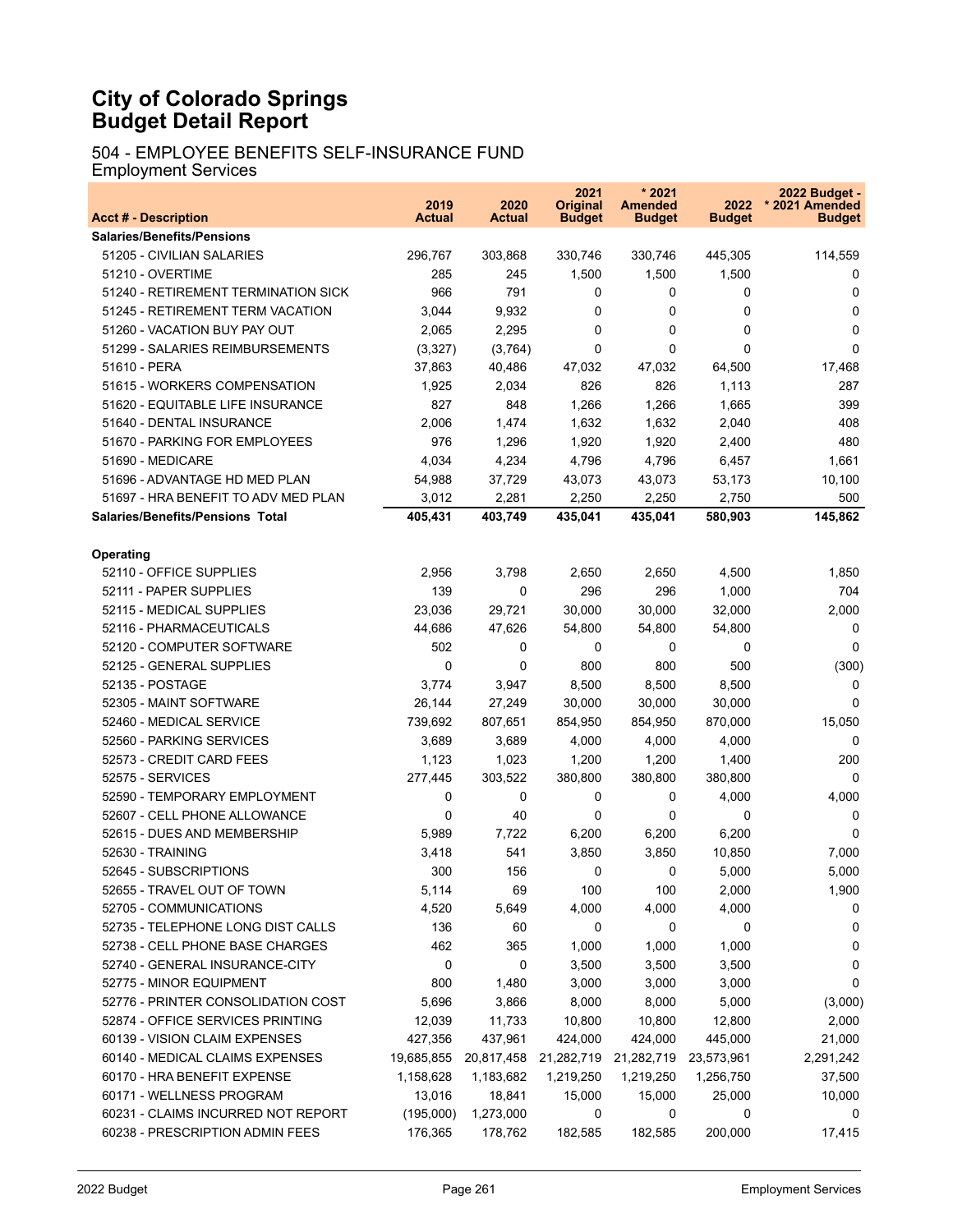# 504 - EMPLOYEE BENEFITS SELF-INSURANCE FUND

Employment Services

|                                        | 2019          | 2020          | 2021<br><b>Original</b> | $*2021$<br><b>Amended</b> | 2022          | 2022 Budget -<br>* 2021 Amended |
|----------------------------------------|---------------|---------------|-------------------------|---------------------------|---------------|---------------------------------|
| <b>Acct # - Description</b>            | <b>Actual</b> | <b>Actual</b> | <b>Budget</b>           | <b>Budget</b>             | <b>Budget</b> | <b>Budget</b>                   |
| 60239 - PRESCRIPTION CLAIM EXPENSES    | 5,860,613     | 6,445,058     | 6,373,060               | 6,373,060                 | 6,400,000     | 26,940                          |
| 60240 - DENTAL ADMINISTRATIVE FEES     | 106,412       | 97,904        | 106,000                 | 106,000                   | 120,000       | 14,000                          |
| 60241 - DENTAL CLAIM EXPENSES          | 2,414,261     | 2,181,122     | 2,554,244               | 2,554,244                 | 2,554,244     | 0                               |
| 60243 - DIABETES TEN CITY CHALLENGE    | 85,416        | 89,595        | 78,000                  | 78,000                    | 90,000        | 12,000                          |
| 60244 - MEDICAL ADMINISTRATIVE FEES    | 508,837       | 659,120       | 660,000                 | 660,000                   | 900,000       | 240,000                         |
| 60245 - BRIDGES TO EXCELLENCE          | 24,016        | 0             | 20,000                  | 20,000                    | 0             | (20,000)                        |
| 60286 - UTILIZATION MGMT               | 906,777       | 946,305       | 886,725                 | 886,725                   | 900,000       | 13,275                          |
| 65140 - CONTINGENT FUNDS               | $\mathbf 0$   | $\mathbf 0$   | 1,411,619               | 1,411,619                 | 2,303,505     | 891,886                         |
| 65145 - CITY HEALTH MISC MEDICAL       | 7,641         | 20,167        | $\mathbf 0$             | 0                         | 0             | 0                               |
| 65220 - REINSURANCE COSTS              | 446,451       | 456,331       | 569,980                 | 569,980                   | 569,980       | $\Omega$                        |
| 65365 - HEALTH PROGRAMS                | 524,254       | 539,425       | 450,000                 | 450,000                   | 550,000       | 100,000                         |
| <b>Operating Total</b>                 | 33,312,558    | 36,604,638    | 37,641,628              | 37,641,628                | 41,333,290    | 3,691,662                       |
|                                        |               |               |                         |                           |               |                                 |
| <b>Capital Outlay</b>                  |               |               |                         |                           |               |                                 |
| 53030 - FURNITURE AND FIXTURES         | 1,047         | 1,172         | 1,000                   | 1,000                     | 1,000         | 0                               |
| <b>Capital Outlay Total</b>            | 1,047         | 1,172         | 1,000                   | 1,000                     | 1,000         | $\bf{0}$                        |
| <b>Grand Total</b>                     | 33,719,036    | 37,009,559    | 38,077,669              | 38,077,669                | 41,915,193    | 3,837,524                       |
| Revenue                                |               |               |                         |                           |               |                                 |
| 40113 - MISCELLANEOUS                  | 11,553        | 31,374        | $\mathbf 0$             | 0                         | $\Omega$      | $\Omega$                        |
| 40138 - DENTAL PREMIUMS                | 2,663,884     | 2,703,964     | 2,722,214               | 2,722,214                 | 2,722,214     | 0                               |
| 40139 - VISION PREMIUMS                | 424,459       | 433,087       | 419,760                 | 419,760                   | 419,760       | 0                               |
| 40140 - MEDICAL PREMIUMS               | 30,397,866    | 31,244,639    | 32,794,995              | 32,794,995                | 36,592,519    | 3,797,524                       |
| 40143 - UTILITY CLINIC SERVICES        | 153,315       | 143,619       | 105,000                 | 105,000                   | 140,000       | 35,000                          |
| 40144 - CITY CLINIC CO PAY             | 41,886        | 32,109        | 35,700                  | 35,700                    | 40,700        | 5,000                           |
| 40169 - EMPLOYEE ASSIST PROGRAM        | (462)         | 1,129         | 0                       | 0                         | 0             | $\Omega$                        |
| 40170 - HRA BENEFIT                    | 1,223,935     | 1,259,595     | 0                       | 0                         | 0             | 0                               |
| 44025 - CASH OVER SHORT                | (85)          | (15)          | 0                       | 0                         | 0             | 0                               |
| 45768 - UNCLAIMED PROPERTY DISPOSITION | 18,187        | 4,144         | $\Omega$                | 0                         | 0             | $\Omega$                        |
| <b>Revenue Total</b>                   | 34,934,538    |               | 35,853,645 36,077,669   | 36,077,669                | 39,915,193    | 3,837,524                       |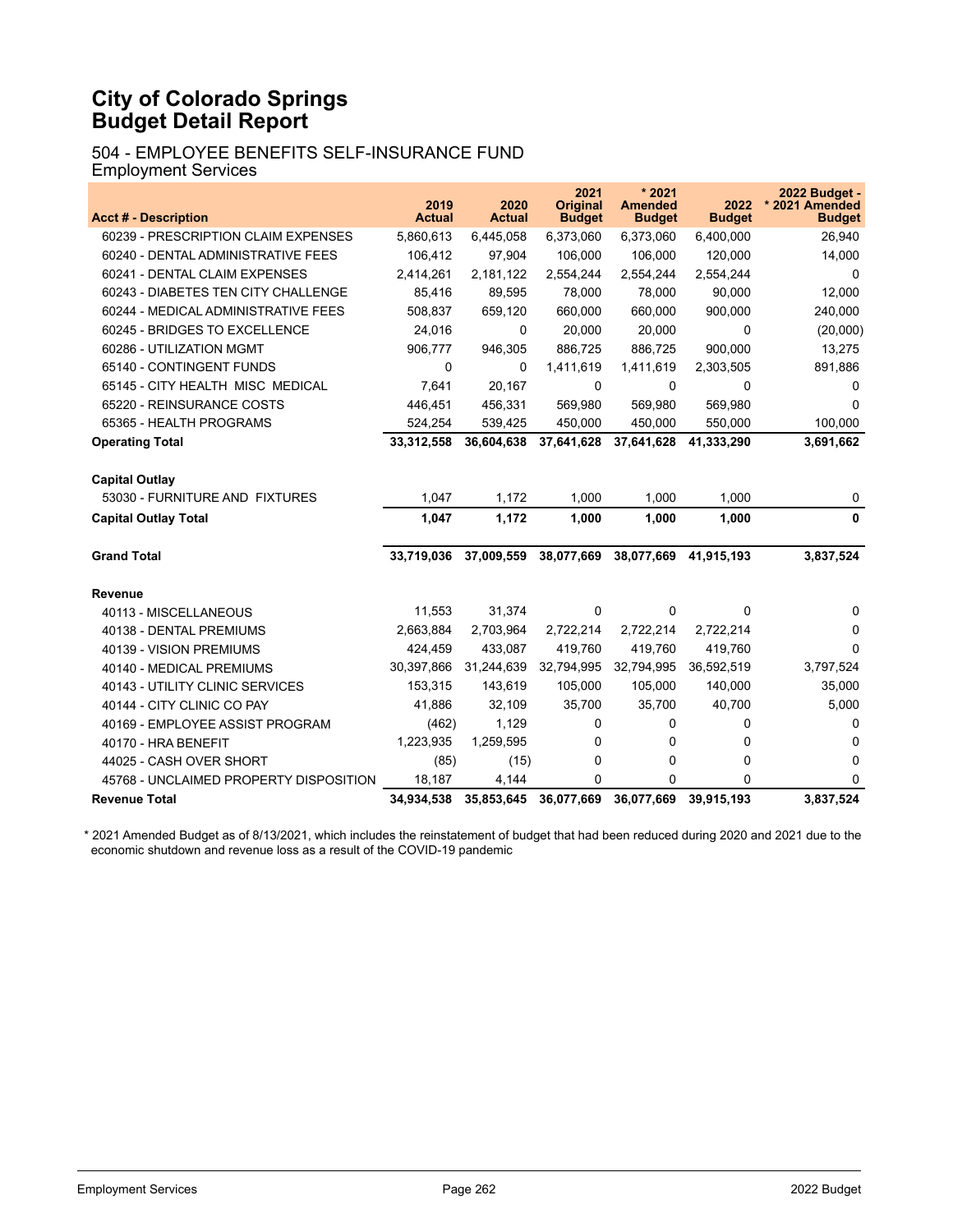# Office of Accessibility

**Michael Sullivan, Chief Human Resources and Risk Officer** | (719) 385-5117 | Michael.Sullivan@coloradosprings.gov

# **All Funds Summary**

|              | Use of Funds       | 2020<br><b>Actual</b> | 2021<br><b>Original</b><br><b>Budget</b> | $*2021$<br>Amended<br><b>Budget!</b> | 2022<br><b>Budget</b> | 2022 Budget -<br>* 2021 Amended<br><b>Budget</b> |
|--------------|--------------------|-----------------------|------------------------------------------|--------------------------------------|-----------------------|--------------------------------------------------|
|              | General Fund       | \$372,751             | \$473,598                                | \$481,672                            | \$542,881             | \$61,209                                         |
| <b>Funds</b> | General Fund - CIP | 605,457               | 750,000                                  | 750,000                              | 750,000               | $\Omega$                                         |
|              | <b>Total</b>       | \$978,208             | \$1,223,598                              | \$1,231,672                          | \$1,292,881           | \$61,209                                         |
| $\tilde{a}$  | <b>Positions</b>   |                       |                                          |                                      |                       |                                                  |
|              | General Fund       | 4.00                  | 4.00                                     | 4.00                                 | 4.00                  | 0.00                                             |
|              | <b>Total</b>       | 4.00                  | 4.00                                     | 4.00                                 | 4.00                  | 0.00                                             |

\* 2021 Amended Budget as of 8/13/2021, which includes the reinstatement of budget that had been reduced during 2020 and 2021 due to the economic shutdown and revenue loss as a result of the COVID-19 pandemic

# **Significant Changes vs. 2021**

**•** Increase of approximately \$61,000 in the General Fund mainly to fund existing positions, pay for performance, movements within the salary structure, parking increases, medical cost adjustments, and removal of the hiring delay in 2021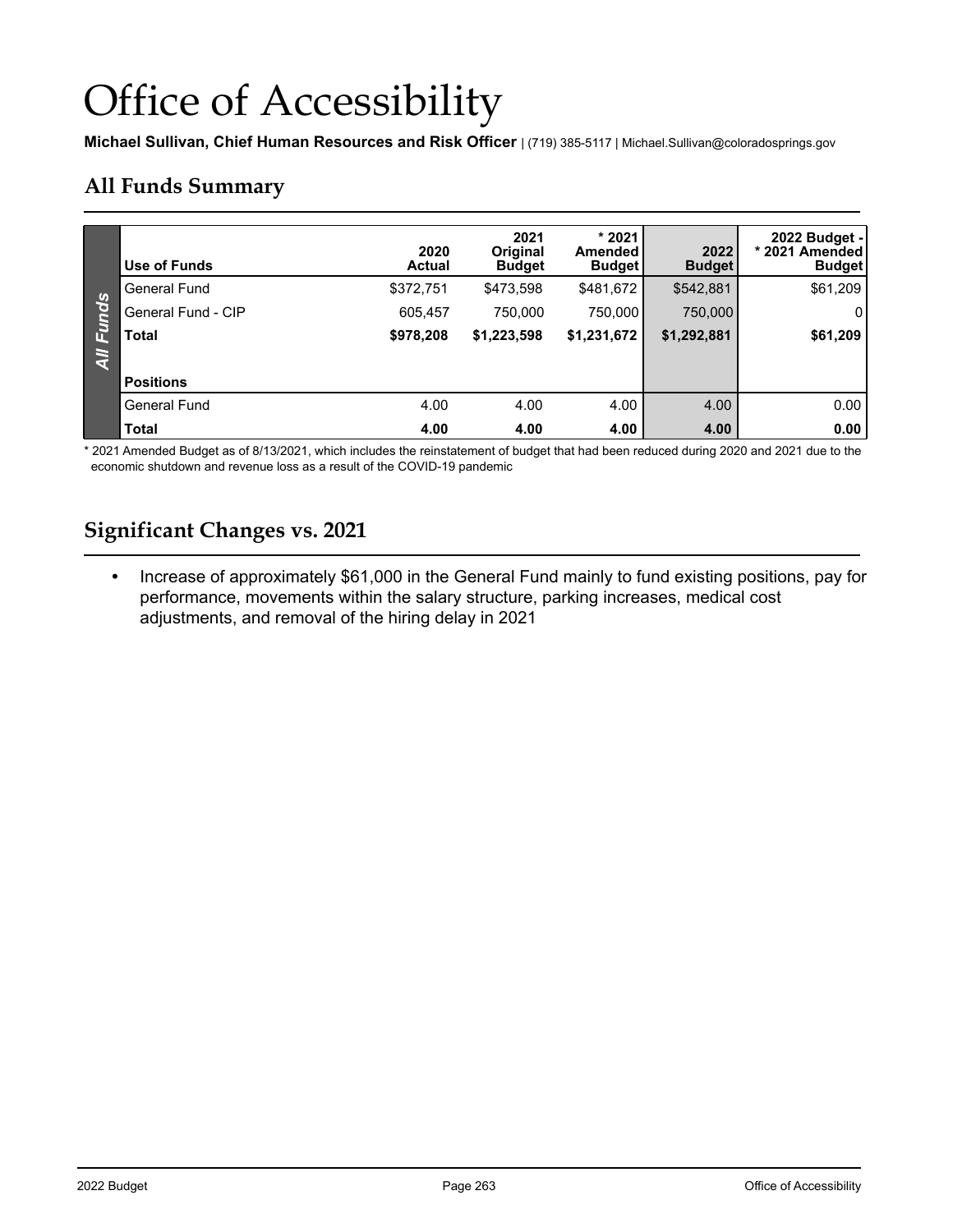# **Office of Accessibility - Overview**

The Office of Accessibility manages the Americans with Disabilities Act (ADA) program for all City assets. The Office is charged with implementing a comprehensive program to proactively address services, programs and activities, effective communication, policies and procedures, and to make its facilities and the public rights of way accessible as required under the ADA laws. Funding for the Office of Accessibility is provided by the General Fund.

# **Office of Accessibility - Organizational Chart**



The Chief Human Resources and Risk Officer is funded out of the Employment Services budget. This position is not reflected in the position count in the Budget Summary on the following page.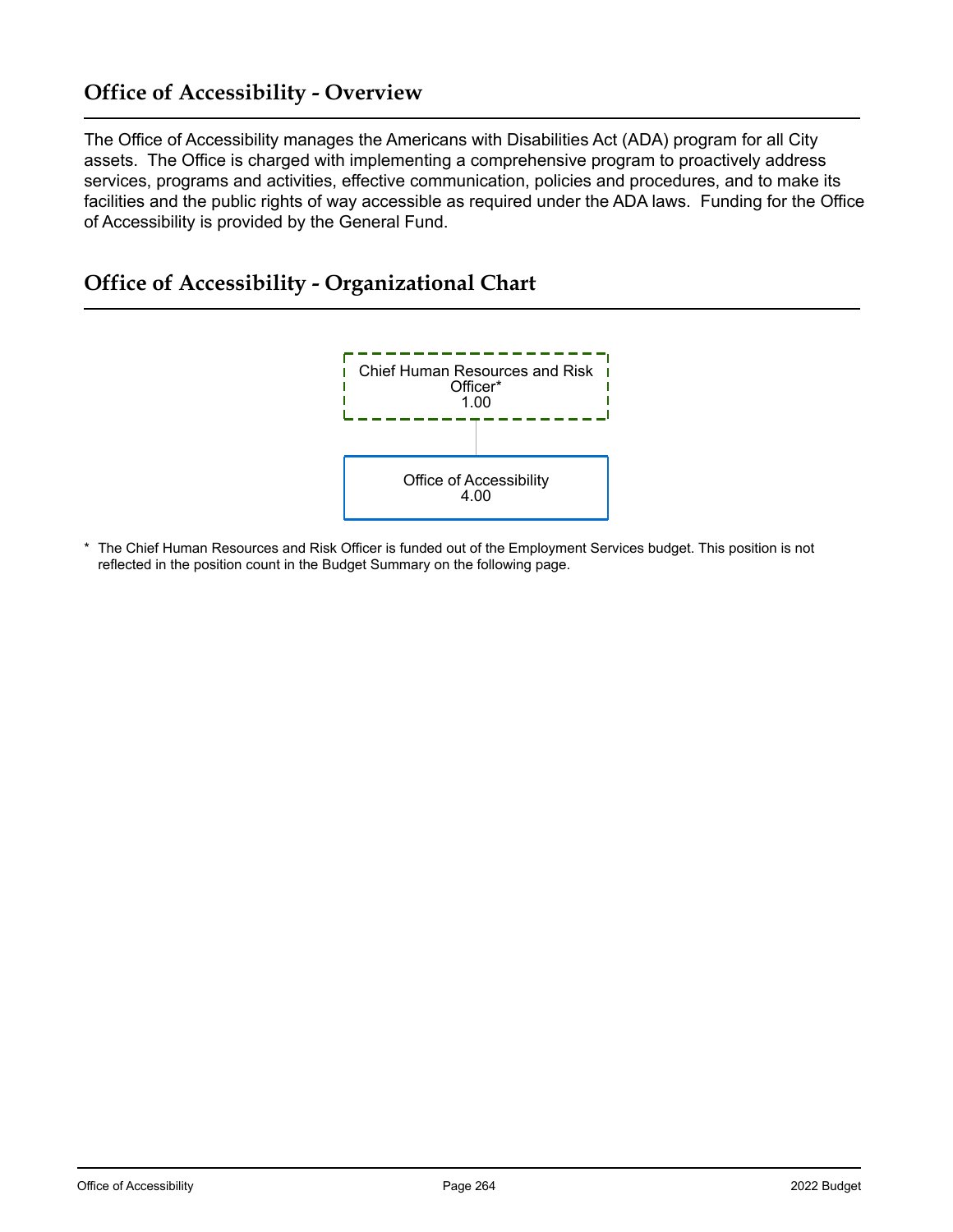The sections below provide a summary of the Budget, authorized positions, changes that occurred after the budget was implemented for 2021, and changes occurring as part of the 2022 Budget for the General Fund.

## **Office of Accessibility - General Fund: Summary, Funding, and Position Changes**

|         | <b>Use of Funds</b>          | 2019<br><b>Actual</b> | 2020<br><b>Actual</b> | 2021<br>Original<br><b>Budget</b>        | $*2021$<br><b>Amended</b><br><b>Budget</b> | 2022<br><b>Budget</b> | 2022 Budget -<br>* 2021 Amended<br><b>Budget</b> |
|---------|------------------------------|-----------------------|-----------------------|------------------------------------------|--------------------------------------------|-----------------------|--------------------------------------------------|
|         | Salary/Benefits/<br>Pensions | \$369,683             | \$353,526             | \$435,053                                | \$437,177                                  | \$498,386             | \$61,209                                         |
|         | Operating                    | 33,241                | 19,225                | 38,545                                   | 44,495                                     | 44,495                | 0                                                |
|         | Capital Outlay               | 349                   | 0                     | 0                                        | 0                                          | 0                     | 0                                                |
|         | <b>Total</b>                 | \$403,273             | \$372,751             | \$473,598                                | \$481,672                                  | \$542,881             | \$61,209                                         |
| Fund    |                              |                       |                       |                                          |                                            |                       |                                                  |
|         | <b>CIP</b>                   | \$296,194             | \$605,457             | \$750,000                                | \$750,000                                  | \$750,000             | \$0                                              |
| General |                              |                       |                       |                                          |                                            |                       |                                                  |
|         | <b>Grand Total</b>           | \$699,467             | \$978,208             | \$1,223,598                              | \$1,231,672                                | \$1,292,881           | \$61,209                                         |
|         |                              |                       |                       |                                          |                                            |                       |                                                  |
|         | <b>Position Title</b>        |                       | 2020<br><b>Actual</b> | 2021<br><b>Original</b><br><b>Budget</b> | $*2021$<br><b>Amended</b><br><b>Budget</b> | 2022<br><b>Budget</b> | 2022 Budget -<br>* 2021 Amended<br><b>Budget</b> |
|         | <b>ADA Coordinator</b>       |                       | 3.00                  | 3.00                                     | 3.00                                       | 3.00                  | 0.00                                             |
|         | ADA Manager                  |                       | 1.00                  | 1.00                                     | 1.00                                       | 1.00                  | 0.00                                             |
|         | <b>Total Positions</b>       |                       | 4.00                  | 4.00                                     | 4.00                                       | 4.00                  | 0.00                                             |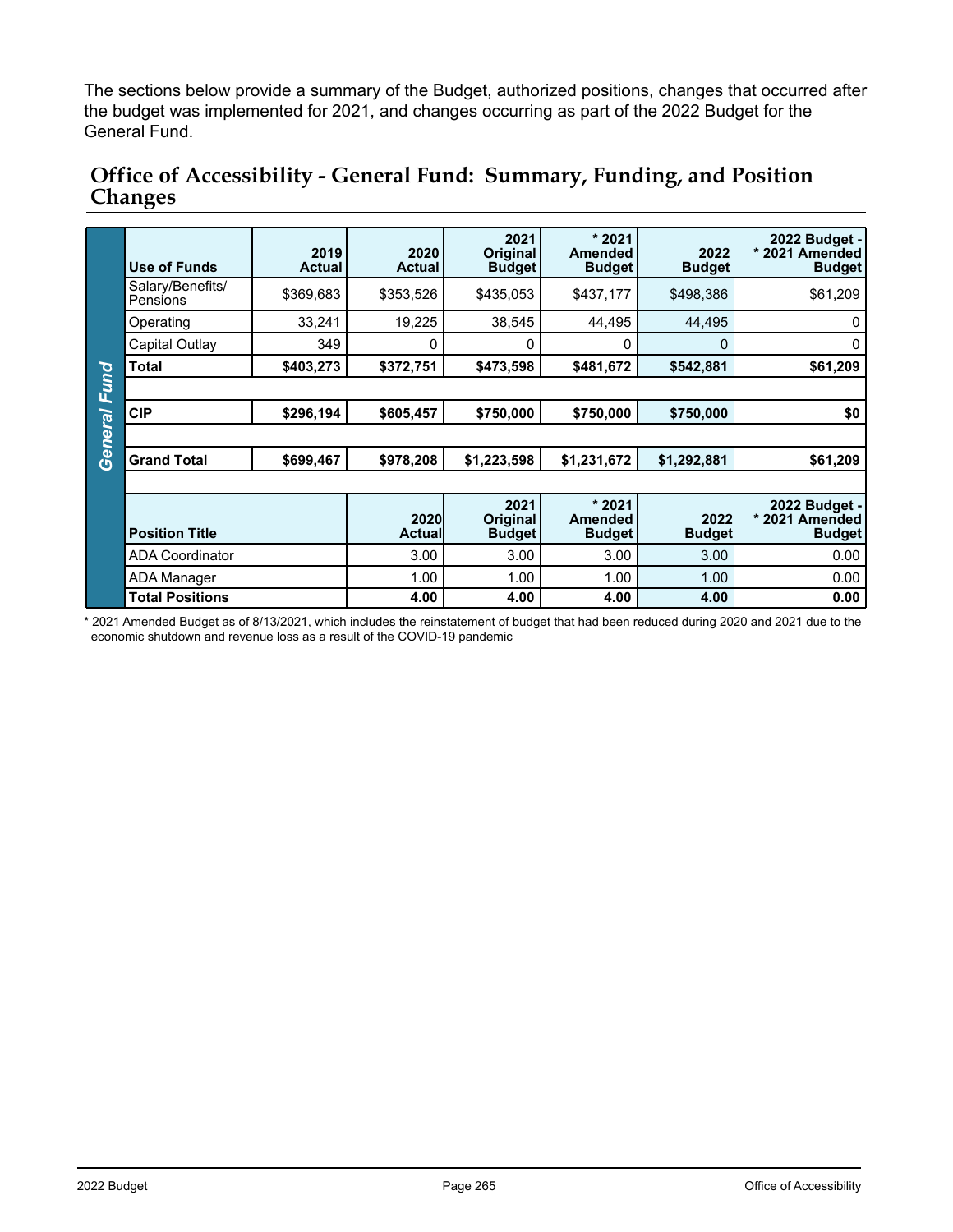# **Office of Accessibility - General Fund: Summary, Funding, and Position Changes**

|                | During 2021                                                                                                                                                                                                              | * 2021 Amended -<br>2021 Original Budget |
|----------------|--------------------------------------------------------------------------------------------------------------------------------------------------------------------------------------------------------------------------|------------------------------------------|
|                | Reinstatement of operating budget that was reduced during 2020 and carried forward<br>into the 2021 original budget due to the economic shutdown and revenue loss as a<br>result of the COVID-19 pandemic                | \$5,950                                  |
|                | Removal of 50% of the hiring delay that reduced the salary budget during 2020 and<br>carried forward into the 2021 original budget due to the economic shutdown and<br>revenue loss as a result of the COVID-19 pandemic | 2,124                                    |
|                | <b>Total During 2021</b>                                                                                                                                                                                                 | \$8,074                                  |
|                | For 2022                                                                                                                                                                                                                 | 2022 Budget -<br>* 2021 Amended Budget   |
|                | <b>Salaries/Benefits/Pensions</b>                                                                                                                                                                                        |                                          |
| Changes        | Net change to fund existing positions                                                                                                                                                                                    | \$30,691                                 |
|                | Increase to fund market movement, pay for performance, and pay progression                                                                                                                                               | 24,637                                   |
|                | Increase to fund medical cost adjustments                                                                                                                                                                                | 3,517                                    |
|                | Increase to fund employee parking                                                                                                                                                                                        | 240                                      |
|                | Increase to fund the removal of the remaining 50% prior year hiring delay                                                                                                                                                | 2,124                                    |
| <b>Eunding</b> | <b>Total Salaries/Benefits/Pensions</b>                                                                                                                                                                                  | \$61,209                                 |
|                | <b>Operating</b>                                                                                                                                                                                                         |                                          |
|                | None                                                                                                                                                                                                                     | \$0                                      |
|                | <b>Total Operating</b>                                                                                                                                                                                                   | \$0                                      |
|                | <b>Capital Outlay</b>                                                                                                                                                                                                    |                                          |
|                | <b>None</b>                                                                                                                                                                                                              | \$0                                      |
|                | <b>Total Capital Outlay</b>                                                                                                                                                                                              | \$0                                      |
|                | <b>CIP</b>                                                                                                                                                                                                               |                                          |
|                | None                                                                                                                                                                                                                     | \$0                                      |
|                | <b>Total CIP</b>                                                                                                                                                                                                         | \$0                                      |
|                | Total For 2022                                                                                                                                                                                                           | \$61,209                                 |

| n<br><u>ဖွ</u> | During 2021              | * 2021 Amended -<br>2021 Original Budget |
|----------------|--------------------------|------------------------------------------|
| $\sigma$       | None                     | 0.00                                     |
|                | <b>Total During 2021</b> | 0.00                                     |
| itio           | <b>For 2022</b>          | 2022 Budget -<br>* 2021 Amended Budget   |
| ပ္လိ           | l None                   | 0.00                                     |
|                | Total For 2022           | 0.00                                     |

\* 2021 Amended Budget as of 8/13/2021, which includes the reinstatement of budget that had been reduced during 2020 and 2021 due to the economic shutdown and revenue loss as a result of the COVID-19 pandemic

# **Office of Accessibility - CIP Program**

| <b>Project</b><br>ത<br>ட்                 | General<br><b>Fund</b> | Total<br><b>Allocation</b> |
|-------------------------------------------|------------------------|----------------------------|
| <b>S</b> Citywide ADA Compliance Projects | 750,000                | 750.000                    |
| $\sim$ Total 2022 CIP                     | \$750,000              | \$750,000                  |

\*The funding of the CIP projects is for the current budget year and may not reflect the total project cost. For a citywide comprehensive list of CIP projects, refer to the CIP section of the Budget.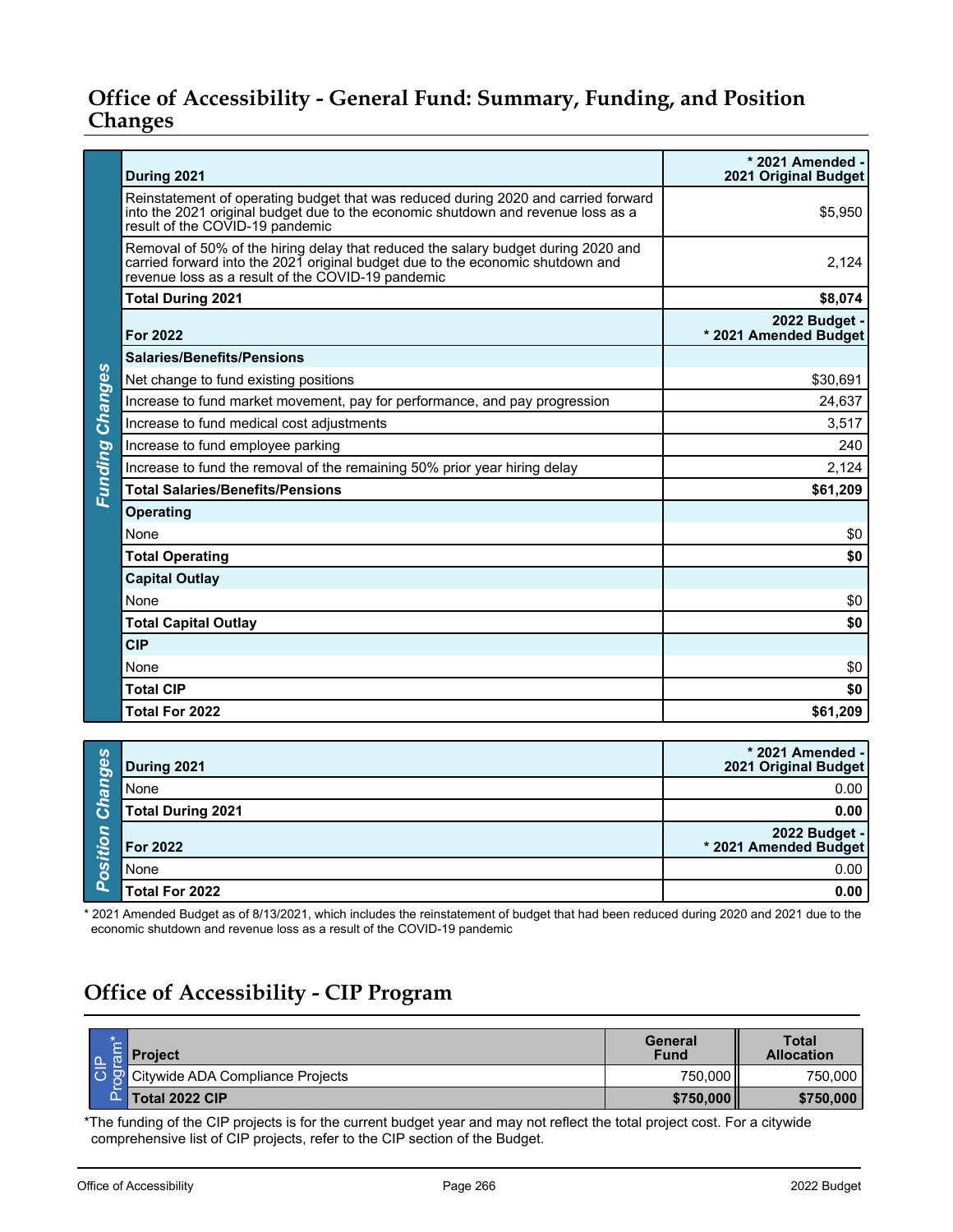#### 001 - GENERAL FUND Office of Accessibility

**Salaries/Benefits/Pensions** 51205 - CIVILIAN SALARIES 287,341 274,410 332,788 334,912 384,355 49,443 51245 - RETIREMENT TERM VACATION 152 991 0 0 0 0 51260 - VACATION BUY PAY OUT  $280$   $3,178$  0 0 0 0 0 0 51299 - SALARIES REIMBURSEMENTS (3,825) (1,523) 0 0 0 0 51610 - PERA 37,234 37,533 47,927 47,927 55,039 7,112 51615 - WORKERS COMPENSATION 1,072 697 843 843 949 106 51620 - EQUITABLE LIFE INSURANCE 826 761 1,293 1,293 1,417 124 51640 - DENTAL INSURANCE 1,404 1,127 1,632 1,632 1,620 (12) 51670 - PARKING FOR EMPLOYEES 634 762 360 360 600 240 51690 - MEDICARE 3,917 3,857 4,887 4,887 5,511 624 51695 - CITY EPO MEDICAL PLAN 15,822 3,360 0 0 0 0 51696 - ADVANTAGE HD MED PLAN 23,277 26,927 43,073 43,073 46,645 3,572 51697 - HRA BENEFIT TO ADV MED PLAN 1,549 1,446 2,250 2,250 2,250 0 **Salaries/Benefits/Pensions Total 369,683 353,526 435,053 437,177 498,386 61,209 Operating** 52110 - OFFICE SUPPLIES 730 240 2,000 2,000 2,000 0 52122 - CELL PHONES EQUIP AND SUPPLIES 92 0 1,000 1,000 1,000 0 52125 - GENERAL SUPPLIES 736 0 0 0 0 0 52305 - MAINT SOFTWARE 21,051 15,743 20,495 20,495 20,495 0 52415 - CONTRACTS AND SPEC PROJECTS 0 30 0 0 0 0 52575 - SERVICES 594 172 3,000 6,000 6,000 0 52578 - INTERPRETING SERVICES 104 0 0 0 0 0 52607 - CELL PHONE ALLOWANCE 0 184 0 0 0 0 52615 - DUES AND MEMBERSHIP 350 195 500 500 500 0 52625 - MEETING EXPENSES IN TOWN 54 0 1,500 1,500 1,500 0 52630 - TRAINING 215 125 3,000 3,000 3,000 0 52655 - TRAVEL OUT OF TOWN 2,127 1,252 1,000 1,000 1,000 0 52738 - CELL PHONE BASE CHARGES 2,402 771 3,000 3,000 3,000 0 52775 - MINOR EQUIPMENT 4,702 492 2,800 5,750 5,750 0 52874 - OFFICE SERVICES PRINTING 84 21 250 250 250 0 **Operating Total 33,241 19,225 38,545 44,495 44,495 0 Capital Outlay Acct # - Description 2019 Actual 2020 Actual 2021 Original Budget \* 2021 Amended Budget 2022 Budget 2022 Budget - \* 2021 Amended** 

53010 - OFFICE MACHINES 349 0 0 0 0 0 **Capital Outlay Total 349 0 0 0 0 0 Total Expense 403,273 372,751 473,598 481,672 542,881 61,209 CIP Total 296,194 605,457 750,000 750,000 750,000 0 Grand Total 699,467 978,208 1,223,598 1,231,672 1,292,881 61,209** 

\* 2021 Amended Budget as of 8/13/2021, which includes the reinstatement of budget that had been reduced during 2020 and 2021 due to the economic shutdown and revenue loss as a result of the COVID-19 pandemic

**Budget**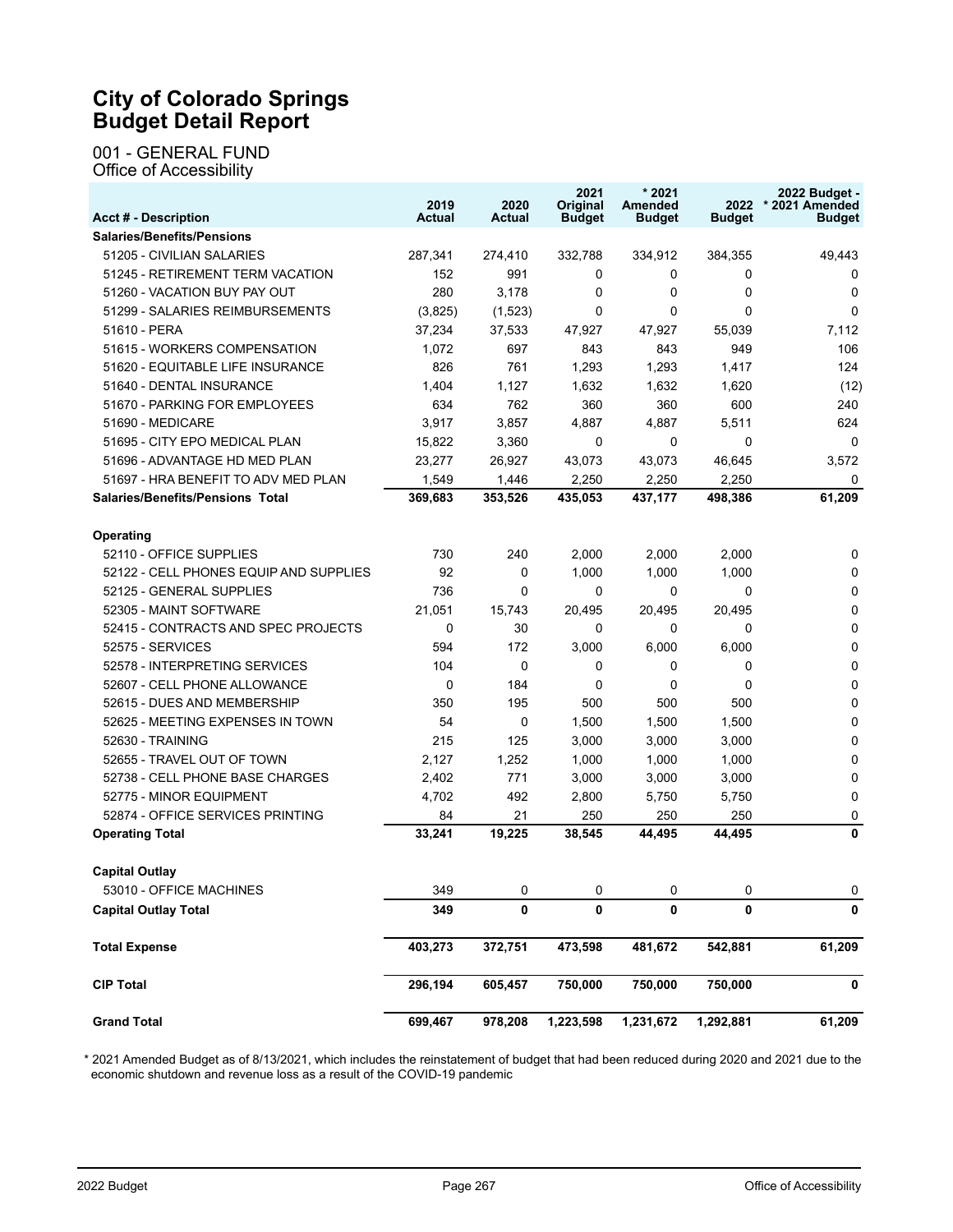This page left blank intentionally.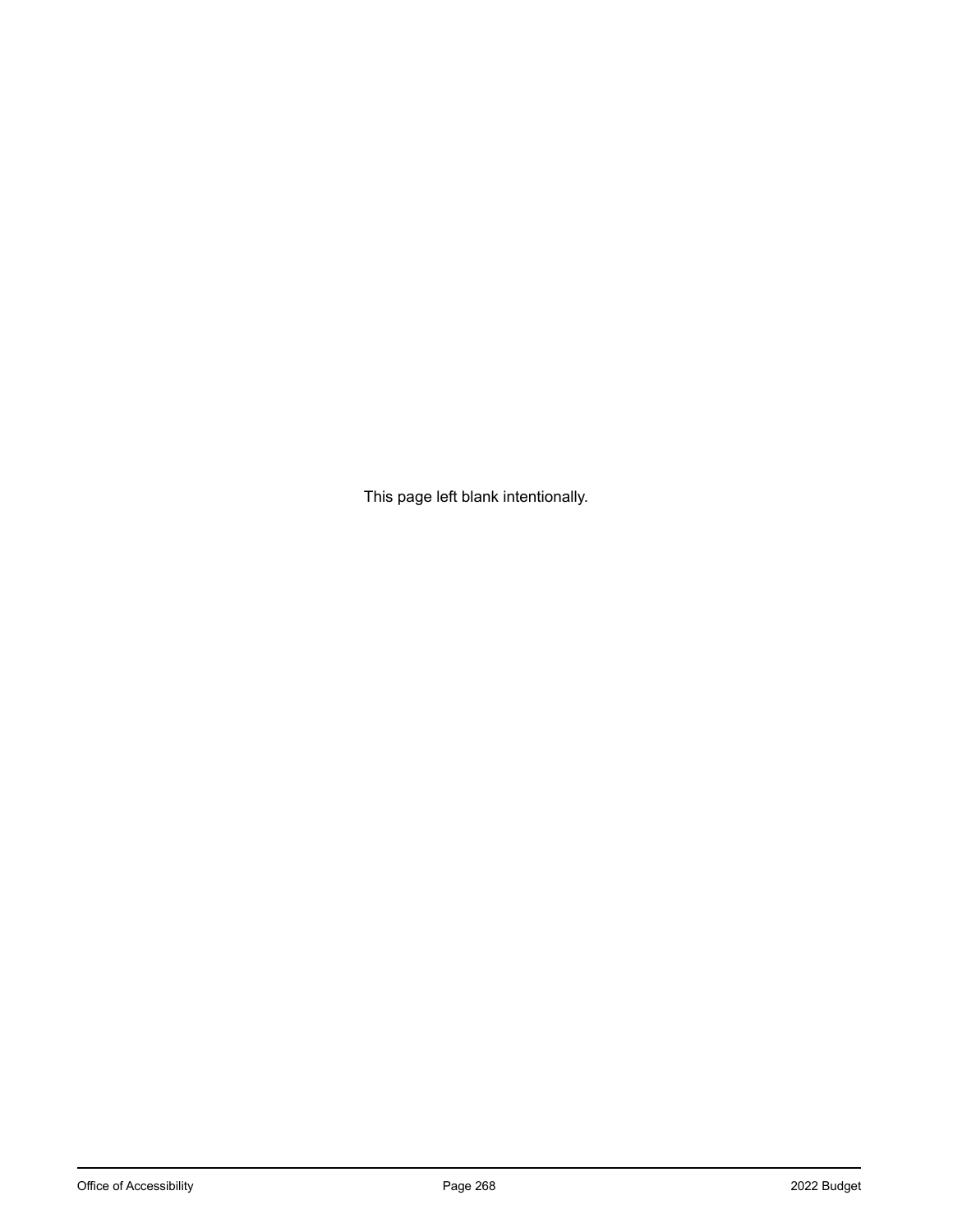# Risk Management

**Michael Sullivan, Chief Human Resources and Risk Officer** | (719) 385-5117 | Michael.Sullivan@coloradosprings.gov

# **All Funds Summary**

|       | Use of Funds               | 2020<br><b>Actual</b> | 2021<br><b>Original</b><br><b>Budget</b> | $*2021$<br><b>Amended</b><br><b>Budget</b> | 2022<br><b>Budget</b> | 2022 Budget -<br>* 2021 Amended<br><b>Budget</b> |
|-------|----------------------------|-----------------------|------------------------------------------|--------------------------------------------|-----------------------|--------------------------------------------------|
|       | General Fund               | \$672,129             | \$721,583                                | \$757,093                                  | \$806,888             | \$49,795                                         |
|       | Claims Reserve Fund        | 4,124,792             | 1,604,100                                | 1,604,100                                  | 1,902,880             | 298,780                                          |
|       | Workers' Comp Fund         | 8,786,100             | 9,031,754                                | 9,031,754                                  | 9,329,079             | 297,325                                          |
| Funds | <b>Total</b>               | \$13,583,021          | \$11,357,437                             | \$11,392,947                               | \$12,038,847          | \$645,900                                        |
| ミ     |                            |                       |                                          |                                            |                       |                                                  |
|       | <b>Positions</b>           |                       |                                          |                                            |                       |                                                  |
|       | General Fund               | 6.25                  | 6.25                                     | 5.25                                       | 5.25                  | 0.00                                             |
|       | <b>Claims Reserve Fund</b> | 2.50                  | 2.50                                     | 4.00                                       | 5.00                  | 1.00                                             |
|       | Workers' Comp Fund         | 10.25                 | 10.25                                    | 10.75                                      | 11.75                 | 1.00                                             |
|       | <b>Total</b>               | 19.00                 | 19.00                                    | 20.00                                      | 22.00                 | 2.00                                             |

\* 2021 Amended Budget as of 8/13/2021, which includes the reinstatement of budget that had been reduced during 2020 and 2021 due to the economic shutdown and revenue loss as a result of the COVID-19 pandemic

# **Significant Changes vs. 2021**

- **•** Increase of approximately \$50,000 in the General Fund mainly to fund existing positions, pay for performance, movements within the salary structure, parking increases, medical cost adjustments, and removal of the hiring delay in 2021
- **•** Increase of approximately \$181,000 in the Claims Reserve Fund to fund existing positions, pay for performance, parking increases, and medical cost adjustments
- **•** Increase of approximately \$167,000 in the Workers' Comp Fund to fund existing positions, pay for performance, parking increases, and medical cost adjustments
- Increase of \$235,000 for the addition of 2.00 FTE positions, split 50% in Claims Reserve Fund, \$117,500, and 50% in Workers' Comp Fund, \$117,500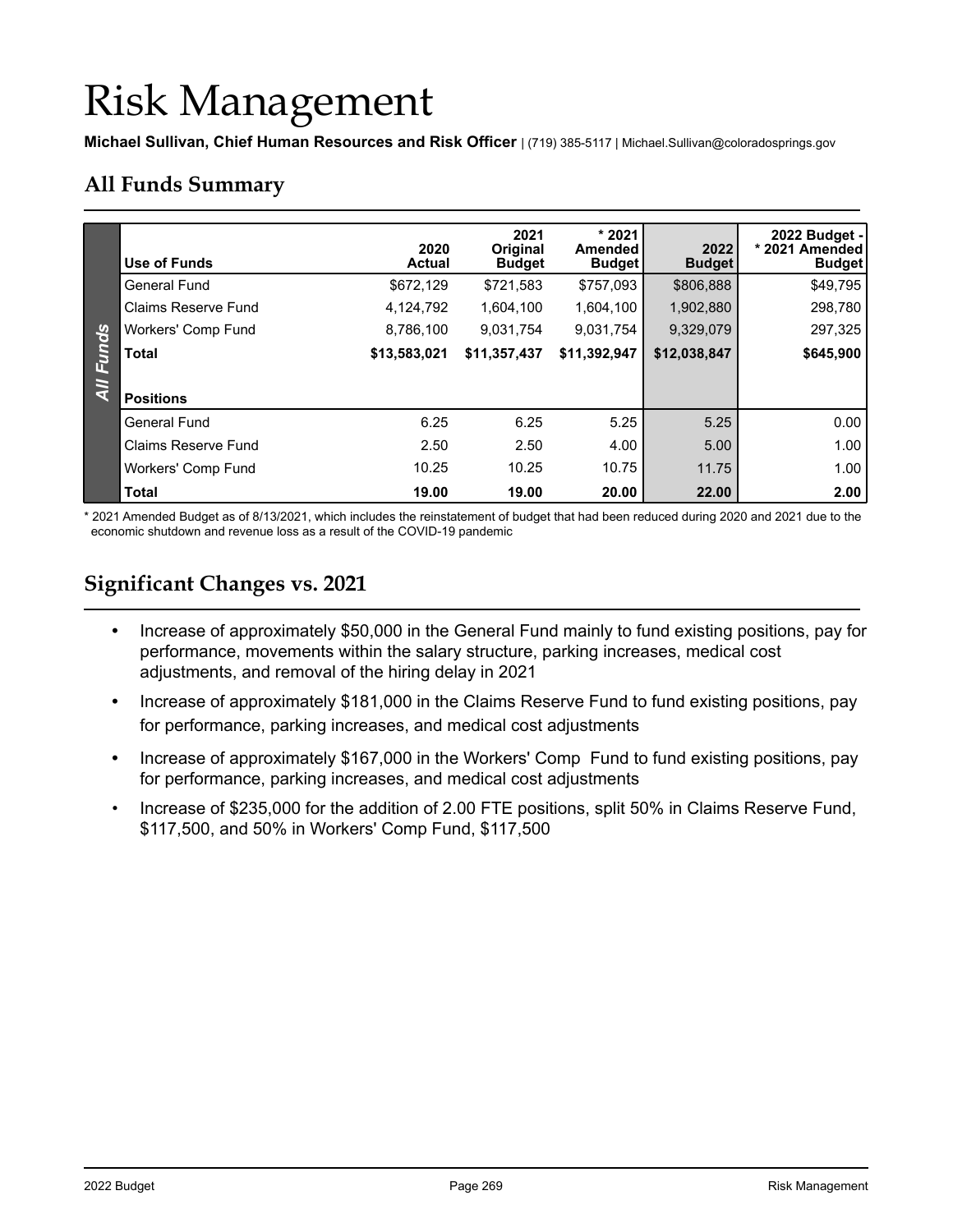# **Risk Management - Overview**

The Risk Management Division serves the entire organization by ensuring compliance with statutory mandates and protecting the City's assets. The Risk Management Division assesses risk to control liability and loss exposures; processes and manages employee injury claims; manages the occupational health clinic, physical therapy clinic, promotes health and wellness; and emphasizes employee safety. Funding for specific Risk Management activities is provided by the General Fund, Claims Reserve Fund, and Workers' Compensation Fund. City Enterprises and Internal Service Funds pay an allocated charge for services.

### Safety

The Safety section ensures that employees have the knowledge and skills to safely perform job duties and administers a cost-effective program designed for safety awareness, employee feedback, guidance in training, and prevention of employee injuries. The highest practical degree of care will be used in complying with safety and health standards. Funding for the Safety program is provided by the General Fund, Claims Reserve Fund, and Workers' Compensation Fund. City Enterprises and Internal Service Funds that receive services pay an allocated charge for Safety services.

### Liability Claims Administration – Claims Reserve Fund

The Liability Claims section investigates, evaluates, and settles all liability claims brought under state and federal laws for both the City and Colorado Springs Utilities. The claims adjusters investigate the legal liability associated with the claims, negotiate settlement, and defend claims that lack merit. By placing a high priority on handling claims efficiently, this section is able to provide a cost-effective service that is competitive with external public liability claims service providers. City enterprises and Internal Service Funds that receive services contribute annually to the fund, along with an allocated charge for liability claims services.

### Workers' Compensation Claims Administration – Workers' Compensation Fund

The Workers' Compensation section manages and controls workers' compensation claims and strives to help employees recover from work-related injuries and return to work as soon as possible. The adjusters are able to provide prompt and fair resolution of claims. All direct costs associated with administering claims, medical, indemnity, physical therapy, and occupational therapy are budgeted in this fund.

According to City Code §1.5.602, "The workers' compensation claim reserve fund shall maintain reserves to provide for contingency so that in any year the contribution of the workers' compensation claim reserve funds from other funds is adequate to cover the actual expenses in that year." Funding for the Workers' Compensation Fund is provided through payroll charges based upon job classification codes set by the National Council on Compensation Insurance, Inc. (NCCI), with a greater amount charged for positions with greater risk of injury. These rates are set so as to contribute to the fund from all funding sources an amount projected to be adequate to cover the actual expenses of that year. City enterprises and Internal Service Funds that receive services pay an allocated charge for indirect costs allocated to the Workers' Compensation Fund.

Injury leave pay is not budgeted in the Workers' Compensation Fund - all pay is budgeted in department and division budgets. Injury pay is charged to department and division budgets during the year and at the end of the year, those expenses will be transferred to the Workers' Compensation Fund to reflect all costs associated with Workers' Compensation related injuries.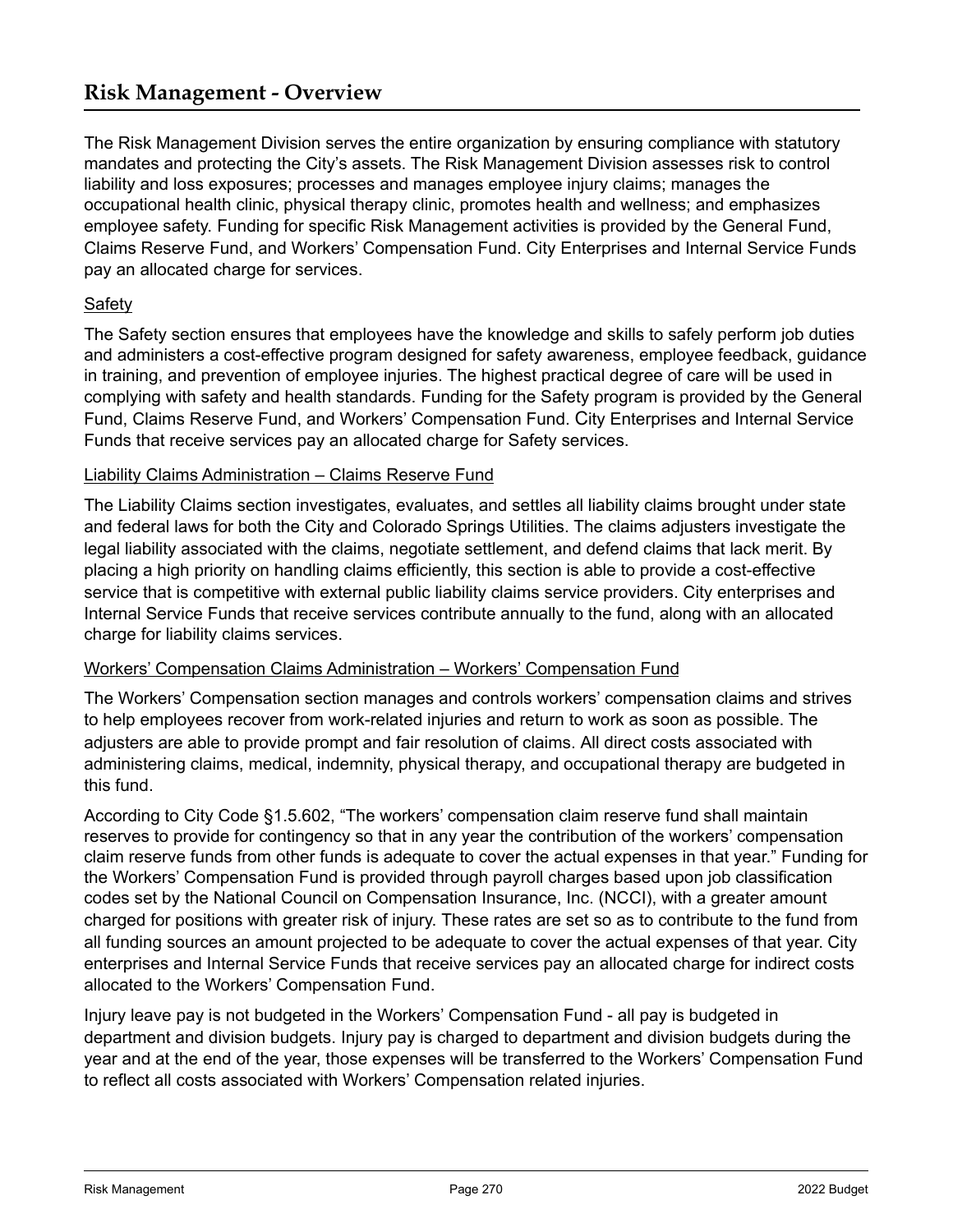## Physical Therapy Clinic – Workers' Compensation Fund

The Physical Therapy Clinic falls under the Workers' Compensation section. The Physical Therapy Clinic provides services to both City and Colorado Springs Utilities employees with work related injuries. The Physical Therapy Clinic has two therapists and a physical therapy assistant with multiple certifications including manual physical therapy, dry needling, massage therapy and functional movement screening. This clinic is located in the City Administration Building which makes it convenient for many City and Utilities employees. By comparing the services with the Colorado fee schedule, a cost savings of greater than \$180,000 per year is realized for the Workers' Compensation Fund. City enterprises and Internal Service Funds that use Physical Therapy Clinic services for Workers' Compensation related injuries pay an allocated charge for those services. Colorado Springs Utilities is billed directly for physical therapy services.

## Occupational Health Clinic – Workers' Compensation Fund

The clinic's primary function is to provide services at the clinic for work related injuries and is funded by the Workers' Compensation Fund. This function provides over \$125,000 in annual cost savings to the fund when comparing the services provided with the Colorado Workers' Compensation fee schedule. City enterprises and Internal Service Funds that use Occupational Health Clinic services for Workers' Compensation related injuries pay an allocated charge for those services.

## Occupational Health Clinic – General Fund

The City owns and operates an Occupational Health Clinic. In addition to the primary service, the Clinic performs ergonomic assessments, annual physicals, CDL physicals, VNI entry and exit physicals, preemployment physicals for sworn employees, and hearing tests for employees who work in areas with noise pollution. The Clinic began doing all pre-employment drug screenings in the fall of 2010. Located in the City Administration Building, the clinic is convenient for many City employees. City enterprises and Internal Service Funds that use these types of Occupational Health Clinic services pay an allocated charge for Occupational Health Clinic services. Non-General Fund users are direct billed for drug tests.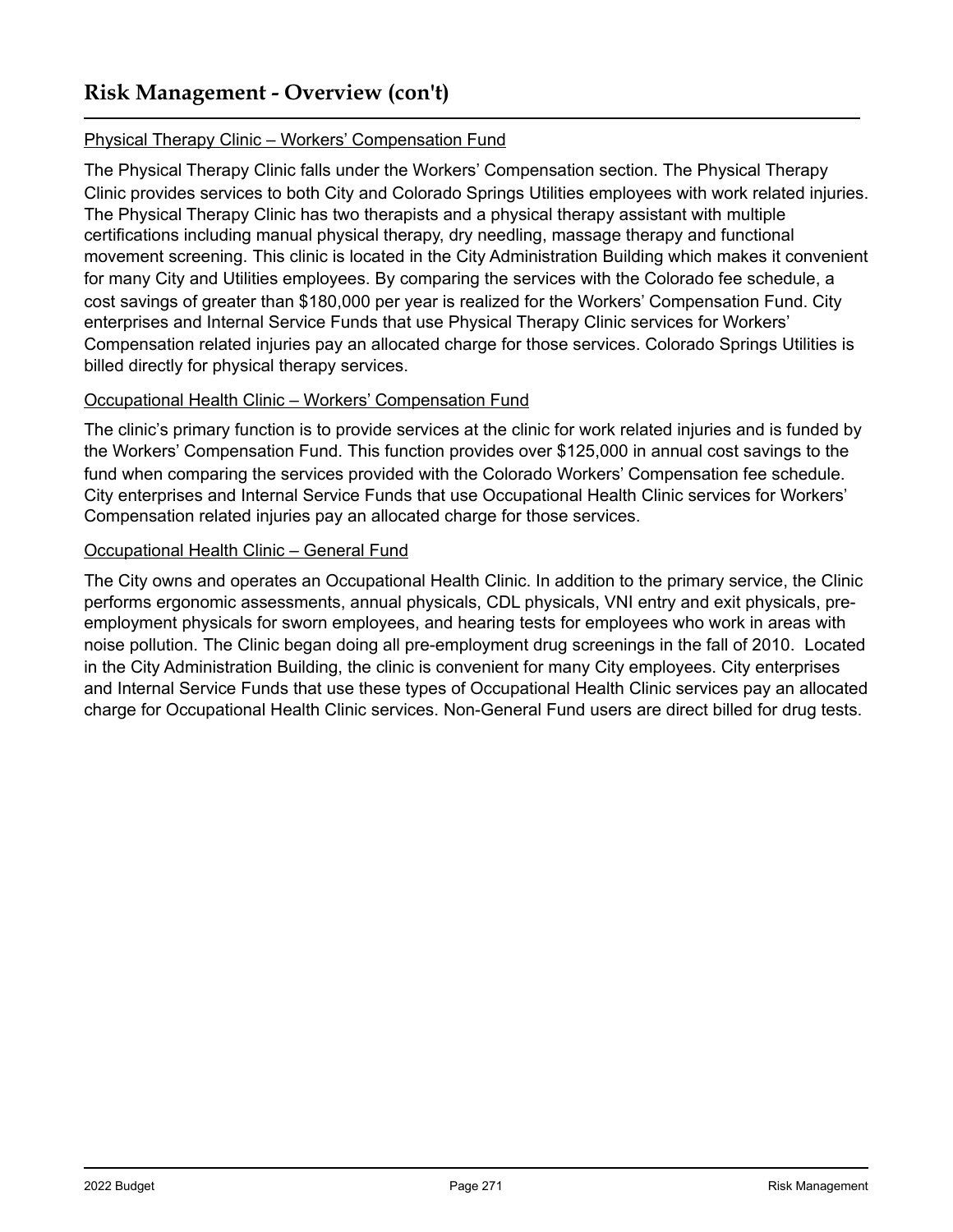# **Risk Management - Organizational Chart**



\* The Chief Human Resources and Risk Officer is funded out of the Employment Services budget. This position is not reflected in the position count in the Budget Summary on the following page.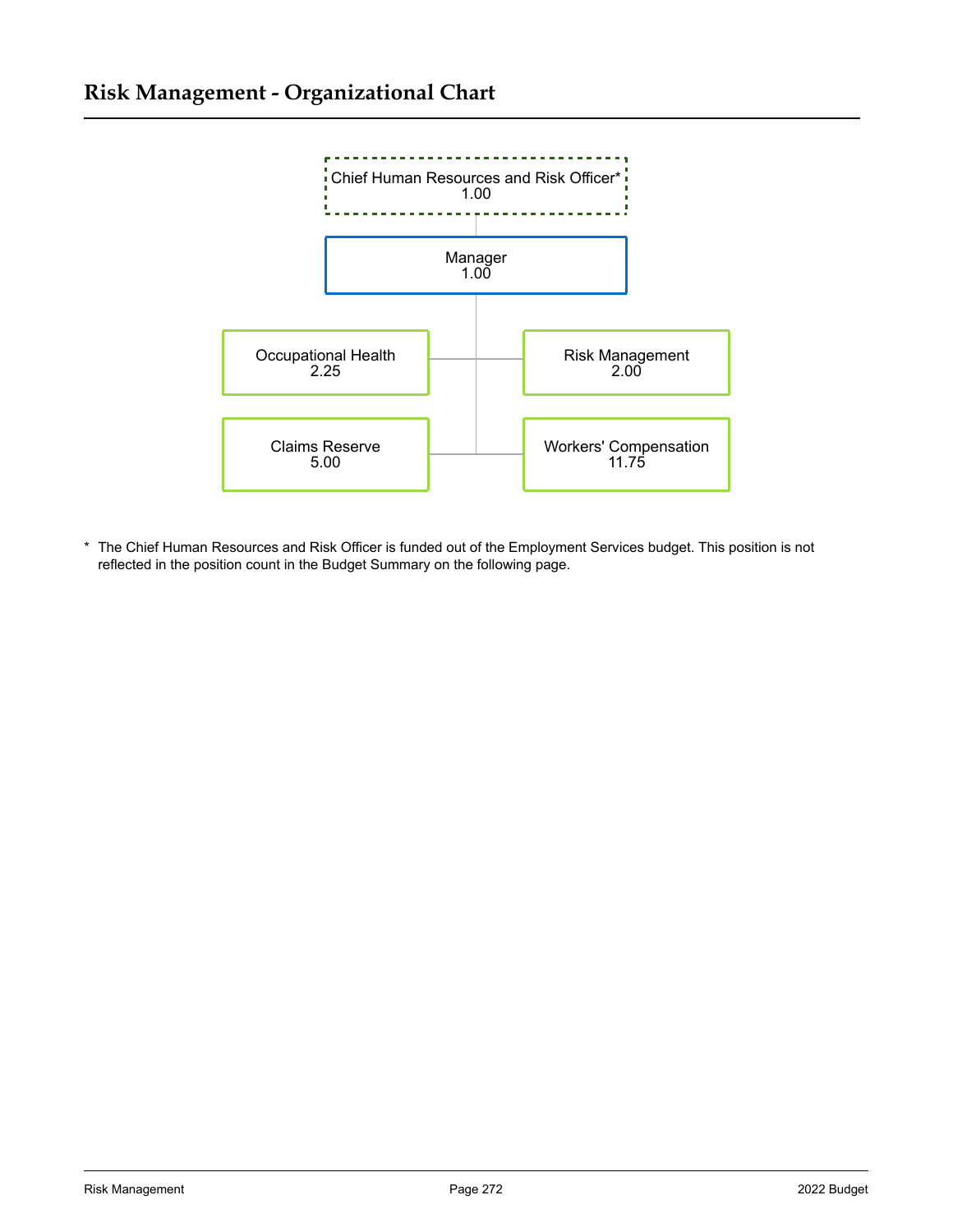The sections below provide a summary of the Budget, authorized positions, changes that occurred after the budget was implemented for 2021, and changes occurring as part of the 2022 Budget for each fund including General Fund, Claims Reserve Fund, and Workers' Compensation Fund.

|         | <b>Use of Funds</b>                                             | 2019<br><b>Actual</b> | 2020<br><b>Actual</b> | 2021<br><b>Original</b><br><b>Budget</b> | $*2021$<br><b>Amended</b><br><b>Budget</b> | 2022<br><b>Budget</b> | 2022 Budget -<br>* 2021 Amended<br><b>Budget</b> |
|---------|-----------------------------------------------------------------|-----------------------|-----------------------|------------------------------------------|--------------------------------------------|-----------------------|--------------------------------------------------|
|         | Salary/Benefits/<br>Pensions                                    | \$549,629             | \$571,248             | \$597,393                                | \$600,288                                  | \$649.963             | \$49.675                                         |
|         | Operating                                                       | 127,192               | 100,881               | 124,190                                  | 156,805                                    | 156,925               | 120                                              |
|         | <b>Total</b>                                                    | \$676,821             | \$672,129             | \$721,583                                | \$757,093                                  | \$806,888             | \$49,795                                         |
|         |                                                                 |                       |                       |                                          |                                            |                       |                                                  |
|         | <b>Revenue</b>                                                  | \$58,900              | \$123,150             | \$103,910                                | \$103,910                                  | \$124,330             | \$20,420                                         |
|         |                                                                 |                       |                       |                                          |                                            |                       |                                                  |
| Fund    | <b>Position Title</b>                                           |                       | 2020<br><b>Actual</b> | 2021<br><b>Original</b><br><b>Budget</b> | $*2021$<br><b>Amended</b><br><b>Budget</b> | 2022<br><b>Budget</b> | 2022 Budget -<br>* 2021 Amended<br><b>Budget</b> |
|         | Administrative Assistant I                                      |                       | 0.00                  | 0.00                                     | 0.00                                       | 1.00                  | 1.00                                             |
| General | Manager                                                         |                       | 1.00                  | 1.00                                     | 1.00                                       | 1.00                  | 0.00                                             |
|         | <b>Medical Assistant</b>                                        |                       | 0.50                  | 0.50                                     | 0.50                                       | 0.50                  | 0.00                                             |
|         | Occupational Nurse Practitioner/<br><b>Physicians Assistant</b> |                       | 0.50                  | 0.50                                     | 0.50                                       | 0.50                  | 0.00                                             |
|         | <b>Office Specialist</b>                                        |                       | 1.00                  | 1.00                                     | 1.00                                       | 0.00                  | (1.00)                                           |
|         | <b>Risk Supervisor</b>                                          |                       | 0.25                  | 0.25                                     | 0.25                                       | 0.25                  | 0.00                                             |
|         | <b>Safety Specialist</b>                                        |                       | 1.00                  | 1.00                                     | 1.00                                       | 1.00                  | 0.00                                             |
|         | Senior Analyst                                                  |                       | 1.00                  | 1.00                                     | 1.00                                       | 1.00                  | 0.00                                             |
|         | Senior Office Specialist                                        |                       | 1.00                  | 1.00                                     | 0.00                                       | 0.00                  | 0.00                                             |
|         | <b>Total Positions</b>                                          |                       | 6.25                  | 6.25                                     | 5.25                                       | 5.25                  | 0.00                                             |

# **Risk Management - General Fund: Summary, Funding, and Position Changes**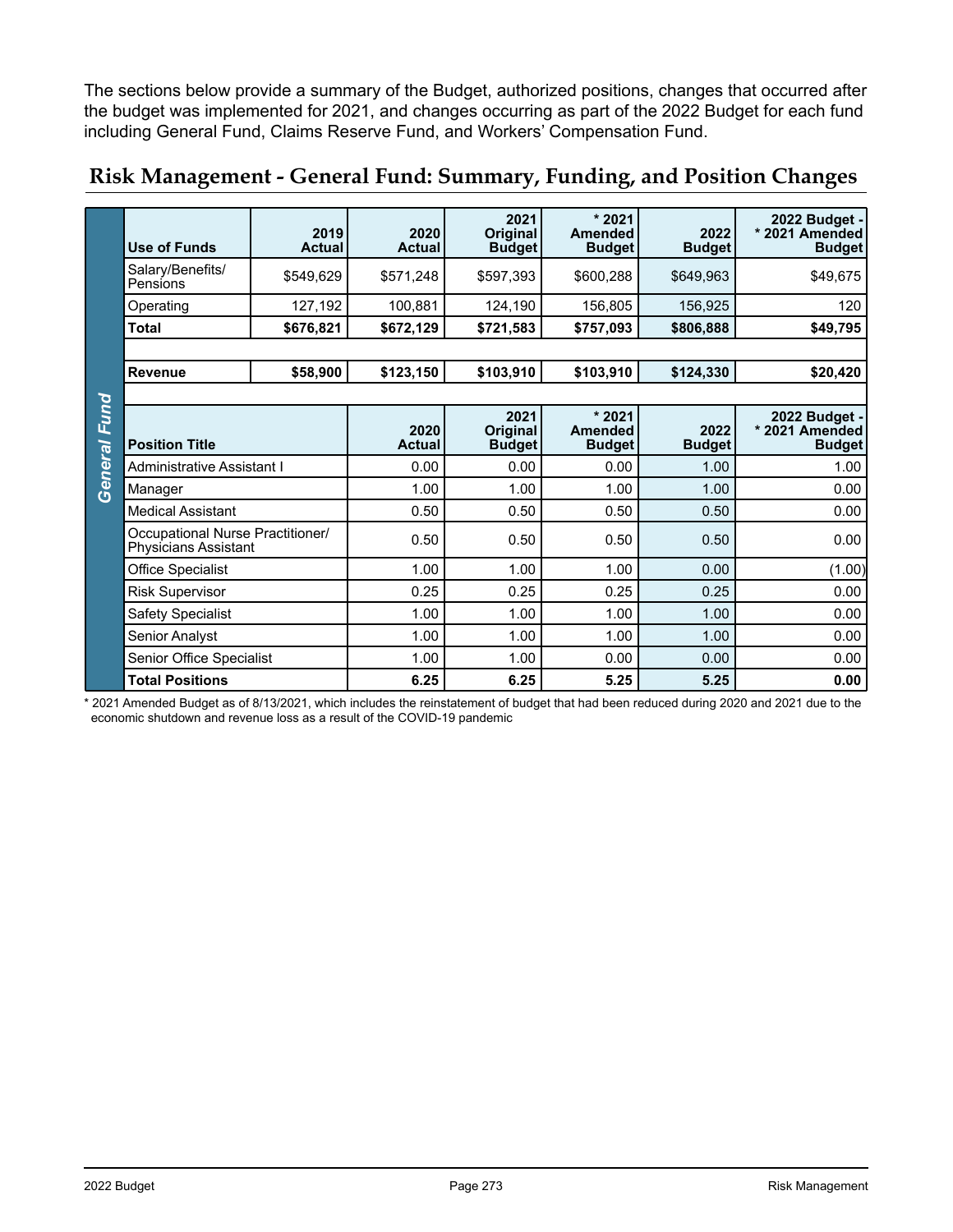# **Risk Management - General Fund: Summary, Funding, and Position Changes**

|                | During 2021                                                                                                                                                                                                              | * 2021 Amended -<br>2021 Original Budget |
|----------------|--------------------------------------------------------------------------------------------------------------------------------------------------------------------------------------------------------------------------|------------------------------------------|
|                | Reinstatement of operating budget that was reduced during 2020 and carried forward<br>into the 2021 original budget due to the economic shutdown and revenue loss as a<br>result of the COVID-19 pandemic                | \$32,615                                 |
|                | Removal of 50% of the hiring delay that reduced the salary budget during 2020 and<br>carried forward into the 2021 original budget due to the economic shutdown and<br>revenue loss as a result of the COVID-19 pandemic | 2,895                                    |
|                | <b>Total During 2021</b>                                                                                                                                                                                                 | \$35,510                                 |
| Changes        | <b>For 2022</b>                                                                                                                                                                                                          | 2022 Budget -<br>* 2021 Amended Budget   |
|                | <b>Salaries/Benefits/Pensions</b>                                                                                                                                                                                        |                                          |
|                | Net change to fund existing positions                                                                                                                                                                                    | \$8,295                                  |
| <b>Eunding</b> | Increase to fund market movement, pay for performance, and pay progression                                                                                                                                               | 32,761                                   |
|                | Increase to fund medical cost adjustments                                                                                                                                                                                | 5,246                                    |
|                | Increase to fund employee parking                                                                                                                                                                                        | 480                                      |
|                | Increase to fund the removal of the remaining 50% prior year hiring delay                                                                                                                                                | 2,893                                    |
|                | <b>Total Salaries/Benefits/Pensions</b>                                                                                                                                                                                  | \$49,675                                 |
|                | Operating                                                                                                                                                                                                                |                                          |
|                | Increase to fund parking expenses for city vehicles                                                                                                                                                                      | \$120                                    |
|                | <b>Total Operating</b>                                                                                                                                                                                                   | \$120                                    |
|                | <b>Total For 2022</b>                                                                                                                                                                                                    | \$49,795                                 |

| ဖိ<br>ত | During 2021                                                | * 2021 Amended -<br>2021 Original Budget |
|---------|------------------------------------------------------------|------------------------------------------|
| ue      | Transfer 1.00 FTE to Employment Services (HR Technician I) | (1.00)                                   |
|         | <b>Total During 2021</b>                                   | (1.00)                                   |
|         | For 2022                                                   | 2022 Budget -<br>* 2021 Amended Budget   |
| ທັ<br>Ö | None                                                       | 0.00                                     |
|         | Total For 2022                                             | 0.00                                     |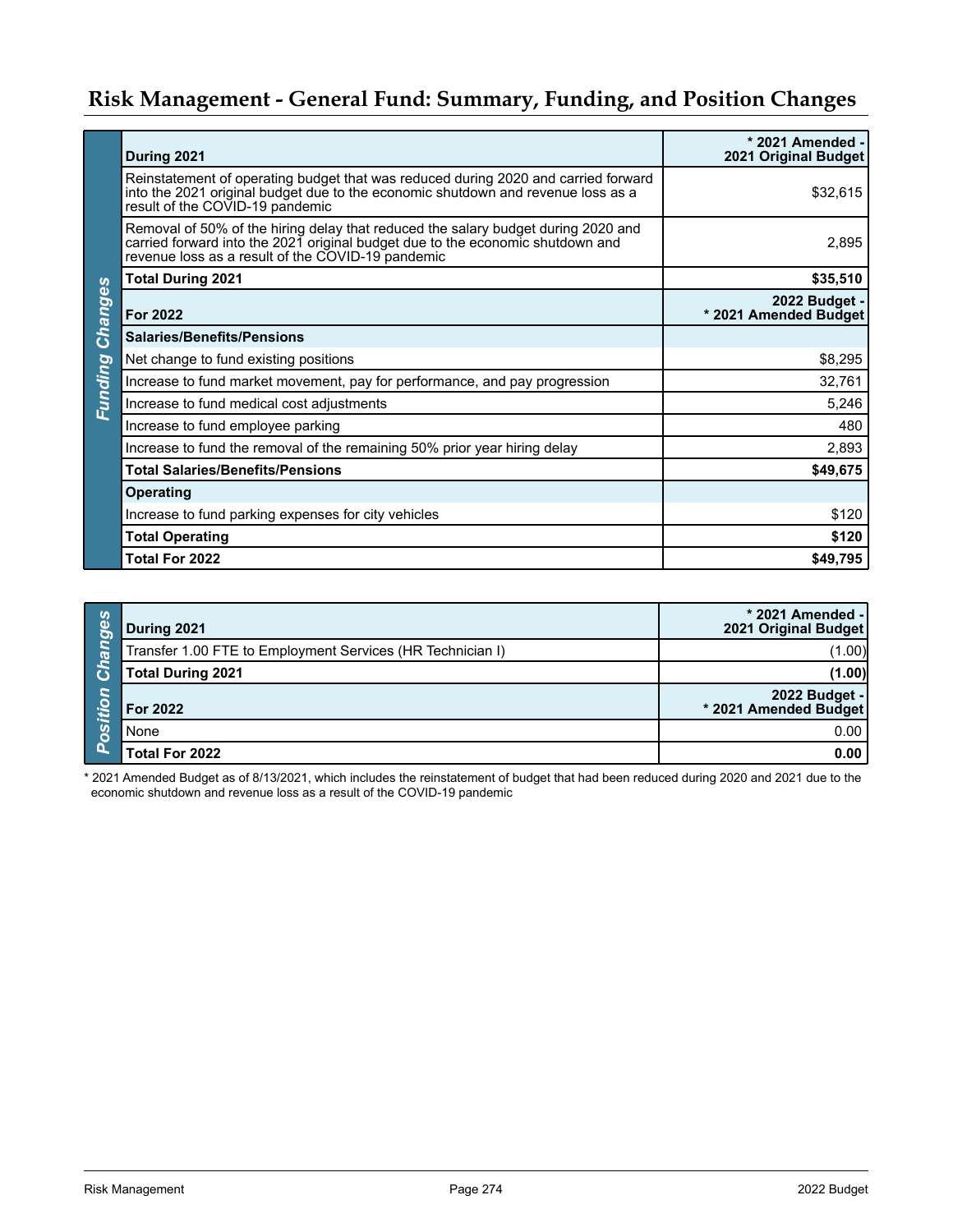# **Risk Management - Claims Reserve Fund: Summary, Funding, and Position Changes**

|                     | <b>Source of Funds</b>                     | 2019<br><b>Actual</b> | 2020<br><b>Actual</b> | 2021<br><b>Original</b><br><b>Budget</b> | $*2021$<br><b>Amended</b><br><b>Budget</b> | 2022<br><b>Budget</b> | 2022 Budget -<br>* 2021 Amended<br><b>Budget</b>        |  |  |
|---------------------|--------------------------------------------|-----------------------|-----------------------|------------------------------------------|--------------------------------------------|-----------------------|---------------------------------------------------------|--|--|
|                     | Enterprise<br>Contributions                | \$37,766              | \$36,500              | \$36,500                                 | \$36,500                                   | \$36,500              | \$0                                                     |  |  |
|                     | <b>General Fund</b><br>Contribution        | 1,550,004             | 1,550,000             | 1,550,000                                | 1,550,000                                  | 1,000,000             | (550,000)                                               |  |  |
|                     | Interest/Other                             | 110,271               | 362,578               | 42,600                                   | 42,600                                     | 41,900                | (700)                                                   |  |  |
|                     | Draw/<br>(Contribution)<br>to Fund Balance | (697, 261)            | 2,175,714             | (25,000)                                 | (25,000)                                   | 824,480               | 849,480                                                 |  |  |
|                     | <b>Total</b>                               | \$1,000,780           | \$4,124,792           | \$1,604,100                              | \$1,604,100                                | \$1,902,880           | \$298,780                                               |  |  |
|                     |                                            |                       |                       |                                          |                                            |                       |                                                         |  |  |
|                     | <b>Use of Funds</b>                        | 2019<br><b>Actual</b> | 2020<br><b>Actual</b> | 2021<br><b>Original</b><br><b>Budget</b> | $*2021$<br><b>Amended</b><br><b>Budget</b> | 2022<br><b>Budget</b> | <b>2022 Budget -</b><br>* 2021 Amended<br><b>Budget</b> |  |  |
|                     | Salary/Benefits/<br>Pensions               | \$187,478             | \$210,375             | \$211,318                                | \$211,318                                  | \$498,055             | \$286,737                                               |  |  |
|                     | Operating                                  | 813,302               | 3,914,417             | 1,325,673                                | 1,325,673                                  | 1,334,716             | 9,043                                                   |  |  |
| Claims Reserve Fund | Operating -<br>Contingency for<br>Claims   | 0                     | 0                     | 67,109                                   | 67,109                                     | 67,109                | $\Omega$                                                |  |  |
|                     | Capital Outlay                             | 0                     | $\Omega$              | $\Omega$                                 | $\Omega$                                   | 3,000                 | 3,000                                                   |  |  |
|                     | <b>Total</b>                               | \$1,000,780           | \$4,124,792           | \$1,604,100                              | \$1,604,100                                | \$1,902,880           | \$298,780                                               |  |  |
|                     |                                            |                       |                       |                                          |                                            |                       |                                                         |  |  |
|                     | <b>Position Title</b>                      |                       | 2020<br><b>Actual</b> | 2021<br><b>Original</b><br><b>Budget</b> | $*2021$<br><b>Amended</b><br><b>Budget</b> | 2022<br><b>Budget</b> | <b>2022 Budget -</b><br>* 2021 Amended<br><b>Budget</b> |  |  |
|                     | Claims Adjuster I                          |                       | 0.00                  | 0.00                                     | 1.00                                       | 1.00                  | 0.00                                                    |  |  |
|                     | Claims Adjuster II                         |                       | 1.00                  | 1.00                                     | 0.00                                       | 0.00                  | 0.00                                                    |  |  |
|                     | <b>HR Technician I</b>                     |                       | 0.00                  | 0.00                                     | 1.25                                       | 1.75                  | 0.50                                                    |  |  |
|                     | Human Resources Manager                    |                       | 0.00                  | 0.00                                     | 0.75                                       | 0.75                  | 0.00                                                    |  |  |
|                     | <b>Risk Supervisor</b>                     |                       | 0.25                  | 0.25                                     | 0.00                                       | 0.00                  | 0.00                                                    |  |  |
|                     | <b>Safety Specialist</b>                   |                       | 0.00                  | 0.00                                     | 0.00                                       | 0.50                  | 0.50                                                    |  |  |
|                     | Senior Claims Adjuster                     |                       | 0.00                  | 0.00                                     | 1.00                                       | 1.00                  | 0.00                                                    |  |  |
|                     | Senior Office Specialist                   |                       | 1.25                  | 1.25                                     | 0.00                                       | 0.00                  | 0.00                                                    |  |  |
|                     | <b>Total Positions</b>                     |                       | 2.50                  | 2.50                                     | 4.00                                       | 5.00                  | 1.00                                                    |  |  |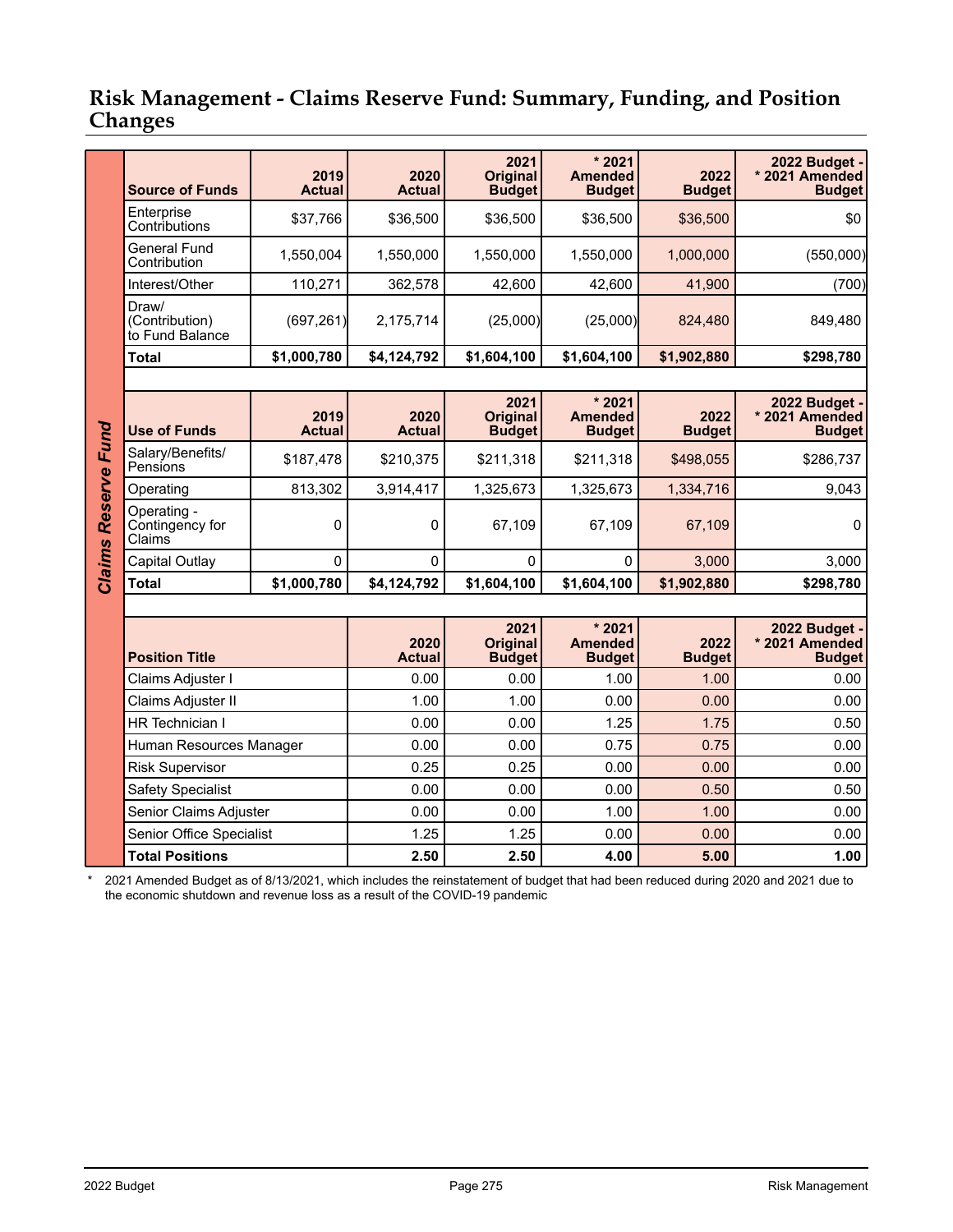# **Risk Management - Claims Reserve Fund: Summary, Funding, and Position Changes**

|                | During 2021                                                                 | * 2021 Amended -<br>2021 Original Budget |
|----------------|-----------------------------------------------------------------------------|------------------------------------------|
|                | None                                                                        | \$0                                      |
|                | <b>Total During 2021</b>                                                    | \$0                                      |
|                | <b>For 2022</b>                                                             | 2022 Budget -<br>* 2021 Amended Budget   |
|                | <b>Salaries/Benefits/Pensions</b>                                           |                                          |
|                | Net change to fund existing positions                                       | \$162,720                                |
|                | Increase to fund market movement, pay for performance, and pay progression  | 14,636                                   |
| Changes        | Increase to fund medical cost adjustments                                   | 3,706                                    |
|                | Increase to fund employee parking                                           | 120                                      |
|                | Increase to fund 1.00 FTE (0.50 Safety Specialist and 0.50 HR Technician I) | 105,555                                  |
|                | <b>Total Salaries/Benefits/Pensions</b>                                     | \$286,737                                |
| <b>Funding</b> | <b>Operating</b>                                                            |                                          |
|                | Increase to fund parking services for City owned vehicles                   | \$120                                    |
|                | Increase to fund one-time costs associated with new positions               | 9,000                                    |
|                | Decrease in investment and bank fees                                        | (77)                                     |
|                | <b>Total Operating</b>                                                      | \$9,043                                  |
|                | <b>Capital Outlay</b>                                                       |                                          |
|                | Increase to fund one-time costs associated with new positions               | \$3,000                                  |
|                | <b>Total Capital Outlay</b>                                                 | \$3,000                                  |
|                | <b>Total For 2022</b>                                                       | \$298,780                                |

|        | During 2021                                                         | * 2021 Amended -<br>2021 Original Budget |
|--------|---------------------------------------------------------------------|------------------------------------------|
| hanges | Add 1.75 FTE (1.00 FTE Claims Adjuster I, 0.75 FTE Risk Manager)    | 1.75                                     |
|        | Eliminate 0.25 FTE (Risk Supervisor)                                | (0.25)                                   |
| O      | <b>Total During 2021</b>                                            | 1.50                                     |
| ition  | <b>For 2022</b>                                                     | 2022 Budget -<br>* 2021 Amended Budget   |
| Posi   | Add 1.00 FTE (0.50 FTE Safety Specialist, 0.50 FTE HR Technician I) | 1.00                                     |
|        | Total For 2022                                                      | 1.00                                     |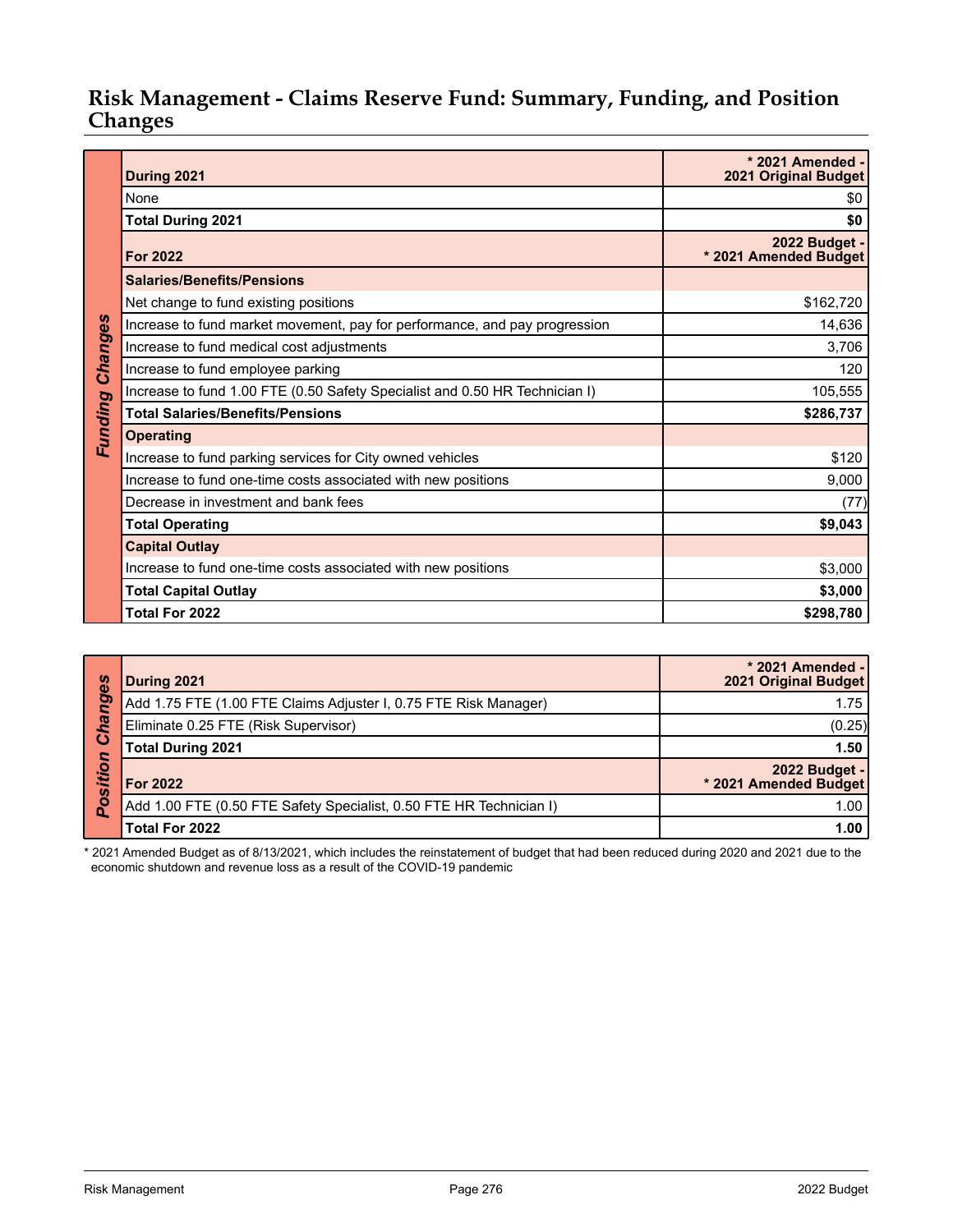# **Risk Management - Workers' Compensation Fund: Summary, Funding, and Position Changes**

|                              | <b>Source of Funds</b>                                   | 2019<br><b>Actual</b> | 2020<br><b>Actual</b> | 2021<br><b>Original</b><br><b>Budget</b> | $*2021$<br><b>Amended</b><br><b>Budget</b> | 2022<br><b>Budget</b> | 2022 Budget -<br>* 2021 Amended<br><b>Budget</b>        |
|------------------------------|----------------------------------------------------------|-----------------------|-----------------------|------------------------------------------|--------------------------------------------|-----------------------|---------------------------------------------------------|
|                              | <b>Physical Therapy</b><br>Clinic                        | \$84,679              | \$42,933              | \$100,000                                | \$100,000                                  | \$55,000              | (\$45,000)                                              |
|                              | <b>WC Payroll Chgs</b>                                   | 8,231,380             | 9,881,062             | 8,116,553                                | 8,116,553                                  | 8,749,550             | 632,997                                                 |
|                              | Interest                                                 | 27,379                | 28,159                | 17,300                                   | 17,300                                     | 16,100                | (1,200)                                                 |
|                              | Other Charges                                            | 19,589                | 62,063                | 26,000                                   | 26,000                                     | 26,000                | $\mathbf{0}$                                            |
|                              | Draw/<br>(Contribution)<br>to Fund Balance **            | 195,869               | (1,228,117)           | 771,901                                  | 771,901                                    | 482,429               | (289, 472)                                              |
|                              | <b>Total</b>                                             | \$8,558,896           | \$8,786,100           | \$9,031,754                              | \$9,031,754                                | \$9,329,079           | \$297,325                                               |
|                              |                                                          |                       |                       |                                          |                                            |                       |                                                         |
|                              | <b>Use of Funds</b>                                      | 2019<br><b>Actual</b> | 2020<br><b>Actual</b> | 2021<br><b>Original</b><br><b>Budget</b> | $*2021$<br><b>Amended</b><br><b>Budget</b> | 2022<br><b>Budget</b> | <b>2022 Budget -</b><br>* 2021 Amended<br><b>Budget</b> |
| Fund                         | Salary/Benefits/<br>Pensions                             | \$925,196             | \$995,707             | \$1,034,662                              | \$1,034,662                                | \$1,307,619           | \$272,957                                               |
|                              | Operating                                                | 7,633,700             | 7,790,393             | 6,334,765                                | 6,334,765                                  | 6,356,133             | 21,368                                                  |
|                              | Operating -<br>Contingency for<br>Claims                 | 0                     | 0                     | 1,662,327                                | 1,662,327                                  | 1,662,327             | 0                                                       |
|                              | Capital Outlay                                           | 0                     | 0                     | 0                                        | 0                                          | 3,000                 | 3,000                                                   |
|                              | <b>Total</b>                                             | \$8,558,896           | \$8,786,100           | \$9,031,754                              | \$9,031,754                                | \$9,329,079           | \$297,325                                               |
|                              |                                                          |                       |                       |                                          |                                            |                       |                                                         |
|                              |                                                          |                       |                       |                                          |                                            |                       |                                                         |
|                              | <b>Position Title</b>                                    |                       | 2020<br><b>Actual</b> | 2021<br><b>Original</b><br><b>Budget</b> | $*2021$<br><b>Amended</b><br><b>Budget</b> | 2022<br><b>Budget</b> | 2022 Budget -<br>* 2021 Amended<br><b>Budget</b>        |
|                              | Administrative Assistant, Senior                         |                       | 0.00                  | 0.00                                     | 0.00                                       | 1.00                  | 1.00                                                    |
| <b>Norkers' Compensation</b> | Administrative Technician                                |                       | 1.00                  | 1.00                                     | 1.00                                       | 0.00                  | (1.00)                                                  |
|                              | Claims Adjuster I/II                                     |                       | 1.00                  | 1.00                                     | 1.00                                       | 1.00                  | 0.00                                                    |
|                              | HR Technician I                                          |                       | 0.00                  | 0.00                                     | 0.75                                       | 1.25                  | 0.50                                                    |
|                              | Human Resources Manager                                  |                       | 0.00                  | 0.00                                     | 1.25                                       | 1.25                  | 0.00                                                    |
|                              | <b>Medical Assistant</b>                                 |                       | 0.50                  | 0.50                                     | 0.50                                       | 0.50                  | 0.00                                                    |
|                              | Medical Only Claim Specialist                            |                       | 1.00                  | 1.00                                     | 1.00                                       | 1.00                  | 0.00                                                    |
|                              | Occupational Nurse Practitioner/<br>Physicians Assistant |                       | 0.50                  | 0.50                                     | 0.50                                       | 0.50                  | 0.00                                                    |
|                              | <b>Physical Therapist Assistant</b>                      |                       | 1.00                  | 1.00                                     | 1.00                                       | 1.00                  | 0.00                                                    |
|                              | <b>Physical Therapist II</b>                             |                       | 2.00                  | 2.00                                     | 2.00                                       | 2.00                  | 0.00                                                    |
|                              | <b>Risk Supervisor</b>                                   |                       | 1.50                  | 1.50                                     | 0.75                                       | 0.75                  | 0.00                                                    |
|                              | <b>Safety Specialist</b>                                 |                       | 0.00                  | 0.00                                     | 0.00                                       | 0.50                  | 0.50                                                    |
|                              | Senior Claims Adjuster                                   |                       | 1.00                  | 1.00                                     | 1.00                                       | 1.00                  | 0.00                                                    |
|                              | Senior Office Specialist<br><b>Total Positions</b>       |                       | 0.75<br>10.25         | 0.75<br>10.25                            | 0.00<br>10.75                              | 0.00<br>11.75         | 0.00<br>1.00                                            |

\* 2021 Amended Budget as of 8/13/2021, which includes the reinstatement of budget that had been reduced during 2020 and 2021 due to the economic shutdown and revenue loss as a result of the COVID-19 pandemic

\*\* The difference between actual employer paid revenue and the payout of claims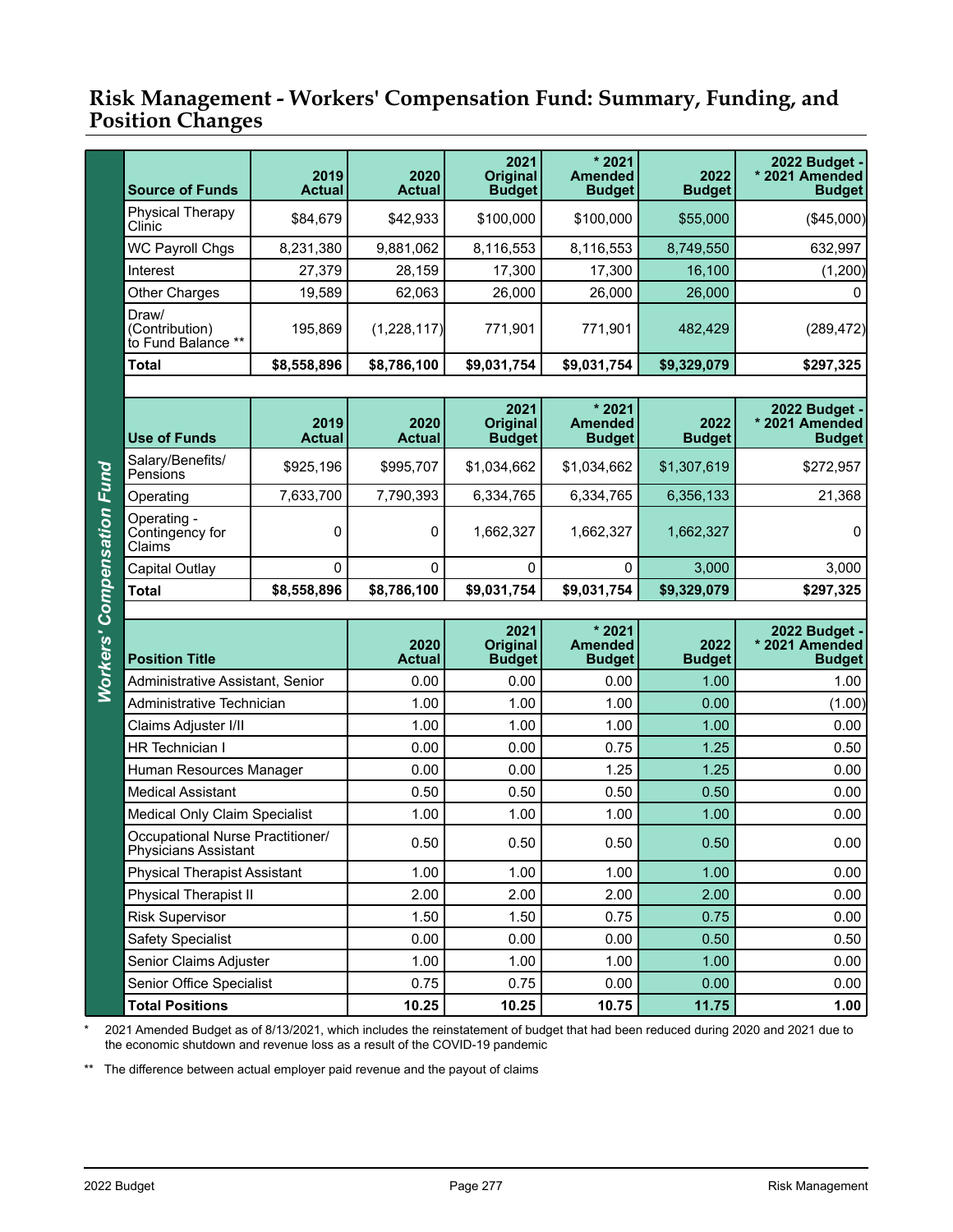## **Risk Management - Workers' Compensation Fund: Summary, Funding, and Position Changes**

| During 2021                 |                                                                                                                                                                                                           | * 2021 Amended -<br>2021 Original Budget |
|-----------------------------|-----------------------------------------------------------------------------------------------------------------------------------------------------------------------------------------------------------|------------------------------------------|
| None                        |                                                                                                                                                                                                           | \$0                                      |
| <b>Total During 2021</b>    |                                                                                                                                                                                                           | \$0                                      |
| <b>For 2022</b>             |                                                                                                                                                                                                           | 2022 Budget -<br>* 2021 Amended Budget   |
|                             | <b>Salaries/Benefits/Pensions</b>                                                                                                                                                                         |                                          |
|                             | Net change to fund existing positions                                                                                                                                                                     | \$107,211                                |
|                             | Increase to fund market movement, pay for performance, and pay progression                                                                                                                                | 47,604                                   |
|                             | Increase to fund medical cost adjustments                                                                                                                                                                 | 11,746                                   |
| Changes                     | Increase to fund employee parking                                                                                                                                                                         | 840                                      |
|                             | Increase to fund 1.00 FTE (0.50 Safety Specialist and 0.50 HR Technician I)                                                                                                                               | 105,556                                  |
|                             | <b>Total Salaries/Benefits/Pensions</b>                                                                                                                                                                   | \$272,957                                |
| <b>Operating</b>            |                                                                                                                                                                                                           |                                          |
| <u>Eunding</u>              | Reinstatement of operating budget that was reduced during 2020 and carried forward<br>into the 2021 original budget due to the economic shutdown and revenue loss as a<br>result of the COVID-19 pandemic | \$12,500                                 |
|                             | Increase to fund one-time costs associated with new positions                                                                                                                                             | 9,000                                    |
|                             | Decrease in investment and bank fees                                                                                                                                                                      | (132)                                    |
| <b>Total Operating</b>      |                                                                                                                                                                                                           | \$21,368                                 |
| <b>Capital Outlay</b>       |                                                                                                                                                                                                           |                                          |
|                             | Increase to fund one-time costs associated with new positions                                                                                                                                             | \$3,000                                  |
| <b>Total Capital Outlay</b> |                                                                                                                                                                                                           | \$3,000                                  |
| <b>Total For 2022</b>       |                                                                                                                                                                                                           | \$297,325                                |

| 89             | During 2021                                                         | * 2021 Amended -<br>2021 Original Budget |
|----------------|---------------------------------------------------------------------|------------------------------------------|
| ğ              | Add 1.25 FTE (Risk Manager)                                         | 1.25                                     |
| <b>PU</b>      | Transfer 0.75 FTE Risk Supervisor to Risk Manager                   | (0.75)                                   |
| ပ<br>e         | <b>Total During 2021</b>                                            | 0.50                                     |
| <u>io</u><br>n | For 2022                                                            | 2022 Budget -<br>* 2021 Amended Budget   |
| Ö              | Add 1.00 FTE (0.50 FTE Safety Specialist, 0.50 FTE HR Technician I) | 1.00                                     |
|                | Total For 2022                                                      | 1.00                                     |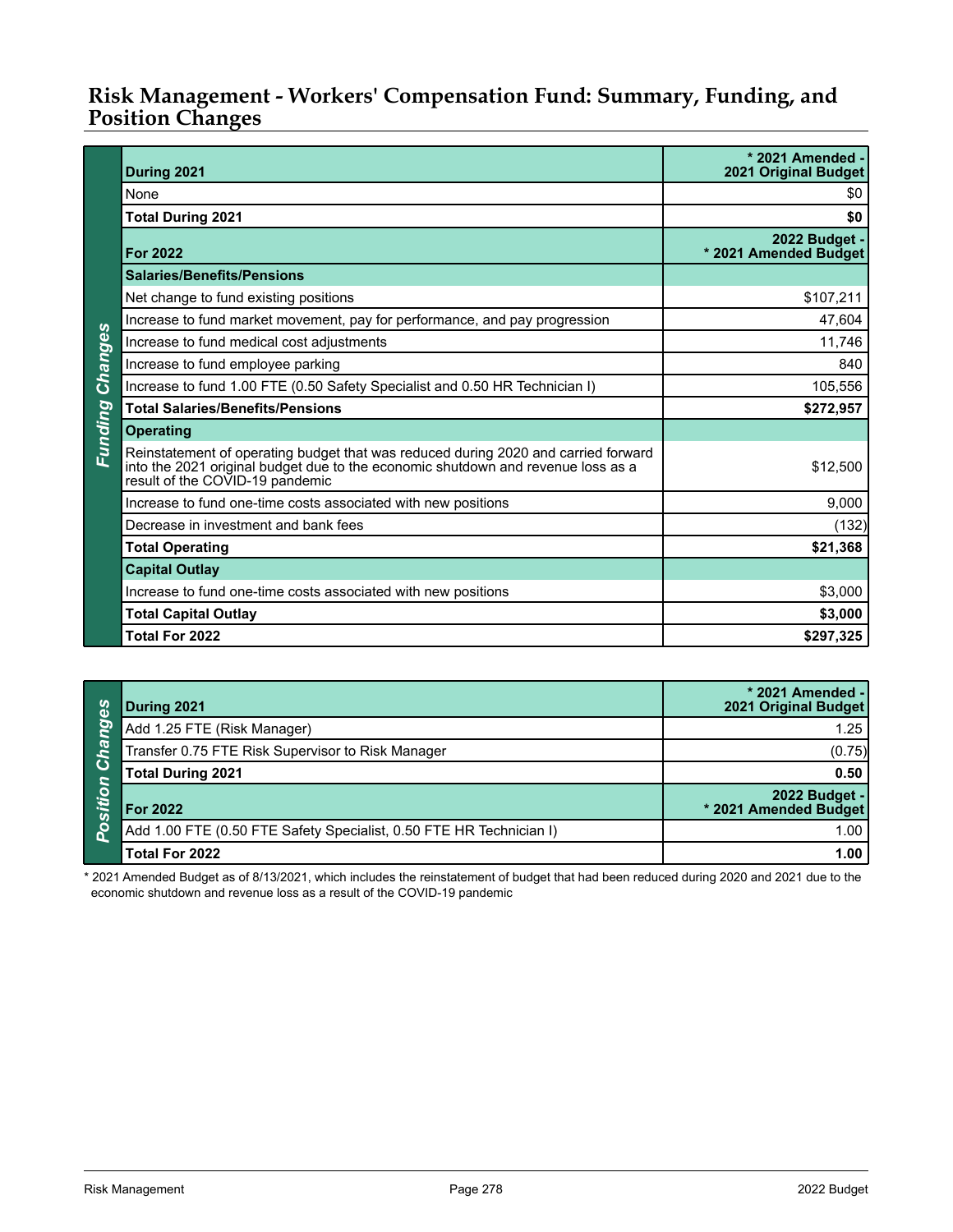# 001 - GENERAL FUND

Risk Management

| <b>Acct # - Description</b>             | 2019<br><b>Actual</b> | 2020<br>Actual | 2021<br>Original<br><b>Budget</b> | * 2021<br>Amended<br><b>Budget</b> | 2022<br><b>Budget</b> | 2022 Budget -<br>* 2021 Amended |
|-----------------------------------------|-----------------------|----------------|-----------------------------------|------------------------------------|-----------------------|---------------------------------|
| <b>Salaries/Benefits/Pensions</b>       |                       |                |                                   |                                    |                       | <b>Budget</b>                   |
| 51205 - CIVILIAN SALARIES               | 424,535               | 395,279        | 455,184                           | 458,079                            | 491,438               | 33,359                          |
| 51220 - SEASONAL TEMPORARY              | 0                     | 14,973         | 0                                 | 0                                  | 0                     | 0                               |
| 51245 - RETIREMENT TERM VACATION        | 351                   | 32,233         | 0                                 | 0                                  | 0                     | 0                               |
| 51260 - VACATION BUY PAY OUT            | 567                   | 4,156          | 0                                 | 0                                  | 0                     | 0                               |
| 51299 - SALARIES REIMBURSEMENTS         | (1,940)               | (4, 798)       | 0                                 | 0                                  | 0                     | 0                               |
| 51610 - PERA                            | 55,796                | 59,816         | 65,550                            | 65,550                             | 70,329                | 4,779                           |
| 51612 - RETIREMENT HEALTH SAVINGS       | 0                     | 31,332         | 0                                 | 0                                  | 0                     | 0                               |
| 51615 - WORKERS COMPENSATION            | 1,063                 | 1,169          | 1,257                             | 1,257                              | 1,337                 | 80                              |
| 51620 - EQUITABLE LIFE INSURANCE        | 1,210                 | 1,076          | 1,700                             | 1,700                              | 1,742                 | 42                              |
| 51640 - DENTAL INSURANCE                | 2,474                 | 1,714          | 2,460                             | 2,460                              | 2,445                 | (15)                            |
| 51670 - PARKING FOR EMPLOYEES           | 1,011                 | 1,262          | 2,760                             | 2,760                              | 3,240                 | 480                             |
|                                         |                       |                |                                   |                                    |                       |                                 |
| 51690 - MEDICARE                        | 5,941                 | 6,263          | 6,685                             | 6,685                              | 7,042                 | 357                             |
| 51695 - CITY EPO MEDICAL PLAN           | 518                   | 806            | 0                                 | 0                                  | 7,502                 | 7,502                           |
| 51696 - ADVANTAGE HD MED PLAN           | 54,538                | 39,903         | 58,484                            | 58,484                             | 62,076                | 3,592                           |
| 51697 - HRA BENEFIT TO ADV MED PLAN     | 3,565                 | 3,177          | 3,313                             | 3,313                              | 2,812                 | (501)                           |
| 51999 - COVID19 SAL & BEN REIMB         | 0                     | (17, 113)      | 0                                 | 0                                  | 0                     | 0                               |
| <b>Salaries/Benefits/Pensions Total</b> | 549,629               | 571,248        | 597,393                           | 600.288                            | 649,963               | 49,675                          |
| <b>Operating</b>                        |                       |                |                                   |                                    |                       |                                 |
| 52110 - OFFICE SUPPLIES                 | 3,461                 | 1,787          | 2,100                             | 4,600                              | 4,600                 | 0                               |
| 52111 - PAPER SUPPLIES                  | 15                    | 0              | 0                                 | 300                                | 300                   | 0                               |
| 52115 - MEDICAL SUPPLIES                | 4,126                 | 14,126         | 4,100                             | 5,100                              | 5,100                 | 0                               |
| 52116 - PHARMACEUTICALS                 | 18,062                | 6,126          | 45,416                            | 45,416                             | 45,416                | 0                               |
| 52120 - COMPUTER SOFTWARE               | 314                   | 0              | 615                               | 1,115                              | 1,115                 | 0                               |
| 52125 - GENERAL SUPPLIES                | 877                   | 524            | 0                                 | 1,000                              | 1,000                 | 0                               |
| 52135 - POSTAGE                         | 6,037                 | 4,755          | 5,500                             | 5,500                              | 5,500                 | 0                               |
| 52160 - FUEL                            | 21                    | 0              | 0                                 | 0                                  | 0                     | 0                               |
| 52165 - LICENSES AND TAGS               | 1,332                 | 1,192          | 1,550                             | 1,550                              | 1,550                 | 0                               |
| 52240 - MAINT NONFLEET VEHICLES EQP     | 0                     | 0              | 50                                | 50                                 | 50                    | 0                               |
| 52305 - MAINT SOFTWARE                  | 34,858                | 13,870         | 19,500                            | 29,500                             | 29,500                | $\mathbf 0$                     |
| 52460 - MEDICAL SERVICE                 | 21,146                | 23,138         | 22,375                            | 22,375                             | 22,375                | 0                               |
| 52560 - PARKING SERVICES                | 1,263                 | 1,116          | 640                               | 1,140                              | 1,260                 | 120                             |
| 52575 - SERVICES                        | 2,005                 | 6,095          | 1,944                             | 3,584                              | 4,084                 | 500                             |
| 52590 - TEMPORARY EMPLOYMENT            | 16,896                | 211,418        | 5,000                             | 6,500                              | 6,000                 | (500)                           |
| 52615 - DUES AND MEMBERSHIP             | 75                    | 850            | 1,675                             | 1,675                              | 1,675                 | 0                               |
| 52625 - MEETING EXPENSES IN TOWN        | 0                     | 0              | 0                                 | 500                                | 500                   | $\Omega$                        |
| 52630 - TRAINING                        | 7,692                 | 548            | 6,775                             | 15,000                             | 15,000                | 0                               |
| 52645 - SUBSCRIPTIONS                   | 0                     | 0              | 0                                 | 350                                | 350                   | 0                               |
| 52655 - TRAVEL OUT OF TOWN              | 0                     | 0              | 0                                 | 1,500                              | 1,500                 | 0                               |
| 52706 - WIRELESS COMMUNICATION          | 463                   | 31             | 750                               | 1,500                              | 1,500                 | 0                               |
| 52738 - CELL PHONE BASE CHARGES         | 856                   | 402            | 1,000                             | 1,500                              | 1,500                 | 0                               |
| 52775 - MINOR EQUIPMENT                 | 4,318                 | 110            | 550                               | 2,050                              | 2,050                 | 0                               |
| 52776 - PRINTER CONSOLIDATION COST      | 2,595                 | 2,515          | 3,500                             | 3,500                              | 3,500                 | 0                               |
| 52874 - OFFICE SERVICES PRINTING        | 612                   | 37             | 650                               | 850                                | 850                   | 0                               |
| 52999 - COVID19 OPER REIMB              | 0                     | (187, 920)     | 0                                 | 0                                  | 0                     | 0                               |
| 65160 - RECRUITMENT                     | 168                   | 161            | 500                               | 650                                | 650                   | 0                               |
| <b>Operating Total</b>                  | 127,192               | 100,881        | 124,190                           | 156,805                            | 156,925               | 120                             |
|                                         |                       |                |                                   |                                    |                       |                                 |
| <b>Grand Total</b>                      | 676,821               | 672,129        | 721,583                           | 757,093                            | 806,888               | 49,795                          |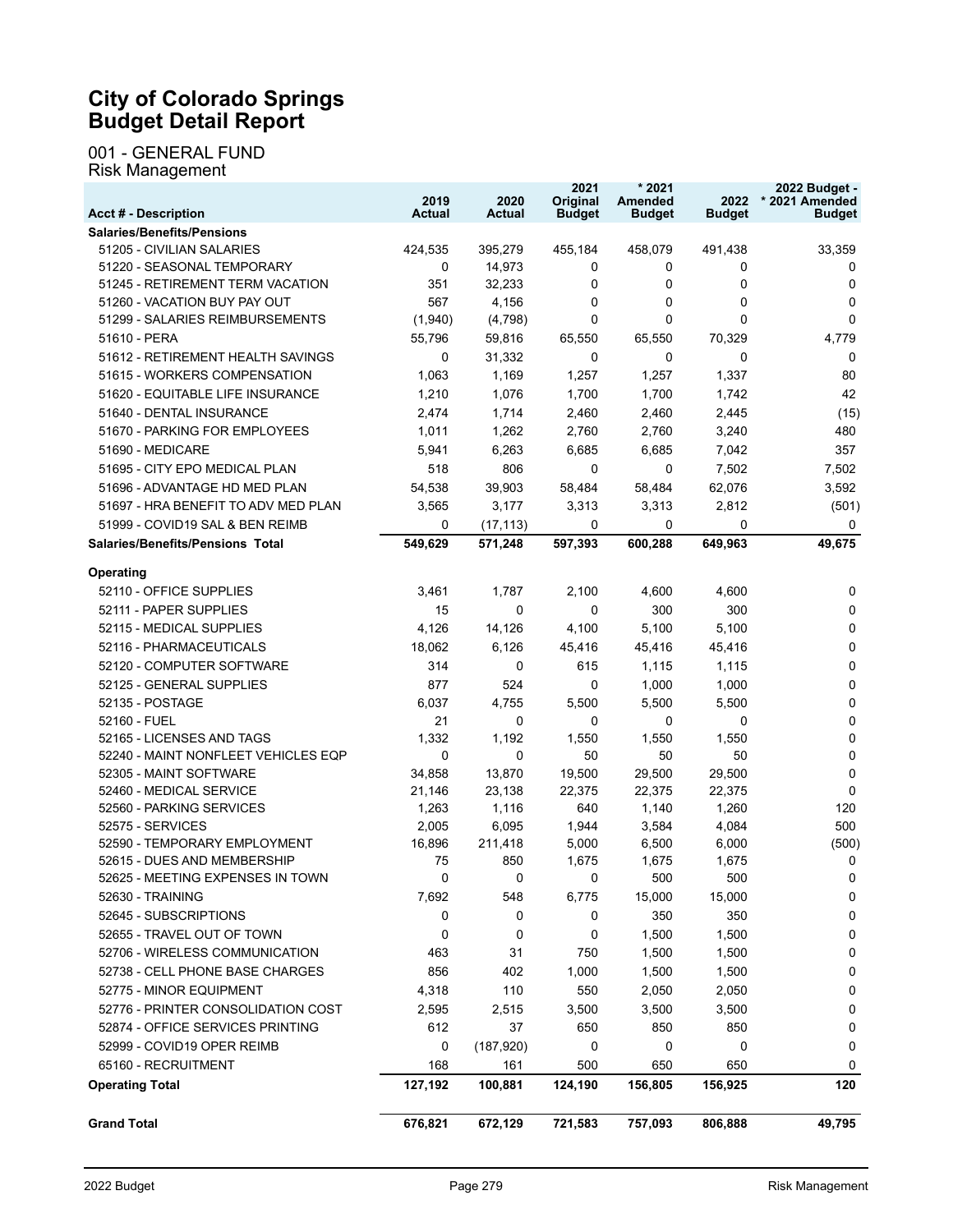# 001 - GENERAL FUND

Risk Management

| <b>Acct # - Description</b>      | 2019<br>Actual | 2020<br>Actual | 2021<br><b>Original</b><br><b>Budget</b> | $*2021$<br>Amended<br><b>Budget</b> | 2022<br><b>Budget</b> | 2022 Budget -<br>* 2021 Amended<br><b>Budget</b> |
|----------------------------------|----------------|----------------|------------------------------------------|-------------------------------------|-----------------------|--------------------------------------------------|
| Revenue                          |                |                |                                          |                                     |                       |                                                  |
| 40113 - MISCELLANEOUS            | 1.222          |                |                                          |                                     |                       | 0                                                |
| 42605 - ENT FUND UTIL ALLOCATION | 57.678         | 117.217        | 103.910                                  | 103.910                             | 124.330               | 20.420                                           |
| 44055 - REIMBURSEMENT ACCT       |                | 5.933          |                                          |                                     |                       | 0                                                |
| <b>Total Revenue</b>             | 58,900         | 123.150        | 103.910                                  | 103.910                             | 124.330               | 20.420                                           |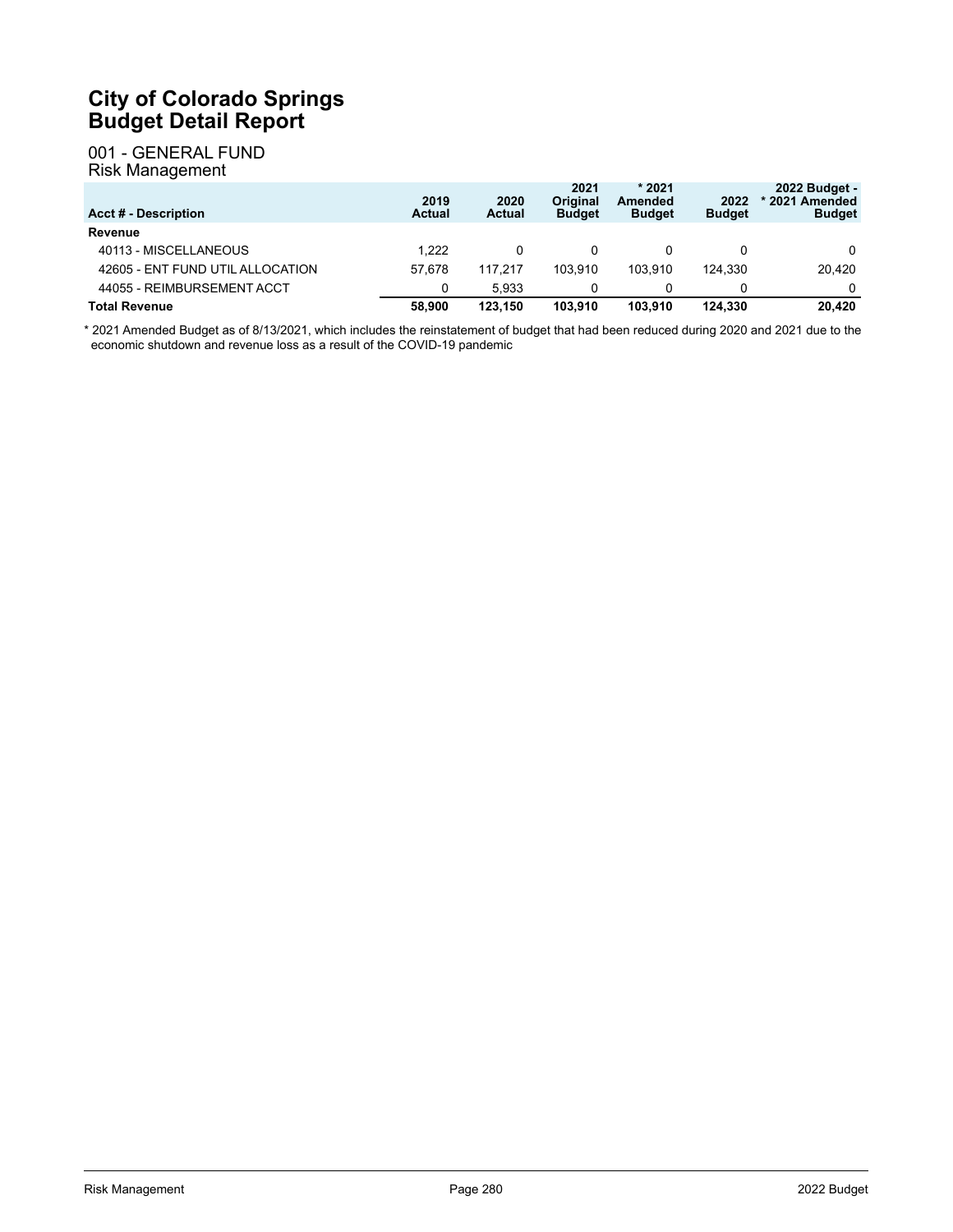#### 502 - CLAIMS RESERVE FUND-LIABILITY Risk Management

|                                                  | 2019        | 2020          | 2021<br>Original | $*2021$<br>Amended | 2022          | 2022 Budget -<br>* 2021 Amended |
|--------------------------------------------------|-------------|---------------|------------------|--------------------|---------------|---------------------------------|
| <b>Acct # - Description</b>                      | Actual      | <b>Actual</b> | <b>Budget</b>    | <b>Budget</b>      | <b>Budget</b> | <b>Budget</b>                   |
| <b>Salaries/Benefits/Pensions</b>                |             |               |                  |                    |               |                                 |
| 51205 - CIVILIAN SALARIES                        | 141,072     | 155,772       | 156,301          | 156,301            | 356,647       | 200,346                         |
| 51240 - RETIREMENT TERMINATION SICK              | 1,064       | 847           | 0                | 0                  | 0             | 0                               |
| 51245 - RETIREMENT TERM VACATION                 | 138         | 1,013         | 0                | 0                  | 0             | 0                               |
| 51260 - VACATION BUY PAY OUT                     | 0           | 235           | 0                | 0                  | $\mathbf{0}$  | $\Omega$                        |
| 51610 - PERA                                     | 18,658      | 21,387        | 22,226           | 22,226             | 51,650        | 29,424                          |
| 51615 - WORKERS COMPENSATION                     | 1,553       | 1,216         | 1,608            | 1,608              | 1,804         | 196                             |
| 51620 - EQUITABLE LIFE INSURANCE                 | 394         | 425           | 539              | 539                | 1,178         | 639                             |
| 51640 - DENTAL INSURANCE                         | 989         | 1,153         | 1,236            | 1,236              | 3,120         | 1,884                           |
| 51670 - PARKING FOR EMPLOYEES                    | 331         | 524           | 720              | 720                | 840           | 120                             |
| 51690 - MEDICARE                                 | 1,969       | 2,133         | 2,266            | 2,266              | 5,171         | 2,905                           |
| 51695 - CITY EPO MEDICAL PLAN                    | 5,455       | 16,138        | 15,723           | 15,723             | 3,415         | (12, 308)                       |
| 51696 - ADVANTAGE HD MED PLAN                    | 14,709      | 8,867         | 10,011           | 10,011             | 70,167        | 60,156                          |
| 51697 - HRA BENEFIT TO ADV MED PLAN              | 1,146       | 665           | 688              | 688                | 4,063         | 3,375                           |
| <b>Salaries/Benefits/Pensions Total</b>          | 187,478     | 210,375       | 211,318          | 211,318            | 498,055       | 286,737                         |
| Operating                                        |             |               |                  |                    |               |                                 |
| 52110 - OFFICE SUPPLIES                          | 847         | 217           | 938              | 938                | 938           | 0                               |
| 52120 - COMPUTER SOFTWARE                        | 334         | 0             | 500              | 500                | 500           | 0                               |
| 52125 - GENERAL SUPPLIES                         | 36          | 0             | 0                | 0                  | 0             | 0                               |
| 52305 - MAINT SOFTWARE                           | 3,112       | 0             | 0                | 0                  | $\Omega$      | $\Omega$                        |
| 52415 - CONTRACTS AND SPEC PROJECTS              | $\mathbf 0$ | $\mathbf{0}$  | 0                | 0                  | 7,500         | 7,500                           |
| 52428 - HOSTED IT SERVICES                       |             |               |                  |                    |               |                                 |
|                                                  | 46,980      | 64,041        | 86,000           | 86,000             | 83,500        | (2,500)                         |
| 52560 - PARKING SERVICES                         | 602         | 700           | 990              | 990                | 1,110         | 120                             |
| 52568 - BANK AND INVESTMENT FEES                 | 462         | 1,054         | 1,826            | 1,826              | 1,749         | (77)                            |
| 52575 - SERVICES                                 | 474         | 0             | 5,000            | 5,000              | 0             | (5,000)                         |
| 52590 - TEMPORARY EMPLOYMENT                     | 18,145      | 0             | 0                | 0                  | 0             | 0                               |
| 52615 - DUES AND MEMBERSHIP                      | 36          | 86            | 100              | 100                | 100           | 0                               |
| 52625 - MEETING EXPENSES IN TOWN                 | 0           | $\Omega$      | 300              | 300                | 50            | (250)                           |
| 52630 - TRAINING                                 | 0           | 406           | 1,700            | 1,700              | 7,000         | 5,300                           |
| 52635 - EMPLOYEE EDUCATIONL<br><b>ASSISTANCE</b> | $\mathbf 0$ | 0             | 500              | 500                | 2,100         | 1,600                           |
| 52655 - TRAVEL OUT OF TOWN                       | 0           | 363           | 650              | 650                | 650           | 0                               |
| 52706 - WIRELESS COMMUNICATION                   | 463         | 65            | 750              | 750                | 100           | (650)                           |
| 52738 - CELL PHONE BASE CHARGES                  | 417         | 353           | 400              | 400                | 400           | 0                               |
| 52775 - MINOR EQUIPMENT                          | $\mathbf 0$ | 280           | 200              | 200                | 3,200         | 3,000                           |
| 52776 - PRINTER CONSOLIDATION COST               | 711         | 856           | 900              | 900                | 900           | 0                               |
| 52872 - MAINT FLEET VEHICLES EQP                 | 126         | 33            | 100              | 100                | 100           | 0                               |
| 52874 - OFFICE SERVICES PRINTING                 | $\mathbf 0$ | 41            | 0                | 0                  | 0             | 0                               |
| 60073 - CLAIMS PAID PARKING SYSTEM               | $\mathbf 0$ | 1,545         | 0                | 0                  | 0             | 0                               |
| 60076 - CLAIMS PAID POLICE                       | 201,603     | 66,952        | 0                | 0                  | 0             | 0                               |
| 60077 - CLAIMS PAID SUPPORT SERVICE              | 400         | 2,941         | 0                | 0                  | 0             | 0                               |
| 60079 - LEGAL AND ADMIN POLICE                   | 20,543      | 81,006        | 0                | 0                  | 0             | 0                               |
| 60221 - CLAIMS PAID FIRE                         | 95,910      | 9,469         | 0                | 0                  | 0             | 0                               |
| 60222 - CLAIMS PAID PUBLIC WORKS                 | 260,115     | 28,294        | 0                | 0                  | 0             | 0                               |
| 60224 - CLAIMS PAID GENERAL COST                 | 35,491      | 527,846       | 1,224,569        | 1,224,569          | 1,224,569     | 0                               |
| 60228 - CLAIMS PAID PARK AND REC                 | 31,048      | 146,567       | 0                | 0                  | 0             | 0                               |
| 60229 - CLAIMS PAID AIRPORT                      | 0           | 1,908         | 0                | 0                  | 0             | 0                               |
| 60236 - CLAIMS PAID SWENT STREETS                | 0           | 3,878         | 0                | 0                  | 0             | 0                               |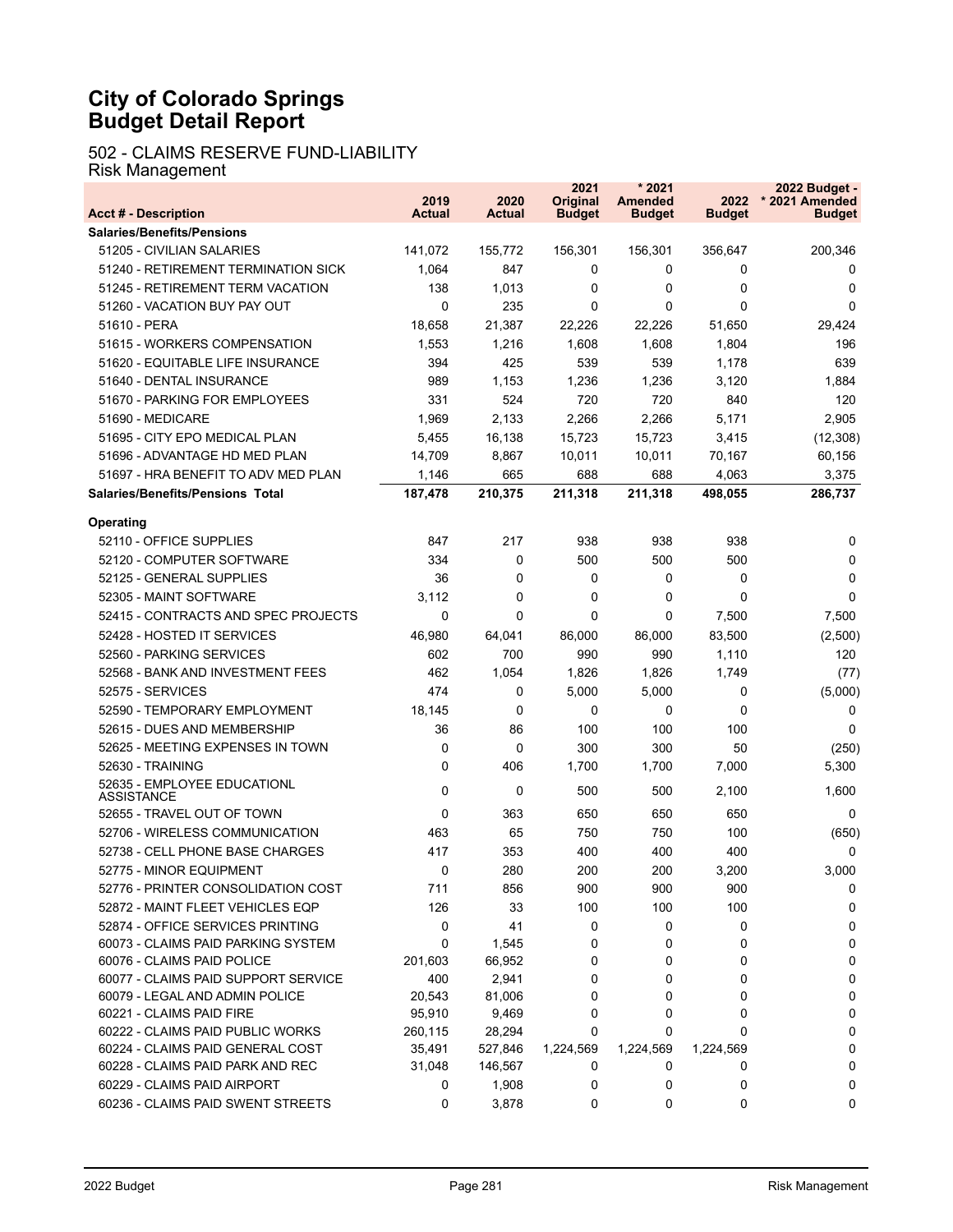### 502 - CLAIMS RESERVE FUND-LIABILITY Risk Management

| <b>Acct # - Description</b>                      | 2019<br>Actual | 2020<br>Actual | 2021<br><b>Original</b><br><b>Budget</b> | $*2021$<br><b>Amended</b><br><b>Budget</b> | 2022<br><b>Budget</b> | 2022 Budget -<br>* 2021 Amended<br><b>Budget</b> |
|--------------------------------------------------|----------------|----------------|------------------------------------------|--------------------------------------------|-----------------------|--------------------------------------------------|
| 65140 - CONTINGENT FUNDS                         | $\Omega$       | $\Omega$       | 67,109                                   | 67,109                                     | 67,109                | $\Omega$                                         |
| 65160 - RECRUITMENT                              | 128            | 0              | 250                                      | 250                                        | 250                   | 0                                                |
| 65210 - ADJUST RESERVE                           | 10.000         | 2,955,000      | 0                                        | 0                                          | 0                     | 0                                                |
| 65230 - LEGAL AND ADMIN FIRE                     | 1,468          | 270            | 0                                        | 0                                          | 0                     | $\Omega$                                         |
| 65235 - LEGAL AND ADMIN PUBLIC WORK              | 256            | 431            | 0                                        | 0                                          | 0                     | $\Omega$                                         |
| 65240 - LEGAL AND ADMIN PARK AND REC             | 675            | $\Omega$       | 0                                        | 0                                          | $\mathbf{0}$          | 0                                                |
| 65250 - LEGAL AND ADMIN GEN COSTS                | 82,920         | 19,815         | 0                                        | 0                                          | 0                     | 0                                                |
| <b>Operating Total</b>                           | 813,302        | 3,914,417      | 1,392,782                                | 1,392,782                                  | 1.401.825             | 9,043                                            |
| <b>Capital Outlay</b>                            |                |                |                                          |                                            |                       |                                                  |
| 53030 - FURNITURE AND FIXTURES                   | 0              | 0              | 0                                        | 0                                          | 3,000                 | 3,000                                            |
| <b>Capital Outlay Total</b>                      | $\Omega$       | $\Omega$       | $\Omega$                                 | 0                                          | 3.000                 | 3,000                                            |
| <b>Grand Total</b>                               | 1,000,780      | 4,124,792      | 1,604,100                                | 1,604,100                                  | 1,902,880             | 298,780                                          |
| <b>Revenue</b>                                   |                |                |                                          |                                            |                       |                                                  |
| 40224 - CONTRIBUTION FROM GOLF                   | 4.766          | 3.500          | 3,500                                    | 3,500                                      | 3,500                 | $\Omega$                                         |
| 40225 - CONTRIBUTION FROM PPHWY                  | 5,000          | 5,000          | 5,000                                    | 5,000                                      | 5,000                 | $\Omega$                                         |
| 40226 - CONTRIBUTION FROM CEMETERY               | 1,000          | 1,000          | 1,000                                    | 1,000                                      | 1,000                 | $\Omega$                                         |
| 40230 - CONTRIBUTION FROM SW                     | 25,000         | 25,000         | 25,000                                   | 25,000                                     | 25,000                | $\Omega$                                         |
| 40383 - CONTRIBUTION FROM DEV REVIEW             | 2,000          | 2,000          | 2,000                                    | 2,000                                      | 2,000                 | $\Omega$                                         |
| 40650 - REIMBURSEMENT FIREFIGHTER<br><b>BENE</b> | 75,239         | $\Omega$       | $\Omega$                                 | 0                                          | $\mathbf{0}$          | $\Omega$                                         |
| 42760 - CITY SUBROGATION                         | 225            | 0              | 0                                        | 0                                          | 0                     | 0                                                |
| 43180 - GAIN LOSS INV MKT VALUE                  | 13,663         | 26,281         | 0                                        | 0                                          | $\mathbf{0}$          | $\Omega$                                         |
| 44020 - MISCELLANEOUS GENERAL                    | 1,550,004      | 1,550,000      | 1,550,000                                | 1,550,000                                  | 1,000,000             | (550,000)                                        |
| 44055 - REIMBURSEMENT ACCT                       | 0              | 304,288        | 26,000                                   | 26,000                                     | 26,000                | 0                                                |
| 45768 - UNCLAIMED PROPERTY DISPOSITION           | 65             | 0              | 0                                        | 0                                          | 0                     | 0                                                |
| 46025 - INTEREST                                 | 21,079         | 32,009         | 16,600                                   | 16,600                                     | 15,900                | (700)                                            |
| <b>Revenue Total</b>                             | 1.698,041      | 1.949.078      | 1,629,100                                | 1.629.100                                  | 1.078.400             | (550, 700)                                       |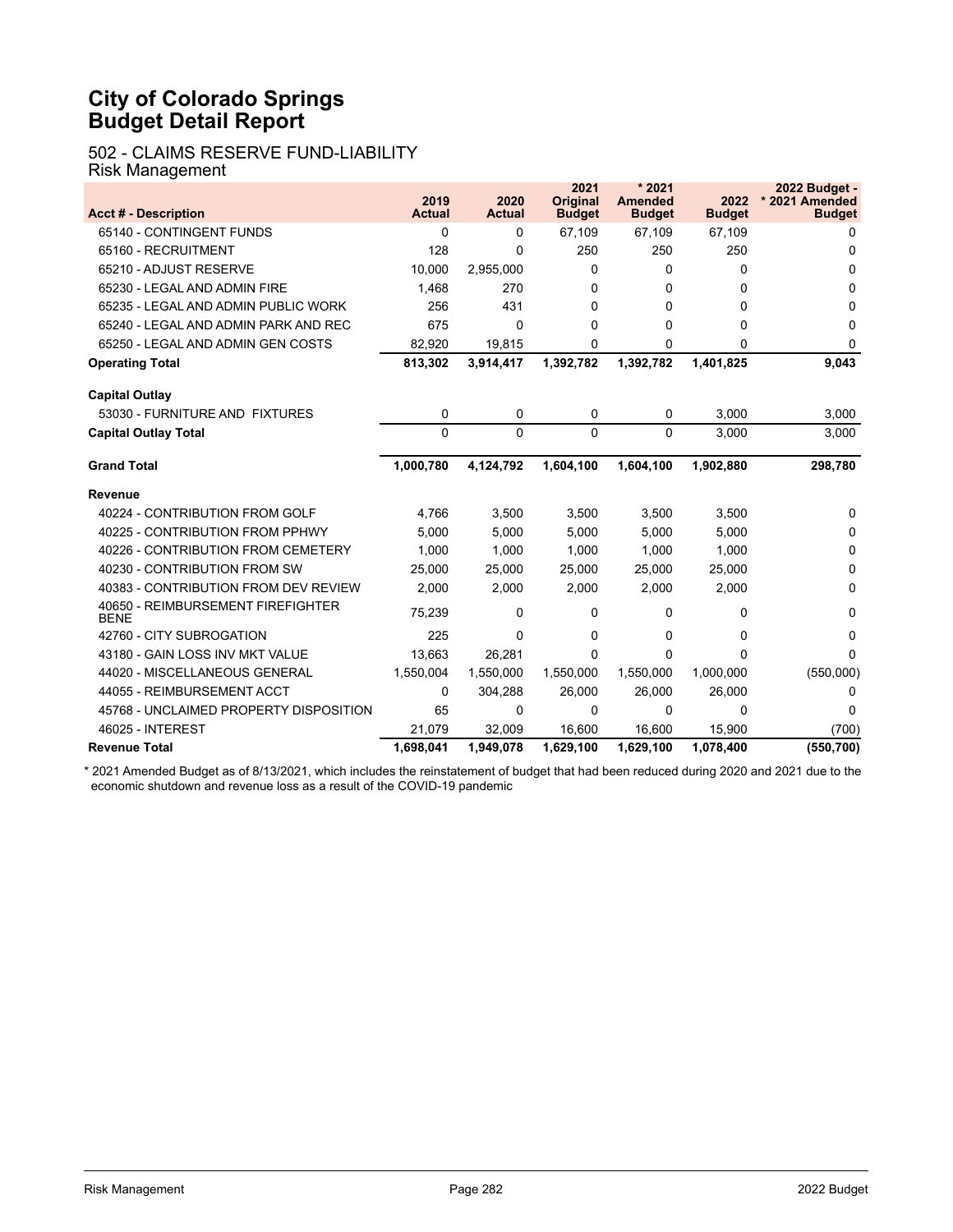#### 503 - SELF INSURANCE-WORK COMP Risk Management

|                                           | 2019          | 2020          | 2021<br>Original | $*2021$<br>Amended | 2022          | 2022 Budget -<br>* 2021 Amended |
|-------------------------------------------|---------------|---------------|------------------|--------------------|---------------|---------------------------------|
| <b>Acct # - Description</b>               | <b>Actual</b> | <b>Actual</b> | <b>Budget</b>    | <b>Budget</b>      | <b>Budget</b> | <b>Budget</b>                   |
| <b>Salaries/Benefits/Pensions</b>         |               |               |                  |                    |               |                                 |
| 51205 - CIVILIAN SALARIES                 | 700,474       | 739,528       | 754,356          | 754,356            | 950,925       | 196,569                         |
| 51210 - OVERTIME                          | 142           | 22            | 0                | 0                  | 0             | 0                               |
| 51240 - RETIREMENT TERMINATION SICK       | (4,039)       | 238           | 0                | 0                  | 0             | 0                               |
| 51245 - RETIREMENT TERM VACATION          | (2,293)       | 12,220        | 0                | 0                  | 0             | 0                               |
| 51260 - VACATION BUY PAY OUT              | 2,739         | 4,771         | 0                | 0                  | 0             | $\Omega$                        |
| 51299 - SALARIES REIMBURSEMENTS           | (7, 852)      | (7,018)       | 0                | 0                  | 0             | $\Omega$                        |
| 51610 - PERA                              | 90,038        | 98,397        | 107,265          | 107,265            | 137,708       | 30,443                          |
| 51615 - WORKERS COMPENSATION              | 3,660         | 4,146         | 4,301            | 4,301              | 5,128         | 827                             |
| 51620 - EQUITABLE LIFE INSURANCE          | 1,971         | 1,962         | 2,735            | 2,735              | 3,322         | 587                             |
| 51640 - DENTAL INSURANCE                  | 4,332         | 4,030         | 4,635            | 4,635              | 5,955         | 1,320                           |
| 51670 - PARKING FOR EMPLOYEES             | 1,776         | 2,692         | 3,840            | 3,840              | 4,680         | 840                             |
| 51690 - MEDICARE                          | 9,615         | 10,335        | 10,939           | 10,939             | 13,790        | 2,851                           |
| 51695 - CITY EPO MEDICAL PLAN             | 19,800        | 18,983        | 22,012           | 22,012             | 23,903        | 1,891                           |
| 51696 - ADVANTAGE HD MED PLAN             | 99,103        | 99,896        | 118,828          | 118,828            | 154,583       | 35,755                          |
| 51697 - HRA BENEFIT TO ADV MED PLAN       | 5,730         | 5,505         | 5,751            | 5,751              | 7,625         | 1,874                           |
| <b>Salaries/Benefits/Pensions Total</b>   | 925,196       | 995,707       | 1,034,662        | 1,034,662          | 1,307,619     | 272,957                         |
|                                           |               |               |                  |                    |               |                                 |
| Operating                                 |               |               |                  |                    |               |                                 |
| 52110 - OFFICE SUPPLIES                   | 3,996         | 3,169         | 3,500            | 3,500              | 4,000         | 500                             |
| 52111 - PAPER SUPPLIES                    | 2,086         | 1,483         | 2,850            | 2,850              | 2,850         | $\Omega$                        |
| 52115 - MEDICAL SUPPLIES                  | 13,152        | 12,644        | 14,525           | 14,525             | 18,525        | 4,000                           |
| 52116 - PHARMACEUTICALS                   | 5,140         | 4,856         | 5,000            | 5,000              | 5,650         | 650                             |
| 52120 - COMPUTER SOFTWARE                 | 898           | 0             | 0                | 0                  | 0             | 0                               |
| 52122 - CELL PHONES EQUIP AND SUPPLIES    | 43            | 0             | 0                | 0                  | $\mathbf{0}$  | $\Omega$                        |
| 52125 - GENERAL SUPPLIES                  | 1,040         | 485           | 1,500            | 1,500              | 1,300         | (200)                           |
| 52135 - POSTAGE                           | 337           | 189           | 200              | 200                | 200           | 0                               |
| 52305 - MAINT SOFTWARE                    | 10,714        | 9,247         | 15,000           | 15,000             | 15,000        | 0                               |
| 52415 - CONTRACTS AND SPEC PROJECTS       | 0             | 7,125         | 15,000           | 15,000             | 15,000        | 0                               |
| 52428 - HOSTED IT SERVICES                | 60,840        | 61,430        | 90,000           | 90,000             | 90,350        | 350                             |
| 52460 - MEDICAL SERVICE                   | 68,543        | 82,695        | 79,000           | 79,000             | 80,000        | 1,000                           |
| 52560 - PARKING SERVICES                  | 2,162         | 2,842         | 3,500            | 3,500              | 3,100         | (400)                           |
| 52568 - BANK AND INVESTMENT FEES          | 609           | 1,086         | 1,903            | 1,903              | 1,771         | (132)                           |
| 52575 - SERVICES                          | 186,596       | 70,362        | 106,157          | 106,157            | 55,457        | (50, 700)                       |
| 52590 - TEMPORARY EMPLOYMENT              | 10,182        | 2,500         | 7,650            | 7,650              | 7,650         | 0                               |
| 52605 - CAR MILEAGE                       | 64            | $\Omega$      | $\mathbf{0}$     | 0                  | <sup>0</sup>  | 0                               |
| 52615 - DUES AND MEMBERSHIP               | 645           | 1,589         | 2,200            | 2,200              | 1,800         | (400)                           |
| 52630 - TRAINING                          | 4,463         | 1,756         | 9,500            | 9,500              | 15,500        | 6,000                           |
| 52635 - EMPLOYEE EDUCATIONL<br>ASSISTANCE | 0             | 7,684         | 6,400            | 6,400              | 13,400        | 7,000                           |
| 52645 - SUBSCRIPTIONS                     | 0             | 545           | 200              | 200                | 200           | 0                               |
| 52655 - TRAVEL OUT OF TOWN                | 402           | 502           | 2,606            | 2,606              | 5,606         | 3,000                           |
| 52705 - COMMUNICATIONS                    | 3,663         | 3,663         | 4,000            | 4,000              | 4,000         | 0                               |
| 52735 - TELEPHONE LONG DIST CALLS         | 77            | 40            | 200              | 200                | 200           | 0                               |
| 52738 - CELL PHONE BASE CHARGES           | 1,376         | 943           | 1,050            | 1,050              | 1,050         | 0                               |
| 52740 - GENERAL INSURANCE-CITY            | 289,733       | 352,150       | 303,312          | 303,312            | 355,312       | 52,000                          |
| 52775 - MINOR EQUIPMENT                   | 1,343         | 288           | 2,200            | 2,200              | 5,200         | 3,000                           |
| 52776 - PRINTER CONSOLIDATION COST        | 6,371         | 6,427         | 8,600            | 8,600              | 8,600         | 0                               |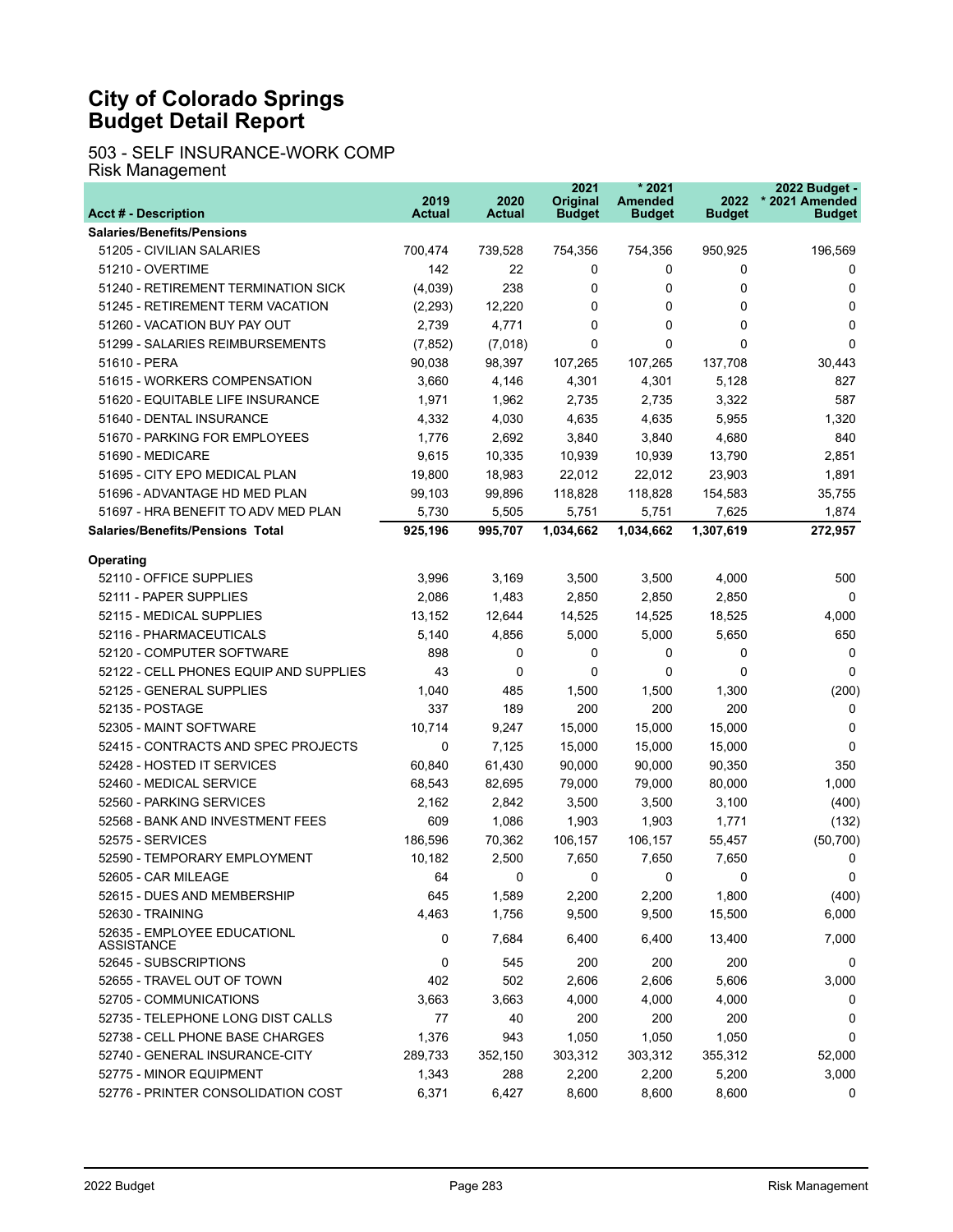### 503 - SELF INSURANCE-WORK COMP Risk Management

| <b>Acct # - Description</b>            | 2019<br><b>Actual</b> | 2020<br><b>Actual</b> | 2021<br>Original<br><b>Budget</b> | $*2021$<br><b>Amended</b><br><b>Budget</b> | 2022<br><b>Budget</b> | 2022 Budget -<br>* 2021 Amended<br><b>Budget</b> |
|----------------------------------------|-----------------------|-----------------------|-----------------------------------|--------------------------------------------|-----------------------|--------------------------------------------------|
| 52874 - OFFICE SERVICES PRINTING       | 917                   | 507                   | 2,100                             | 2,100                                      | 2,100                 | 0                                                |
| 52999 - COVID19 OPER REIMB             | $\mathbf 0$           | (100)                 | 0                                 | 0                                          | $\Omega$              | 0                                                |
| 60705 - WC STATE MANDATED SALARY       | 625,103               | 727,588               | 300,000                           | 300,000                                    | 300,000               | $\Omega$                                         |
| 60707 - WC BENEFIT SALARY              | 385,125               | 387,863               | 200,000                           | 200,000                                    | 200,000               | 0                                                |
| 65100 - CLAIMS AND DAMAGES CITY        | 4,994,594             | 4,832,860             | 3,636,312                         | 3,636,312                                  | 3,636,312             | 0                                                |
| 65125 - CLAIMS AND DAMAGES UTILITIES   | 793,363               | 1,107,975             | 1,506,000                         | 1,506,000                                  | 1,506,000             | $\Omega$                                         |
| 65140 - CONTINGENT FUNDS               | 0                     | $\Omega$              | 1,662,327                         | 1,662,327                                  | 1,662,327             | $\Omega$                                         |
| 65160 - RECRUITMENT                    | 123                   | 0                     | 4,300                             | 4,300                                      | 0                     | (4,300)                                          |
| 65210 - ADJUST RESERVE                 | 160.000               | 98,000                | 0                                 | $\Omega$                                   | $\Omega$              | 0                                                |
| <b>Operating Total</b>                 | 7,633,700             | 7,790,393             | 7,997,092                         | 7,997,092                                  | 8,018,460             | 21,368                                           |
| <b>Capital Outlay</b>                  |                       |                       |                                   |                                            |                       |                                                  |
| 53030 - FURNITURE AND FIXTURES         | $\mathbf 0$           | 0                     | 0                                 | 0                                          | 3,000                 | 3,000                                            |
| <b>Capital Outlay Total</b>            | $\mathbf{0}$          | $\mathbf{0}$          | 0                                 | $\mathbf{0}$                               | 3,000                 | 3,000                                            |
| <b>Grand Total</b>                     | 8,558,896             | 8,786,100             | 9,031,754                         | 9,031,754                                  | 9,329,079             | 297,325                                          |
| Revenue                                |                       |                       |                                   |                                            |                       |                                                  |
| 40113 - MISCELLANEOUS                  | 50                    | $\Omega$              | 0                                 | 0                                          | $\Omega$              | 0                                                |
| 40132 - PHYSICAL THERAPY CLINIC        | 84,679                | 42,933                | 100,000                           | 100,000                                    | 55,000                | (45,000)                                         |
| 42750 - CITY INS EXCESS                | 0                     | 1,125,260             | 0                                 | 0                                          | 0                     | 0                                                |
| 42755 - CSU INS EXCESS                 | 5,066                 | 8,770                 | 0                                 | $\Omega$                                   | 0                     | 0                                                |
| 42760 - CITY SUBROGATION               | 80,908                | 32,163                | 0                                 | 0                                          | $\mathbf{0}$          | $\Omega$                                         |
| 42765 - CSU SUBROGATION                | 924                   | 13,031                | 0                                 | 0                                          | $\Omega$              | 0                                                |
| 42770 - CITY WORKERS COMP              | 7,363,001             | 8,071,253             | 7,366,553                         | 7,366,553                                  | 7,699,550             | 332,997                                          |
| 42775 - UTILITIES WORKERS COMP         | 781,481               | 630,585               | 750,000                           | 750,000                                    | 1,050,000             | 300,000                                          |
| 43180 - GAIN LOSS INV MKT VALUE        | 19,430                | 34,504                | 0                                 | $\Omega$                                   | $\Omega$              | 0                                                |
| 44055 - REIMBURSEMENT ACCT             | 0                     | 25,929                | 26,000                            | 26,000                                     | 26,000                | 0                                                |
| 45665 - COPY FEES                      | 28                    | $\Omega$              | 0                                 | $\Omega$                                   | $\Omega$              | $\Omega$                                         |
| 45768 - UNCLAIMED PROPERTY DISPOSITION | 81                    | 1,630                 | 0                                 | $\Omega$                                   | $\Omega$              | $\Omega$                                         |
| 46025 - INTEREST                       | 27,379                | 28,159                | 17,300                            | 17,300                                     | 16,100                | (1,200)                                          |
| <b>Revenue Total</b>                   | 8,363,027             | 10,014,217            | 8,259,853                         | 8,259,853                                  | 8,846,650             | 586,797                                          |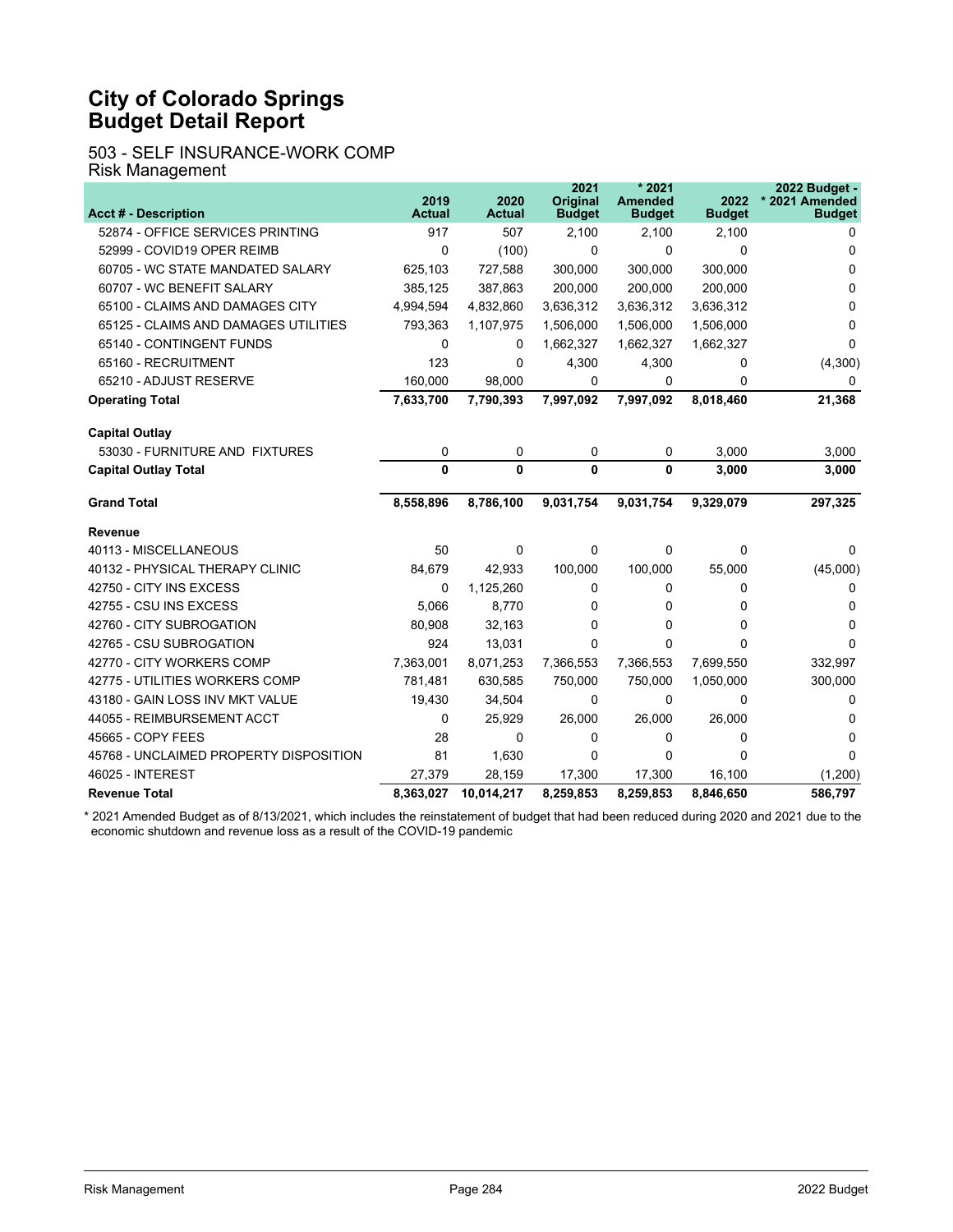# Procurement Services

**Nicole Spindler, Manager** | (719) 385-5265 | Nicole.Spindler@coloradosprings.gov

# **All Funds Summary**

|              | Use of Funds        | 2020<br><b>Actual</b> | 2021<br><b>Original</b><br><b>Budget</b> | $*2021$<br>Amended<br><b>Budget</b> | 2022<br><b>Budget</b> | 2022 Budget -<br>* 2021 Amended<br><b>Budget</b> |
|--------------|---------------------|-----------------------|------------------------------------------|-------------------------------------|-----------------------|--------------------------------------------------|
|              | <b>General Fund</b> | \$519,709             | \$693,319                                | \$706,618                           | \$809,726             | \$103,108                                        |
| <b>Funds</b> | <b>Total</b>        | \$519,709             | \$693,319                                | \$706,618                           | \$809,726             | \$103,108                                        |
| ÷.           | <b>Positions</b>    |                       |                                          |                                     |                       |                                                  |
|              | <b>General Fund</b> | 7.00                  | 7.00                                     | 7.00                                | 7.00                  | 0.00                                             |
|              | <b>Total</b>        | 7.00                  | 7.00                                     | 7.00                                | 7.00                  | 0.00                                             |

\* 2021 Amended Budget as of 8/13/2021, which includes the reinstatement of budget that had been reduced during 2020 and 2021 due to the economic shutdown and revenue loss as a result of the COVID-19 pandemic

# **Significant Changes vs. 2021**

**•** Increase of approximately \$103,000 in the General Fund mainly to fund existing positions, pay for performance, movements within the salary structure, parking increases, medical cost adjustments, and removal of the hiring delay in 2021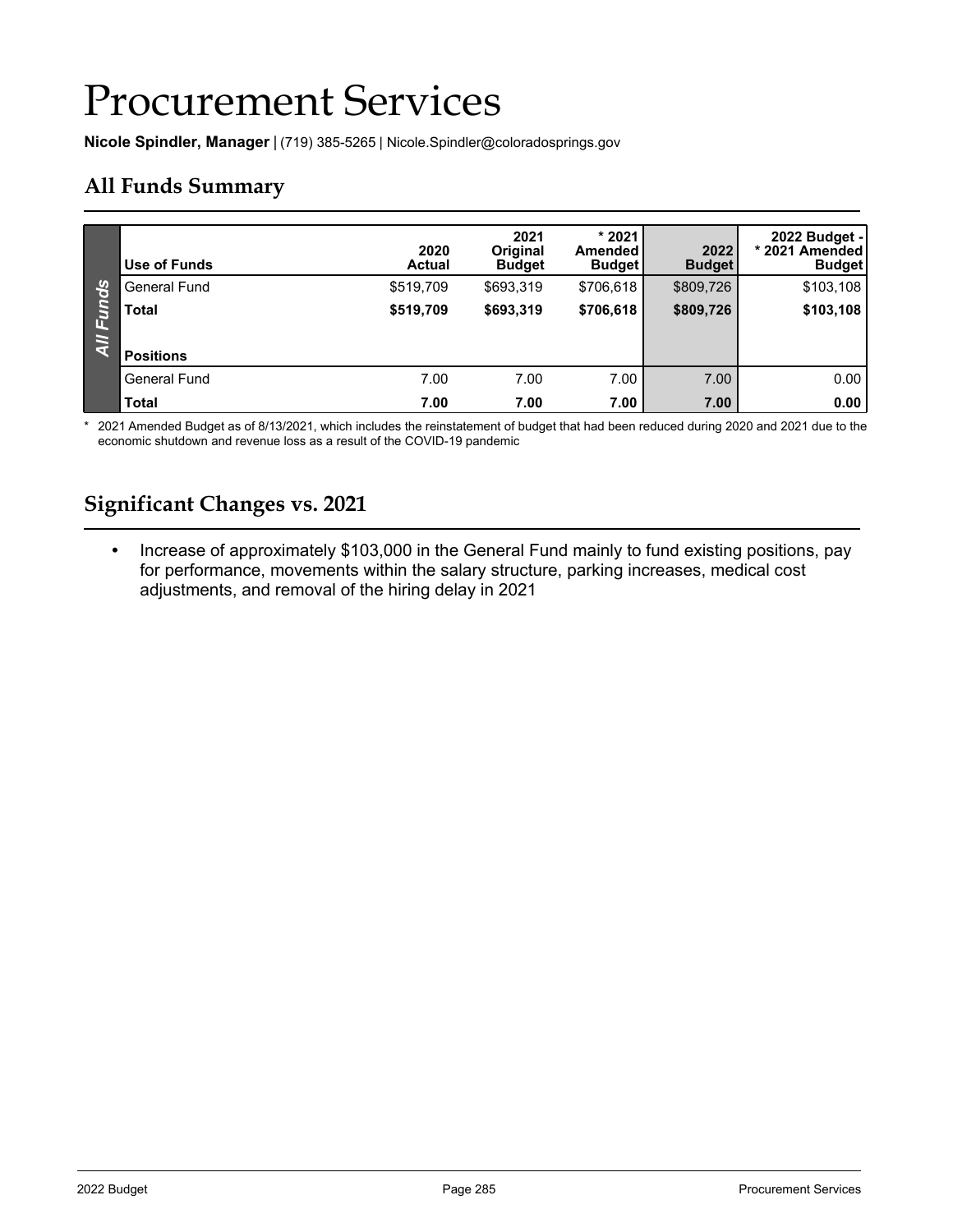# **Procurement Services - Overview**

Procurement Services provides solicitation, negotiation, and award of purchase orders and contracts for all City departments as well as the Pikes Peak Rural Transportation Authority (PPRTA) and 2C2 programs, while maintaining competitiveness, innovation, and compliance with procurement laws.

Procurement Services is responsible for 2,600 purchase orders, task orders, and formal contracts totaling over \$210 million annually.

Procurement Services is also responsible for the administration and oversight of the City's Visa card program including training, auditing, and compliance.

# **Procurement Services - Organizational Chart**



 \* The Deputy Chief of Staff position is funded as part of the Mayor's Office budget. This position is not reflected in the position count in the Budget Summary on the following page.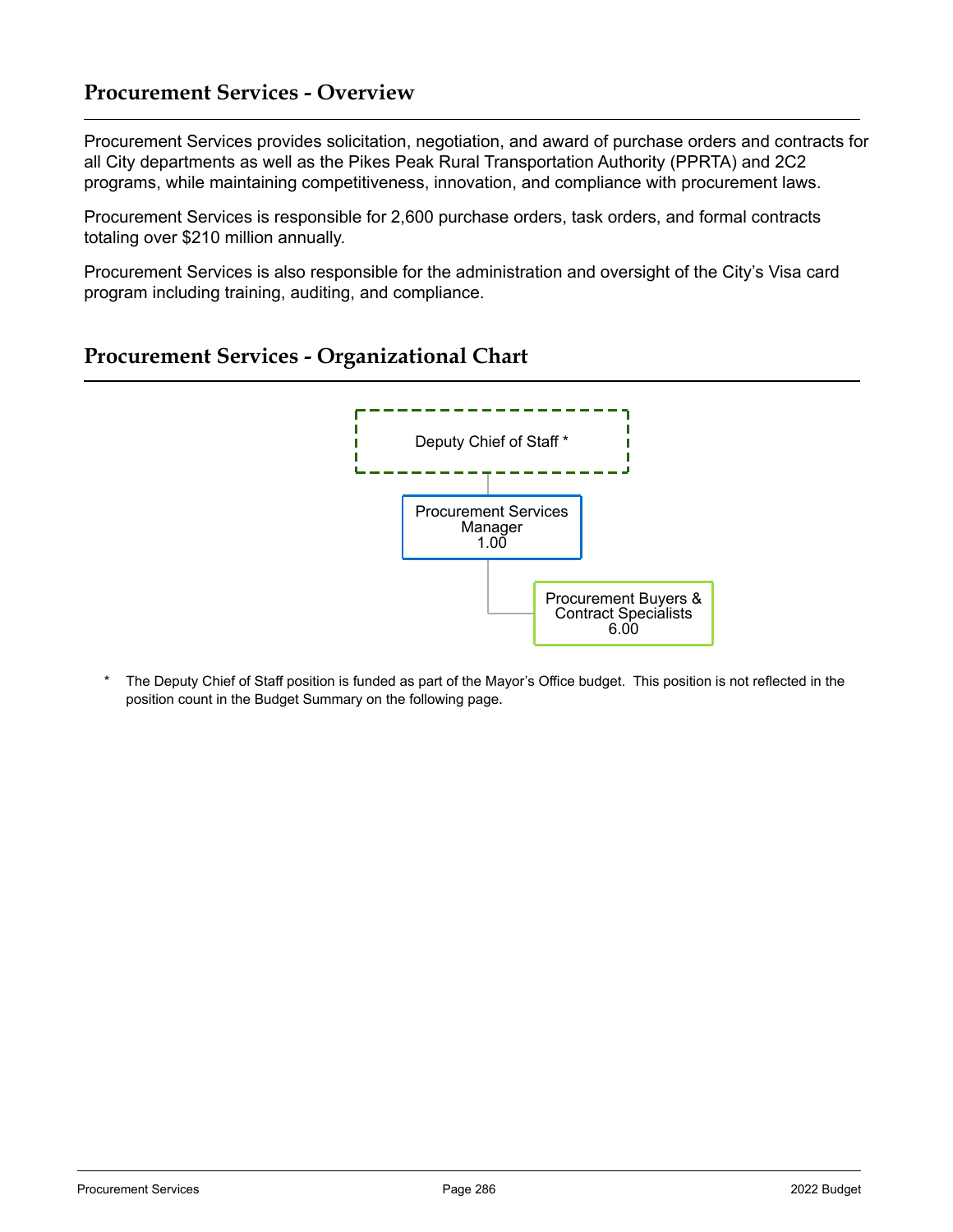# **Strategic Plan Update**

| Goals                            | <b>Building Community &amp; Collaborative</b><br><b>Relationships</b>                                                                                                                                                                                                                                                                                                                                                                                                                                                                                                                                                                                                                                                                                                                                                                                                                                                                                                                             | <b>Excelling in</b><br><b>City Services</b>                                                                                                                                                                                                                                                                                                                                                                                                                                                                          |  |  |  |  |
|----------------------------------|---------------------------------------------------------------------------------------------------------------------------------------------------------------------------------------------------------------------------------------------------------------------------------------------------------------------------------------------------------------------------------------------------------------------------------------------------------------------------------------------------------------------------------------------------------------------------------------------------------------------------------------------------------------------------------------------------------------------------------------------------------------------------------------------------------------------------------------------------------------------------------------------------------------------------------------------------------------------------------------------------|----------------------------------------------------------------------------------------------------------------------------------------------------------------------------------------------------------------------------------------------------------------------------------------------------------------------------------------------------------------------------------------------------------------------------------------------------------------------------------------------------------------------|--|--|--|--|
| Initiatives                      | Increase education and outreach to<br>local vendors. (3.19)                                                                                                                                                                                                                                                                                                                                                                                                                                                                                                                                                                                                                                                                                                                                                                                                                                                                                                                                       | Implement business process improvements to<br>allow for better workflow. (4.18)                                                                                                                                                                                                                                                                                                                                                                                                                                      |  |  |  |  |
| Performance<br>Measures          | Increase outreach to local small<br>$\bullet$<br>business development organizations,<br>nonprofits, regional and government<br>partners to increase collaboration,<br>increase visibility of partnering &<br>business opportunities and to increase<br>education among local vendors.<br>(3.19.2)                                                                                                                                                                                                                                                                                                                                                                                                                                                                                                                                                                                                                                                                                                 | Standardize electronic file retention system,<br>$\bullet$<br>create and standardize procedures and create<br>and deploy a metrics & process reporting tool by<br>12/31/2022. (4.18.1)                                                                                                                                                                                                                                                                                                                               |  |  |  |  |
| ents<br>മ<br>Notable<br>Achievem | Established a Vendor Outreach Team<br>$\bullet$<br>in 2020 to work with local, regional<br>and government partners. (3.19.2)<br>Established a "Doing Business with<br>$\bullet$<br>the City" 4-part educational series with<br>the Colorado Springs Small Business<br>Development Center which began<br>June 2021. (3.19.2)<br>Established a relationship with<br>$\bullet$<br>CDOT's Connect2DOT outreach team<br>and participated as a panelist at the<br>annual CDOT Southern Colorado<br>Construction Forum, in April 2020 and<br>April 2021. (3.19.2)<br>Collaborated with the Sales Tax<br>$\bullet$<br>division to provide a forum to host<br>multiple Vendor Sales Tax training<br>webinars, beginning in 2020. (3.19.2)<br>Collaborating with the Colorado<br>$\bullet$<br>Procurement Technical Assistance<br>Center (CO-PTAC) - a representative<br>from Procurement's Vendor Outreach<br>Team will be a participant at the<br>monthly Government to Business<br>(G2B) Forum. (3.19.2) | Leveraged COVID work-from-home to expedite<br>electronic file retention standardization during<br>2020/Q1 2020. Electronic file processing and<br>retention system created, standardized and 66%<br>deployed as of end of Q2 2021. Process<br>reporting tool complete (as of EOY 2020).<br>Standard Operating Procedure (SOP) creation on<br>track to be complete by end of Q2 2022. Metrics<br>and dashboard development linked to E-<br>Procurement deployment; on track to be<br>complete by 12/31/2022. (4.18.1) |  |  |  |  |

**Note**:The information contained in this Strategic Plan update demonstrates progress on a sampling of department Initiatives and Performance Measures. For a full listing of each department's Initiatives and Performance Measures (reference the ID numbers within the parentheses), see the City's Strategic Plan beginning on Page 19.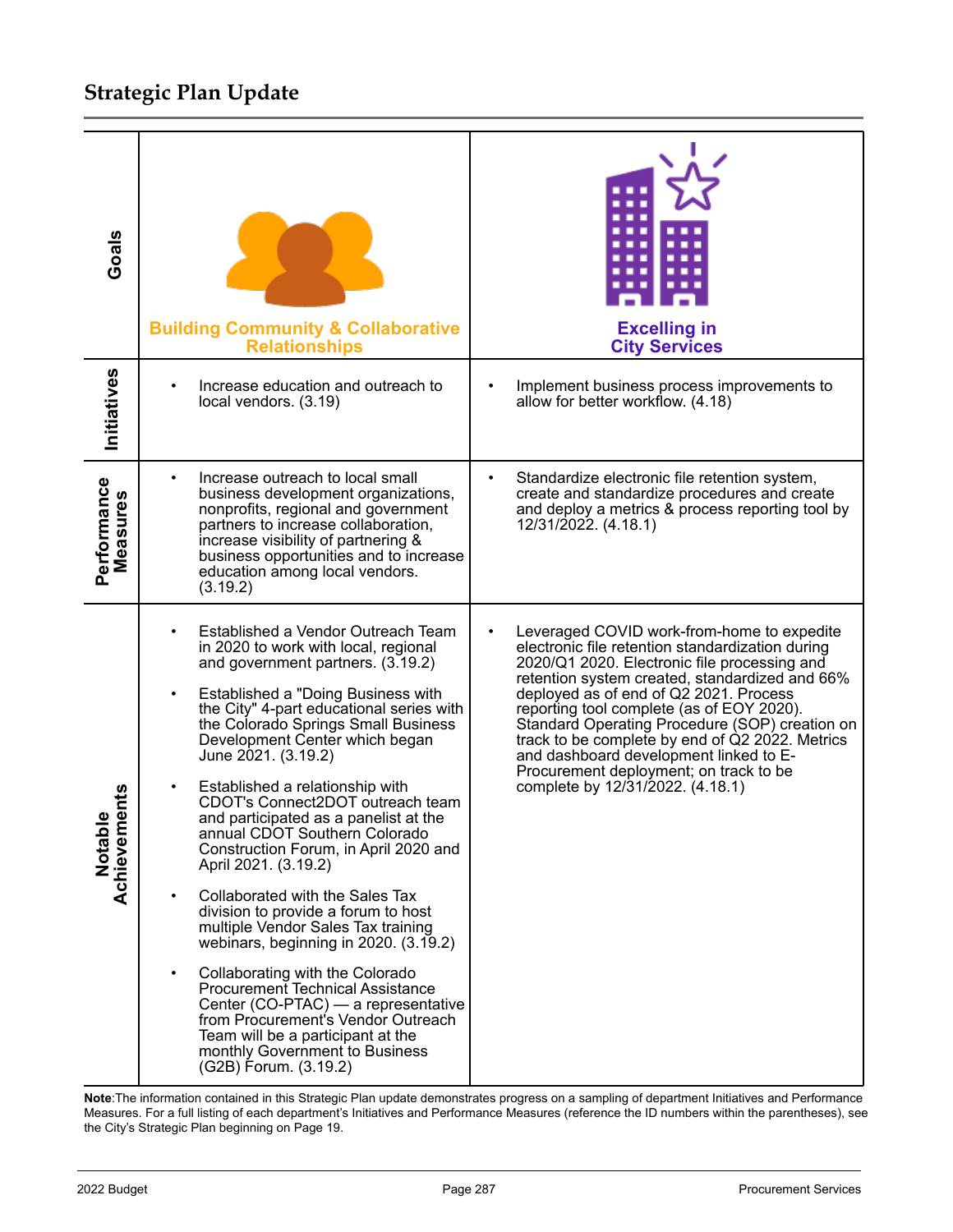The sections below provide a summary of the Budget, authorized positions, changes that occurred after the budget was implemented for 2021, and changes occurring as part of the 2022 General Fund Budget.

# **Procurement Services - General Fund: Summary, Funding, and Position Changes**

|         | Use of Funds                         | 2019<br><b>Actual</b> | 2020<br><b>Actual</b> | 2021<br>Original<br><b>Budget</b> | $*2021$<br>Amended<br><b>Budget</b>        | 2022<br><b>Budget</b> | 2022 Budget -<br>* 2021 Amended<br><b>Budget</b> |  |  |
|---------|--------------------------------------|-----------------------|-----------------------|-----------------------------------|--------------------------------------------|-----------------------|--------------------------------------------------|--|--|
|         | Salary/Benefits/<br>Pensions         | \$574,838             | \$504,287             | \$650,282                         | \$653,368                                  | \$756,476             | \$103,108                                        |  |  |
|         | Operating                            | 45,707                | 15,422                | 43,037                            | 53,250                                     | 53,250                | 0                                                |  |  |
|         | <b>Total</b>                         | \$620,545             | \$519,709             | \$693,319                         | \$706,618                                  | \$809,726             | \$103,108                                        |  |  |
|         |                                      |                       |                       |                                   |                                            |                       |                                                  |  |  |
| Fund    | <b>Revenue</b>                       | \$133,412             | \$120,692             | \$145,000                         | \$145,000                                  | \$145,000             | \$0                                              |  |  |
|         |                                      |                       |                       |                                   |                                            |                       |                                                  |  |  |
| General | <b>Position Title</b>                |                       | 2020<br><b>Actual</b> | 2021<br>Original<br><b>Budget</b> | $*2021$<br><b>Amended</b><br><b>Budget</b> | 2022<br><b>Budget</b> | 2022 Budget -<br>* 2021 Amended<br><b>Budget</b> |  |  |
|         | <b>Contracting Specialist I</b>      |                       | 1.00                  | 1.00                              | 1.00                                       | 1.00                  | 0.00                                             |  |  |
|         | <b>Contracting Specialist II</b>     |                       | 2.00                  | 2.00                              | 2.00                                       | 2.00                  | 0.00                                             |  |  |
|         | <b>Procurement Buyers</b>            |                       | 2.00                  | 2.00                              | 2.00                                       | 2.00                  | 0.00                                             |  |  |
|         | <b>Procurement Services Manager</b>  |                       | 1.00                  | 1.00                              | 1.00                                       | 1.00                  | 0.00                                             |  |  |
|         | <b>Senior Contracting Specialist</b> |                       | 1.00                  | 1.00                              | 1.00                                       | 1.00                  | 0.00                                             |  |  |
|         | <b>Total Positions</b>               |                       | 7.00                  | 7.00                              | 7.00                                       | 7.00                  | 0.00                                             |  |  |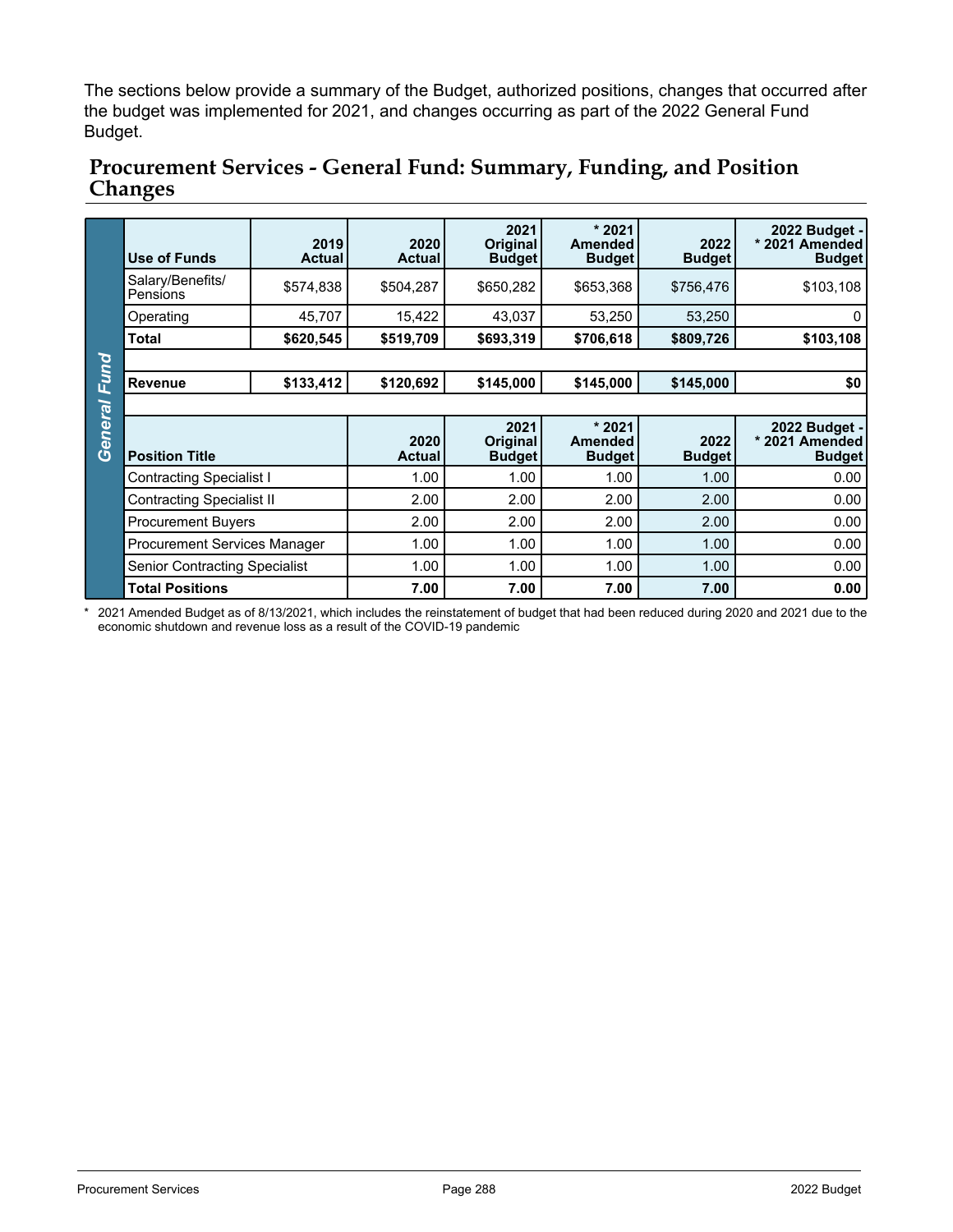# **Procurement Services - General Fund: Summary, Funding, and Position Changes**

|                | During 2021                                                                                                                                                                                                              | * 2021 Amended -<br>2021 Original Budget |
|----------------|--------------------------------------------------------------------------------------------------------------------------------------------------------------------------------------------------------------------------|------------------------------------------|
|                | Reinstatement of operating budget that was reduced during 2020 and carried forward<br>into the 2021 original budget due to the economic shutdown and revenue loss as a<br>result of the COVID-19 pandemic                | \$10,213                                 |
|                | Removal of 50% of the hiring delay that reduced the salary budget during 2020 and<br>carried forward into the 2021 original budget due to the economic shutdown and<br>revenue loss as a result of the COVID-19 pandemic | 3,086                                    |
|                | <b>Total During 2021</b>                                                                                                                                                                                                 | \$13,299                                 |
| Changes        | For 2022                                                                                                                                                                                                                 | 2022 Budget -<br>* 2021 Amended Budget   |
|                | <b>Salaries/Benefits/Pensions</b>                                                                                                                                                                                        |                                          |
|                | Net change to fund existing positions                                                                                                                                                                                    | \$20,664                                 |
| <b>Funding</b> | Increase to fund market movement, pay for performance, and pay progression                                                                                                                                               | 73,990                                   |
|                | Increase to fund medical cost adjustments                                                                                                                                                                                | 4,648                                    |
|                | Increase to fund employee parking                                                                                                                                                                                        | 720                                      |
|                | Increase to fund the removal of the remaining 50% prior year hiring delay                                                                                                                                                | 3,086                                    |
|                | <b>Total Salaries/Benefits/Pensions</b>                                                                                                                                                                                  | \$103,108                                |
|                | <b>Operating</b>                                                                                                                                                                                                         |                                          |
|                | None                                                                                                                                                                                                                     | \$0                                      |
|                | <b>Total Operating</b>                                                                                                                                                                                                   | \$0                                      |
|                | Total For 2022                                                                                                                                                                                                           | \$103,108                                |

| ges               | During 2021              | * 2021 Amended -<br>2021 Original Budget |
|-------------------|--------------------------|------------------------------------------|
| ueu               | l None                   | 0.00                                     |
| G                 | <b>Total During 2021</b> | 0.00                                     |
| itio<br><b>OS</b> | For 2022                 | 2022 Budget -<br>* 2021 Amended Budget   |
|                   | None                     | 0.00                                     |
| ດ                 | Total For 2022           | 0.00                                     |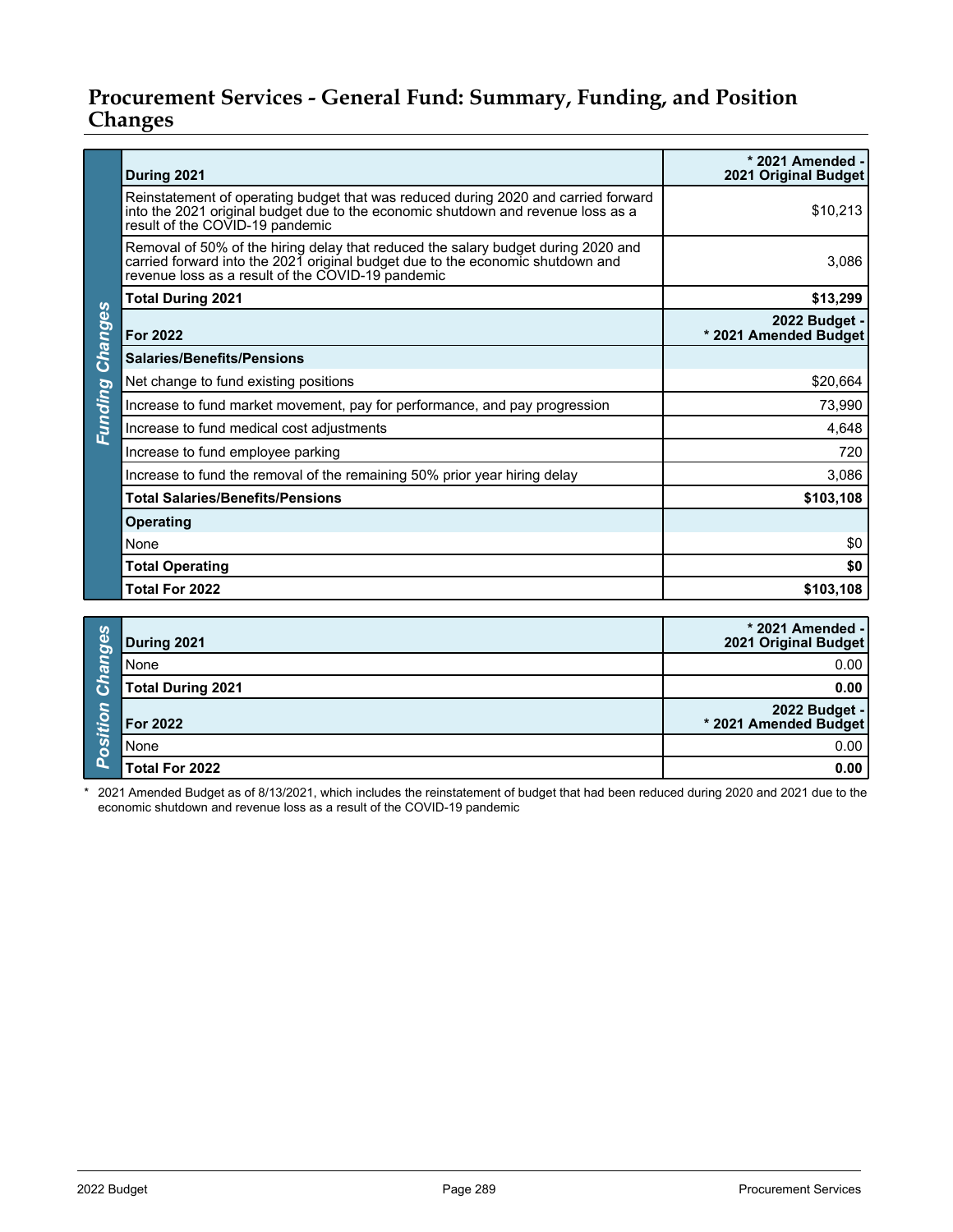001 - GENERAL FUND Procurement Services

| <b>Acct # - Description</b>             | 2019<br>Actual | 2020<br><b>Actual</b> | 2021<br><b>Original</b><br><b>Budget</b> | $*2021$<br>Amended<br><b>Budget</b> | <b>Budget</b> | 2022 Budget -<br>2022 * 2021 Amended<br><b>Budget</b> |
|-----------------------------------------|----------------|-----------------------|------------------------------------------|-------------------------------------|---------------|-------------------------------------------------------|
| <b>Salaries/Benefits/Pensions</b>       |                |                       |                                          |                                     |               |                                                       |
| 51205 - CIVILIAN SALARIES               | 437,697        | 383,944               | 485,559                                  | 488,645                             | 589,073       | 100,428                                               |
| 51245 - RETIREMENT TERM VACATION        | 6,903          | 8,902                 | 0                                        | 0                                   | 0             | 0                                                     |
| 51260 - VACATION BUY PAY OUT            | 4,314          | 5,747                 | 0                                        | 0                                   | 0             | 0                                                     |
| 51299 - SALARIES REIMBURSEMENTS         | (6,985)        | (5,431)               | 0                                        | 0                                   | 0             | 0                                                     |
| 51610 - PERA                            | 58,282         | 53,295                | 69,924                                   | 69,924                              | 84,488        | 14,564                                                |
| 51615 - WORKERS COMPENSATION            | 1,122          | 996                   | 1,230                                    | 1,230                               | 1,457         | 227                                                   |
| 51620 - EQUITABLE LIFE INSURANCE        | 1,242          | 1,053                 | 1,845                                    | 1,845                               | 1,987         | 142                                                   |
| 51640 - DENTAL INSURANCE                | 2,834          | 2,409                 | 3,683                                    | 3,683                               | 3,000         | (683)                                                 |
| 51670 - PARKING FOR EMPLOYEES           | 1,442          | 1,764                 | 2,400                                    | 2,400                               | 3,120         | 720                                                   |
| 51690 - MEDICARE                        | 6,142          | 5,498                 | 7,130                                    | 7,130                               | 8,453         | 1,323                                                 |
| 51695 - CITY EPO MEDICAL PLAN           | 2,911          | 6,065                 | 6,978                                    | 6,978                               | 0             | (6,978)                                               |
| 51696 - ADVANTAGE HD MED PLAN           | 54,729         | 37,028                | 67,783                                   | 67,783                              | 61,648        | (6, 135)                                              |
| 51697 - HRA BENEFIT TO ADV MED PLAN     | 4,205          | 3,017                 | 3,750                                    | 3,750                               | 3,250         | (500)                                                 |
| <b>Salaries/Benefits/Pensions Total</b> | 574,838        | 504,287               | 650,282                                  | 653,368                             | 756,476       | 103,108                                               |
| <b>Operating</b>                        |                |                       |                                          |                                     |               |                                                       |
| 52105 - MISCELLANEOUS OPERATING         | 605            | 199                   | 0                                        | 0                                   | 0             | 0                                                     |
| 52110 - OFFICE SUPPLIES                 | 3,079          | 215                   | 2,000                                    | 2,000                               | 2,000         | 0                                                     |
| 52120 - COMPUTER SOFTWARE               | 364            | 0                     | 0                                        | 0                                   | 0             | 0                                                     |
| 52125 - GENERAL SUPPLIES                | 0              | 80                    | 100                                      | 100                                 | 100           | 0                                                     |
| 52135 - POSTAGE                         | 609            | 609                   | 1,250                                    | 1,250                               | 1,250         | 0                                                     |
| 52220 - MAINT OFFICE MACHINES           | 0              | 0                     | 300                                      | 300                                 | 300           | $\Omega$                                              |
| 52305 - MAINT SOFTWARE                  | 32,400         | 6,200                 | 25,037                                   | 35,250                              | 33,250        | (2,000)                                               |
| 52405 - ADVERTISING SERVICES            | 2,200          | 3,336                 | 0                                        | 0                                   | 3,500         | 3,500                                                 |
| 52560 - PARKING SERVICES                | 177            | 0                     | 150                                      | 150                                 | 150           | 0                                                     |
| 52575 - SERVICES                        | 130            | 163                   | 300                                      | 300                                 | 300           | 0                                                     |
| 52607 - CELL PHONE ALLOWANCE            | 50             | 0                     | 0                                        | 0                                   | 0             | 0                                                     |
| 52615 - DUES AND MEMBERSHIP             | 115            | 809                   | 700                                      | 700                                 | 700           | $\mathbf 0$                                           |
| 52625 - MEETING EXPENSES IN TOWN        | 543            | 0                     | 200                                      | 200                                 | 200           | 0                                                     |
| 52630 - TRAINING                        | 854            | 330                   | 5,000                                    | 5,000                               | 5,000         | 0                                                     |
| 52655 - TRAVEL OUT OF TOWN              | 239            | 1,333                 | 1,500                                    | 1,500                               | 1,500         | 0                                                     |
| 52738 - CELL PHONE BASE CHARGES         | 14             | 0                     | 0                                        | 0                                   | 0             | $\Omega$                                              |
| 52776 - PRINTER CONSOLIDATION COST      | 3,817          | 2,118                 | 6,000                                    | 6,000                               | 4,500         | (1,500)                                               |
| 52874 - OFFICE SERVICES PRINTING        | 511            | 30                    | 500                                      | 500                                 | 500           | 0                                                     |
| <b>Operating Total</b>                  | 45,707         | 15,422                | 43,037                                   | 53,250                              | 53,250        | $\bf{0}$                                              |
| <b>Grand Total</b>                      | 620,545        | 519,709               | 693,319                                  | 706,618                             | 809,726       | 103,108                                               |
| Revenue                                 |                |                       |                                          |                                     |               |                                                       |
| 43156 - REBATES                         | 1,944          | 0                     | 0                                        | 0                                   | 0             | 0                                                     |
| 43157 - PURCH CARD PROGRAM REBATES      | 131,468        | 120,692               | 145,000                                  | 145,000                             | 145,000       | 0                                                     |
| <b>Grand Total</b>                      | 133,412        | 120,692               | 145,000                                  | 145,000                             | 145,000       | $\mathbf 0$                                           |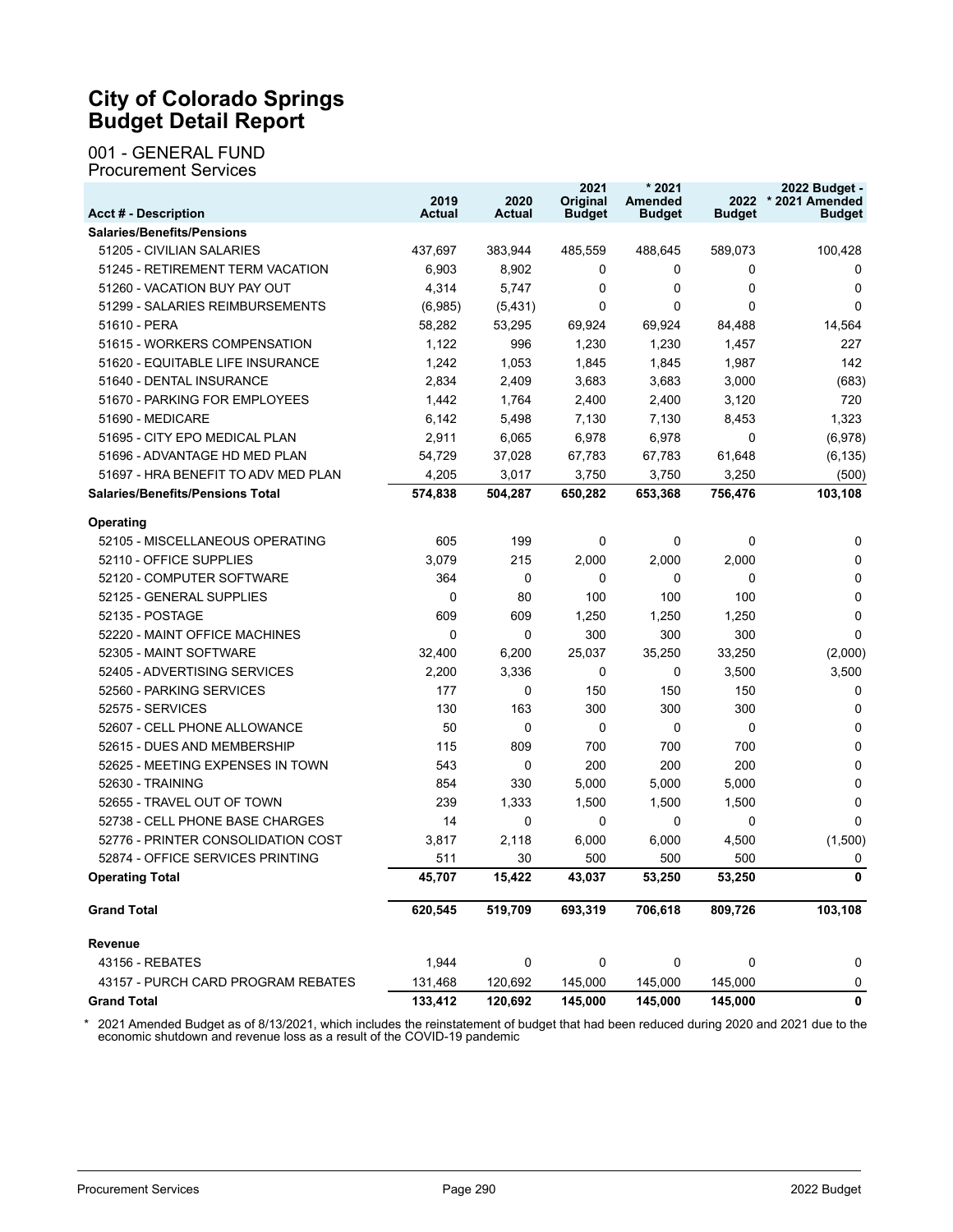# Real Estate Services

**Darlene Kennedy, Real Estate Services Manager** | (719) 385-5605 | Darlene.Kennedy@coloradosprings.gov

# **All Funds Summary**

|              | Use of Funds              | 2020<br><b>Actual</b> | 2021<br><b>Original</b><br><b>Budget</b> | $*2021$<br><b>Amended</b><br><b>Budget</b> | 2022<br><b>Budget</b> | 2022 Budget -<br>* 2021 Amended<br><b>Budget</b> |
|--------------|---------------------------|-----------------------|------------------------------------------|--------------------------------------------|-----------------------|--------------------------------------------------|
|              | General Fund <sup>1</sup> | \$509,584             | \$521,299                                | \$540,326                                  | \$616,426             | \$76,100                                         |
| <b>Funds</b> | Total                     | \$509,584             | \$521,299                                | \$540,326                                  | \$616,426             | \$76,100                                         |
| 57           | <b>Positions</b>          |                       |                                          |                                            |                       |                                                  |
|              | <b>General Fund</b>       | 5.00                  | 5.00                                     | 5.00                                       | 5.00                  | 0.00                                             |
|              | Total                     | 5.00                  | 5.00                                     | 5.00                                       | 5.00                  | 0.00                                             |

\* 2021 Amended Budget as of 8/13/2021, which includes the reinstatement of budget that had been reduced during 2020 and 2021 due to the economic shutdown and revenue loss as a result of the COVID-19 pandemic

1 While the entire budget is included in the General Fund, Colorado Springs Utilities reimburses the City for Real Estate Services and the payments are recognized as General Fund revenue.

# **Significant Changes vs. 2021**

**•** Increase of \$76,100 in the General Fund mainly to fund existing positions, pay for performance, movements within the salary structure, parking increases, medical cost adjustments, and removal of the hiring delay in 2021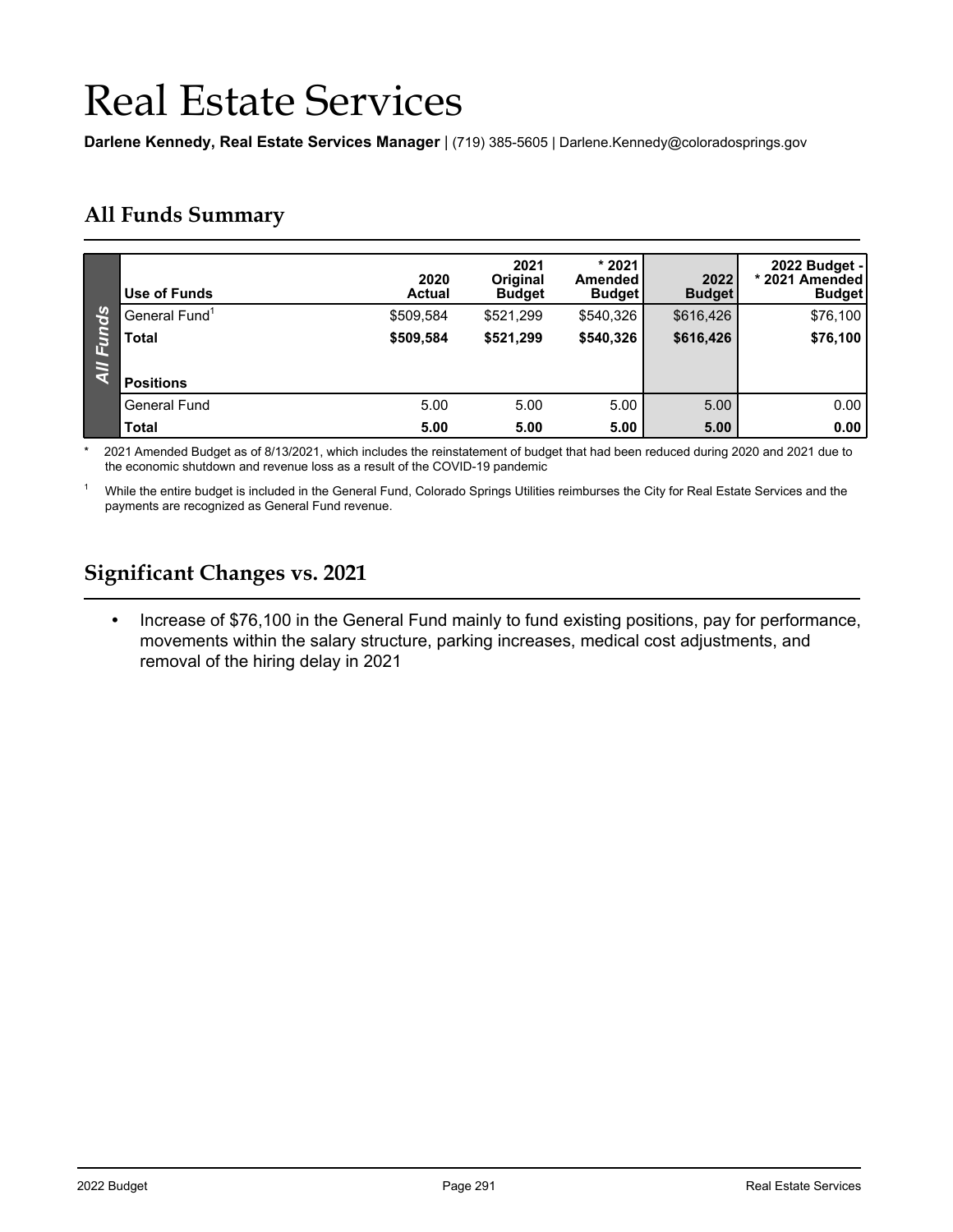# **Real Estate Services - Overview**

Real Estate Services (RES) Division is responsible for centralizing the real estate functions of the City of Colorado Springs, Colorado Springs Utilities, and the Colorado Springs Airport. Services include:

- Management oversight and support services for the acquisition of land, easements, and rightsof-way; the disposal of real property interests; real property leasing services; and compliance with *The City of Colorado Springs Procedure Manual for the Acquisition and Disposition of Real Property Interests*
- Facilitating easement vacations and encroachments
- Conducting title review and document research
- Providing lease assistance
- Assisting the City and its citizens with various research requests

RES functions as the custodian of record for the City's real estate files and real estate database while protecting and conserving the City's real property assets. Although RES is General Fund supported, the General Fund recovers expenses from Colorado Springs Utilities for work done on their behalf.

## **Real Estate Services - Organizational Chart**



The Chief of Staff position is funded as part of the Mayor's Office budget. This position is not reflected in the position count in the Budget Summary on the following page.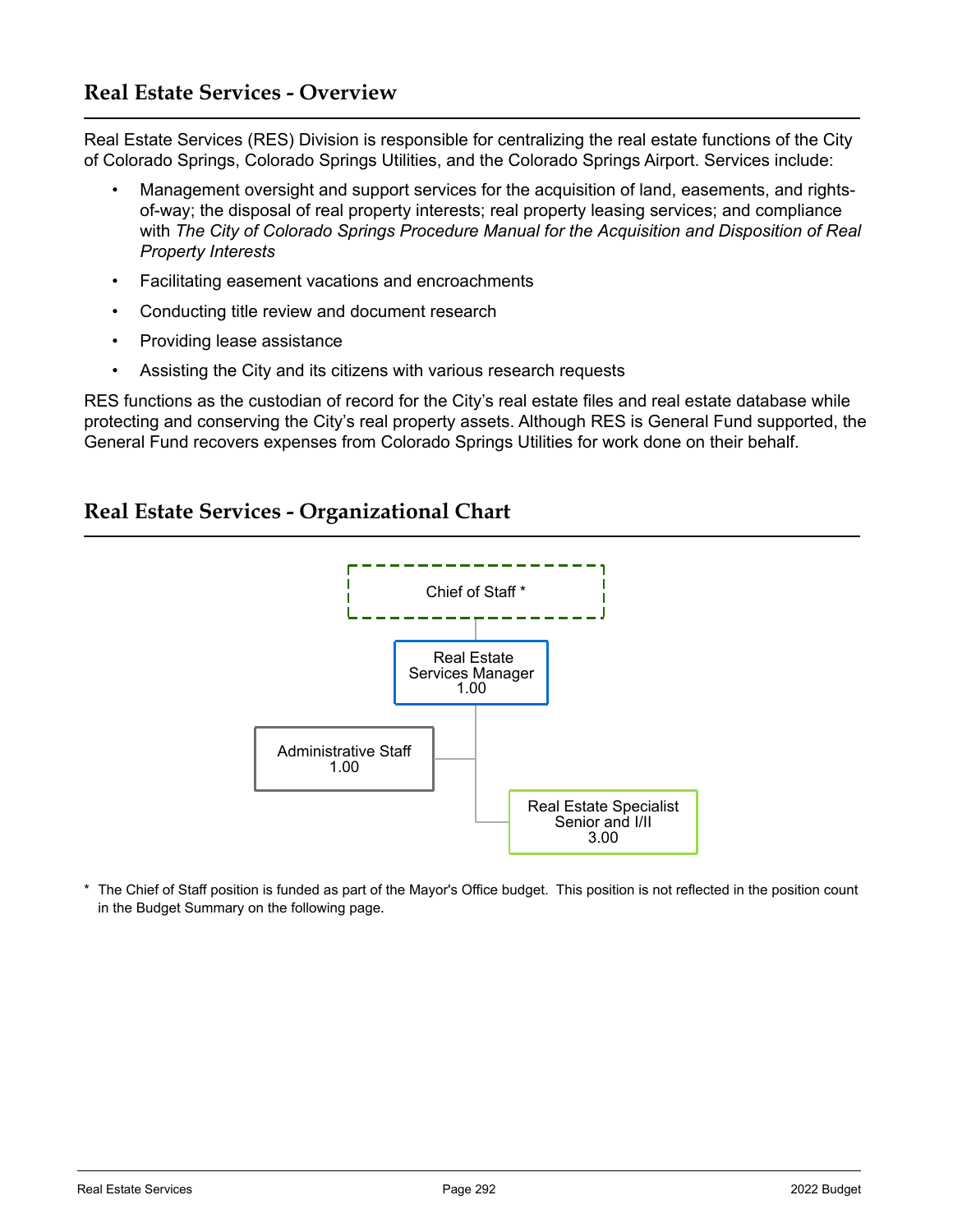The sections below provide a summary of the Budget, authorized positions, changes that occurred after the budget was implemented for 2021, and changes occurring as part of the 2022 General Fund Budget.

| Real Estate Services - General Fund: Summary, Funding, and Position |  |  |
|---------------------------------------------------------------------|--|--|
| <b>Changes</b>                                                      |  |  |

|         | Use of Funds                          | 2019<br><b>Actual</b> | 2020<br><b>Actual</b> | 2021<br>Original<br><b>Budget</b> | $*2021$<br><b>Amended</b><br><b>Budget</b> | 2022<br><b>Budget</b> | 2022 Budget -<br>* 2021 Amended<br><b>Budget</b> |  |  |
|---------|---------------------------------------|-----------------------|-----------------------|-----------------------------------|--------------------------------------------|-----------------------|--------------------------------------------------|--|--|
|         | Salary/Benefits/<br>Pensions          | \$423,067             | \$496,650             | \$503,604                         | \$519,509                                  | \$595,609             | \$76,100                                         |  |  |
|         | Operating                             | 12,056                | 12,934                | 17,265                            | 20,387                                     | 20,387                | 0                                                |  |  |
|         | Capital Outlay                        | 1,438                 | 0                     | 430                               | 430                                        | 430                   | 0                                                |  |  |
|         | <b>Total</b>                          | \$436,561             | \$509,584             | \$521,299                         | \$540,326                                  | \$616,426             | \$76,100                                         |  |  |
| Fund    |                                       |                       |                       |                                   |                                            |                       |                                                  |  |  |
|         | <b>Revenue</b>                        | \$169,816             | \$313,162             | \$145,546                         | \$145,546                                  | \$190,937             | \$45,391                                         |  |  |
|         |                                       |                       |                       |                                   |                                            |                       |                                                  |  |  |
| General | <b>Position Title</b>                 |                       | 2020<br><b>Actual</b> | 2021<br>Original<br><b>Budget</b> | $*2021$<br><b>Amended</b><br><b>Budget</b> | 2022<br><b>Budget</b> | 2022 Budget -<br>* 2021 Amended<br><b>Budget</b> |  |  |
|         | <b>Business Support Specialist II</b> |                       | 0.00                  | 0.00                              | 0.00                                       | 1.00                  | 1.00                                             |  |  |
|         | Real Estate Manager                   |                       | 1.00                  | 1.00                              | 1.00                                       | 1.00                  | 0.00                                             |  |  |
|         | Real Estate Specialist I              |                       | 1.00                  | 1.00                              | 1.00                                       | 1.00                  | 0.00                                             |  |  |
|         | Senior Office Specialist              |                       | 1.00                  | 1.00                              | 1.00                                       | 0.00                  | (1.00)                                           |  |  |
|         | Senior Real Estate Specialist         |                       | 2.00                  | 2.00                              | 2.00                                       | 2.00                  | 0.00                                             |  |  |
|         | <b>Total Positions</b>                |                       | 5.00                  | 5.00                              | 5.00                                       | 5.00                  | 0.00                                             |  |  |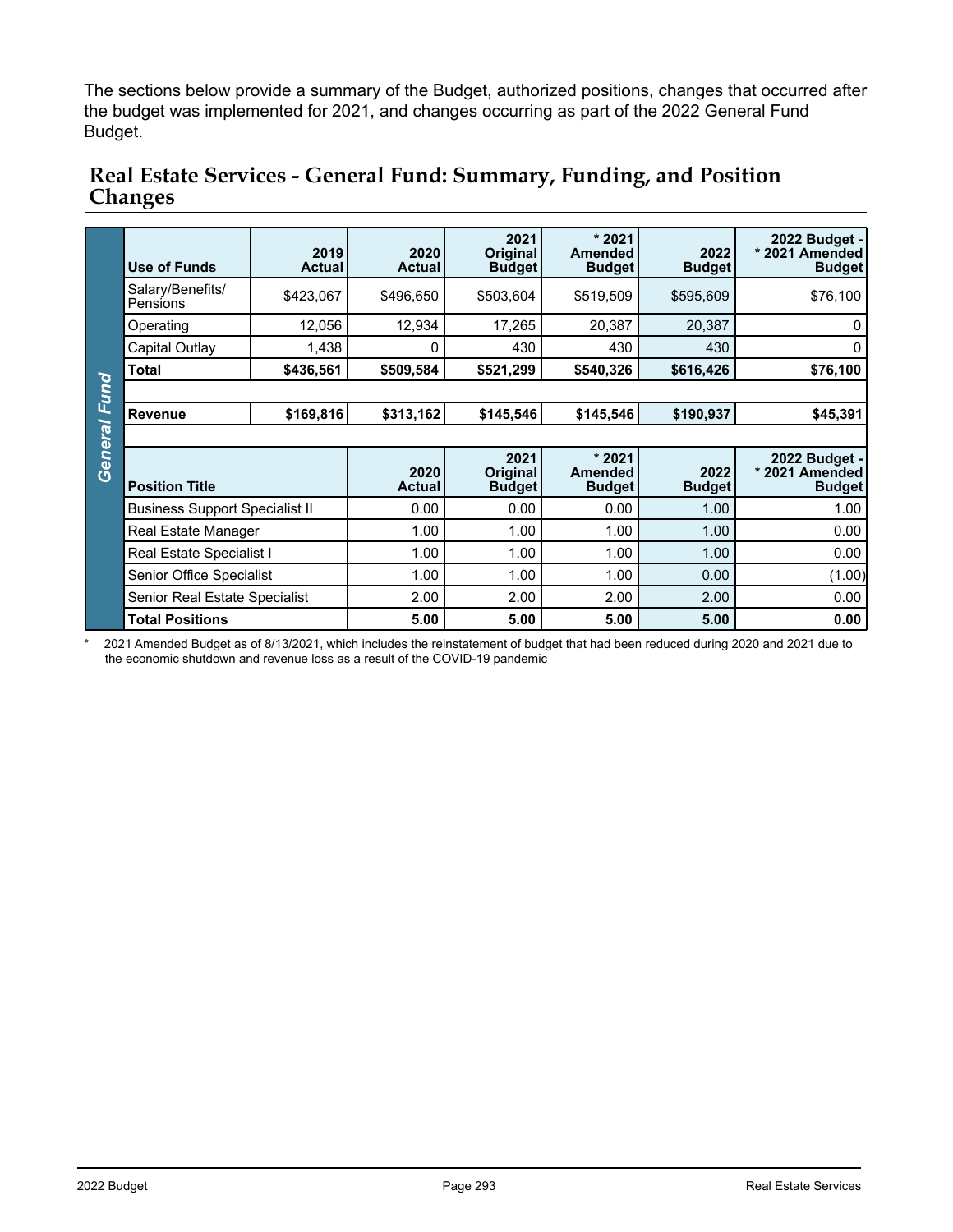# **Real Estate Services - General Fund: Summary, Funding, and Position Changes**

|         | During 2021                                                                                                                                                                                                              | * 2021 Amended -<br>2021 Original Budget |
|---------|--------------------------------------------------------------------------------------------------------------------------------------------------------------------------------------------------------------------------|------------------------------------------|
|         | Reinstatement of operating budget that was reduced during 2020 and carried forward<br>into the 2021 original budget due to the economic shutdown and revenue loss as a<br>result of the COVID-19 pandemic                | \$3,122                                  |
|         | Removal of 50% of the hiring delay that reduced the salary budget during 2020 and<br>carried forward into the 2021 original budget due to the economic shutdown and<br>revenue loss as a result of the COVID-19 pandemic | 2,438                                    |
|         | Increase to Salaries/Benefits/Pensions for movements within the salary structure<br>during 2021                                                                                                                          | 13,467                                   |
|         | <b>Total During 2021</b>                                                                                                                                                                                                 | \$19,027                                 |
| Changes | <b>For 2022</b>                                                                                                                                                                                                          | 2022 Budget -<br>* 2021 Amended Budget   |
|         | <b>Salaries/Benefits/Pensions</b>                                                                                                                                                                                        |                                          |
|         | Net change to fund existing positions                                                                                                                                                                                    | \$36,388                                 |
| Funding | Increase to fund market movement, pay for performance, and pay progression                                                                                                                                               | 31,994                                   |
|         | Increase to fund medical cost adjustments                                                                                                                                                                                | 4.680                                    |
|         | Increase to fund employee parking                                                                                                                                                                                        | 600                                      |
|         | Increase to fund the removal of the remaining 50% prior year hiring delay                                                                                                                                                | 2,438                                    |
|         | <b>Total Salaries/Benefits/Pensions</b>                                                                                                                                                                                  | \$76,100                                 |
|         | <b>Operating</b>                                                                                                                                                                                                         |                                          |
|         | None                                                                                                                                                                                                                     | \$0                                      |
|         | <b>Total Operating</b>                                                                                                                                                                                                   | \$0                                      |
|         | <b>Capital Outlay</b>                                                                                                                                                                                                    |                                          |
|         | None                                                                                                                                                                                                                     | \$0                                      |
|         | <b>Total Capital Outlay</b>                                                                                                                                                                                              | \$0                                      |
|         | Total For 2022                                                                                                                                                                                                           | \$76,100                                 |

| ges            | During 2021       | * 2021 Amended -<br>2021 Original Budget |
|----------------|-------------------|------------------------------------------|
| $\overline{a}$ | l None            | 0.00                                     |
|                | Total During 2021 | 0.00                                     |
| tio            | <b>For 2022</b>   | 2022 Budget -<br>* 2021 Amended Budget   |
| ပ္က            | None              | 0.00                                     |
|                | Total For 2022    | 0.00                                     |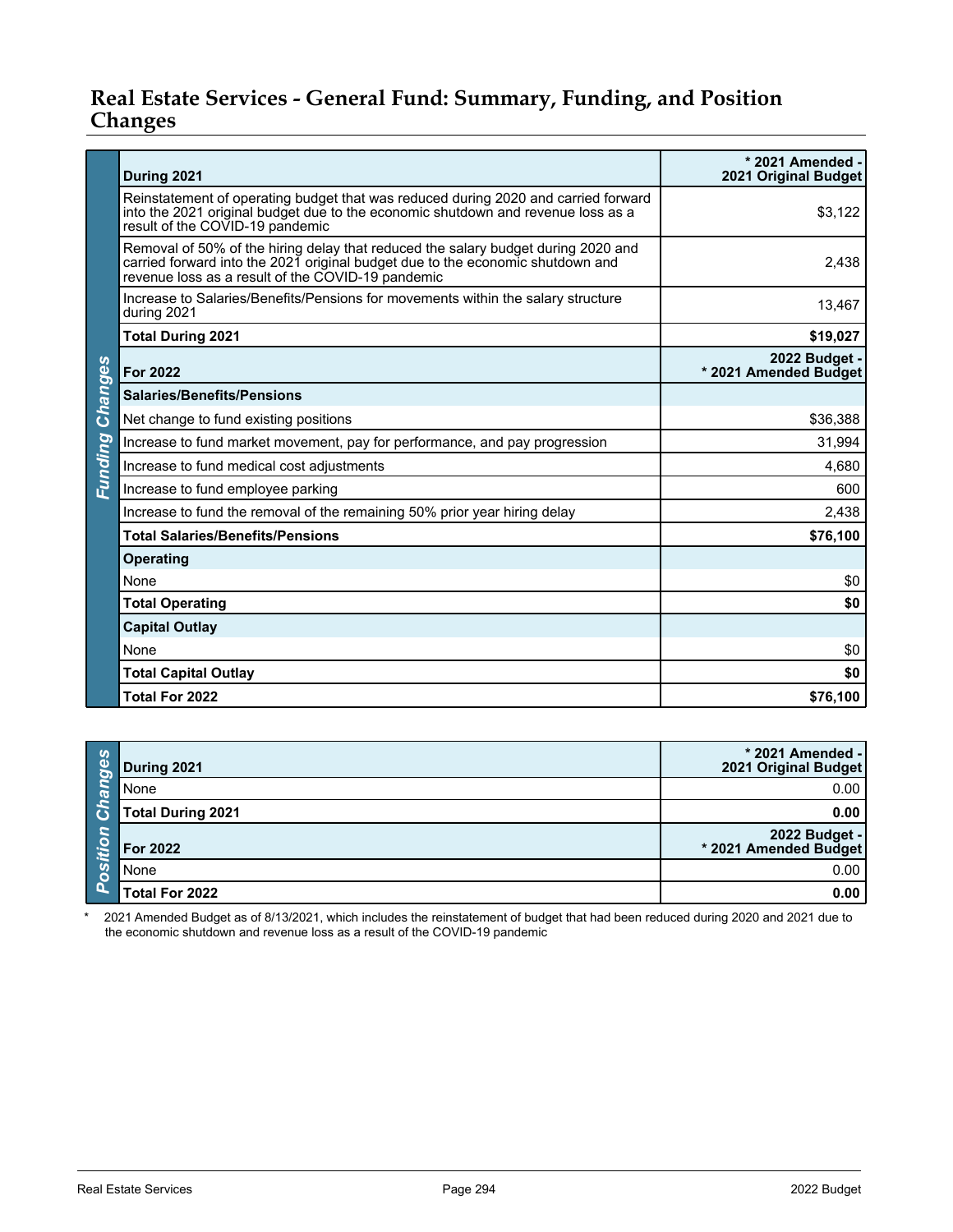### 001 - GENERAL FUND Real Estate Services

| <b>Acct # - Description</b>             | 2019<br><b>Actual</b> | 2020<br><b>Actual</b> | 2021<br>Original<br><b>Budget</b> | $*2021$<br>Amended<br><b>Budget</b> | 2022<br><b>Budget</b> | 2022 Budget -<br>* 2021 Amended<br><b>Budget</b> |
|-----------------------------------------|-----------------------|-----------------------|-----------------------------------|-------------------------------------|-----------------------|--------------------------------------------------|
| <b>Salaries/Benefits/Pensions</b>       |                       |                       |                                   |                                     |                       |                                                  |
| 51205 - CIVILIAN SALARIES               | 322,694               | 381,156               | 375,978                           | 391,570                             | 451,555               | 59,985                                           |
| 51245 - RETIREMENT TERM VACATION        | 947                   | 0                     | 0                                 | 0                                   | 0                     | 0                                                |
| 51260 - VACATION BUY PAY OUT            | 319                   | 2,150                 | $\Omega$                          | 0                                   | $\Omega$              | 0                                                |
| 51299 - SALARIES REIMBURSEMENTS         | (892)                 | (2, 150)              | $\Omega$                          | 0                                   | $\mathbf{0}$          | $\Omega$                                         |
| 51610 - PERA                            | 42,757                | 51,921                | 54,157                            | 54,348                              | 64,676                | 10,328                                           |
| 51615 - WORKERS COMPENSATION            | 809                   | 958                   | 952                               | 985                                 | 1,116                 | 131                                              |
| 51620 - EQUITABLE LIFE INSURANCE        | 900                   | 1,038                 | 1,457                             | 1,457                               | 1,641                 | 184                                              |
| 51640 - DENTAL INSURANCE                | 2,207                 | 2,437                 | 2,596                             | 2,596                               | 2,580                 | (16)                                             |
| 51655 - RETIRED EMP MEDICAL INS         | 0                     | 0                     | 2,000                             | 2,000                               | 2,000                 | 0                                                |
| 51670 - PARKING FOR EMPLOYEES           | 1,022                 | 1,770                 | 2,400                             | 2,400                               | 3,000                 | 600                                              |
| 51690 - MEDICARE                        | 4,550                 | 5,422                 | 5,523                             | 5,612                               | 6,477                 | 865                                              |
| 51695 - CITY EPO MEDICAL PLAN           | 28,223                | 33,639                | 37,735                            | 37,735                              | 54,562                | 16,827                                           |
| 51696 - ADVANTAGE HD MED PLAN           | 17,923                | 17,113                | 19,556                            | 19,556                              | 7,502                 | (12,054)                                         |
| 51697 - HRA BENEFIT TO ADV MED PLAN     | 1,608                 | 1,196                 | 1,250                             | 1,250                               | 500                   | (750)                                            |
| <b>Salaries/Benefits/Pensions Total</b> | 423,067               | 496,650               | 503,604                           | 519,509                             | 595,609               | 76,100                                           |
| Operating                               |                       |                       |                                   |                                     |                       |                                                  |
| 52105 - MISCELLANEOUS OPERATING         | 24                    | 0                     | 0                                 | 0                                   | $\mathbf 0$           | 0                                                |
| 52110 - OFFICE SUPPLIES                 | 1,365                 | 1,225                 | 1,500                             | 1,500                               | 2,000                 | 500                                              |
| 52111 - PAPER SUPPLIES                  | 682                   | 264                   | 1,500                             | 1,500                               | 1,500                 | 0                                                |
| 52120 - COMPUTER SOFTWARE               | 0                     | 972                   | 1,670                             | 1,670                               | 1,670                 | 0                                                |
| 52125 - GENERAL SUPPLIES                | 1,469                 | 311                   | 2,000                             | 2,000                               | 2,000                 | 0                                                |
| 52135 - POSTAGE                         | 188                   | 164                   | 600                               | 600                                 | 600                   | 0                                                |
| 52165 - LICENSES AND TAGS               | 20                    | 0                     | 10                                | 10                                  | 10                    | 0                                                |
| 52265 - MAINT BUILDINGS AND STRUCTURE   | 1,343                 | 0                     | 0                                 | 0                                   | $\Omega$              | 0                                                |
| 52575 - SERVICES                        | 914                   | 3,623                 | 1,000                             | 1,000                               | 1,000                 | 0                                                |
| 52605 - CAR MILEAGE                     | $\overline{2}$        | 5                     | 0                                 | 0                                   | 0                     | 0                                                |
| 52615 - DUES AND MEMBERSHIP             | 524                   | 474                   | 500                               | 500                                 | 500                   | 0                                                |
| 52625 - MEETING EXPENSES IN TOWN        | 65                    | 41                    | 125                               | 125                                 | 525                   | 400                                              |
| 52630 - TRAINING                        | 1,773                 | 2,627                 | 3,342                             | 3,342                               | 3,342                 | $\Omega$                                         |
| 52655 - TRAVEL OUT OF TOWN              | 0                     | 0                     | 200                               | 2,500                               | 1,300                 | (1,200)                                          |
| 52738 - CELL PHONE BASE CHARGES         | 542                   | 250                   | 636                               | 636                                 | 636                   | 0                                                |
| 52776 - PRINTER CONSOLIDATION COST      | 2,968                 | 2,802                 | 3,582                             | 4,404                               | 4,404                 | 0                                                |
| 52874 - OFFICE SERVICES PRINTING        | 59                    | 176                   | 600                               | 600                                 | 900                   | 300                                              |
| 65160 - RECRUITMENT                     | 118                   | 0                     | 0                                 | 0                                   | 0                     | 0                                                |
| <b>Operating Total</b>                  | 12,056                | 12,934                | 17,265                            | 20,387                              | 20,387                | 0                                                |
| <b>Capital Outlay</b>                   |                       |                       |                                   |                                     |                       |                                                  |
| 53030 - FURNITURE AND FIXTURES          | 1,438                 | 0                     | 430                               | 430                                 | 430                   | 0                                                |
| <b>Capital Outlay Total</b>             | 1,438                 | 0                     | 430                               | 430                                 | 430                   | $\bf{0}$                                         |
| <b>Grand Total</b>                      | 436,561               | 509,584               | 521,299                           | 540,326                             | 616,426               | 76,100                                           |
| Revenue                                 |                       |                       |                                   |                                     |                       |                                                  |
| 42605 - ENT FUND UTIL ALLOCATION        | 145,578               | 293,781               | 138,246                           | 138,246                             | 183,637               | 45,391                                           |
| 42710 - OTHER REVENUE                   | 9,780                 | 12,960                | 7,300                             | 7,300                               | 7,300                 | 0                                                |
| 42720 - OTHER BILLED INVOICES           | 14,458                | 6,421                 | 0                                 | 0                                   | 0                     | 0                                                |
| <b>Total Revenue</b>                    | 169,816               | 313,162               | 145,546                           | 145,546                             | 190,937               | 45,391                                           |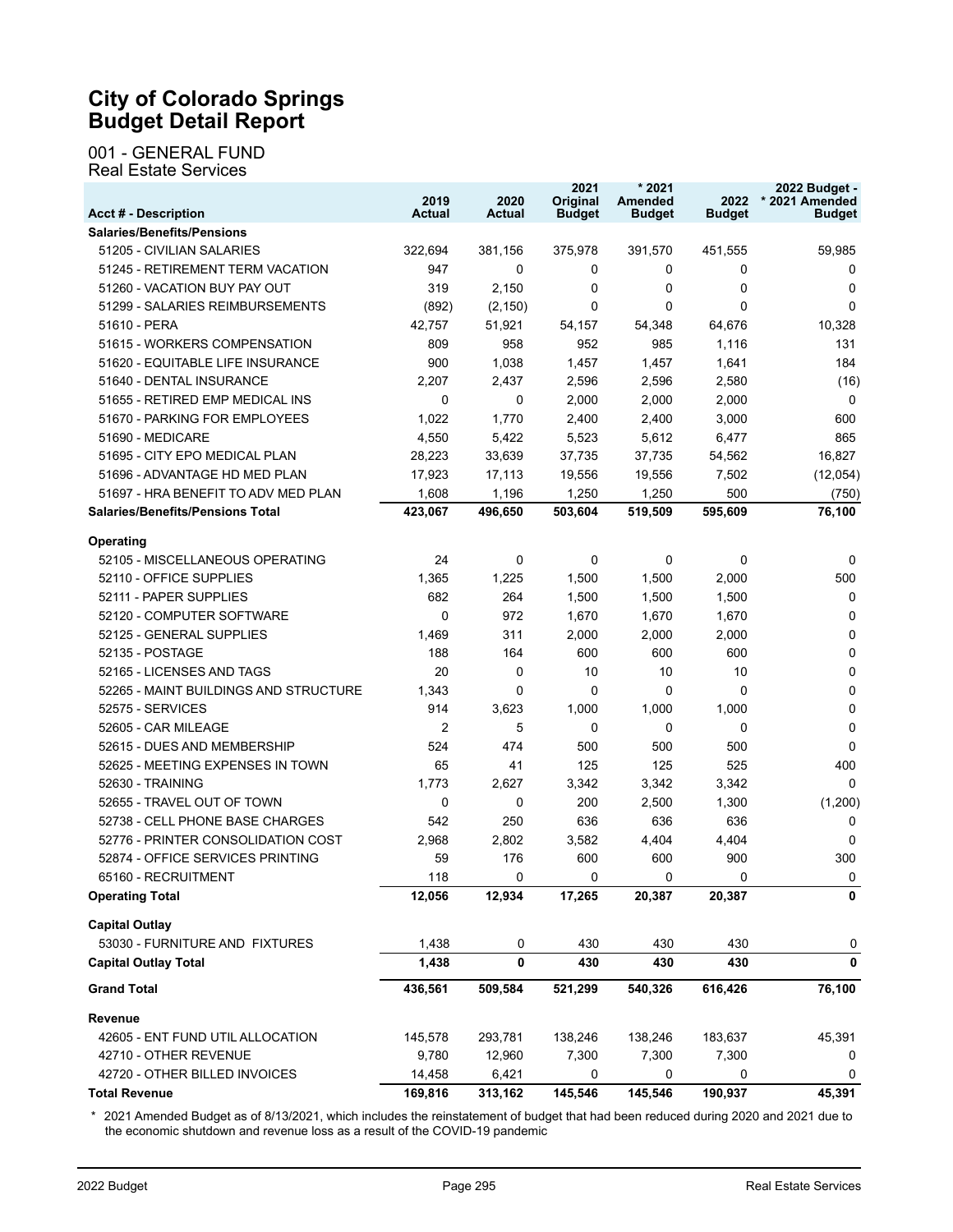This page left blank intentionally.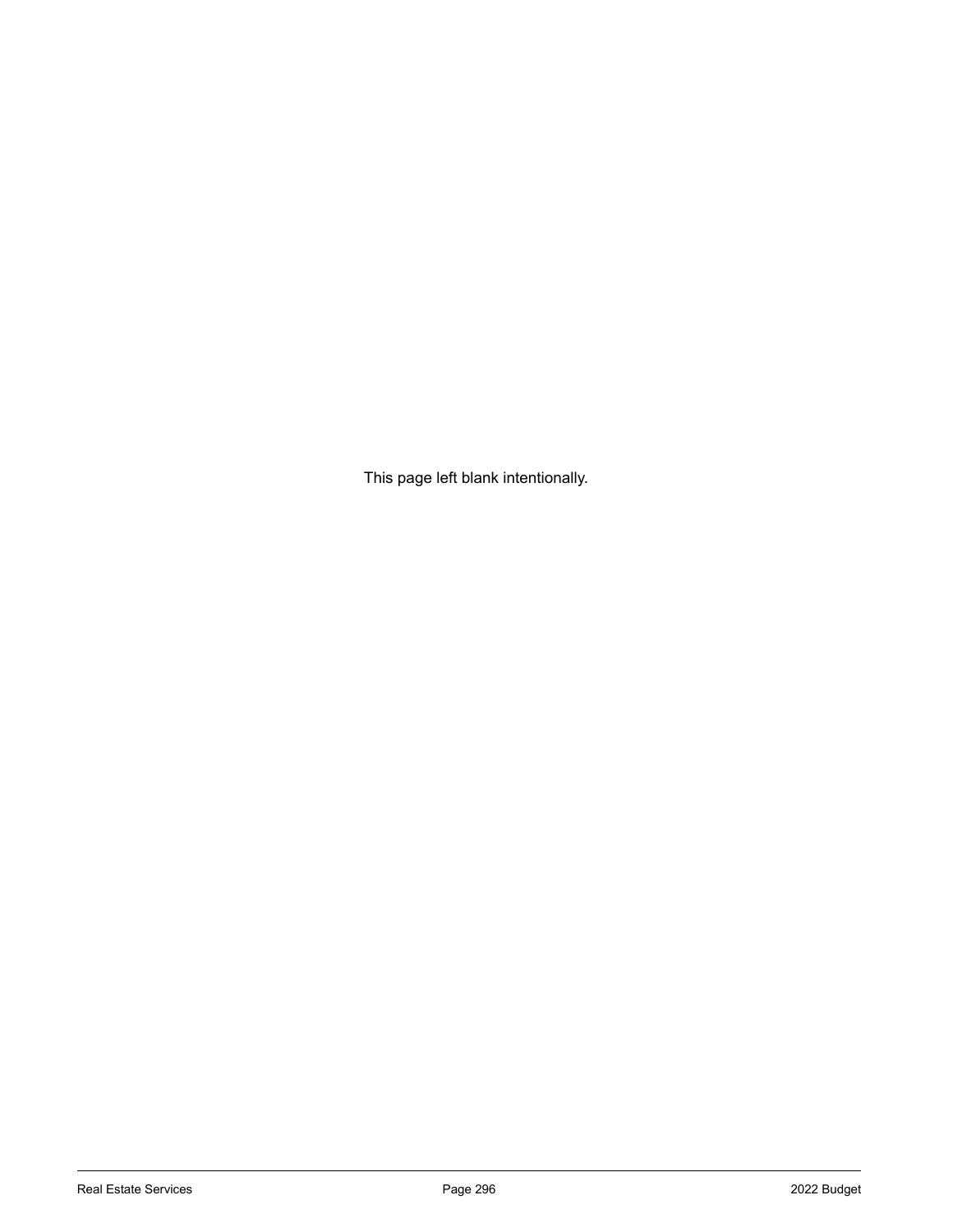# Support Services

**Ryan Trujillo, Director** | (719) 385-6602 | Ryan.Trujillo@coloradosprings.gov

## **All Funds Summary**

|                | Use of Funds                | 2020<br><b>Actual</b> | 2021<br>Original<br><b>Budget</b> | * 2021<br><b>Amended</b><br><b>Budget</b> | 2022<br><b>Budget</b> | 2022 Budget -<br>* 2021 Amended<br><b>Budget</b> |
|----------------|-----------------------------|-----------------------|-----------------------------------|-------------------------------------------|-----------------------|--------------------------------------------------|
|                | <b>General Fund</b>         | \$3,416,167           | \$3,927,826                       | \$4,022,115                               | \$5,137,700           | \$1,115,585                                      |
|                | General Fund - CIP          | 1,011,694             | 4,962,576                         | 4,585,076                                 | 3,421,612             | (1, 163, 464)                                    |
|                | Grants Fund**               | 289,695               | 0                                 | 0                                         | 400,000               | 400,000                                          |
|                | Office Services Fund        | 1,563,293             | 1,822,149                         | 1,822,149                                 | 1,813,402             | (8,747)                                          |
| <b>Funds</b>   | Radio Fund                  | 1.460.615             | 1,645,370                         | 1,645,370                                 | 1,705,478             | 60,108                                           |
|                | <b>Total</b>                | \$7,741,464           | \$12,357,921                      | \$12,074,710                              | \$12,478,192          | \$403,482                                        |
| $\overline{M}$ |                             |                       |                                   |                                           |                       |                                                  |
|                | <b>Positions</b>            |                       |                                   |                                           |                       |                                                  |
|                | <b>General Fund</b>         | 27.00                 | 27.00                             | 27.00                                     | 29.00                 | 2.00                                             |
|                | <b>Office Services Fund</b> | 9.00                  | 9.00                              | 9.00                                      | 9.00                  | 0.00                                             |
|                | Radio Fund                  | 8.00                  | 8.00                              | 8.00                                      | 8.00                  | 0.00                                             |
|                | <b>Total</b>                | 44.00                 | 44.00                             | 44.00                                     | 46.00                 | 2.00                                             |

\* 2021 Amended Budget as of 8/13/2021, which includes the reinstatement of budget that had been reduced during 2020 and 2021 due to the economic shutdown and revenue loss as a result of the COVID-19 pandemic

## **Significant Changes vs. 2021**

- Increase of approximately \$360,000 in the General Fund mainly to fund existing positions, pay for performance and movements within the salary structure, parking increases, medical cost adjustments, removal of the hiring delay in 2021, and to set up a standby program for facilities maintenance staff
- Increase of \$250,000 in the General Fund for the telematics contract for fleet/equipment city-wide
- Increase of \$230,737 in the General Fund added during the Budget Markup Session to fund 1.00 Fleet Analyst and 1.00 Business Project Manager for the Data Management Program in the Office of Innovation
- Increase of approximately \$116,000 in the General Fund to fund other contractual obligations across the department including waste management and OpenData
- Increase of approximately \$148,000 in the General Fund due to the transfer of the Xerox contract from Information Technology
- Decrease of approximately \$1.2 million in the General Fund CIP to reflect planned facilities maintenance CIP projects and radio replacement lease, largely due to one-time projects added during 2021 that are removed in 2022
- Increase of \$400,000 in the Grants Fund for projected grant awards for City Hall building improvements
- Increase of approximately \$51,000 in the Office Services Fund mainly to fund existing positions, pay for performance and movements within the salary structure, parking increases, and medical cost adjustments; less approximately \$59,000 for a temporary reduction in the Admin Pro-Rate charged for use of city services
- Increase of approximately \$60,000 in the Radio Fund mainly to fund existing positions, pay for performance and movements within the salary structure, parking increases, and medical cost adjustments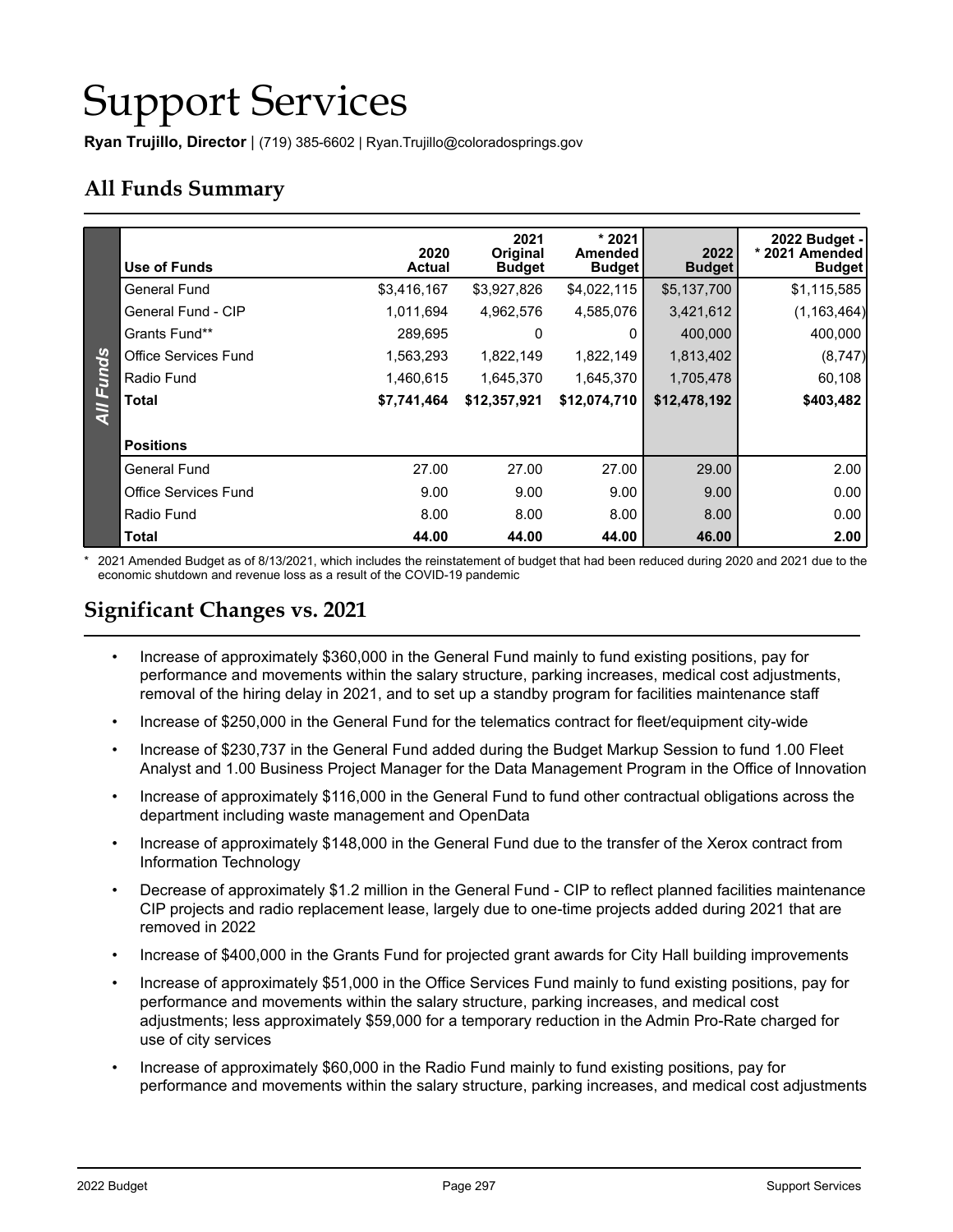## **Support Services - Overview**

The Support Services Department collaborates with other City departments and the community to improve organizational processes, implement creative solutions to overcome organizational obstacles, and ensure a sustainable and resilient future for Colorado Springs. The Department manages citywide operations, including facilities, fleet, innovation strategies, office services, and radio communications, and provides transparency and insight to the public and City leaders.

#### Facilities Management

- Manages Citywide facilities maintenance
- Manages the Citywide Facilities Committee, coordinating facility capital improvement projects, and other Citywide facilities related initiatives

#### Fleet Management

- Manages acquisition and purchase contracts
- Manages citywide fleet maintenance service contract
- Manages disposal process and investment recovery contract
- Develops and implements fleet replacement strategy
- Manages the City and Colorado Springs Utilities fuel strategy and operations

#### Office of Innovation

- Manages and implements the City's Smart City Program, SmartCOS
- Leads citywide sustainability efforts in partnership with regional stakeholders
- Manages telecommunications activities including cable franchise agreements and small cell master license agreements
- Manages and implements the City's Data Management Program

#### Office Services

• Provides printing, reprographics, and mail processing services to all City departments and Colorado Springs Utilities

#### Radio Communications

- Manage installation and maintenance of the radio communications infrastructure
- Manage and maintain the Regional Public Safety Paging system and infrastructure
- Manage cell service provider leasing contracts on City owned radio towers and buildings
- Maintain and operate microwave communication paths for City department's cameras, internet, and radio systems
- Install and maintain electronic equipment supporting public safety and general City operations
	- City security cameras, Municipal Court video and audio systems, fire station alerting systems, radar guns, pole cameras, and surveillance equipment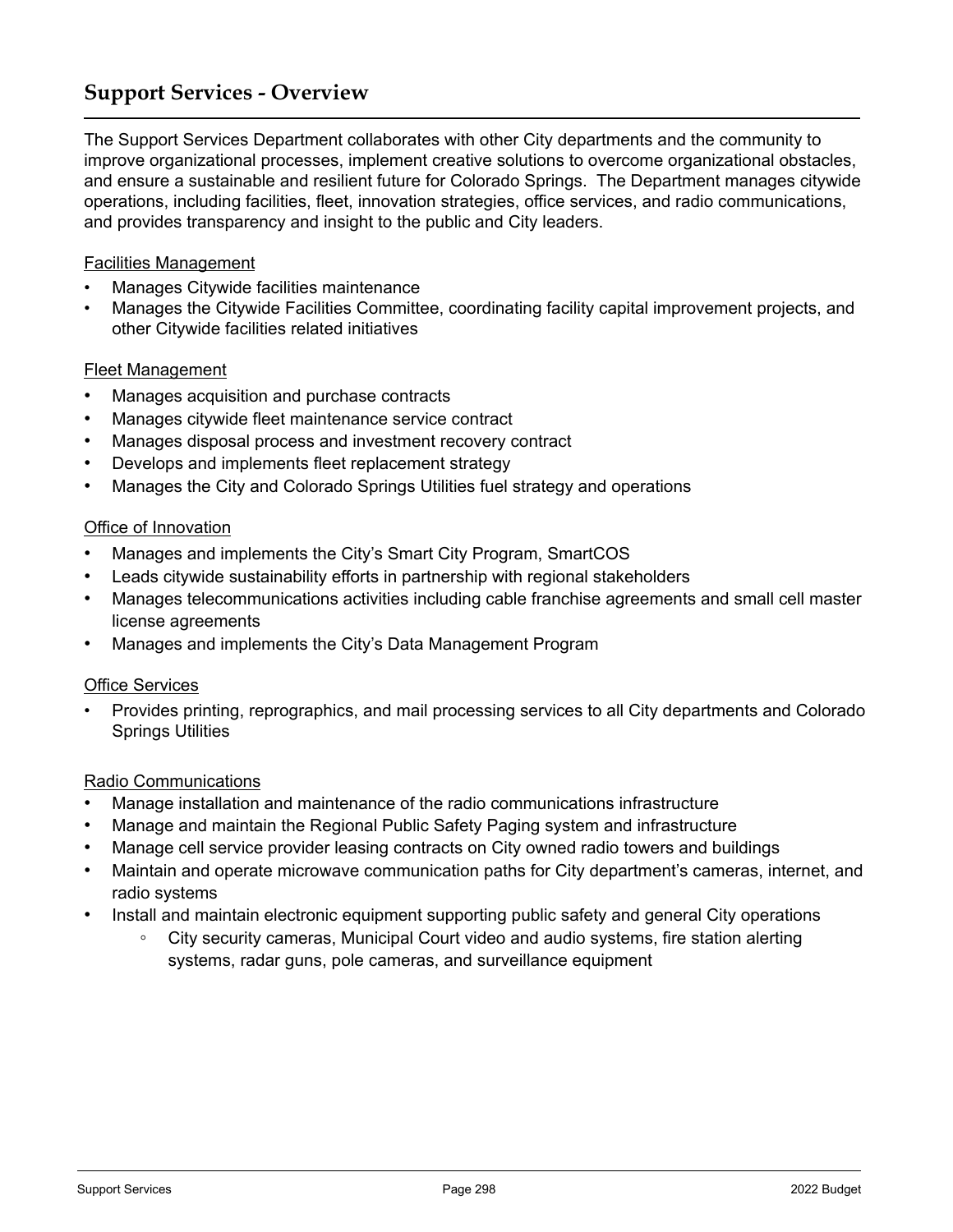## **Support Services - Functions**

The Support Services Division manages the following General Fund supported functions:

| <b>Support Services Functions</b>       | 2019<br><b>Actual</b> | 2020<br><b>Actual</b> | 2021<br>Original<br><b>Budget</b> | $*2021$<br>Amended I<br><b>Budget</b> | 2022<br><b>Budget</b> |
|-----------------------------------------|-----------------------|-----------------------|-----------------------------------|---------------------------------------|-----------------------|
| Downtown Facilities                     | \$1,048,320           | \$843.871             | \$761,455                         | \$762.168                             | \$845,192             |
| Facilities Management                   | 192.878               | 1.149.101             | 1.446.452                         | 1.446.452                             | 1,640,235             |
| Fleet Management                        | 6.825.694             | 723.938               | 714.570                           | 758.102                               | 1,174,624             |
| Office of Innovation                    | 702.983               | 699.257               | 1.005.349                         | 1.055.393                             | 1,477,649             |
| <b>Total Support Services Functions</b> | \$8,769,875           | \$3,416,167           | \$3,927,826                       | \$4,022,115                           | \$5,137,700           |

\* 2021 Amended Budget as of 8/13/2021, which includes the reinstatement of budget that had been reduced during 2020 and 2021 due to the economic shutdown and revenue loss as a result of the COVID-19 pandemic

## **Support Services - Organizational Chart**



\* The Deputy Chief of Staff is funded as part of the Mayor's Office budget. This position is not reflected in the position count in the Budget Summary below.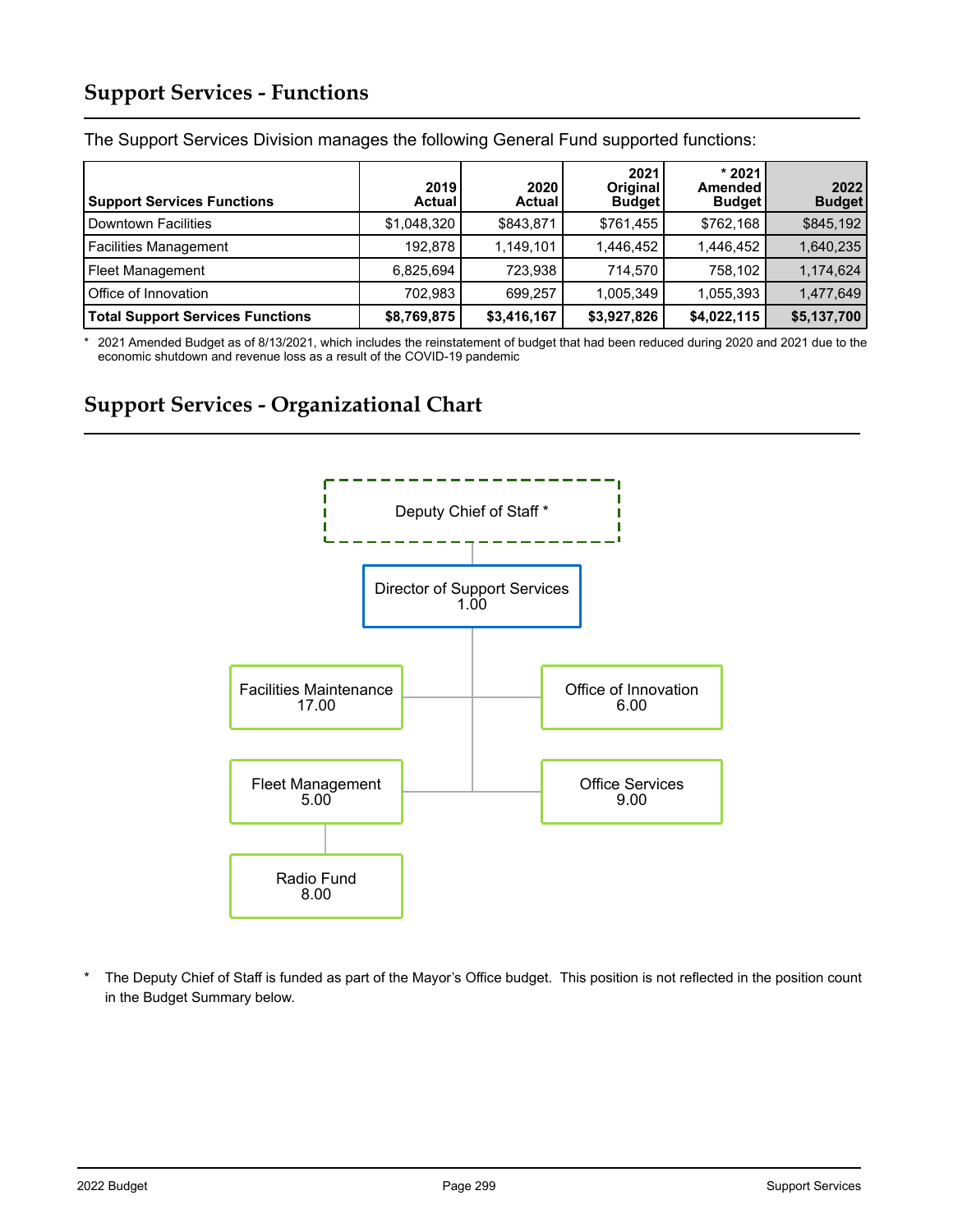# **Strategic Plan Update**

| Goals                             | <b>Investing in</b><br><b>Infrastructure</b>                                                                                                                                                                                                                                                                                                                                                                                                                                                          | <b>Excelling in</b><br><b>City Services</b>                                                                                                                                                                                                                                                                                                                                                                                                          |
|-----------------------------------|-------------------------------------------------------------------------------------------------------------------------------------------------------------------------------------------------------------------------------------------------------------------------------------------------------------------------------------------------------------------------------------------------------------------------------------------------------------------------------------------------------|------------------------------------------------------------------------------------------------------------------------------------------------------------------------------------------------------------------------------------------------------------------------------------------------------------------------------------------------------------------------------------------------------------------------------------------------------|
| Initiatives                       | Develop a nationally recognized<br>$\bullet$<br>smart cities program that is adding<br>value to citizens and driving<br>economic development. (2.4)                                                                                                                                                                                                                                                                                                                                                   | Leverage technology, innovation and<br>٠<br>business improvement practices to<br>enable citywide efficiencies. (4.19)                                                                                                                                                                                                                                                                                                                                |
| Performance<br><b>Measures</b>    | Implement 10 smart city pilot<br>projects by 2021. $(2.4.1)$                                                                                                                                                                                                                                                                                                                                                                                                                                          | By 2021, achieve the fleet replacement<br>strategy of:<br>Vehicles: 10 years/ 100k mile<br>$\circ$<br>average<br>Equipment: 12 year/4,000k hour<br>$\circ$<br>Police Sedan/SUV: 8 years/80k<br>$\circ$<br>mile average.<br>(4.19.2)                                                                                                                                                                                                                  |
| ements<br>able<br>Nota<br>Achieve | The Office of Innovation has<br>$\bullet$<br>launched the following smart city<br>pilot projects to date:<br>1. Smart Streetlights Pilot<br>2. Smart Weather Sensor<br>Pilot<br>3. Electric Vehicles Readiness<br>Plan<br><b>Smart Fleet Pilot</b><br>4.<br><b>Barn Owl Pilot</b><br>5.<br>6.<br>5G<br>7.<br><b>Microgrid Readiness Plan</b><br>8.<br>Data Management Program<br>9. Smart Building<br>Management Program<br>Full project details found at<br>www.coloradosprings.gov/smartcos (2.4.1) | As of Q2 2021, Support Services has met<br>$\bullet$<br>the majority of its target goals with the<br>adoption of the fleet replacement strategy,<br>reducing the average age of vehicles by 4<br>years, equipment by 2 years, and law<br>enforcement pursuit vehicles by 3 years.<br><b>Current Averages:</b><br>Vehicles: 10 Years/ 51,916 miles<br>Equipment: 13 Years/ 887 Hours<br>Police Sedan/SUV: 6 Years/ 48,183<br><b>Miles</b><br>(4.19.2) |

**Note**:The information contained in this Strategic Plan update demonstrates progress on a sampling of department Initiatives and Performance Measures. For a full listing of each department's Initiatives and Performance Measures (reference the ID numbers within the parentheses), see the City's Strategic Plan beginning on Page 19.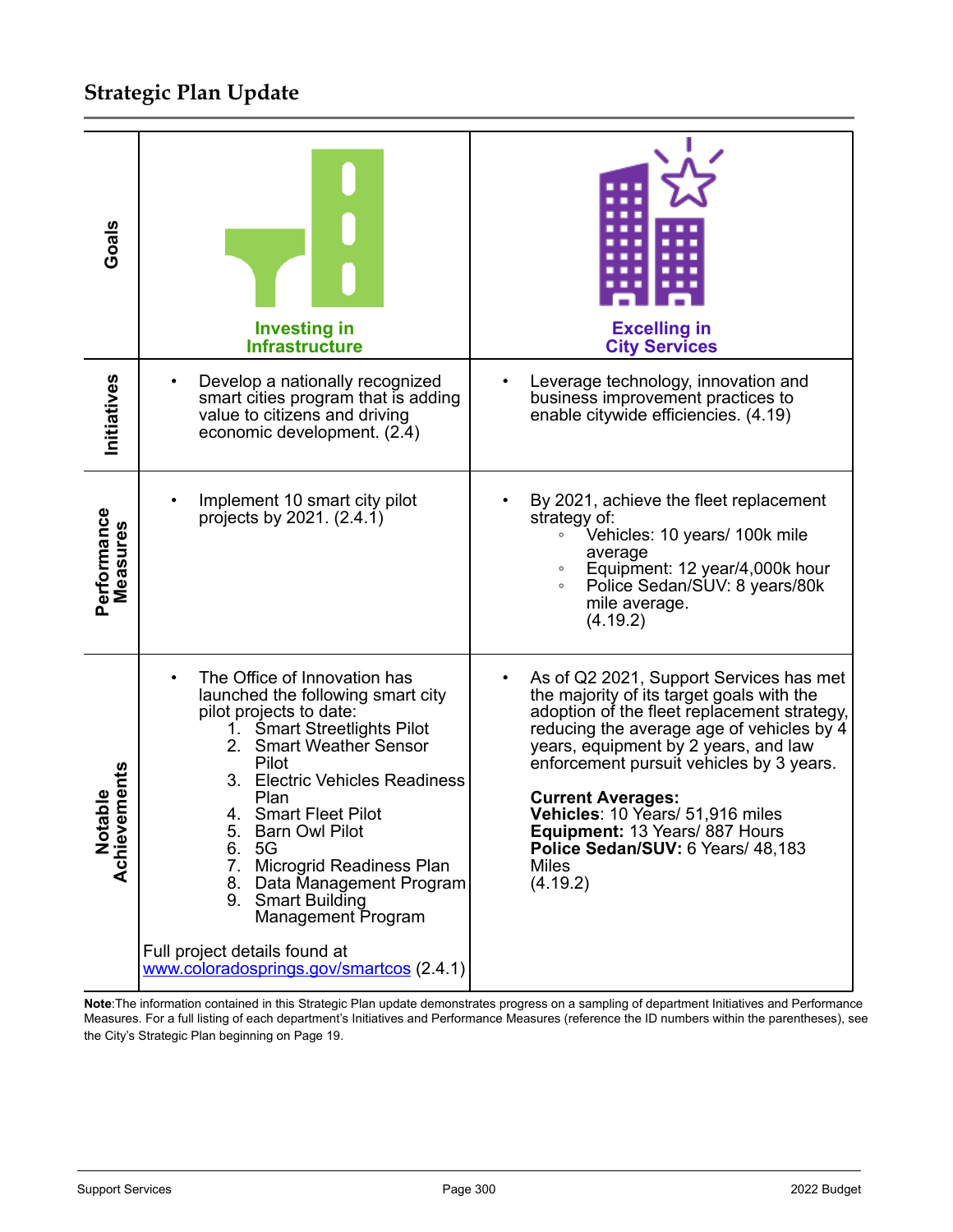The sections below provide a summary of the Budget, authorized positions, changes that occurred after the budget was implemented for 2021, and changes occurring as part of the 2022 Budget for each fund including General Fund, Office Services Fund, Radio Fund, and CIP.

|                     | <b>Use of Funds</b>                             | 2019<br><b>Actual</b> | 2020<br><b>Actual</b> | 2021<br>Original<br><b>Budget</b>        | $*2021$<br><b>Amended</b><br><b>Budget</b> | 2022<br><b>Budget</b> | 2022 Budget -<br>* 2021 Amended<br><b>Budget</b> |
|---------------------|-------------------------------------------------|-----------------------|-----------------------|------------------------------------------|--------------------------------------------|-----------------------|--------------------------------------------------|
|                     | Salary/Benefits/<br>Pensions                    | \$1,159,348           | \$2,111,899           | \$2,483,103                              | \$2,488,695                                | \$3,079,361           | \$590,666                                        |
|                     | Operating                                       | 5,279,086             | 1,253,440             | 1,435,869                                | 1,524,566                                  | 2,049,485             | 524,919                                          |
|                     | Capital Outlay                                  | 2,331,441             | 50,828                | 8,854                                    | 8,854                                      | 8,854                 | $\Omega$                                         |
|                     | <b>Total</b>                                    | \$8,769,875           | \$3,416,167           | \$3,927,826                              | \$4,022,115                                | \$5,137,700           | \$1,115,585                                      |
|                     |                                                 |                       |                       |                                          |                                            |                       |                                                  |
|                     | <b>CIP</b>                                      | \$2,030,254           | \$1,011,694           | \$4,962,576                              | \$4,585,076                                | \$3,421,612           | (\$1,163,464)                                    |
|                     |                                                 |                       |                       |                                          |                                            |                       |                                                  |
|                     | <b>Grand Total</b>                              | \$10,800,129          | \$4,427,861           | \$8,890,402                              | \$8,607,191                                | \$8,559,312           | (\$47,879)                                       |
|                     |                                                 |                       |                       |                                          |                                            |                       |                                                  |
|                     | <b>Revenue</b>                                  | \$234,141             | \$88,012              | \$73,459                                 | \$73,459                                   | \$73,459              | \$0                                              |
|                     |                                                 |                       |                       |                                          |                                            |                       |                                                  |
| <b>General Fund</b> | <b>Position Title</b>                           |                       | 2020<br><b>Actual</b> | 2021<br><b>Original</b><br><b>Budget</b> | $*2021$<br><b>Amended</b><br><b>Budget</b> | 2022<br><b>Budget</b> | 2022 Budget -<br>* 2021 Amended<br><b>Budget</b> |
|                     | Analyst II                                      |                       | 3.00                  | 3.00                                     | 3.00                                       | 4.00                  | 1.00                                             |
|                     | <b>Business Project Manager II</b>              |                       | 0.00                  | 0.00                                     | 0.00                                       | 1.00                  | 1.00                                             |
|                     | <b>Contract Compliance Coordinator</b>          |                       | 1.00                  | 1.00                                     | 1.00                                       | 1.00                  | 0.00                                             |
|                     | <b>Contracting Specialist I</b>                 |                       | 1.00                  | 1.00                                     | 1.00                                       | 1.00                  | 0.00                                             |
|                     | CRM Configuration and<br>Improvement Specialist |                       | 1.00                  | 1.00                                     | 1.00                                       | 1.00                  | 0.00                                             |
|                     | <b>Director of Support Services</b>             |                       | 1.00                  | 1.00                                     | 1.00                                       | 1.00                  | 0.00                                             |
|                     | Dispatcher                                      |                       | 1.00                  | 1.00                                     | 1.00                                       | 1.00                  | 0.00                                             |
|                     | <b>Facilities Manager</b>                       |                       | 1.00                  | 1.00                                     | 1.00                                       | 1.00                  | 0.00                                             |
|                     | <b>Fleet Contract Manager</b>                   |                       | 1.00                  | 1.00                                     | 1.00                                       | 1.00                  | 0.00                                             |
|                     | <b>Fleet Services Coordinator</b>               |                       | 3.00                  | 3.00                                     | 3.00                                       | 3.00                  | 0.00                                             |
|                     | Innovation Manager                              |                       | 1.00                  | 1.00                                     | 1.00                                       | 1.00                  | 0.00                                             |
|                     | Maintenance Technician II                       |                       | 1.00                  | 1.00                                     | 1.00                                       | 1.00                  | 0.00                                             |
|                     | Senior Maintenance Technician                   |                       | 0.00                  | 0.00                                     | 1.00                                       | 1.00                  | 0.00                                             |
|                     | Skilled Maintenance Supervisor                  |                       | 4.00                  | 4.00                                     | 4.00                                       | 4.00                  | 0.00                                             |
|                     | Skilled Maintenance Technician I                |                       | 3.00                  | 3.00                                     | 3.00                                       | 3.00                  | 0.00                                             |
|                     | Skilled Maintenance Technician II               |                       | 5.00                  | 5.00                                     | 4.00                                       | 4.00                  | 0.00                                             |
|                     | <b>Total Positions</b>                          |                       | 27.00                 | 27.00                                    | 27.00                                      | 29.00                 | 2.00                                             |

### **Support Services - General Fund: Summary, Funding, and Position Changes**

\* 2021 Amended Budget as of 8/13/2021, which includes the reinstatement of budget that had been reduced during 2020 and 2021 due to the economic shutdown and revenue loss as a result of the COVID-19 pandemic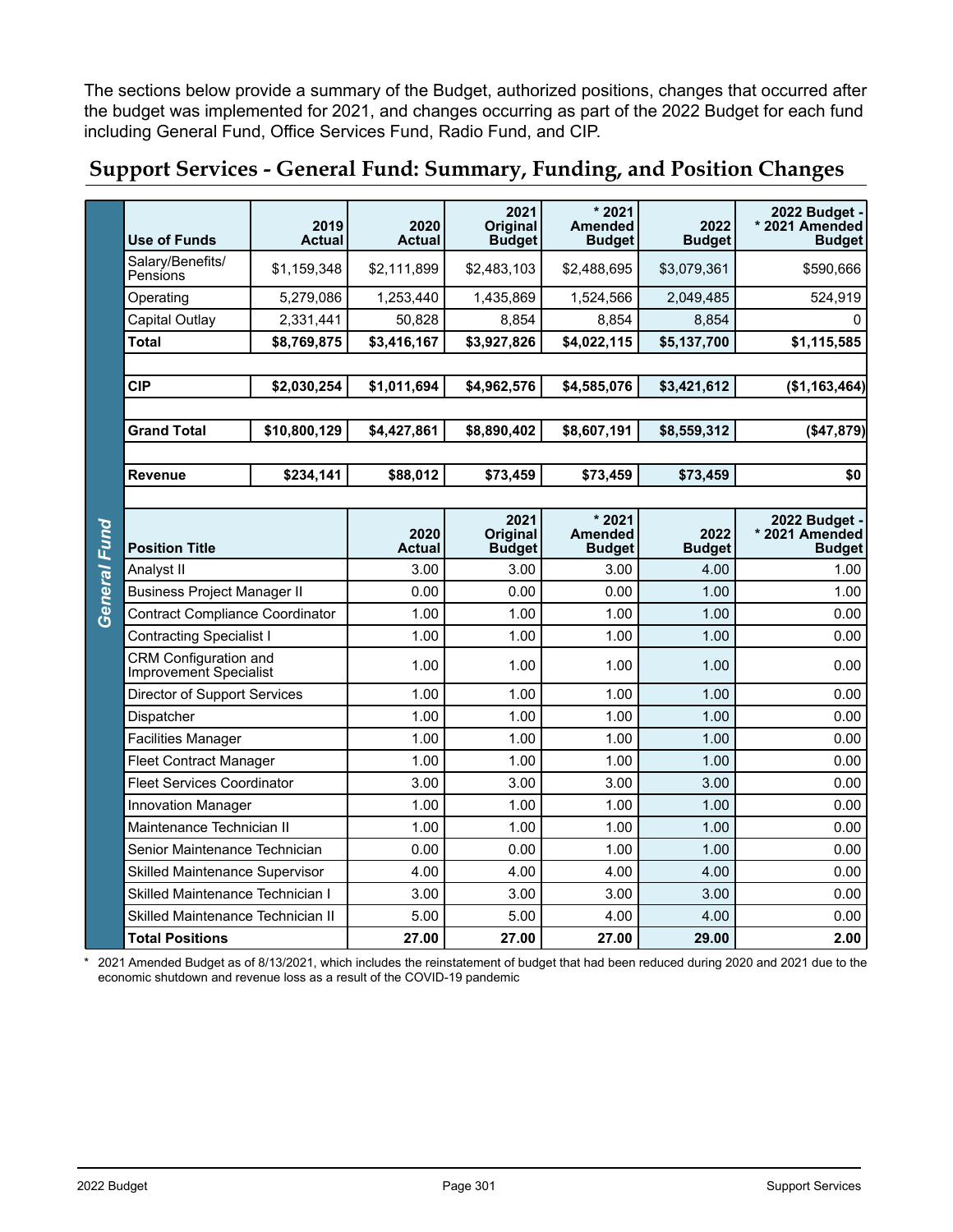# **Support Services - General Fund: Funding and Position Changes**

|                         | During 2021                                                                                                                                                                                                              | * 2021 Amended -<br>2021 Original Budget |
|-------------------------|--------------------------------------------------------------------------------------------------------------------------------------------------------------------------------------------------------------------------|------------------------------------------|
|                         | Reinstatement of operating budget that was reduced during 2020 and carried forward<br>into the 2021 original budget due to the economic shutdown and revenue loss as a<br>result of the COVID-19 pandemic                | \$88,697                                 |
|                         | Removal of 50% of the hiring delay that reduced the salary budget during 2020 and<br>carried forward into the 2021 original budget due to the economic shutdown and<br>revenue loss as a result of the COVID-19 pandemic | 5,592                                    |
|                         | Transfer Police Operations Center (POC) generator project funding from Support<br>Services to Police                                                                                                                     | 377,500                                  |
|                         | <b>Total During 2021</b>                                                                                                                                                                                                 | \$471,789                                |
|                         | For 2022                                                                                                                                                                                                                 | 2022 Budget -<br>* 2021 Amended Budget   |
|                         | <b>Salaries/Benefits/Pensions</b>                                                                                                                                                                                        |                                          |
|                         | Net change to fund existing positions                                                                                                                                                                                    | \$169,594                                |
|                         | Increase to fund market movement, pay for performance, and pay progression                                                                                                                                               | 153,089                                  |
|                         | Increase to fund medical cost adjustments                                                                                                                                                                                | 21,057                                   |
|                         | Increase to fund employee parking                                                                                                                                                                                        | 600                                      |
|                         | Increase to fund the removal of the remaining 50% prior year hiring delay                                                                                                                                                | 5,589                                    |
| <b>Funding Changes</b>  | Increase to fund 1.00 FTE Fleet Analyst II and 1.00 FTE Business Project Manager II<br>for the Data Management Program in the Office of Innovation added during markup                                                   | 230,737                                  |
|                         | Redistribution from Operating to Salaries/Benefits/Pensions                                                                                                                                                              | 10,000                                   |
|                         | <b>Total Salaries/Benefits/Pensions</b>                                                                                                                                                                                  | \$590,666                                |
|                         | <b>Operating</b>                                                                                                                                                                                                         |                                          |
|                         | Increase to fund the telematics contract for fleet vehicles/equipment city-wide                                                                                                                                          | \$250,000                                |
|                         | Increased to fund waste management contract                                                                                                                                                                              | 60,000                                   |
|                         | Increase to fund the OpenBudget and OpenData contracts                                                                                                                                                                   | 50,000                                   |
|                         | Transfer from the Police Department to fund OpenData program                                                                                                                                                             | 20,000                                   |
|                         | Increase to fund Southern CO Educational Television Consortium (SCETC) contract                                                                                                                                          | 5,627                                    |
|                         | Increase to fund parking services for City owned vehicles                                                                                                                                                                | 1,680                                    |
|                         | Transfer Xerox contract budget from IT to Support Services                                                                                                                                                               | 147,612                                  |
|                         | Redistribution from Operating to Salaries/Benefits/Pensions                                                                                                                                                              | (10,000)                                 |
|                         | <b>Total Operating</b>                                                                                                                                                                                                   | \$524,919                                |
|                         | <b>Capital Outlay</b>                                                                                                                                                                                                    |                                          |
|                         | None                                                                                                                                                                                                                     | \$0                                      |
|                         | <b>Total Capital Outlay</b>                                                                                                                                                                                              | \$0                                      |
|                         | <b>CIP</b>                                                                                                                                                                                                               |                                          |
|                         | Decrease for 2022 CIP facilities projects due to one-time projects added during 2021                                                                                                                                     | (\$1,163,464)                            |
|                         | <b>Total CIP</b>                                                                                                                                                                                                         | (\$1,163,464)                            |
|                         | Total For 2022                                                                                                                                                                                                           | (\$47,879)                               |
|                         | During 2021                                                                                                                                                                                                              | * 2021 Amended -<br>2021 Original Budget |
|                         | None                                                                                                                                                                                                                     | 0.00                                     |
|                         | <b>Total During 2021</b>                                                                                                                                                                                                 | 0.00                                     |
| <b>Position Changes</b> | For 2022                                                                                                                                                                                                                 | 2022 Budget -<br>* 2021 Amended Budget   |
|                         | Add 2.00 FTE (1.00 Fleet Analyst and 1.00 Business Project Manager) added during<br>the Budget Markup Session                                                                                                            | 2.00                                     |
|                         | Total For 2022                                                                                                                                                                                                           | 2.00                                     |

\* 2021 Amended Budget as of 8/13/2021, which includes the reinstatement of budget that had been reduced during 2020 and 2021 due to the economic shutdown and revenue loss as a result of the COVID-19 pandemic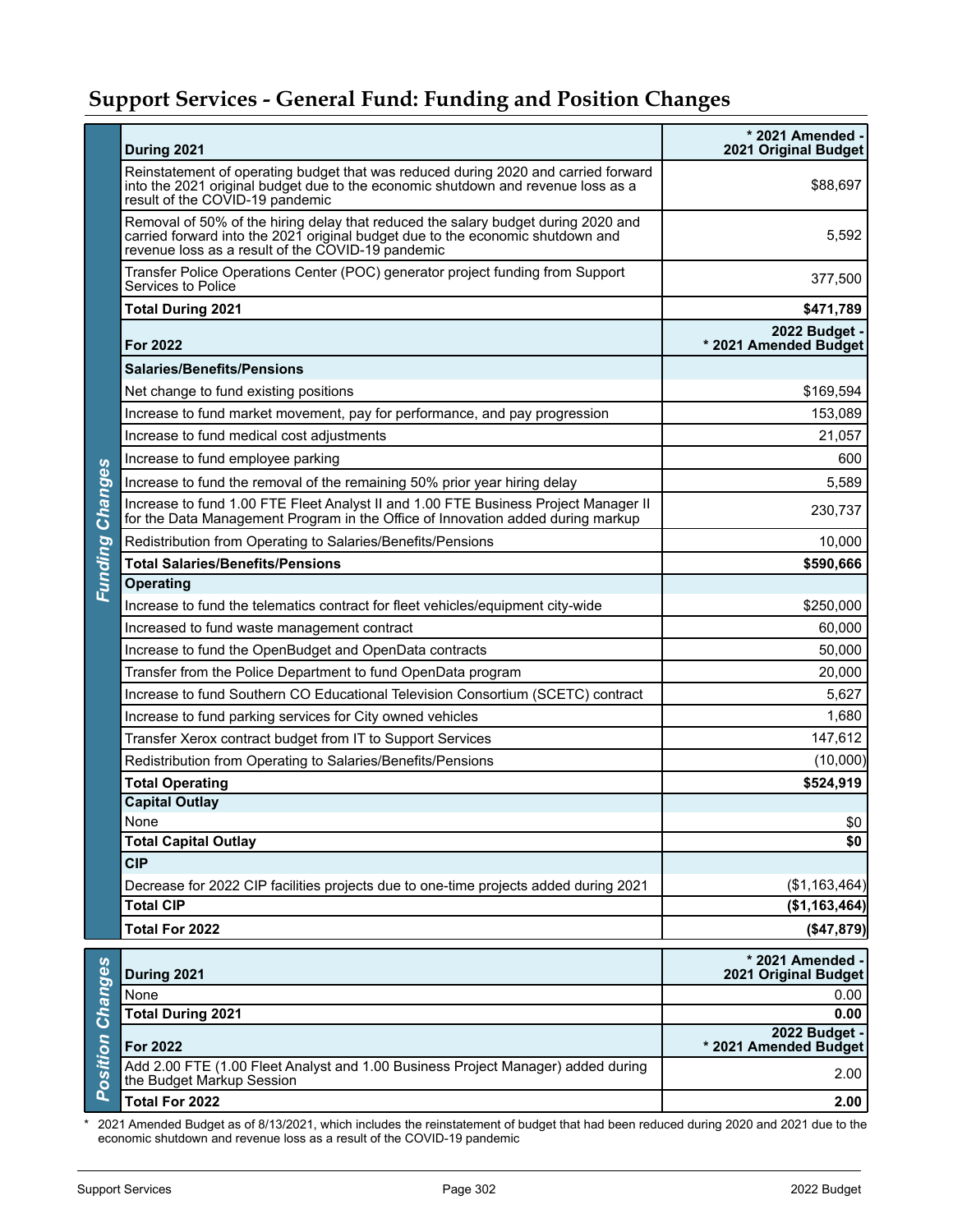# **Support Services - Grants Fund: Summary and Funding Changes**

| ra 2 | $\left \begin{smallmatrix} \omega & \omega \\ \omega & \omega \\ \omega & \omega \end{smallmatrix}\right $ Use of Funds | 2019<br><b>Actual</b> | 2020<br><b>Actual</b> | 2021<br><b>Original</b><br><b>Budget</b> | $*2021$<br>Amended I<br><b>Budget</b> | 2022<br><b>Budget</b> | 2022 Budget -<br>* 2021 Amended<br><b>Budget</b> |
|------|-------------------------------------------------------------------------------------------------------------------------|-----------------------|-----------------------|------------------------------------------|---------------------------------------|-----------------------|--------------------------------------------------|
|      | Grants Fund**                                                                                                           | \$0                   | \$289.695             | \$0                                      | \$0                                   | \$400,000             | \$400,000                                        |
|      | Total                                                                                                                   | \$0                   | \$289.695             | \$0                                      | \$0                                   | \$400,000             | \$400,000                                        |

\*\* The Grants Fund includes appropriation for new grant funding, and may include re-appropriation of prior year grants not awarded, as well as local match. See Grants Overview for more information.

## **Support Services - CIP Program**

|         | <b>Project</b>                            | General<br><b>Fund</b> | <b>Other</b> | <b>Total</b><br><b>Allocation</b> |
|---------|-------------------------------------------|------------------------|--------------|-----------------------------------|
| $m^*$   | <b>Citywide Prioritized CIP Projects</b>  | 1,447,310              |              | 1,447,310                         |
|         | Citywide Emergency Facilities Maintenance | 390,000                |              | 390,000                           |
| Progran | <b>Citywide Facilities Security</b>       | 252,690                |              | 252,690                           |
|         | <b>Energy Efficiency Retrofits</b>        | 174.212                | 99.259       | 273,471                           |
| CIP     | Fuel Island Infrastructure Improvements   | 92.400                 |              | 92,400                            |
|         | Radio Replacement                         | 1,065,000              |              | 1,065,000                         |
|         | Total 2022 CIP                            | \$3,421,612            | \$99,259     | \$3,520,871                       |

\* The funding of the CIP projects is for the current budget year and may not reflect the total project cost. For a citywide comprehensive list of CIP projects, refer to the CIP section of the Budget.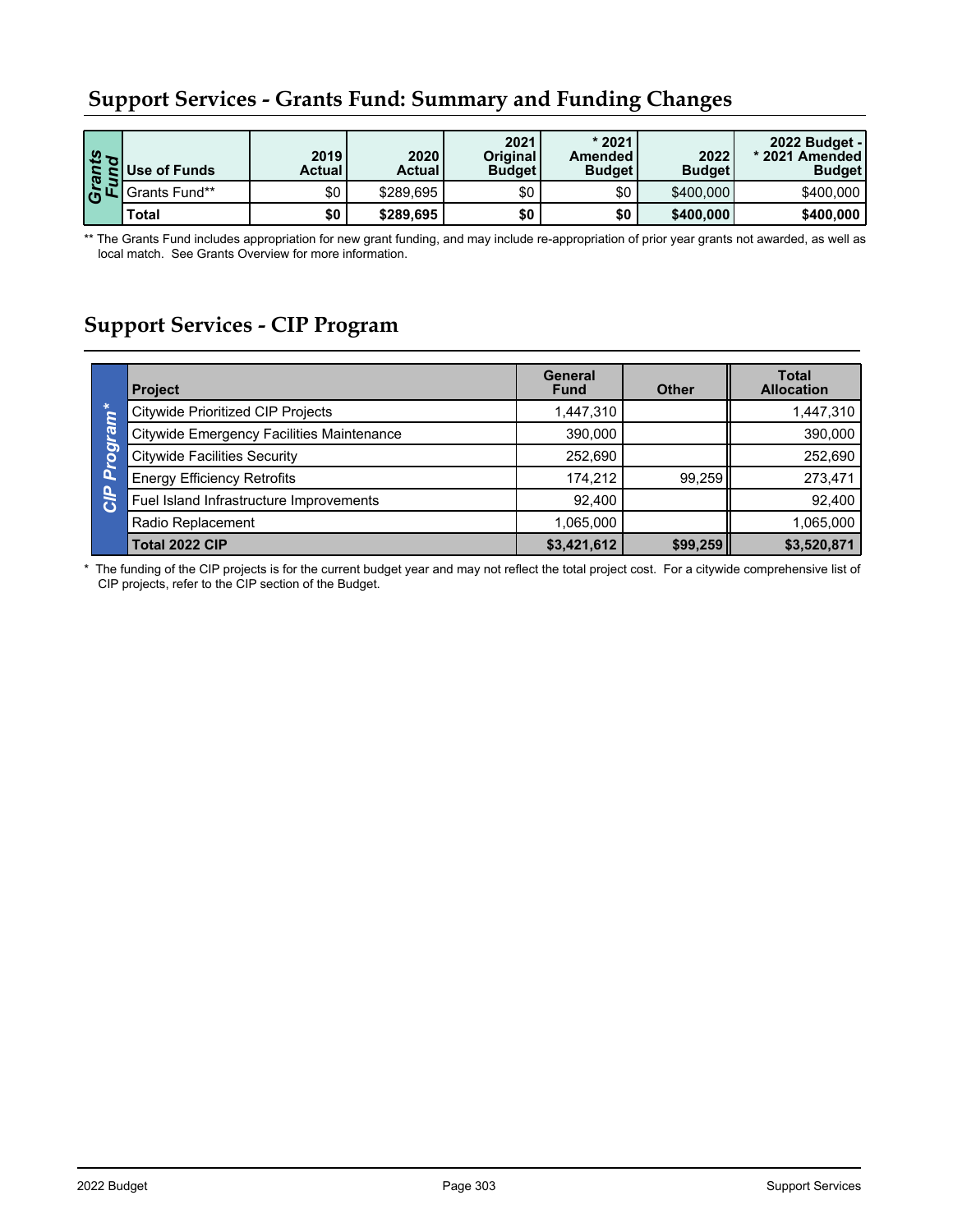## **Support Services - Office Services Fund: Summary, Funding, and Position Changes**

|                      | <b>Source of Funds</b>            | 2019<br><b>Actual</b> | 2020<br><b>Actual</b> | 2021<br><b>Original</b><br><b>Budget</b> | $*2021$<br><b>Amended</b><br><b>Budget</b> | 2022<br><b>Budget</b> | 2022 Budget -<br>* 2021 Amended<br><b>Budget</b> |
|----------------------|-----------------------------------|-----------------------|-----------------------|------------------------------------------|--------------------------------------------|-----------------------|--------------------------------------------------|
|                      | <b>Utilities Allocation</b>       | \$201,741             | \$96.834              | \$198,967                                | \$198,967                                  | \$198,967             | \$0                                              |
|                      | <b>City Allocation</b>            | 657,804               | 257,808               | 768,282                                  | 768,282                                    | 768,282               | $\mathbf 0$                                      |
|                      | Postage                           | 395,641               | 296,952               | 350,000                                  | 350,000                                    | 350,000               | 0                                                |
|                      | Workorders                        | 396,295               | 277,692               | 302,000                                  | 302,000                                    | 302,000               | 0                                                |
|                      | Other                             | 306,794               | 204,731               | 202,900                                  | 202,900                                    | 196,400               | (6,500)                                          |
|                      | <b>Total</b>                      | \$1,958,275           | \$1,134,017           | \$1,822,149                              | \$1,822,149                                | \$1,815,649           | (\$6,500)                                        |
|                      |                                   |                       |                       |                                          |                                            |                       |                                                  |
|                      | <b>Use of Funds</b>               | 2019<br><b>Actual</b> | 2020<br><b>Actual</b> | 2021<br><b>Original</b><br><b>Budget</b> | $*2021$<br><b>Amended</b><br><b>Budget</b> | 2022<br><b>Budget</b> | 2022 Budget -<br>* 2021 Amended<br><b>Budget</b> |
| Office Services Fund | Salary/Benefits/<br>Pensions      | \$641,278             | \$654,491             | \$675,778                                | \$675,778                                  | \$726,746             | \$50,968                                         |
|                      | Operating                         | 1,101,199             | 876,949               | 1,131,344                                | 1,131,344                                  | 1,071,629             | (59, 715)                                        |
|                      | Capital Outlay                    | 17,000                | 31,853                | 15,027                                   | 15,027                                     | 15,027                | $\Omega$                                         |
|                      | <b>Total</b>                      | \$1,759,477           | \$1,563,293           | \$1,822,149                              | \$1,822,149                                | \$1,813,402           | (\$8,747)                                        |
|                      |                                   |                       |                       |                                          |                                            |                       |                                                  |
|                      | <b>Position Title</b>             |                       | 2020<br><b>Actual</b> | 2021<br><b>Original</b><br><b>Budget</b> | $*2021$<br><b>Amended</b><br><b>Budget</b> | 2022<br><b>Budget</b> | 2022 Budget -<br>* 2021 Amended<br><b>Budget</b> |
|                      | <b>Administrative Assistant I</b> |                       | 0.00                  | 0.00                                     | 0.00                                       | 1.00                  | 1.00                                             |
|                      | Administrative Assistant II       |                       | 0.00                  | 0.00                                     | 0.00                                       | 2.00                  | 2.00                                             |
|                      | Administrative Assistant, Senior  |                       | 0.00                  | 0.00                                     | 0.00                                       | 1.00                  | 1.00                                             |
|                      | Digital Imaging Technician        |                       | 2.00                  | 2.00                                     | 2.00                                       | 2.00                  | 0.00                                             |
|                      | Graphics Technician               |                       | 1.00                  | 1.00                                     | 1.00                                       | 1.00                  | 0.00                                             |
|                      | Office Services Coordinator       |                       | 1.00                  | 1.00                                     | 1.00                                       | 1.00                  | 0.00                                             |
|                      | <b>Office Specialist</b>          |                       | 1.00                  | 1.00                                     | 1.00                                       | 0.00                  | (1.00)                                           |
|                      | Printing Technician               |                       | 1.00                  | 1.00                                     | 1.00                                       | 1.00                  | 0.00                                             |
|                      | Senior Office Specialist          |                       | 3.00                  | 3.00                                     | 3.00                                       | 0.00                  | (3.00)                                           |
|                      | <b>Total Positions</b>            |                       | 9.00                  | 9.00                                     | 9.00                                       | 9.00                  | 0.00                                             |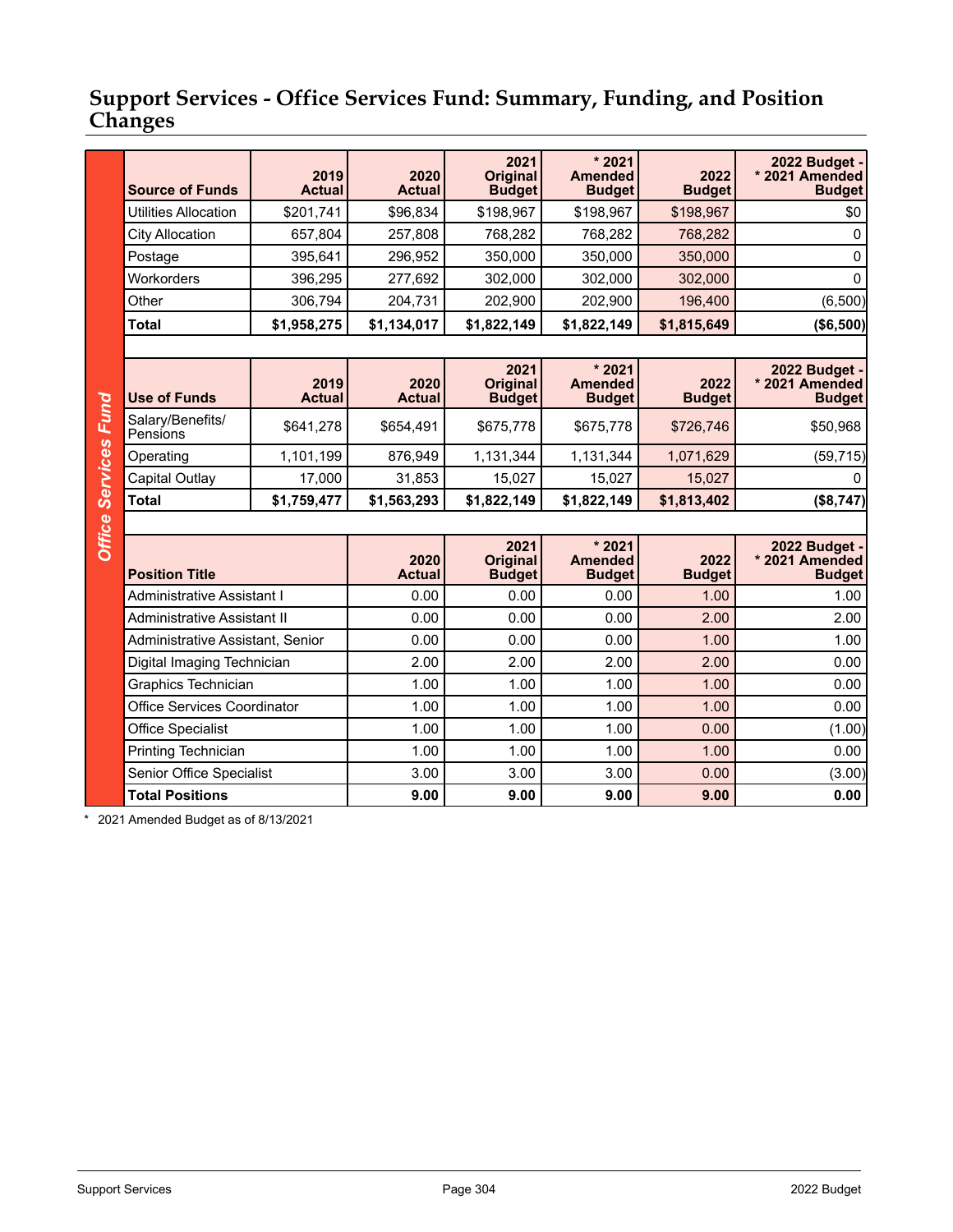## **Support Services - Office Services Fund: Summary, Funding, and Position Changes**

|                | During 2021                                                                | * 2021 Amended -<br>2021 Original Budget |
|----------------|----------------------------------------------------------------------------|------------------------------------------|
|                | None                                                                       | \$0                                      |
|                | <b>Total During 2021</b>                                                   | \$0                                      |
|                | <b>For 2022</b>                                                            | 2022 Budget -<br>* 2021 Amended Budget   |
|                | <b>Salaries/Benefits/Pensions</b>                                          |                                          |
|                | Net change to fund existing positions                                      | \$16,936                                 |
| Changes        | Increase to fund market movement, pay for performance, and pay progression | 26,015                                   |
|                | Increase to fund medical cost adjustments                                  | 6,937                                    |
|                | Increase to fund employee parking                                          | 1,080                                    |
| <b>Eunding</b> | <b>Total Salaries/Benefits/Pensions</b>                                    | \$50,968                                 |
|                | <b>Operating</b>                                                           |                                          |
|                | Decrease to match anticipated expenditures                                 | (\$59,715)                               |
|                | <b>Total Operating</b>                                                     | (\$59,715)                               |
|                | <b>Capital Outlay</b>                                                      |                                          |
|                | None                                                                       | \$0                                      |
|                | <b>Total Capital Outlay</b>                                                | \$0                                      |
|                | <b>Total For 2022</b>                                                      | (\$8,747)                                |

| anges     | During 2021              | * 2021 Amended -<br>2021 Original Budget |
|-----------|--------------------------|------------------------------------------|
|           | None                     | 0.00                                     |
|           | <b>Total During 2021</b> | 0.00                                     |
| ition     | <b>For 2022</b>          | 2022 Budget -<br>* 2021 Amended Budget   |
| <b>SO</b> | None                     | 0.00                                     |
|           | Total For 2022           | 0.00                                     |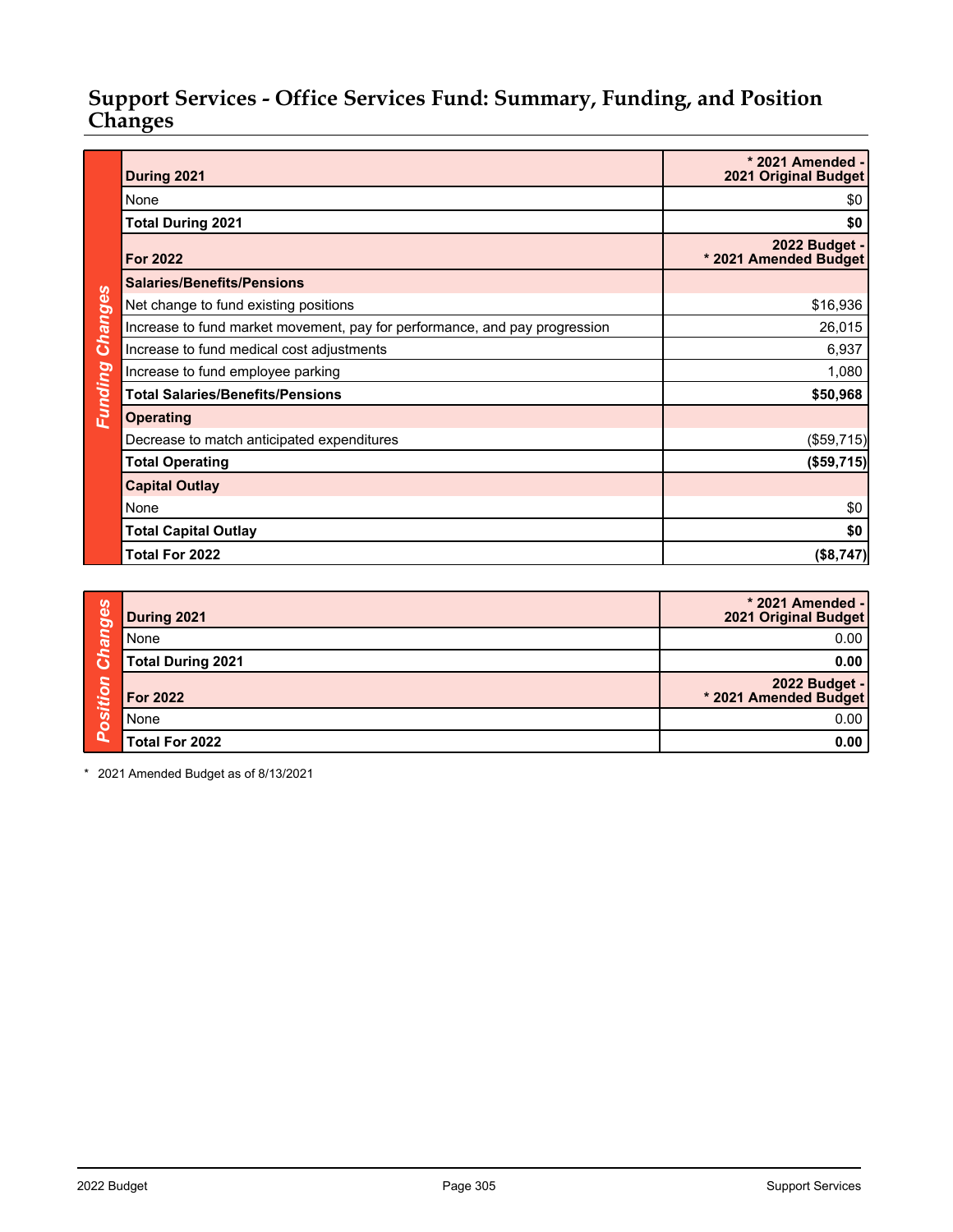# **Support Services - Radio Fund: Summary, Funding, and Position Changes**

|       | <b>Source of Funds</b>       | 2019<br><b>Actual</b> | 2020<br><b>Actual</b> | 2021<br>Original<br><b>Budget</b>        | $*2021$<br>Amended<br><b>Budget</b>        | 2022<br><b>Budget</b> | <b>2022 Budget -</b><br>* 2021 Amended<br><b>Budget</b> |
|-------|------------------------------|-----------------------|-----------------------|------------------------------------------|--------------------------------------------|-----------------------|---------------------------------------------------------|
|       | City Allocation              | \$633,564             | \$892,543             | \$1,142,543                              | \$1,142,543                                | \$1,142,543           | \$0                                                     |
|       | <b>Other Revenue</b>         | 120,452               | 116,460               | 149,623                                  | 149,623                                    | 140,852               | (8,771)                                                 |
| pr    | <b>Site Leases</b>           | 406,202               | 374,011               | 392,987                                  | 392,987                                    | 375,703               | (17, 284)                                               |
| fi    | <b>Total</b>                 | \$1,160,218           | \$1,383,014           | \$1,685,153                              | \$1,685,153                                | \$1,659,098           | (\$26,055)                                              |
|       |                              |                       |                       |                                          |                                            |                       |                                                         |
| Radio | <b>Use of Funds</b>          | 2019<br><b>Actual</b> | 2020<br><b>Actual</b> | 2021<br><b>Original</b><br><b>Budget</b> | $*2021$<br><b>Amended</b><br><b>Budget</b> | 2022<br><b>Budget</b> | <b>2022 Budget -</b><br>* 2021 Amended<br><b>Budget</b> |
|       | Salary/Benefits/<br>Pensions | \$601,721             | \$539,166             | \$623,746                                | \$623.746                                  | \$682,997             | \$59,251                                                |
|       | Operating                    | 836,641               | 921,449               | 1,021,624                                | 1,021,624                                  | 1,022,481             | 857                                                     |
|       | <b>Total</b>                 | \$1,438,362           | \$1,460,615           | \$1,645,370                              | \$1,645,370                                | \$1,705,478           | \$60,108                                                |

|                | <b>Position Title</b>            | 2020<br><b>Actual</b> | 2021<br><b>Original</b><br><b>Budget</b> | $*2021$<br><b>Amended</b><br><b>Budget</b> | 2022<br><b>Budget</b> | 2022 Budget -<br>* 2021 Amended<br><b>Budget</b> |
|----------------|----------------------------------|-----------------------|------------------------------------------|--------------------------------------------|-----------------------|--------------------------------------------------|
| <b>Su</b>      | Administrative Assistant, Senior | 0.00                  | 0.00                                     | 0.00                                       | 1.00                  | 1.00                                             |
| itio           | Administrative Technician        | 1.00                  | 1.00                                     | 1.00                                       | 0.00                  | (1.00)                                           |
| <b>SO</b><br>จ | Radio Communications Supervisor  | 1.00                  | 1.00                                     | 1.00                                       | 1.00                  | 0.00                                             |
|                | Radio Field Engineer             | 1.00                  | 1.00                                     | 1.00                                       | 0.00                  | (1.00)                                           |
| dio            | Radio Installer                  | 2.00                  | 2.00                                     | 2.00                                       | 2.00                  | 0.00                                             |
| Ra             | Radio Technician I/II            | 3.00                  | 3.00                                     | 3.00                                       | 2.00                  | (1.00)                                           |
|                | Senior Radio Technician          | 0.00                  | 0.00                                     | 0.00                                       | 2.00                  | 2.00                                             |
|                | <b>Total Positions</b>           | 8.00                  | 8.00                                     | 8.00                                       | 8.00                  | 0.00                                             |

|                | During 2021                                                                | * 2021 Amended -<br>2021 Original Budget |  |  |  |
|----------------|----------------------------------------------------------------------------|------------------------------------------|--|--|--|
|                | None                                                                       | \$0                                      |  |  |  |
|                | <b>Total During 2021</b>                                                   | \$0                                      |  |  |  |
| Changes        | <b>For 2022</b>                                                            | 2022 Budget -<br>* 2021 Amended Budget   |  |  |  |
|                | <b>Salaries/Benefits/Pensions</b>                                          |                                          |  |  |  |
|                | Net change to fund existing positions                                      | \$29,954                                 |  |  |  |
|                | Increase to fund market movement, pay for performance, and pay progression | 25,476                                   |  |  |  |
| <b>Funding</b> | Increase to fund medical cost adjustments                                  | 3,821                                    |  |  |  |
|                | <b>Total Salaries/Benefits/Pensions</b>                                    | \$59,251                                 |  |  |  |
|                | <b>Operating</b>                                                           |                                          |  |  |  |
|                | Increase to match anticipated expenditures                                 | \$857                                    |  |  |  |
|                | <b>Total Operating</b>                                                     | \$857                                    |  |  |  |
|                | <b>Total For 2022</b>                                                      | \$60,108                                 |  |  |  |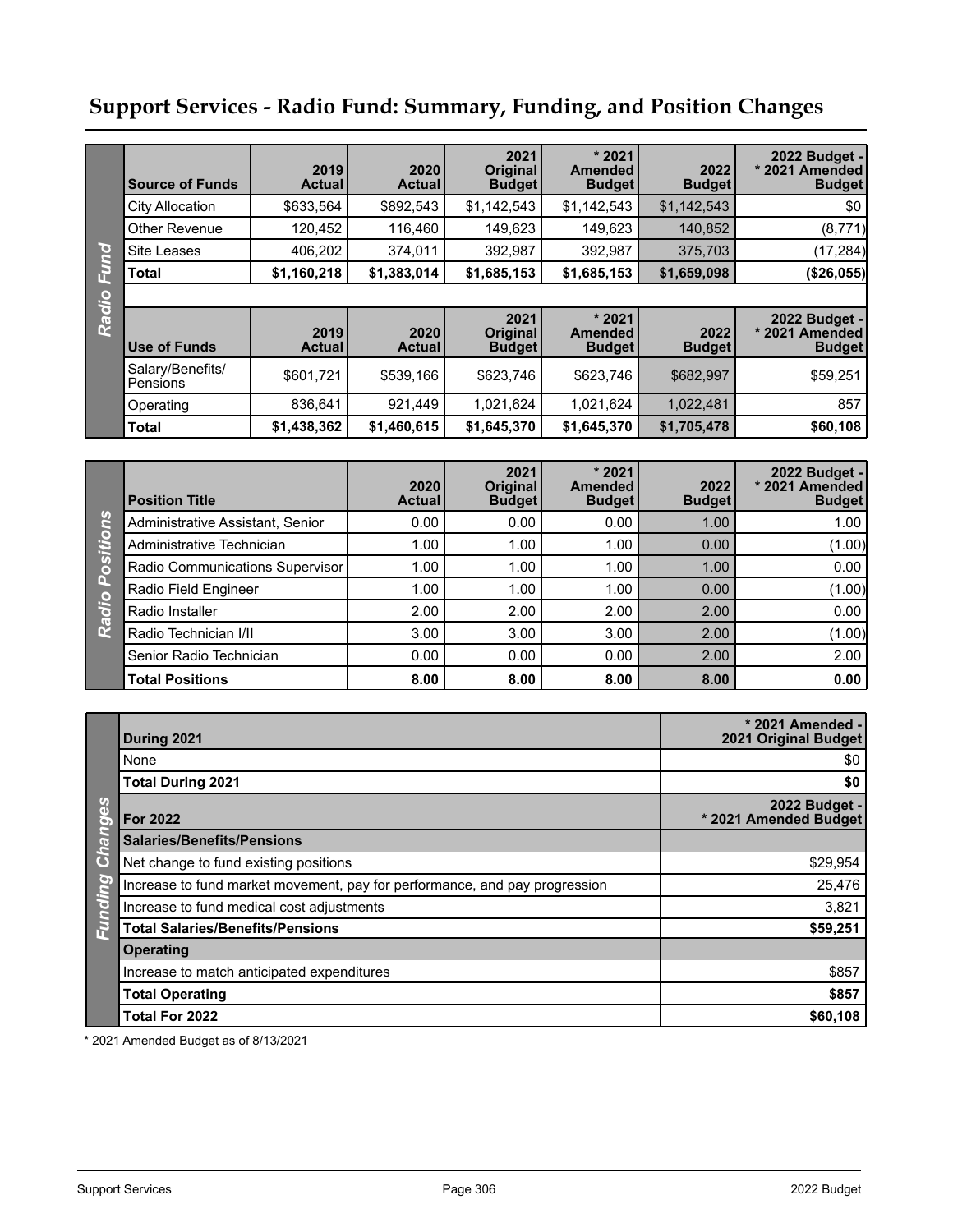# **Support Services - Radio Fund: Summary, Funding, and Position Changes**

| n<br>$\mathbf{r}$<br>$\left( \bullet \right)$ | During 2021              | * 2021 Amended -<br>2021 Original Budget |
|-----------------------------------------------|--------------------------|------------------------------------------|
| $\overline{v}$                                | None                     | 0.00                                     |
|                                               | <b>Total During 2021</b> | 0.00                                     |
| (⊜<br>F                                       | <b>For 2022</b>          | - 2022 Budget<br>2021 Amended Budget     |
| U)<br>õ                                       | None                     | 0.00                                     |
|                                               | Total For 2022           | 0.00                                     |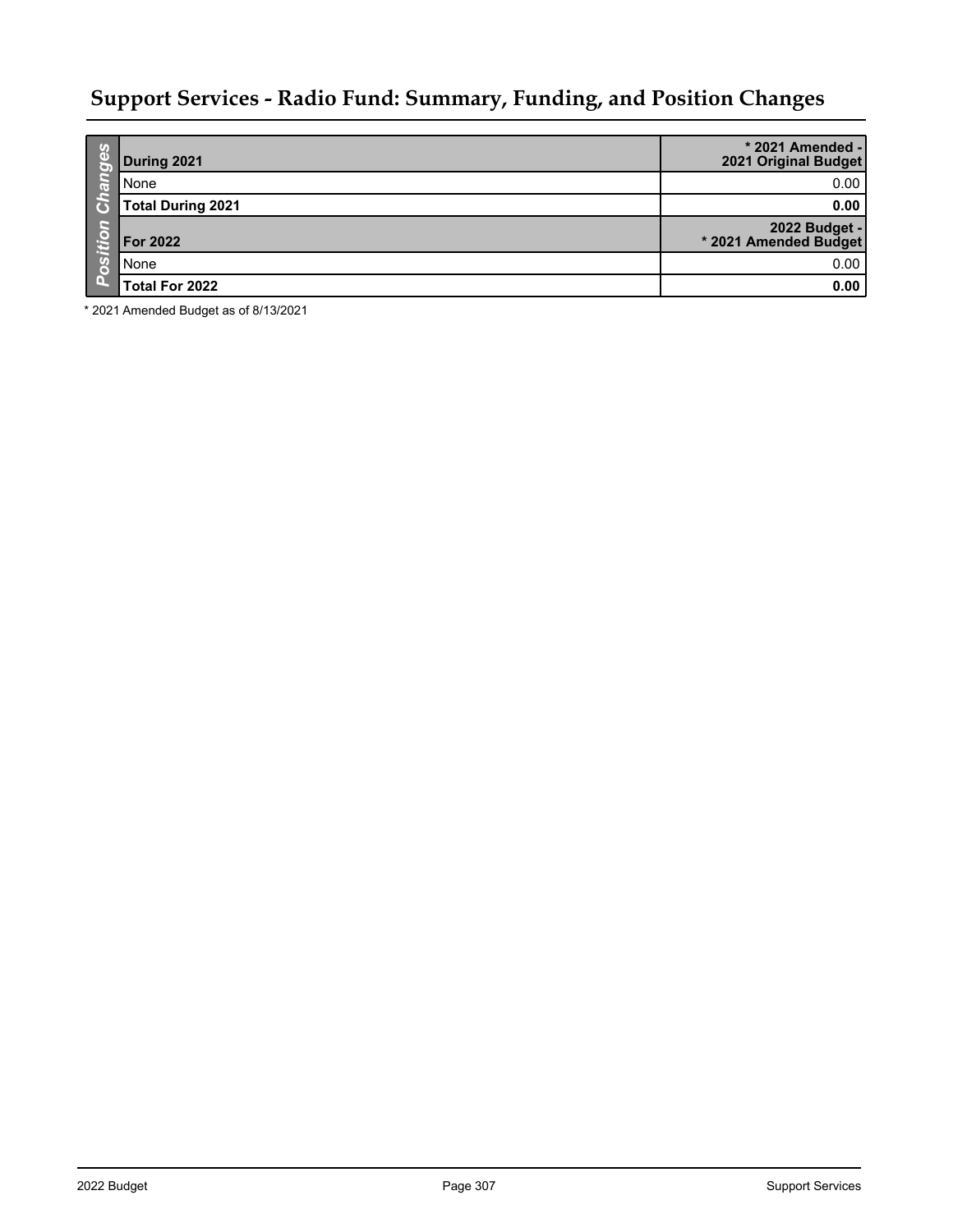#### 001 - GENERAL FUND Support Services

| <b>Acct # - Description</b>                                    | 2019      | 2020      | 2021<br>Original<br><b>Budget</b> | * 2021<br>Amended<br><b>Budget</b> | 2022          | 2022 Budget -<br>* 2021 Amended |
|----------------------------------------------------------------|-----------|-----------|-----------------------------------|------------------------------------|---------------|---------------------------------|
|                                                                | Actual    | Actual    |                                   |                                    | <b>Budget</b> | <b>Budget</b>                   |
| <b>Salaries/Benefits/Pensions</b><br>51205 - CIVILIAN SALARIES |           |           |                                   |                                    |               |                                 |
|                                                                | 846,280   | 1,593,540 | 1,827,118                         | 1,832,710                          | 2,305,964     | 473,254                         |
| 51210 - OVERTIME                                               | 2,677     | (16)      | 0                                 | 0                                  | 0             | 0                               |
| 51220 - SEASONAL TEMPORARY                                     | 7,425     | 0         | 294                               | 294                                | 294           | 0                               |
| 51235 - STANDBY                                                | 0         | 0         | 0                                 | 0                                  | 10,000        | 10,000                          |
| 51240 - RETIREMENT TERMINATION SICK                            | 6,950     | 0         | 0                                 | 0                                  | 0             | 0                               |
| 51245 - RETIREMENT TERM VACATION                               | 10,737    | 3,404     | 0                                 | 0                                  | 0             | 0                               |
| 51260 - VACATION BUY PAY OUT                                   | 10,347    | 13.654    | $\Omega$                          | 0                                  | $\Omega$      | $\Omega$                        |
| 51299 - SALARIES REIMBURSEMENTS                                | (14, 148) | (13, 458) | 0                                 | 0                                  | 0             | $\Omega$                        |
| 51610 - PERA                                                   | 114,398   | 219,829   | 261,449                           | 261,449                            | 331,437       | 69,988                          |
| 51615 - WORKERS COMPENSATION                                   | 13,371    | 39,286    | 44,553                            | 44,553                             | 50,749        | 6,196                           |
| 51620 - EQUITABLE LIFE INSURANCE                               | 2,388     | 4,415     | 6,833                             | 6,833                              | 8,267         | 1,434                           |
| 51640 - DENTAL INSURANCE                                       | 5,574     | 9,756     | 12,732                            | 12,732                             | 13,200        | 468                             |
| 51670 - PARKING FOR EMPLOYEES                                  | 656       | 1,308     | 7,920                             | 7,920                              | 8,520         | 600                             |
| 51690 - MEDICARE                                               | 12,124    | 22,522    | 26,659                            | 26,659                             | 33,183        | 6,524                           |
| 51695 - CITY EPO MEDICAL PLAN                                  | 11,724    | 52,986    | 50,050                            | 50,050                             | 41,765        | (8, 285)                        |
| 51696 - ADVANTAGE HD MED PLAN                                  | 121,431   | 155,369   | 232,745                           | 232,745                            | 262,732       | 29,987                          |
| 51697 - HRA BENEFIT TO ADV MED PLAN                            | 7,414     | 9,304     | 12,750                            | 12,750                             | 13,250        | 500                             |
| <b>Salaries/Benefits/Pensions Total</b>                        | 1,159,348 | 2,111,899 | 2,483,103                         | 2,488,695                          | 3,079,361     | 590,666                         |
| Operating                                                      |           |           |                                   |                                    |               |                                 |
| 52105 - MISCELLANEOUS OPERATING                                | 2,320     | 2,823     | 2,500                             | 2,500                              | 12,076        | 9,576                           |
| 52110 - OFFICE SUPPLIES                                        | 9,931     | 1,562     | 4,000                             | 4,000                              | 5,200         | 1,200                           |
| 52122 - CELL PHONES EQUIP AND SUPPLIES                         | 0         | 0         | 250                               | 250                                | 450           | 200                             |
| 52125 - GENERAL SUPPLIES                                       | 56,730    |           | 14,500                            | 14,500                             | 39,800        | 25,300                          |
| 52131 - CONCRETE SUPPLIES                                      |           | 51,168    | 0                                 |                                    | 0             |                                 |
|                                                                | 0         | (476)     |                                   | 0                                  |               | 0                               |
| 52132 - CONSUMABLE SUPPLIES                                    | 1,520     | (14, 870) | 0                                 | 0                                  | 0<br>$\Omega$ | 0<br>$\Omega$                   |
| 52135 - POSTAGE                                                | 22        | 3         | 0                                 | 0                                  |               |                                 |
| 52140 - WEARING APPAREL                                        | 5,556     | 1,302     | 1,750                             | 1,750                              | 10,750        | 9,000                           |
| 52155 - AUTOMOTIVE                                             | 0         | 108       | 0                                 | 0                                  | 0             | 0                               |
| 52159 - MOBILE FUELING                                         | 117,346   | 0         | 0                                 | 0                                  | 0             | $\Omega$                        |
| 52165 - LICENSES AND TAGS                                      | 2,306     | 2,815     | 2,600                             | 2,600                              | 3,000         | 400                             |
| 52190 - JANITORIAL SUPPLIES                                    | 3,995     | 12,779    | 7,800                             | 7,800                              | 7,800         | 0                               |
| 52265 - MAINT BUILDINGS AND STRUCTURE                          | 203,075   | 218,932   | 152,000                           | 152,000                            | 52,000        | (100,000)                       |
| 52281 - MAINT INFRASTRUCTURE                                   | 64,713    | 82,743    | 60,000                            | 60,000                             | 60,000        | 0                               |
| 52305 - MAINT SOFTWARE                                         | 200,984   | 239,581   | 183,739                           | 183,739                            | 433,000       | 249,261                         |
| 52410 - BUILDING SECURITY SERVICES                             | 317,907   | 274,309   | 233,433                           | 233,433                            | 234,333       | 900                             |
| 52415 - CONTRACTS AND SPEC PROJECTS                            | 127,843   | 155,663   | 317,480                           | 375,177                            | 420,127       | 44,950                          |
| 52425 - ENVIRONMENTAL SERVICES                                 | 66,483    | 14,694    | 19,000                            | 19,000                             | 28,000        | 9,000                           |
| 52428 - HOSTED IT SERVICES                                     | 0         | 0         | 0                                 | 0                                  | 20,000        | 20,000                          |
| 52435 - GARBAGE REMOVAL SERVICES                               | 2,738     | 0         | 8,500                             | 8,500                              | 68,500        | 60,000                          |
| 52445 - JANITORIAL SERVICES                                    | 130,520   | 147,795   | 127,200                           | 127,200                            | 127,200       | 0                               |
| 52560 - PARKING SERVICES                                       | 8,250     | 9,800     | 9,360                             | 9,360                              | 11,680        | 2,320                           |
| 52565 - PEST CONTROL                                           | 14,455    | 0         | 1,550                             | 1,550                              | 1,550         | 0                               |
| 52568 - BANK AND INVESTMENT FEES                               | 0         | 156       | 0                                 | 0                                  | 300           | 300                             |
| 52571 - SNOW REMOVAL                                           | 744       | 0         | 14,500                            | 14,500                             | 14,500        | 0                               |
| 52573 - CREDIT CARD FEES                                       | 12        | 0         | 0                                 | 0                                  | 0             | 0                               |
| 52575 - SERVICES                                               | 213,639   | 107,905   | 130,326                           | 130,326                            | 130,826       | 500                             |
| 52590 - TEMPORARY EMPLOYMENT                                   | 8,030     | 5,522     | 18,350                            | 42,350                             | 42,350        | 0                               |
| 52605 - CAR MILEAGE                                            | 322       | 0         | 1,000                             | 1,000                              | 900           | (100)                           |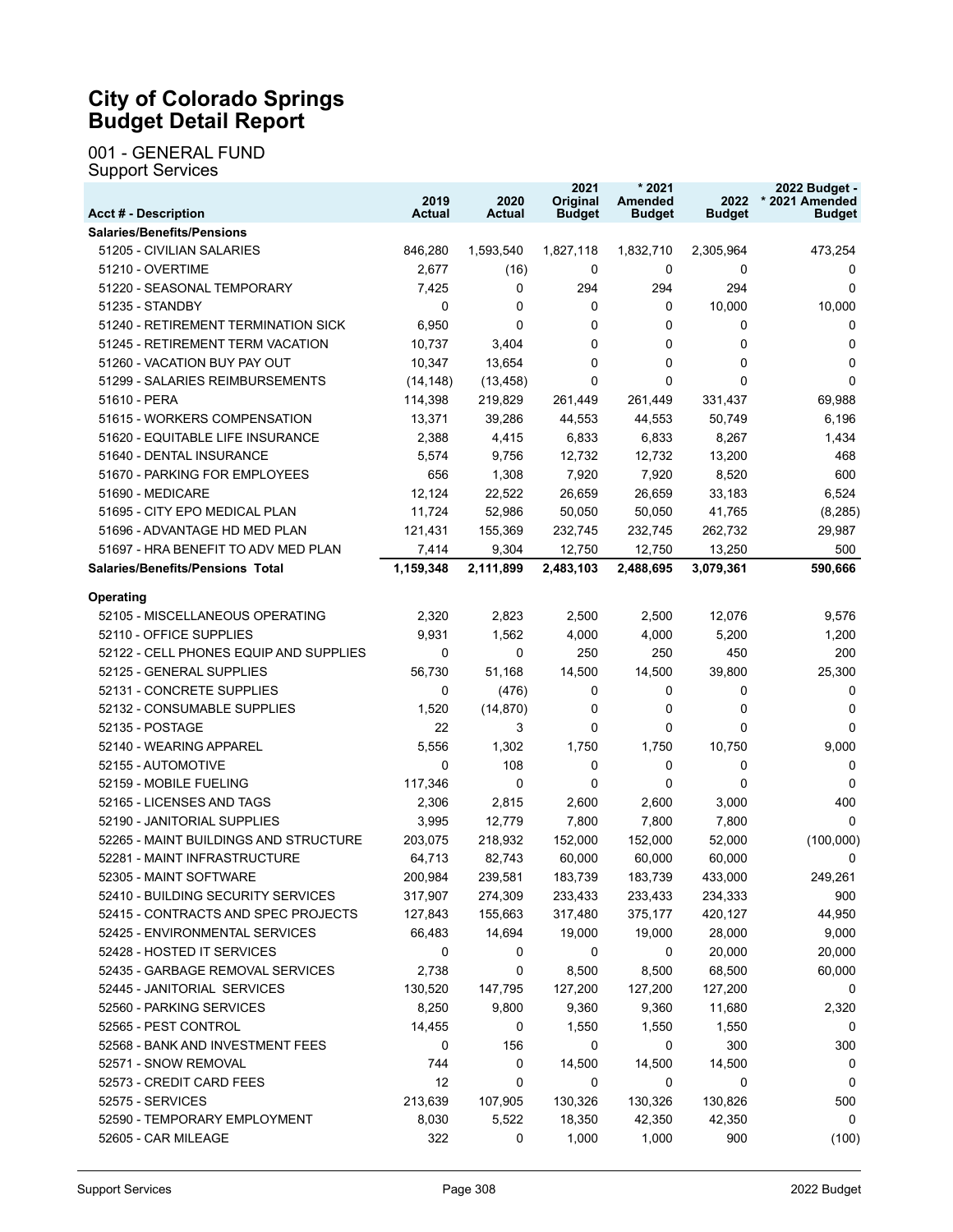#### 001 - GENERAL FUND Support Services

| <b>Acct # - Description</b>            | 2019<br>Actual | 2020<br>Actual | 2021<br>Original<br><b>Budget</b> | $*2021$<br>Amended<br><b>Budget</b> | 2022<br><b>Budget</b> | 2022 Budget -<br>* 2021 Amended<br><b>Budget</b> |
|----------------------------------------|----------------|----------------|-----------------------------------|-------------------------------------|-----------------------|--------------------------------------------------|
| 52607 - CELL PHONE ALLOWANCE           | $\mathbf 0$    | 315            | 0                                 | 0                                   | 0                     | 0                                                |
| 52615 - DUES AND MEMBERSHIP            | 349            | $\Omega$       | 3,000                             | 3.000                               | 3,000                 | $\mathbf{0}$                                     |
| 52625 - MEETING EXPENSES IN TOWN       | 4,245          | 11,617         | 0                                 | 0                                   | $\mathbf{0}$          | $\Omega$                                         |
| 52630 - TRAINING                       | 1,840          | 2,745          | 10,000                            | 13,000                              | 19,000                | 6,000                                            |
| 52655 - TRAVEL OUT OF TOWN             | 6,100          | 1.787          | 3,000                             | 7,000                               | 7,000                 | $\Omega$                                         |
| 52735 - TELEPHONE LONG DIST CALLS      | 634            | 195            | 500                               | 500                                 | 500                   | $\Omega$                                         |
| 52736 - CELL PHONE AIRTIME             | 3,189          | 7,995          | 9,600                             | 9,600                               | 12,100                | 2,500                                            |
| 52755 - COMMUNICATIONS EQUIPMENT       | 0              | 1,100          | 62,500                            | 62,500                              | 58,000                | (4,500)                                          |
| 52757 - SECURITY SURVEILLANCE EQUIP    | 602            | 801            | $\Omega$                          | 0                                   | 0                     | 0                                                |
| 52765 - LEASE PURCHASE PAYMENTS        | 3,649,862      | $\mathbf 0$    | 0                                 | 0                                   | $\Omega$              | $\Omega$                                         |
| 52770 - SAFETY EQUIPMENT               | $\mathbf{0}$   | 825            | 10,000                            | 10.000                              | 35,000                | 25,000                                           |
| 52775 - MINOR EQUIPMENT                | 16,210         | 6,097          | 15,000                            | 15,000                              | 25,000                | 10,000                                           |
| 52776 - PRINTER CONSOLIDATION COST     | 8,131          | 9,745          | 4,000                             | 4,000                               | 154,612               | 150,612                                          |
| 52872 - MAINT FLEET VEHICLES EQP       | 1,281          | 1,433          | 2,000                             | 2,000                               | 4,000                 | 2,000                                            |
| 52874 - OFFICE SERVICES PRINTING       | 1,874          | 2,640          | 6,431                             | 6,431                               | 6,931                 | 500                                              |
| 52881 - PURCH FOR RESALE FUEL          | 19,274         | (38, 799)      | 0                                 | 0                                   | 0                     | 0                                                |
| 52883 - PURCH FOR RESALE NON STCK PART | 6,054          | 0              | 0                                 | 0                                   | 0                     | 0                                                |
| 52999 - COVID19 OPER REIMB             | $\mathbf{0}$   | (69, 370)      | 0                                 | 0                                   | 0                     | $\Omega$                                         |
| <b>Operating Total</b>                 | 5,279,086      | 1,253,440      | 1,435,869                         | 1,524,566                           | 2,049,485             | 524,919                                          |
| <b>Capital Outlay</b>                  |                |                |                                   |                                     |                       |                                                  |
| 53030 - FURNITURE AND FIXTURES         | 40,566         | 0              | 8,854                             | 8,854                               | 8,854                 | 0                                                |
| 53070 - VEHICLES REPLACEMENT           | 2,290,875      | 50.828         | 0                                 | 0                                   | $\mathbf{0}$          | 0                                                |
| <b>Capital Outlay Total</b>            | 2,331,441      | 50,828         | 8,854                             | 8,854                               | 8,854                 | $\mathbf{0}$                                     |
| <b>Total Expense</b>                   | 8,769,875      | 3,416,167      | 3,927,826                         | 4,022,115                           | 5,137,700             | 1,115,585                                        |
| <b>CIP Total</b>                       | 2,030,254      | 1,011,694      | 4,962,576                         | 4,585,076                           | 3,421,612             | (1, 163, 464)                                    |
| <b>Grand Total</b>                     | 10,800,129     | 4,427,861      | 8,890,402                         | 8,607,191                           | 8,559,312             | (47, 879)                                        |
| <b>Revenue</b>                         |                |                |                                   |                                     |                       |                                                  |
| 42665 - CITY OTHER DEPT                | 158,216        | $\mathbf 0$    | 0                                 | 0                                   | $\mathbf 0$           | 0                                                |
| 42710 - OTHER REVENUE                  | 10,591         | 15,758         | 49,759                            | 49,759                              | 49,759                | $\Omega$                                         |
| 45763 - ADMINISTRATIVE SERVICES FEES   | 52,963         | 57,063         | 23,700                            | 23,700                              | 23,700                | 0                                                |
| 45905 - RENTAL INCOME                  | 12,371         | 15,191         | 0                                 | 0                                   | 0                     | $\mathbf 0$                                      |
| <b>Total Revenue</b>                   | 234.141        | 88.012         | 73.459                            | 73.459                              | 73.459                | $\mathbf{0}$                                     |

\* 2021 Amended Budget as of 8/13/2021, which includes the reinstatement of budget that had been reduced during 2020 and 2021 due to the economic shutdown and revenue loss as a result of the COVID-19 pandemic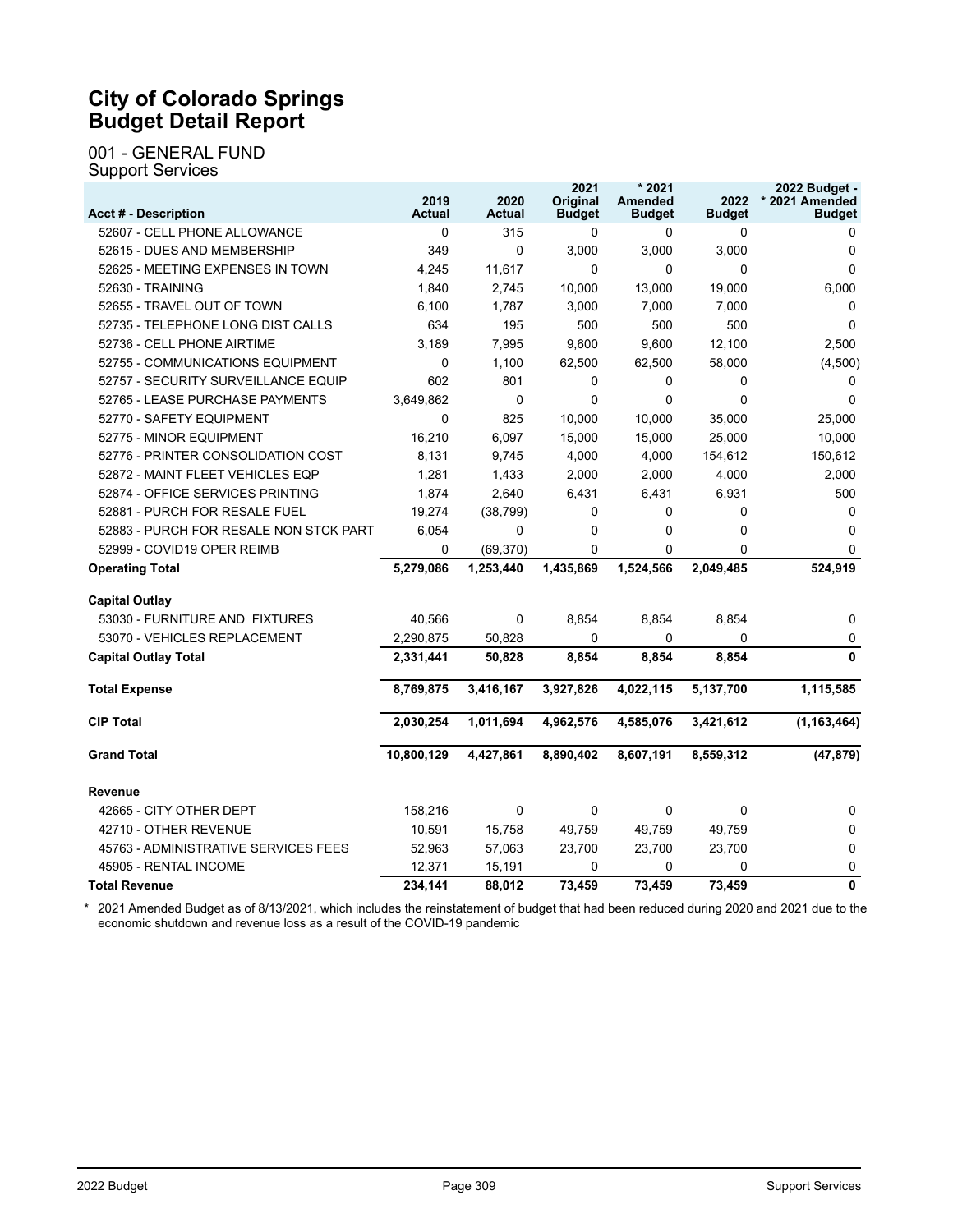#### 505 - OFFICE SERVICES Support Services

| <b>Acct # - Description</b>             | 2019<br><b>Actual</b> | 2020<br><b>Actual</b> | 2021<br>Original<br><b>Budget</b> | $*2021$<br><b>Amended</b><br><b>Budget</b> | 2022<br><b>Budget</b> | 2022 Budget -<br>* 2021 Amended<br><b>Budget</b> |
|-----------------------------------------|-----------------------|-----------------------|-----------------------------------|--------------------------------------------|-----------------------|--------------------------------------------------|
| <b>Salaries/Benefits/Pensions</b>       |                       |                       |                                   |                                            |                       |                                                  |
| 51205 - CIVILIAN SALARIES               | 458,933               | 471,599               | 473,825                           | 473,825                                    | 515,757               | 41,932                                           |
| 51210 - OVERTIME                        | 2,542                 | 212                   | 17,000                            | 17,000                                     | 17,000                | 0                                                |
| 51240 - RETIREMENT TERMINATION SICK     | 11,501                | 6,512                 | 0                                 | 0                                          | 0                     | 0                                                |
| 51245 - RETIREMENT TERM VACATION        | 3,334                 | 3,567                 | $\Omega$                          | 0                                          | $\Omega$              | $\Omega$                                         |
| 51610 - PERA                            | 60,898                | 66,217                | 67,378                            | 67,378                                     | 74,680                | 7,302                                            |
| 51615 - WORKERS COMPENSATION            | 4,180                 | 3,298                 | 3,163                             | 3,163                                      | 3,405                 | 242                                              |
| 51620 - EQUITABLE LIFE INSURANCE        | 1,316                 | 1,318                 | 1,664                             | 1,664                                      | 1,767                 | 103                                              |
| 51640 - DENTAL INSURANCE                | 4,241                 | 3,937                 | 4,400                             | 4,400                                      | 3,180                 | (1,220)                                          |
| 51655 - RETIRED EMP MEDICAL INS         | 2,194                 | 2,194                 | 2,212                             | 2,212                                      | 2,212                 | 0                                                |
| 51670 - PARKING FOR EMPLOYEES           | 2,664                 | 3,494                 | 4,920                             | 4,920                                      | 6,000                 | 1,080                                            |
| 51690 - MEDICARE                        | 5,774                 | 6,199                 | 6,870                             | 6,870                                      | 7,478                 | 608                                              |
| 51695 - CITY EPO MEDICAL PLAN           | 5,931                 | 0                     | 0                                 | 0                                          | 0                     | $\Omega$                                         |
| 51696 - ADVANTAGE HD MED PLAN           | 73,307                | 80,986                | 89,346                            | 89,346                                     | 90,517                | 1,171                                            |
| 51697 - HRA BENEFIT TO ADV MED PLAN     | 4,463                 | 4,958                 | 5,000                             | 5,000                                      | 4,750                 | (250)                                            |
| <b>Salaries/Benefits/Pensions Total</b> | 641,278               | 654,491               | 675,778                           | 675,778                                    | 726,746               | 50,968                                           |
| Operating                               |                       |                       |                                   |                                            |                       |                                                  |
| 52110 - OFFICE SUPPLIES                 | 178                   | 509                   | 1,450                             | 1,450                                      | 1,450                 | 0                                                |
| 52115 - MEDICAL SUPPLIES                | 8                     | 61                    | 150                               | 150                                        | 150                   | 0                                                |
| 52120 - COMPUTER SOFTWARE               | 583                   | 1,702                 | 1,604                             | 1,604                                      | 1,604                 | 0                                                |
| 52125 - GENERAL SUPPLIES                | 480                   | 781                   | 1,000                             | 1,000                                      | 1,000                 | 0                                                |
| 52130 - OTHER SUPPLIES                  | 0                     | 0                     | 5,000                             | 5,000                                      | 5,000                 | 0                                                |
| 52135 - POSTAGE                         | 223                   | 146                   | 200                               | 200                                        | 200                   | $\mathbf 0$                                      |
| 52140 - WEARING APPAREL                 | 0                     | 312                   | 400                               | 400                                        | 400                   | 0                                                |
| 52220 - MAINT OFFICE MACHINES           | 6,007                 | 1,316                 | 10,500                            | 10,500                                     | 10,500                | $\mathbf 0$                                      |
| 52280 - MAINT ROADS AND BRIDGES         | 0                     | 1,047                 | 0                                 | 0                                          | 0                     | 0                                                |
| 52450 - LAUNDRY AND CLEANING SERVICES   | 270                   | 337                   | 600                               | 600                                        | 600                   | 0                                                |
| 52568 - BANK AND INVESTMENT FEES        | 396                   | 507                   | 1,474                             | 1,474                                      | 759                   | (715)                                            |
| 52573 - CREDIT CARD FEES                | 1,635                 | 873                   | 1,500                             | 1,500                                      | 1,500                 | 0                                                |
| 52575 - SERVICES                        | 398                   | 239                   | 5,207                             | 5,207                                      | 5,207                 | 0                                                |
| 52605 - CAR MILEAGE                     | 12                    | 0                     | 50                                | 50                                         | 50                    | 0                                                |
| 52615 - DUES AND MEMBERSHIP             | 0                     | 0                     | 550                               | 550                                        | 550                   | 0                                                |
| 52625 - MEETING EXPENSES IN TOWN        | 0                     | 0                     | 50                                | 50                                         | 50                    | 0                                                |
| 52630 - TRAINING                        | 0                     | 0                     | 300                               | 300                                        | 300                   | 0                                                |
| 52645 - SUBSCRIPTIONS                   | 0                     | 0                     | 100                               | 100                                        | 100                   | 0                                                |
| 52776 - PRINTER CONSOLIDATION COST      | 187,735               | 149,887               | 190,000                           | 190,000                                    | 190,000               | 0                                                |
| 52795 - RENTAL OF EQUIPMENT             | 4,188                 | 4,188                 | 6,120                             | 6,120                                      | 6,120                 | 0                                                |
| 52805 - ADMIN PRORATED CHARGES          | 168,336               | 208,315               | 252,984                           | 252,984                                    | 193,984               | (59,000)                                         |
| 52872 - MAINT FLEET VEHICLES EQP        | 4,447                 | 3,007                 | 7,105                             | 7,105                                      | 7,105                 | 0                                                |
| 52874 - OFFICE SERVICES PRINTING        | 21                    | 14                    | 0                                 | 0                                          | 0                     | 0                                                |
| 52880 - PURCHASES FOR RESALE            | 311,474               | 206,367               | 300,000                           | 300,000                                    | 300,000               | 0                                                |
| 52915 - PASSTHRU MAIL                   | 414,808               | 297,341               | 345,000                           | 345,000                                    | 345,000               | 0                                                |
| <b>Operating Total</b>                  | 1,101,199             | 876,949               | 1,131,344                         | 1,131,344                                  | 1,071,629             | (59, 715)                                        |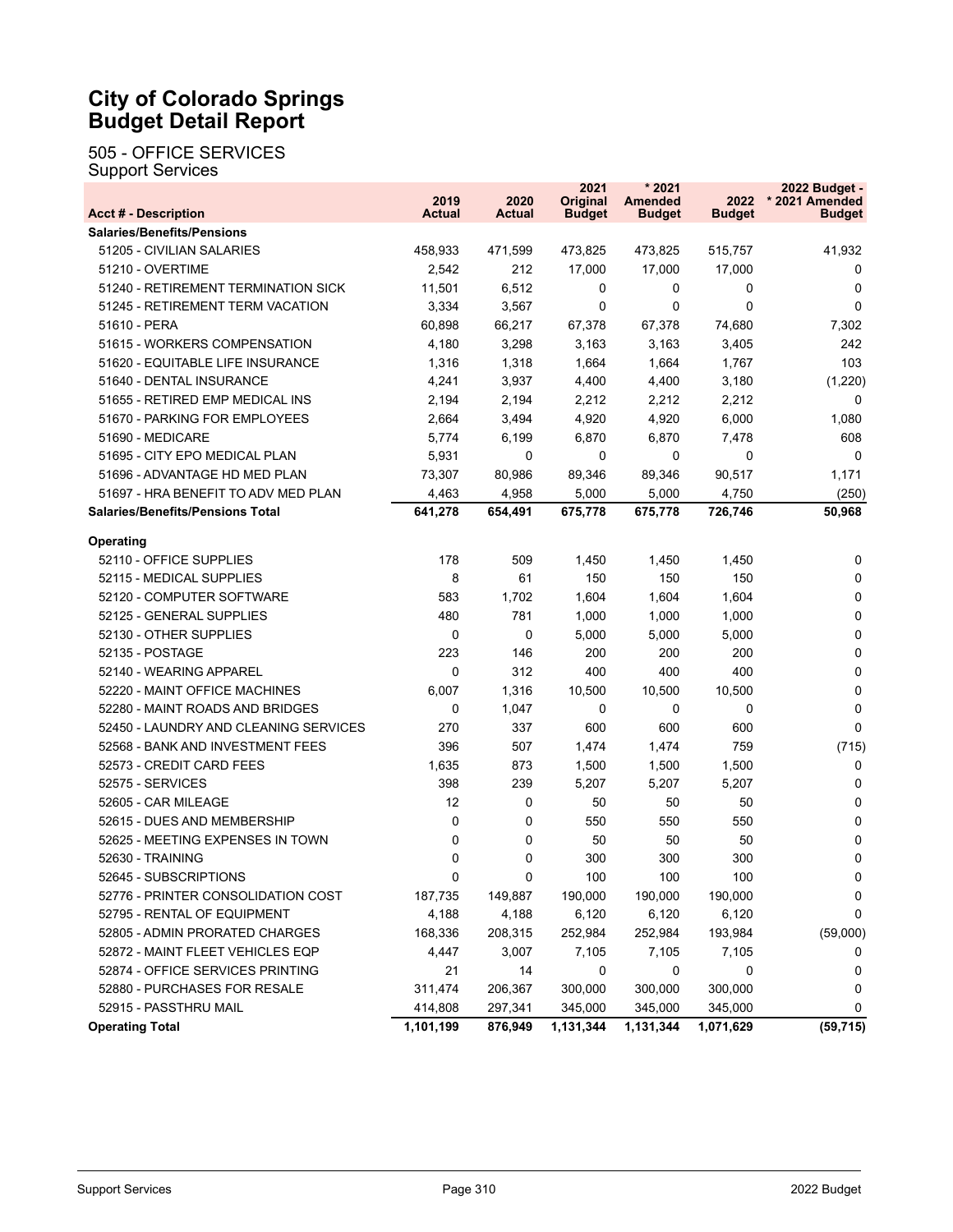#### 505 - OFFICE SERVICES Support Services

|                                     | 2019      | 2020      | 2021<br><b>Original</b> | $*2021$<br><b>Amended</b> | 2022          | 2022 Budget -<br>* 2021 Amended |
|-------------------------------------|-----------|-----------|-------------------------|---------------------------|---------------|---------------------------------|
| <b>Acct # - Description</b>         | Actual    | Actual    | <b>Budget</b>           | <b>Budget</b>             | <b>Budget</b> | <b>Budget</b>                   |
| <b>Capital Outlay</b>               |           |           |                         |                           |               |                                 |
| 53040 - MACHINERY AND APPARATUS     | 17,000    | 2,678     | 15,027                  | 15,027                    | 15,027        | $\Omega$                        |
| 53070 - VEHICLES REPLACEMENT        | 0         | 29,175    | 0                       | 0                         | 0             | 0                               |
| <b>Capital Outlay Total</b>         | 17,000    | 31,853    | 15,027                  | 15,027                    | 15,027        | $\bf{0}$                        |
| <b>Grand Total</b>                  | 1,759,477 | 1,563,293 | 1,822,149               | 1,822,149                 | 1,813,402     | (8,747)                         |
| Revenue                             |           |           |                         |                           |               |                                 |
| 42605 - ENT FUND UTIL ALLOCATION    | 201,741   | 96,834    | 198,967                 | 198,967                   | 198,967       | $\Omega$                        |
| 42625 - ENTERPRISE FUND UTIL WORDER | 110,933   | 79,061    | 80,000                  | 80,000                    | 80,000        | $\Omega$                        |
| 42630 - POSTAGE                     | 395,641   | 296,952   | 350,000                 | 350,000                   | 350,000       | $\Omega$                        |
| 42650 - CITY WORKORDERS             | 201,664   | 152,070   | 120,000                 | 120,000                   | 120,000       | 0                               |
| 42660 - CITY ALLOCATION             | 657,804   | 257,808   | 768,282                 | 768,282                   | 768,282       | $\Omega$                        |
| 42710 - OTHER REVENUE               | 4,102     | 1,427     | 5,000                   | 5,000                     | 5,000         | $\Omega$                        |
| 42720 - OTHER BILLED INVOICES       | 272,315   | 182,879   | 184,500                 | 184,500                   | 184,500       | $\Omega$                        |
| 42725 - OTHER WORKORDERS            | 83,698    | 46,561    | 102,000                 | 102,000                   | 102,000       | 0                               |
| 43180 - GAIN LOSS INV MKT VALUE     | 12,573    | 4,013     | $\Omega$                | $\Omega$                  | $\Omega$      | $\Omega$                        |
| 46025 - INTEREST                    | 17,804    | 16,412    | 13,400                  | 13,400                    | 6,900         | (6,500)                         |
| <b>Total Revenue</b>                | 1,958,275 | 1,134,017 | 1,822,149               | 1,822,149                 | 1,815,649     | (6,500)                         |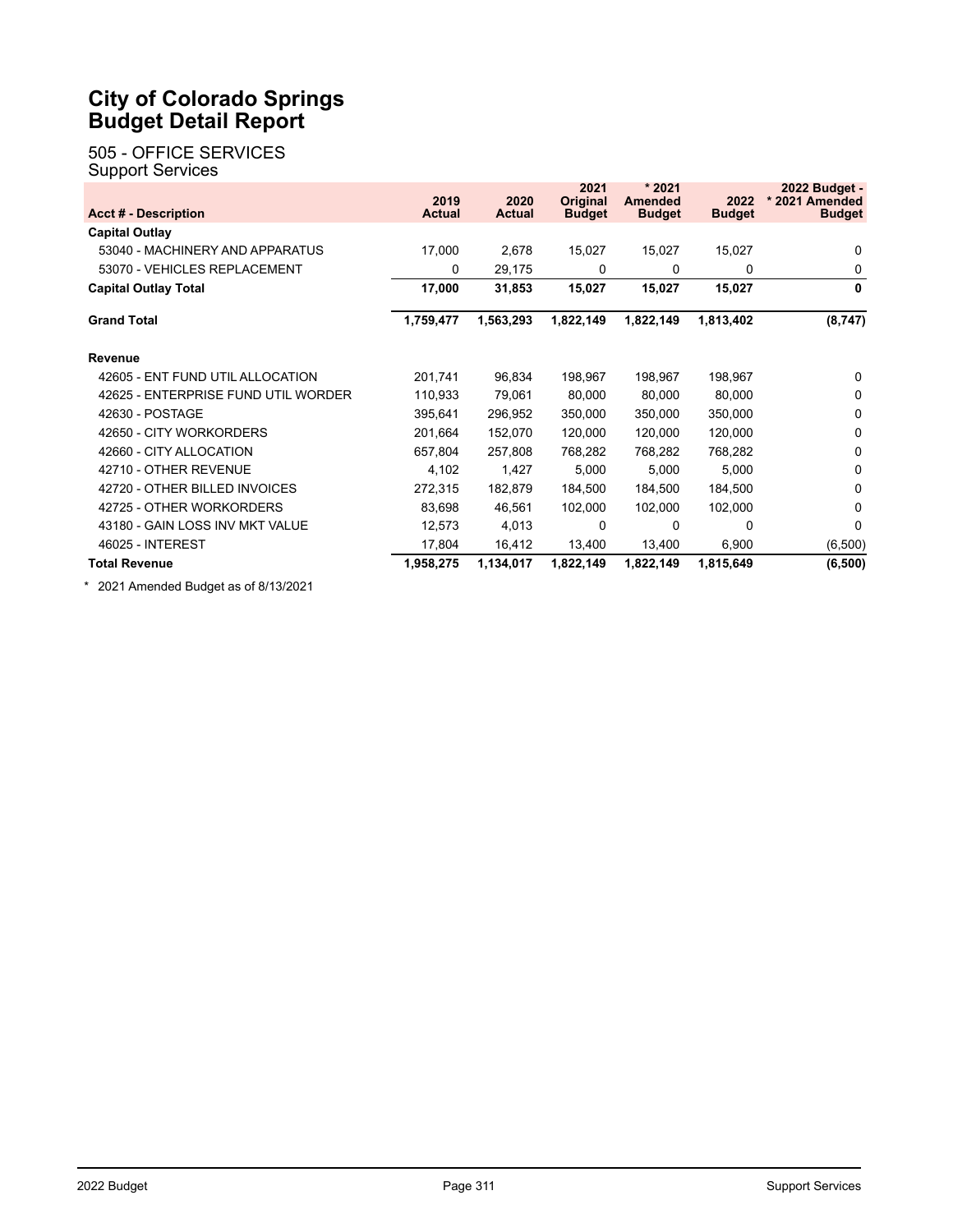#### 506 - RADIO

Support Services

| <b>Acct # - Description</b>             | 2019<br><b>Actual</b> | 2020<br><b>Actual</b> | 2021<br>Original<br><b>Budget</b> | $*2021$<br><b>Amended</b><br><b>Budget</b> | 2022<br><b>Budget</b> | 2022 Budget -<br>* 2021 Amended<br><b>Budget</b> |
|-----------------------------------------|-----------------------|-----------------------|-----------------------------------|--------------------------------------------|-----------------------|--------------------------------------------------|
| <b>Salaries/Benefits/Pensions</b>       |                       |                       |                                   |                                            |                       |                                                  |
| 51205 - CIVILIAN SALARIES               | 445,178               | 396,626               | 451,597                           | 451,597                                    | 499,235               | 47,638                                           |
| 51210 - OVERTIME                        | (641)                 | 5,273                 | 5,354                             | 5,354                                      | 5,354                 | 0                                                |
| 51230 - SHIFT DIFFERENTIAL              | 0                     | 7                     | 0                                 | 0                                          | 0                     | 0                                                |
| 51235 - STANDBY                         | 4,943                 | 5,052                 | 20,562                            | 20,562                                     | 20,562                | 0                                                |
| 51240 - RETIREMENT TERMINATION SICK     | 5,663                 | 1,986                 | 0                                 |                                            | 0                     | 0                                                |
|                                         |                       |                       |                                   | 0                                          |                       | 0                                                |
| 51245 - RETIREMENT TERM VACATION        | 1,829                 | 9,258                 | 0                                 | 0                                          | 0                     | $\mathbf{0}$                                     |
| 51260 - VACATION BUY PAY OUT            | 0                     | 1,341                 | 0                                 | 0                                          | 0                     |                                                  |
| 51299 - SALARIES REIMBURSEMENTS         | (3, 145)              | (3,786)               | 0                                 | 0                                          | $\mathbf{0}$          | $\Omega$                                         |
| 51610 - PERA                            | 60,214                | 58,040                | 64,217                            | 64,217                                     | 72,294                | 8,077                                            |
| 51612 - RETIREMENT HEALTH SAVINGS       | 0                     | 0                     | 423                               | 423                                        | 423                   | 0                                                |
| 51615 - WORKERS COMPENSATION            | 15,578                | 16,106                | 16,021                            | 16,021                                     | 20,949                | 4,928                                            |
| 51620 - EQUITABLE LIFE INSURANCE        | 1,277                 | 1,106                 | 1,612                             | 1,612                                      | 1,748                 | 136                                              |
| 51640 - DENTAL INSURANCE                | 2,410                 | 1,872                 | 2,472                             | 2,472                                      | 2,340                 | (132)                                            |
| 51655 - RETIRED EMP MEDICAL INS         | 1,554                 | 1,097                 | 0                                 | 0                                          | 0                     | 0                                                |
| 51690 - MEDICARE                        | 6,403                 | 6,070                 | 6,548                             | 6,548                                      | 7,239                 | 691                                              |
| 51696 - ADVANTAGE HD MED PLAN           | 56,538                | 35,989                | 51,690                            | 51,690                                     | 49,853                | (1,837)                                          |
| 51697 - HRA BENEFIT TO ADV MED PLAN     | 3,920                 | 3,129                 | 3,250                             | 3,250                                      | 3,000                 | (250)                                            |
| <b>Salaries/Benefits/Pensions Total</b> | 601,721               | 539,166               | 623,746                           | 623,746                                    | 682,997               | 59,251                                           |
| Operating                               |                       |                       |                                   |                                            |                       |                                                  |
| 52105 - MISCELLANEOUS OPERATING         | 12                    | 12                    | 0                                 | 0                                          | 0                     | 0                                                |
| 52110 - OFFICE SUPPLIES                 | 288                   | 405                   | 450                               | 450                                        | 450                   | 0                                                |
| 52111 - PAPER SUPPLIES                  | 94                    | 0                     | 100                               | 100                                        | 100                   | 0                                                |
| 52125 - GENERAL SUPPLIES                | 67                    | 106                   | 300                               | 300                                        | 300                   | 0                                                |
| 52135 - POSTAGE                         | 68                    | 60                    | 100                               | 100                                        | 100                   | 0                                                |
| 52140 - WEARING APPAREL                 | 107                   | 64                    | 100                               | 100                                        | 100                   | 0                                                |
| 52145 - PAINT AND CHEMICAL              | 178                   | 337                   | 100                               | 100                                        | 100                   | 0                                                |
| 52155 - AUTOMOTIVE                      | 90                    | 817                   | 50                                | 50                                         | 50                    | 0                                                |
| 52165 - LICENSES AND TAGS               | 1,400                 | 4,990                 | 1,000                             |                                            | 1,000                 | 0                                                |
| 52190 - JANITORIAL SUPPLIES             | 374                   | 169                   | 500                               | 1,000<br>500                               | 500                   | 0                                                |
| 52235 - MAINT MACHINERY AND APPARATUS   |                       |                       | 1,000                             |                                            | 1,000                 | 0                                                |
|                                         | 28,610                | 5,264                 |                                   | 1,000                                      |                       |                                                  |
| 52250 - MAINT RADIOS ALLOCATION         | 342,647               | 352,507               | 404,325                           | 404,325                                    | 404,325               | 0                                                |
| 52265 - MAINT BUILDINGS AND STRUCTURE   | 7,531                 | 43,870                | 1,500                             | 1,500                                      | 1,500                 | 0                                                |
| 52445 - JANITORIAL SERVICES             | 2,940                 | 3,091                 | 2,820                             | 2,820                                      | 2,820                 | 0                                                |
| 52568 - BANK AND INVESTMENT FEES        | 291                   | 335                   | 1,012                             | 1,012                                      | 517                   | (495)                                            |
| 52573 - CREDIT CARD FEES                | 35                    | 26                    | 200                               | 200                                        | 200                   | 0                                                |
| 52575 - SERVICES                        | 788                   | 570                   | 1,000                             | 1,000                                      | 1,000                 | 0                                                |
| 52590 - TEMPORARY EMPLOYMENT            | 8,322                 | 0                     | 27,348                            | 27,348                                     | 27,348                | 0                                                |
| 52607 - CELL PHONE ALLOWANCE            | 900                   | 855                   | 900                               | 900                                        | 900                   | 0                                                |
| 52630 - TRAINING                        | 16,050                | 13,644                | 7,000                             | 7,000                                      | 15,000                | 8,000                                            |
| 52655 - TRAVEL OUT OF TOWN              | 0                     | 0                     | 1,500                             | 1,500                                      | 3,000                 | 1,500                                            |
| 52725 - RENTAL OF PROPERTY              | 41,447                | 41,447                | 41,447                            | 41,447                                     | 41,447                | 0                                                |
| 52735 - TELEPHONE LONG DIST CALLS       | 0                     | 0                     | 66                                | 66                                         | 66                    | 0                                                |
| 52736 - CELL PHONE AIRTIME              | 0                     | 117                   | 80                                | 80                                         | 80                    | 0                                                |
| 52738 - CELL PHONE BASE CHARGES         | 848                   | 408                   | 650                               | 650                                        | 650                   | 0                                                |
| 52746 - UTILITIES ELECTRIC              | 16,757                | 13,208                | 16,923                            | 16,923                                     | 16,923                | 0                                                |
| 52747 - UTILITIES GAS                   | 2,016                 | 1,237                 | 2,713                             | 2,713                                      | 2,713                 | 0                                                |
| 52748 - UTILITIES SEWER                 | 485                   | 421                   | 623                               | 623                                        | 623                   | 0                                                |
| 52749 - UTILITIES WATER                 | 865                   | 752                   | 853                               | 853                                        | 853                   | 0                                                |
|                                         |                       |                       |                                   |                                            |                       |                                                  |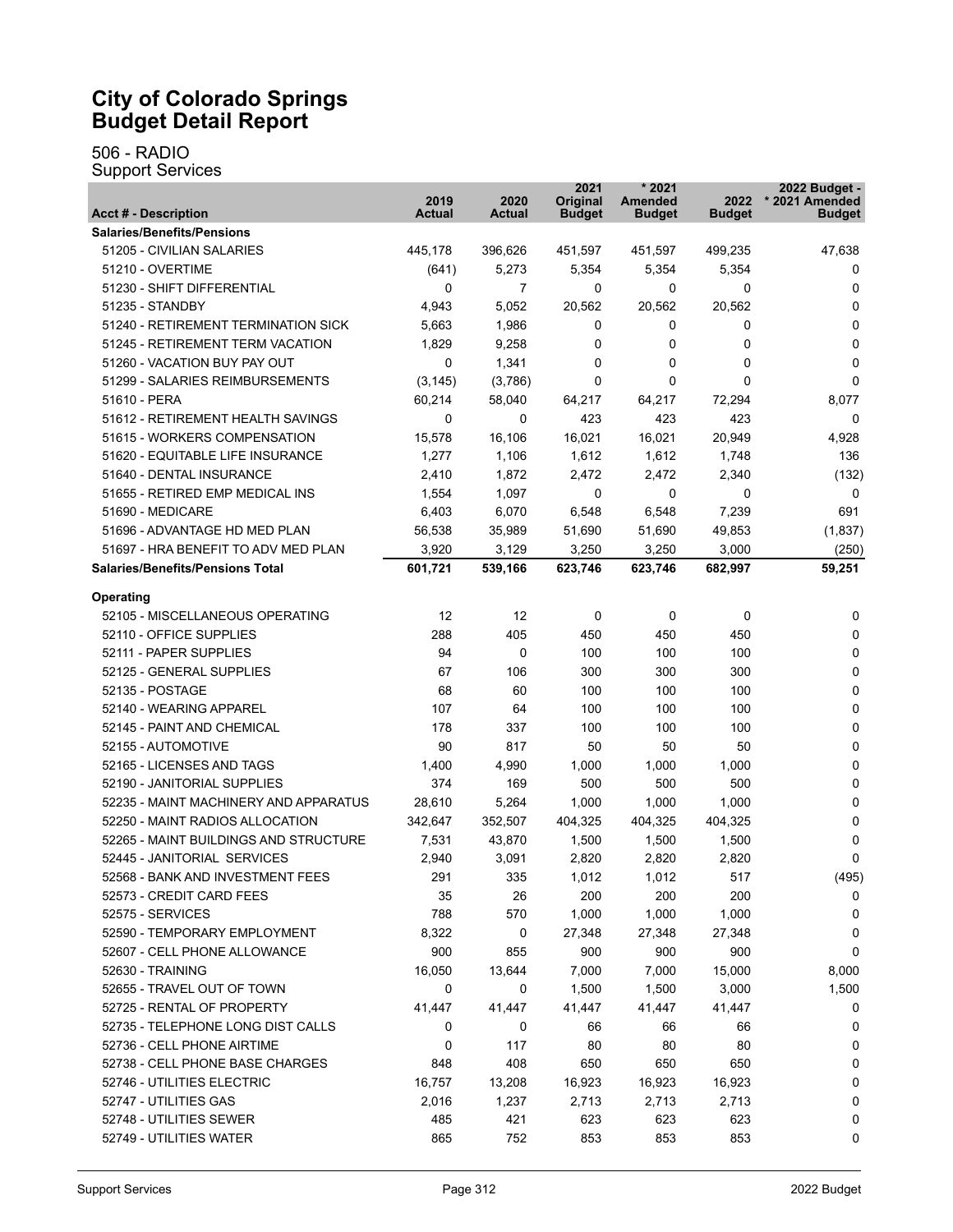#### 506 - RADIO

Support Services

| <b>Acct # - Description</b>            | 2019<br><b>Actual</b> | 2020<br><b>Actual</b> | 2021<br><b>Original</b><br><b>Budget</b> | $*2021$<br><b>Amended</b><br><b>Budget</b> | 2022<br><b>Budget</b> | 2022 Budget -<br>* 2021 Amended<br><b>Budget</b> |
|----------------------------------------|-----------------------|-----------------------|------------------------------------------|--------------------------------------------|-----------------------|--------------------------------------------------|
| 52775 - MINOR EQUIPMENT                | 12,142                | 34,950                | 5,500                                    | 5,500                                      | 5,500                 | 0                                                |
| 52776 - PRINTER CONSOLIDATION COST     | 1,116                 | 1,087                 | 1,100                                    | 1,100                                      | 1,100                 | $\Omega$                                         |
| 52785 - RADIO REPLACEMENT              | 12.182                | 76,026                | 107,549                                  | 107,549                                    | 107,549               | 0                                                |
| 52805 - ADMIN PRORATED CHARGES         | 63.060                | 79.661                | 89,052                                   | 89.052                                     | 80,904                | (8, 148)                                         |
| 52872 - MAINT FLEET VEHICLES EQP       | 6,876                 | 8,920                 | 10,763                                   | 10,763                                     | 10,763                | 0                                                |
| 52874 - OFFICE SERVICES PRINTING       | 24                    | $\Omega$              | $\Omega$                                 | 0                                          | 0                     | 0                                                |
| 52880 - PURCHASES FOR RESALE           | 130.429               | 149.511               | 115.000                                  | 115,000                                    | 115,000               | 0                                                |
| 52882 - PURCH FOR RESALE COMMERCIAL    | 6.550                 | 19.728                | 3,000                                    | 3.000                                      | 3,000                 | $\Omega$                                         |
| 52883 - PURCH FOR RESALE NON STCK PART | 6,634                 | 2,378                 | 10,000                                   | 10,000                                     | 10,000                | $\Omega$                                         |
| 52886 - RADIO MAINTENANCE MISC         | 124,418               | 64,476                | 165.000                                  | 165.000                                    | 165,000               | 0                                                |
| <b>Operating Total</b>                 | 836.641               | 921,449               | 1,021,624                                | 1,021,624                                  | 1,022,481             | 857                                              |
| <b>Grand Total</b>                     | 1,438,362             | 1,460,615             | 1,645,370                                | 1,645,370                                  | 1,705,478             | 60,108                                           |
| <b>Revenue</b>                         |                       |                       |                                          |                                            |                       |                                                  |
| 42660 - CITY ALLOCATION                | 633,564               | 892,543               | 1,142,543                                | 1,142,543                                  | 1,142,543             | $\Omega$                                         |
| 42720 - OTHER BILLED INVOICES          | 188,536               | 172,325               | 53,780                                   | 53,780                                     | 53,780                | 0                                                |
| 42785 - REV SITE LEASES                | 120,452               | 116,460               | 149,623                                  | 149,623                                    | 140,852               | (8,771)                                          |
| 42883 - REV PAGING SYSTEM              | 27,436                | 22,300                | 33,284                                   | 33,284                                     | 20,500                | (12, 784)                                        |
| 42886 - REV NON CITY SVCS              | 168,329               | 165,169               | 296,723                                  | 296,723                                    | 296,723               | 0                                                |
| 43180 - GAIN LOSS INV MKT VALUE        | 8,958                 | 3.870                 | 0                                        | 0                                          | 0                     | $\Omega$                                         |
| 46025 - INTEREST                       | 12,943                | 10,347                | 9,200                                    | 9,200                                      | 4,700                 | (4,500)                                          |
| <b>Grand Total</b>                     | 1,160,218             | 1,383,014             | 1,685,153                                | 1,685,153                                  | 1,659,098             | (26, 055)                                        |